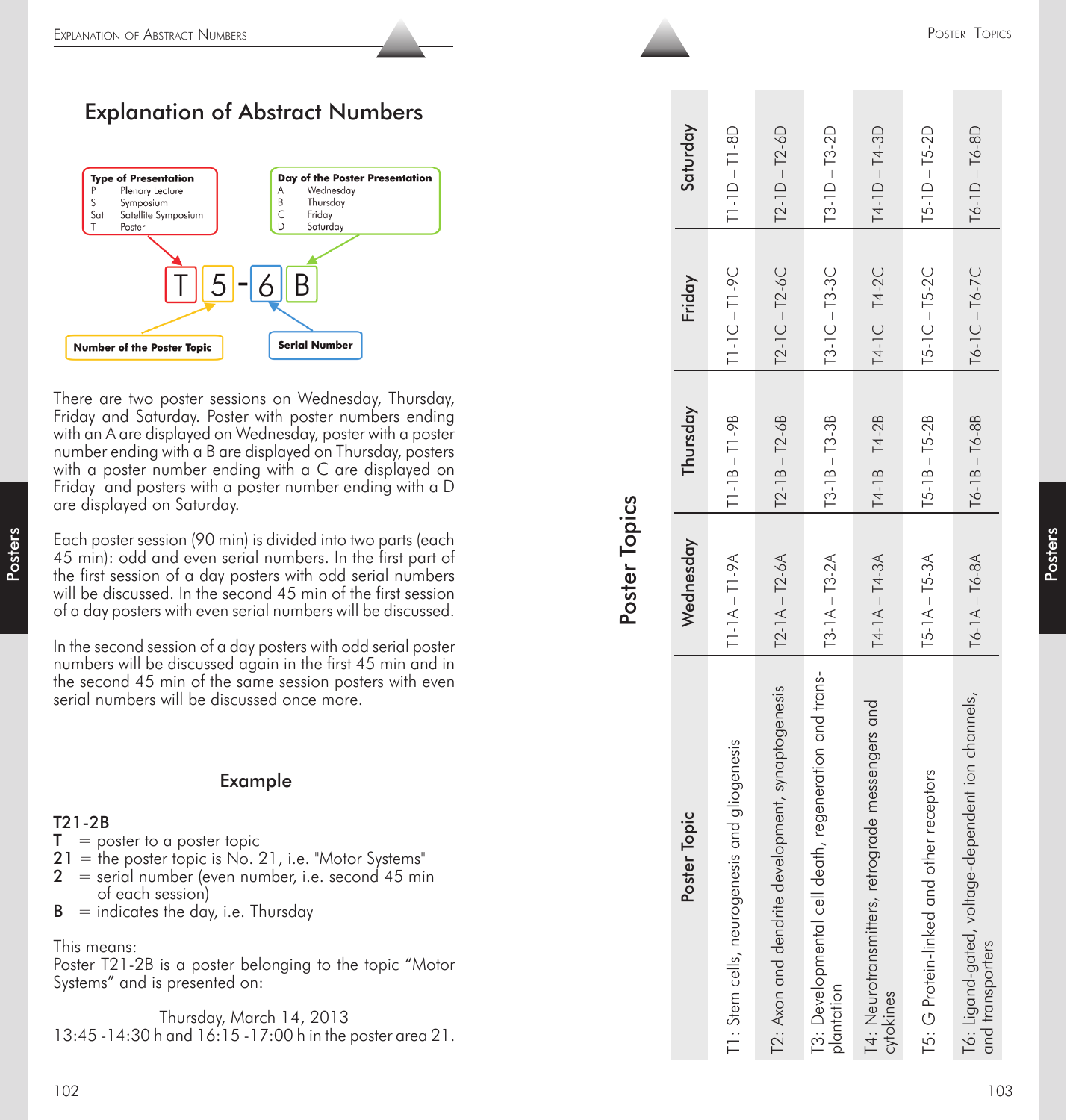| Poster Topic                                                            | Wednesday                                     | Thursday             | Friday                                          | Saturday             |
|-------------------------------------------------------------------------|-----------------------------------------------|----------------------|-------------------------------------------------|----------------------|
| T7: Synaptic transmission, pre- and postsynaptic<br>organization        | $T7 - 1A - T7 - 11A$                          | $T7 - 1B - T7 - 11B$ | $17 - 1C - 17 - 11C$                            | $T7 - 1D - T7 - 11D$ |
| T8: Synaptic plasticity, LTP, LTD                                       | $T8 - 1A - T8 - 8A$                           | $T8 - 1B - T8 - 8B$  | $T8-1C - T8-7C$                                 | $T8 - 1D - T8 - 7D$  |
| T9: Glia, glia-neuron interactions                                      | $T9 - 1A - T9 - 6A$                           | $T9 - 1B - T9 - 6B$  | $19 - 1C - 19 - 6C$                             | $T9 - 1D - T9 - 6D$  |
| T10: Aging and developmental disorders                                  | $T10-1A - T10-4A$                             | $T10-1B - T10-5B$    | $T10-1C - T10-5C$                               | $TI0-1D - T10-4D$    |
| T11: Alzheimer's, Parkinson's and other neuro-<br>degenerative diseases | $T11 - 1A - T11 - 12A$ $T11 - 1B - T11 - 13B$ |                      | $ T11 - C - T11 - 13C $ $ T11 - D - T11 - 13D $ |                      |
| T12: Neuroimmunology, inflammation and neuro-<br>protection             | $T12-1A - T12-6A$ $T12-1B - T12-5B$           |                      | $T12-1C-T12-4C$ $T12-1D-T12-5D$                 |                      |
| T13: Cognitive, emotional, behavioral state disorders<br>and addiction  | $T13-1A - T13-6A$ $T13-1B - T13-6B$           |                      | $T13-1C-T13-7C$ $T13-1D-T13-6D$                 |                      |

| 104 | er Topic<br>Post                                                                        | Wednesday              | Thursday                      | Friday                 | Saturday               |                      |
|-----|-----------------------------------------------------------------------------------------|------------------------|-------------------------------|------------------------|------------------------|----------------------|
|     | pre- and postsynaptic<br>T7: Synaptic transmission,<br>organization                     | $T7 - 1A - T7 - 11A$   | $T7 - 1B - T7 - 11B$          | $T7 - 1C - T7 - 11C$   | $T7-1D-T7-11D$         | POSTER TOPICS        |
|     | ED<br>T8: Synaptic plasticity, LTP,                                                     | $18 - 1A - 18 - 8A$    | $-18-8B$<br>T8-1B             | $T8 - 1C - T8 - 7C$    | $T8 - 1D - T8 - 7D$    |                      |
|     | T9: Glia, glia-neuron interactions                                                      | $19 - 1A - 19 - 6A$    | $T9 - 1B - T9 - 6B$           | $19 - 1C - 19 - 6C$    | $19 - 10 - 19 - 60$    |                      |
|     | T10: Aging and developmental disorders                                                  | $T10-1A - T10-4A$      | T10-1B-T10-5B                 | $T10-1C - T10-5C$      | $T10-1D - T10-4D$      |                      |
|     | T11: Alzheimer's, Parkinson's and other neuro-<br>degenerative diseases                 | $T11-1A - T11-12A$     | $T11 - 18 - T11 - 138$        | $T11 - 1C - T11 - 13C$ | $T11-1D-T11-13D$       |                      |
|     | nflammation and neuro-<br>T12: Neuroimmunology, i<br>protection                         | $T12-1A - T12-6A$      | $T12-1B - T12-5B$             | $T12-1C - T12-4C$      | $T12-1D - T12-5D$      |                      |
|     | T13: Cognitive, emotional, behavioral state disorders<br>and addiction                  | $T13-1A - T13-6A$      | $T13-1B - T13-6B$             | $T13 - 1C - T13 - 7C$  | $T13-1D - T13-6D$      |                      |
|     |                                                                                         |                        |                               |                        |                        |                      |
|     | Poster Topic                                                                            | Wednesday              | Thursday                      | Friday                 | Saturday               |                      |
|     | T14: Vision: invertebrates                                                              | $T14-1A - T14-3A$      | $T14-1B - T14-3B$             | $T14 - 1C - T14 - 3C$  | $T14-1D - T14-3D$      |                      |
|     | T15: Vision: retina and subcortical pathways                                            | $T15-1A - T15-8A$      | T15-9B<br>$\perp$<br>$T15-1B$ | $T15 - 1C - T15 - 9C$  | T15-8D<br>$T15-1D-$    |                      |
|     | T16: Vision: striate and extrastriate cortex, eye<br>movement and visuomotor processing | $T16-1A - T16-8A$      | $T16 - 1B - T16 - 9B$         | $T16 - 1C - T16 - 10C$ | $T16-1D - T16-9D$      |                      |
|     | T17: Auditory mechanoreceptors, vestibular, cochlea,<br>lateral line and active sensing | $T17 - 1A - T17 - 6A$  | $T17-1B - T17-6B$             | $T17-1C - T17-5C$      | $T17-1D - T17-5D$      |                      |
|     | T18: Auditory system: subcortical and cortical processing                               | $T18 - 1A - T18 - 12A$ | $T18 - 1B - T18 - 11B$        | $T18 - 1C - T18 - 12C$ | $T18 - 1D - T18 - 12D$ |                      |
|     | T19: Chemical senses: olfaction, taste, others                                          | $T19 - 1A - T19 - 20A$ | $T19-18 - T19-218$            | $T19 - 1C - T19 - 21C$ | $T19 - T19 - T190$     |                      |
| 105 | T20: Somatosensation: touch, temperature,<br>proprioception, nociception                | $T20-1A - T20-3A$      | $T20-1B - T20-3B$             | T20-1C-T20-3C          | T20-1D-T20-3D          | <b>POSTER TOPICS</b> |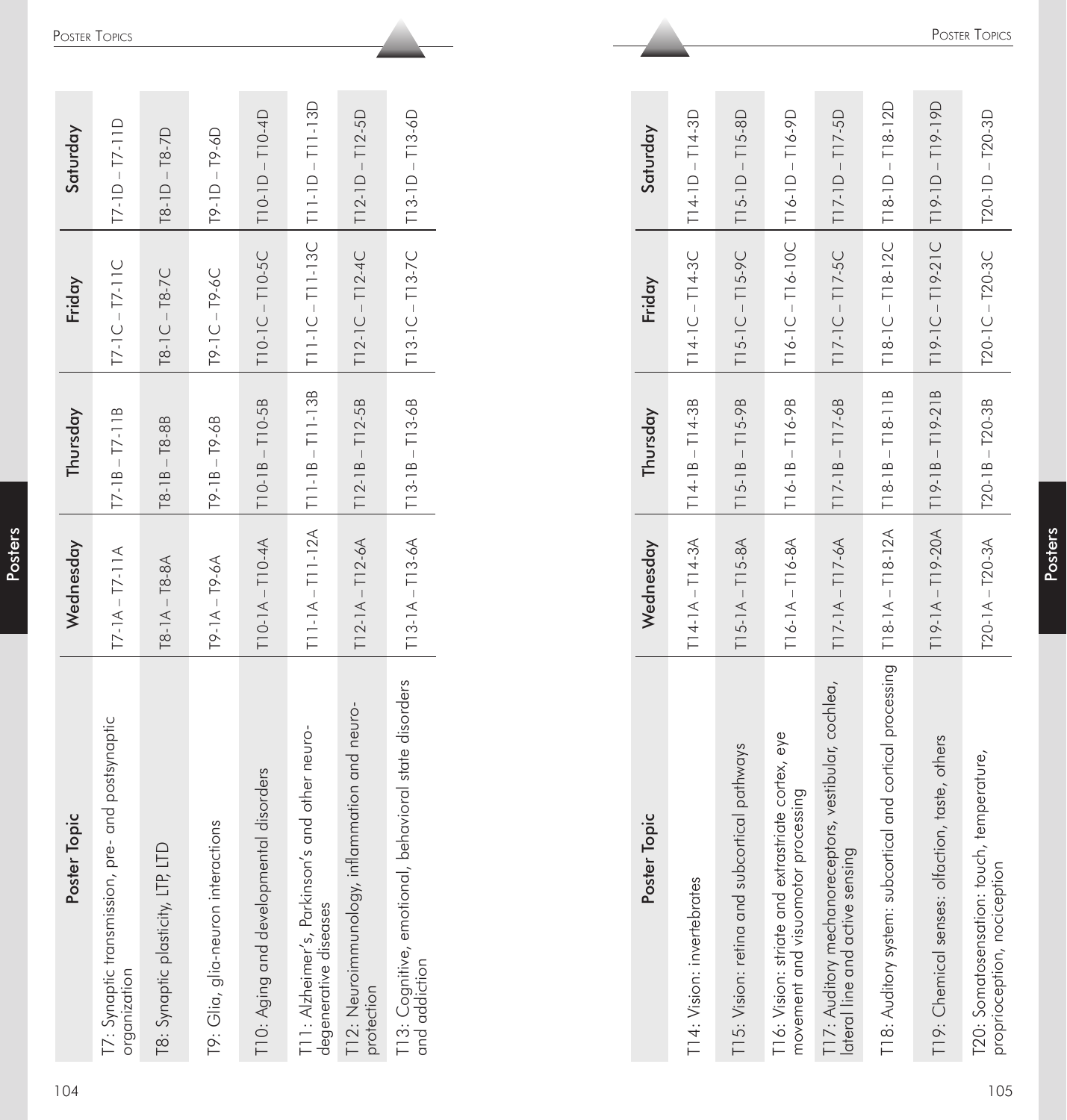|           | POSTER TOPICS                       |                                     |                          |                             |                          |                            |                                    |           | POSTER CONTRIBUTIONS T1                                                                                                                                                                                                                 |
|-----------|-------------------------------------|-------------------------------------|--------------------------|-----------------------------|--------------------------|----------------------------|------------------------------------|-----------|-----------------------------------------------------------------------------------------------------------------------------------------------------------------------------------------------------------------------------------------|
|           |                                     |                                     |                          |                             |                          |                            |                                    |           |                                                                                                                                                                                                                                         |
| Saturday  | $-721-9D$                           | $-122-3D$                           | $-723-10D$               | $-124-11D$                  | $-125-17D$               | $-126-13D$                 | $T27 - 1D - T27 - 6D$              |           | T1: Stem cells,<br>neurogenesis and gliogenesis                                                                                                                                                                                         |
|           |                                     |                                     |                          |                             |                          |                            |                                    |           | Wednesday                                                                                                                                                                                                                               |
|           | $T21-1D$<br>$-721-10C$              | $T22-1D$<br>$-122-3C$               | T23-1D<br>$-123-9C$      | $T24-1D$                    | $T25-1D$<br>$-725-16C$   | T26-1D<br>$-126-12C$       |                                    | $T1-1A$   | DELETION OF P75 RECEPTORS INDUCES SPECIFIC<br>EFFECTS WITHIN THE HIPPOCAMPAL FORMATION<br>Oliver von Bohlen und Halbach, Ruben Busch, Miriam<br>Vogt, Robert Poser, Marian Baldus, Peter Gass, Martin<br>Dokter                         |
| Friday    | $121-1C$                            | $T22-1C$                            | $T23-1C$                 | $T24 - 1C - T24 - 10C$      | $T25-1C$                 | $T26-1C$                   | $T27 - 1C - T27 - 5C$              | $T1-2A$   | DEVELOPMENTAL DYNAMICS OF IGF-SIGNALING<br>IN CORTICAL PROGENITORS: CONTROL OF AND<br>THROUGH FORKHEAD TRANSCRIPTION FACTORS<br>Tanja Vogel, Shalaka Wahane, Riccardo Vezzali,<br>Stefan Weise, Kathrin Thedieck, Kerstin Krieglstein   |
| Thursday  | T21-10B<br>$\overline{\phantom{a}}$ | T22-2B<br>$\perp$                   | T23-9B<br>$\mathbb{I}$   | T24-10B                     | T25-16B<br>$\mathbb T$   | T26-12B<br>$\perp$         |                                    | $T1-3A$   | MIGRATORY BEHAVIOR OF DENTATE GRANULE CELLS<br>Shaobo Wang, Shanting Zhao, Xuejun Chai,<br>Jiawei Li, Mirjam Sibbe, Gary L. Westbrook,<br>Michael Frotscher                                                                             |
|           | $T21-1B$                            | $\bf \infty$<br>$T22 - 1$           | T23-1B                   | $T24-1B -$                  | T25-1B                   | T26-1B                     | $T27 - 1B - T27 - 7B$              | $T1 - 4A$ | A DIFFERENTIAL PROTEOME ANALYSIS OF THE<br>OLFACTORIC BULB, CEREBELLUM AND CEREBRAL<br>CORTEX OF RATS INDICATES CHANGES OF PROTEIN<br><b>EXPRESSIONS DURING DEVELOPMENT</b><br>Michael Wille, Oliver Schmitt, Grit Lessner, Antje       |
| Wednesday | $-121 - 9A$                         | $-122 - 3A$                         | $T23 - 1A - T23 - 10A$   | $T24 - 1A - T24 - 12A$      | $T25-1A - T25-15A$       | $T26 - 1A - T26 - 13A$     |                                    | $T1-5A$   | Schümann, Norbert Ulfig, Stefan Mikkat, Michael<br>Kreutzer, Michael Glocker, Andreas Wree<br>THE (PRO)RENIN RECEPTOR / ATP6AP2 IS EX-                                                                                                  |
|           | $T21-1A$                            | $T22-1A$                            |                          |                             |                          |                            | $T27 - 1A - T27 - 6A$              |           | PRESSED IN THE MURINE HIPPOCAMPUS BY ADULT<br>AND NEWLY GENERATED NEURONS AND IS<br>INVOLVED IN ADULT HIPPOCAMPAL NEUROGENESIS<br>Simon Thomas Schäfer, Jörg Peters, Oliver von Bohlen<br>und Halbach                                   |
|           |                                     |                                     |                          |                             |                          |                            |                                    | T1-6A     | DIRECT DIFFERENTIATION OF HUMAN IPS CELLS<br>INTO SELF-RENEWING NEURAL PROGENITORS BY<br>SMALL MOLECULES<br>Raul Bukowiecki, J. Adjaye, A. Prigione                                                                                     |
|           |                                     | uroendocrine systems, stress        | rhythm generators        | emotion and cognition       |                          |                            |                                    | T1-7A     | NEURONAL DIFFERENTIATION OF HUMAN INDUCED<br>PLURIPOTENT STEM CELLS AND ESTABLISHMENT OF<br>APPROPRIATE ANALYSIS METHODS<br>Sandra Horschitz, Friederike Matthäus, Jochen Utikal,<br>Patrick Schloss, Andreas Meyer-Lindenberg          |
| ter Topic |                                     |                                     |                          |                             |                          | oscience                   |                                    | T1-8A     | TEMPORAL LOBE EPILEPSY IS ASSOCIATED WITH AN<br>IRREVERSIBLE CHANGE OF THE NEUROGENIC NICHE<br>Ute Häussler, Carola A. Haas                                                                                                             |
| Post      | T21: Motor systems                  | T22: Homeostatic and ne<br>response | T23: Neural networks and | T24: Attention, motivation, | T25: Learning and memory | Computational neur<br>T26: | T27: Techniques and demonstrations | T1-9A     | CNTF INHIBITS PROLIFERATION AND PROMOTES<br>EARLY DIFFERENTIATION OF PROGENITOR CELLS<br>IN NEURAL STEM CELL CULTURES FROM THE ADULT<br>SUBVENTRICULAR ZONE<br>Sarah Frerix, B.P.S. Chakrapani, Hans-Dieter Hofmann,<br>Matthias Kirsch |
| 106       |                                     |                                     |                          |                             |                          |                            |                                    |           | 107                                                                                                                                                                                                                                     |

# T1: Stem cells, neurogenesis and gliogenesis

#### **Wednesday** T1-1A DELETION OF P75 RECEPTORS INDUCES SPECIFIC EFFECTS WITHIN THE HIPPOCAMPAL FORMATION *Oliver von Bohlen und Halbach, Ruben Busch, Miriam Vogt, Robert Poser, Marian Baldus, Peter Gass, Martin Dokter* T1-2A DEVELOPMENTAL DYNAMICS OF IGF-SIGNALING IN CORTICAL PROGENITORS: CONTROL OF AND THROUGH FORKHEAD TRANSCRIPTION FACTORS *Tanja Vogel, Shalaka Wahane, Riccardo Vezzali, Stefan Weise, Kathrin Thedieck, Kerstin Krieglstein* T1-3A MIGRATORY BEHAVIOR OF DENTATE GRANULE CELLS *Shaobo Wang, Shanting Zhao, Xuejun Chai, Jiawei Li, Mirjam Sibbe, Gary L. Westbrook, Michael Frotscher* T1-4A A DIFFERENTIAL PROTEOME ANALYSIS OF THE OLFACTORIC BULB, CEREBELLUM AND CEREBRAL CORTEX OF RATS INDICATES CHANGES OF PROTEIN EXPRESSIONS DURING DEVELOPMENT *Michael Wille, Oliver Schmitt, Grit Lessner, Antje Schümann, Norbert Ulfig, Stefan Mikkat, Michael Kreutzer, Michael Glocker, Andreas Wree* T1-5A THE (PRO)RENIN RECEPTOR / ATP6AP2 IS EX-PRESSED IN THE MURINE HIPPOCAMPUS BY ADULT AND NEWLY GENERATED NEURONS AND IS INVOLVED IN ADULT HIPPOCAMPAL NEUROGENESIS *Simon Thomas Schäfer, Jörg Peters, Oliver von Bohlen und Halbach* T1-6A DIRECT DIFFERENTIATION OF HUMAN IPS CELLS INTO SELF-RENEWING NEURAL PROGENITORS BY SMALL MOLECULES *Raul Bukowiecki, J. Adjaye, A. Prigione* T1-7A NEURONAL DIFFERENTIATION OF HUMAN INDUCED PLURIPOTENT STEM CELLS AND ESTABLISHMENT OF APPROPRIATE ANALYSIS METHODS *Sandra Horschitz, Friederike Matthäus, Jochen Utikal, Patrick Schloss, Andreas Meyer-Lindenberg* T1-8A TEMPORAL LOBE EPILEPSY IS ASSOCIATED WITH AN IRREVERSIBLE CHANGE OF THE NEUROGENIC NICHE *Ute Häussler, Carola A. Haas* T1-9A CNTF INHIBITS PROLIFERATION AND PROMOTES EARLY DIFFERENTIATION OF PROGENITOR CELLS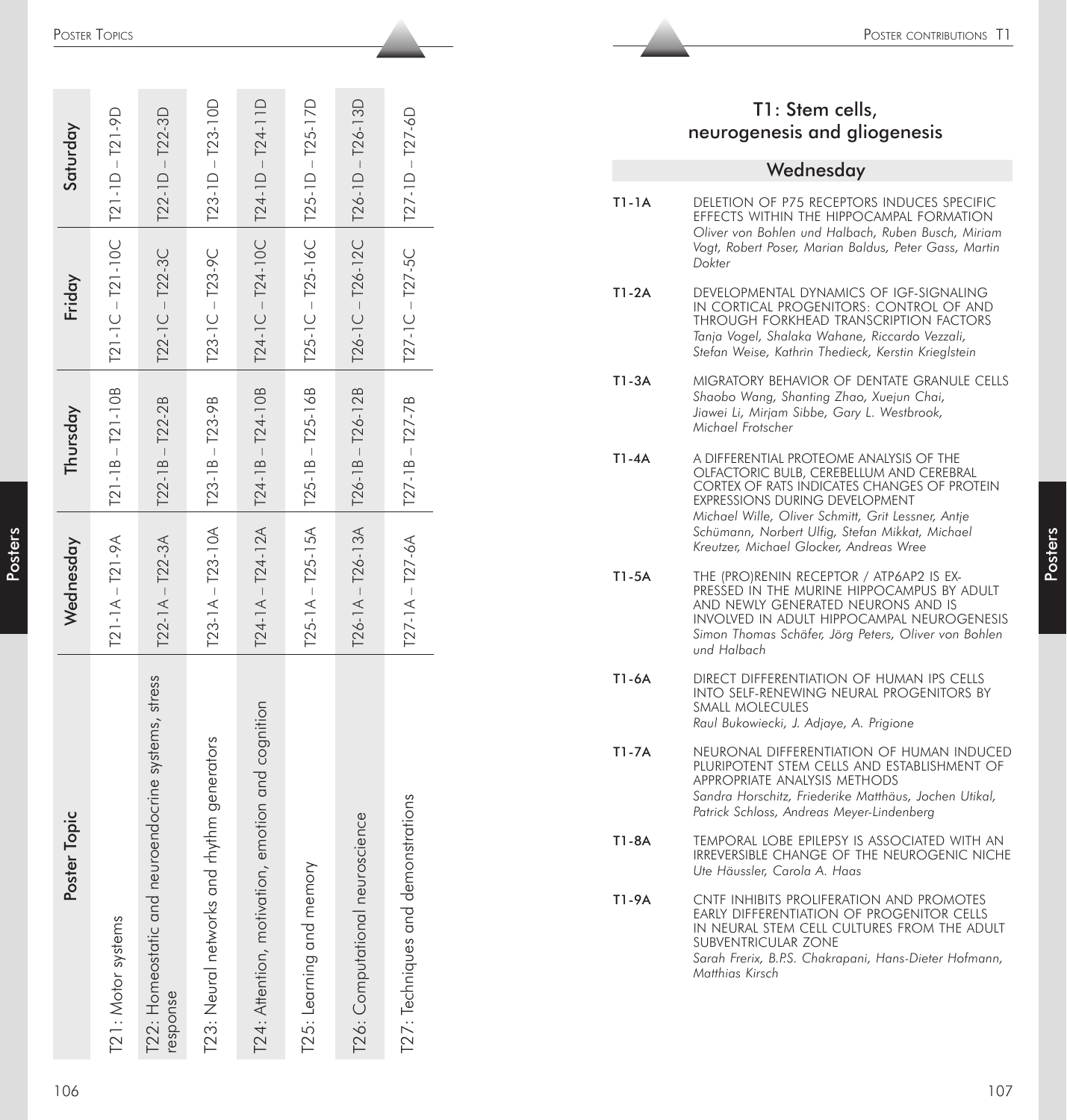| $T1-3C$<br>Thursday<br>THAN ADHESION<br>$T1-1B$<br>CNTF PROMOTES THE MAINTENANCE OF NEURAL<br>Jiong Zhang, Peter Bedner, Stephanie Griemsmann,<br>STEM CELLS IN CULTURES FROM THE ADULT MOUSE<br>Radek Dobrowolski, Karen Maass, Robert Pascal Re-<br>SUBVENTRICULAR ZONE<br>quardt, Indra Lübkemeier, Klaus Willecke, Christian<br>Judith M. Flurer, B.P.S. Chakrapani, Hans-Dieter Hofmann,<br>Steinhäuser, Martin Theis<br>Matthias Kirsch<br>T1-4C<br>$T1-2B$<br>ALTERED DENSITIES AND COMPROMISED MIGRATION<br>CELL FATE SPECIFICATION TO FUNCTION<br>OF CORTICAL INTERNEURONS IN POLYSIALIC ACID-<br>Benjamin Altenhein, Christian M. von Hilchen, Jan<br><b>DEFICIENT MICE</b><br>Dietrich, Alvaro E. Bustos, Andres de Visser, Tina K.<br>Tim Kröcher, Iris Röckle, Yuchio Yanagawa, Birgit Wein-<br>Altenhein<br>hold, Hannelore Burkhardt, Herbert Hildebrandt<br>T1-5C<br><b>GENERATION OF MORBUS NIEMANN-PICK TYP C1</b><br>$T1-3B$<br>BAF155 CONTROLS NEUROGENESIS BY<br>PATIENT SPECIFIC INDUCED PLURIPOTENT STEM<br>POTENTIATING PAX6-DEPENDENT TRANSCRIPTIONAL<br><b>CELLS</b><br><b>ACTIVITY</b><br>Michaela Trilck, Rayk Hübner, Arndt Rolfs, Moritz J.<br>Tran Cong Tuoc, Anastassia Stoykova<br>Frech<br>SUNITINIB - A CROSSTALK OF ANTIANGIOGENIC<br>$T1-4B$<br>T1-6C<br>ROLES OF NEUROD2/6 IN CORTICAL PLATE FOR-<br>AND NEUROPROTECTIVE EFFECTS<br>MATION AND ESTABLISHMENT OF PYRAMIDAL<br>Stefan W. Hock, Zheng Fan, Tina Sehm, Michael Buch-<br>NEURON IDENTITY<br>felder, Ilker Y. Eyüpoglu, Nic E. Savaskan<br>Nave, Victor Tarabykin<br>$T1-5B$<br>ANALYSIS OF POLYSIALIC ACID EXPRESSION BY NG2<br>GLIA IN DEVELOPMENT AND DURING REMYELINATION<br>$T1-7C$<br>MCPH AND EFFECTS OF CDK5RAP2 DOWN-<br>AFTER CUPRIZONE-INDUCED DEMYELINATION<br>REGULATION IN MURINE EMBRYONIC STEM CELLS<br>Sebastian Werneburg, Martina Mühlenhoff, Thomas<br>Nadine Krämer, Lina Issa, Gerda Neubert, Andrea<br>Skripuletz, Martin Stangel, Herbert Hildebrandt<br>Seiler, Olaf Ninnemann, Angela M. Kaindl<br>$T1-6B$<br>ANALYZING SCHWANN CELL DEVELOPMENT ALONG<br>T1-8C<br><b>GROWING AXONS</b><br>CORTICAL NEUROEPITHELIUM DURING MOUSE<br>Stephan Heermann, Markus H. Schwab, Kerstin Kriegl-<br><b>EMBRYONIC NEUROGENESIS</b><br>stein<br>Richard Sturm, Alexander von Holst<br>NEURONAL MIGRATION ILLUMINATED: A LOOK<br>T1-7B<br>T1-9C<br>UNDER THE HOOD OF THE LIVING NEURON<br>DURING EMBRYONIC BRAIN DEVELOPMENT<br>David Joseph Solecki, Niraj Trivedi, Joseph Ramahi<br>Riccardo Vezzali, Tanja Vogel<br>T1-8B<br>THE ROLE OF FEEDBACK SIGNALING DURING<br>Saturday<br><b>CORTICOGENESIS</b><br>Srinivas Parthasarathy, Anjana Nityanandam, Santos<br>$T1-1D$<br>Franco, Ulrich Mueller, Victor Tarabykin<br>OF IPS CELLS DERIVED FROM SKIN BIOPSIES OF<br>PARKINSON'S DISEASE PATIENTS WITH GENETIC<br>T1-9B<br>FUNCTIONAL ANALYSIS OF STAR-FAMILY PROTEINS<br><b>ALTERATIONS</b><br>DURING OLIGODENDROGENESIS IN THE RODENT<br>Lisandro Jorge Falomir Lockhart, Michelle Gralle<br><b>FOREBRAIN</b><br>Sabrina Schröder, Alexander von Holst<br>Holger Taschenberger, Donna J. Arndt-Jovin, Birgitt<br>Friday<br>Schuele, Thomas M. Jovin<br>T1-2D<br>TGFB-IGF SIGNALING INTERPLAY IN MURINE<br>$T1-1C$<br>CHONDROITINSULFOTRANSFERASES AND THEIR<br>FOREBRAIN DEVELOPMENT<br>role during forebrain development<br>Shalaka Dhanraj Wahane, Riccardo Vezzali, Stefan<br>Denise Harrach, Alexander von Holst<br>Weise, Mirja T. Prentzell, Kathrin Thedieck, Kerstin<br>Krieglstein, Tanja Vogel<br>CDK5RAP2 EXPRESSION DURING MURINE AND<br>T1-2C<br>HUMAN BRAIN DEVELOPMENT CORRELATES WITH<br>T1-3D<br>TGFBR2 CONDITIONAL KNOCK-OUT IN<br>CELLULAR PHENOTYPE IN MCPH3 PATIENTS<br>DEVELOPING TELENCEPHALON REVEALS NEURO-<br>Lina Issa, Nadine Kraemer, Christian H. Rickert, Olaf<br>VASCULAR DEFECTS<br>Ninnemann, Gisela Stoltenburg-Didinger, Deborah<br>Nicole Hellbach, Shalaka Wahane, Tanja Vogel<br>Morris-Rosendahl, Angela M. Kaindl |     | POSTER CONTRIBUTIONS T1 | POSTER CONTRIBUTIONS 1                                                                                 |
|--------------------------------------------------------------------------------------------------------------------------------------------------------------------------------------------------------------------------------------------------------------------------------------------------------------------------------------------------------------------------------------------------------------------------------------------------------------------------------------------------------------------------------------------------------------------------------------------------------------------------------------------------------------------------------------------------------------------------------------------------------------------------------------------------------------------------------------------------------------------------------------------------------------------------------------------------------------------------------------------------------------------------------------------------------------------------------------------------------------------------------------------------------------------------------------------------------------------------------------------------------------------------------------------------------------------------------------------------------------------------------------------------------------------------------------------------------------------------------------------------------------------------------------------------------------------------------------------------------------------------------------------------------------------------------------------------------------------------------------------------------------------------------------------------------------------------------------------------------------------------------------------------------------------------------------------------------------------------------------------------------------------------------------------------------------------------------------------------------------------------------------------------------------------------------------------------------------------------------------------------------------------------------------------------------------------------------------------------------------------------------------------------------------------------------------------------------------------------------------------------------------------------------------------------------------------------------------------------------------------------------------------------------------------------------------------------------------------------------------------------------------------------------------------------------------------------------------------------------------------------------------------------------------------------------------------------------------------------------------------------------------------------------------------------------------------------------------------------------------------------------------------------------------------------------------------------------------------------------------------------------------------------------------------------------------------------------------------------------------------------------------------------------------------------------------------------------------------------------------------------------------------------------------------------------------------------------------------------------------------------------------------------------------------------------------------------------------------------------------------------------------------------------------------------------------------------------------------------------------------------------------------------------------------------------------------------------------------------------|-----|-------------------------|--------------------------------------------------------------------------------------------------------|
|                                                                                                                                                                                                                                                                                                                                                                                                                                                                                                                                                                                                                                                                                                                                                                                                                                                                                                                                                                                                                                                                                                                                                                                                                                                                                                                                                                                                                                                                                                                                                                                                                                                                                                                                                                                                                                                                                                                                                                                                                                                                                                                                                                                                                                                                                                                                                                                                                                                                                                                                                                                                                                                                                                                                                                                                                                                                                                                                                                                                                                                                                                                                                                                                                                                                                                                                                                                                                                                                                                                                                                                                                                                                                                                                                                                                                                                                                                                                                                                |     |                         |                                                                                                        |
|                                                                                                                                                                                                                                                                                                                                                                                                                                                                                                                                                                                                                                                                                                                                                                                                                                                                                                                                                                                                                                                                                                                                                                                                                                                                                                                                                                                                                                                                                                                                                                                                                                                                                                                                                                                                                                                                                                                                                                                                                                                                                                                                                                                                                                                                                                                                                                                                                                                                                                                                                                                                                                                                                                                                                                                                                                                                                                                                                                                                                                                                                                                                                                                                                                                                                                                                                                                                                                                                                                                                                                                                                                                                                                                                                                                                                                                                                                                                                                                |     |                         | ASTROGLIAL CONNEXINS IN ADULT NEUROGENESIS<br><b>GAP JUNCTIONAL COUPLING IS MORE IMPORTANT</b>         |
|                                                                                                                                                                                                                                                                                                                                                                                                                                                                                                                                                                                                                                                                                                                                                                                                                                                                                                                                                                                                                                                                                                                                                                                                                                                                                                                                                                                                                                                                                                                                                                                                                                                                                                                                                                                                                                                                                                                                                                                                                                                                                                                                                                                                                                                                                                                                                                                                                                                                                                                                                                                                                                                                                                                                                                                                                                                                                                                                                                                                                                                                                                                                                                                                                                                                                                                                                                                                                                                                                                                                                                                                                                                                                                                                                                                                                                                                                                                                                                                |     |                         | GLIAL CELL DEVELOPMENT IN DROSOPHILA: FROM                                                             |
|                                                                                                                                                                                                                                                                                                                                                                                                                                                                                                                                                                                                                                                                                                                                                                                                                                                                                                                                                                                                                                                                                                                                                                                                                                                                                                                                                                                                                                                                                                                                                                                                                                                                                                                                                                                                                                                                                                                                                                                                                                                                                                                                                                                                                                                                                                                                                                                                                                                                                                                                                                                                                                                                                                                                                                                                                                                                                                                                                                                                                                                                                                                                                                                                                                                                                                                                                                                                                                                                                                                                                                                                                                                                                                                                                                                                                                                                                                                                                                                |     |                         |                                                                                                        |
|                                                                                                                                                                                                                                                                                                                                                                                                                                                                                                                                                                                                                                                                                                                                                                                                                                                                                                                                                                                                                                                                                                                                                                                                                                                                                                                                                                                                                                                                                                                                                                                                                                                                                                                                                                                                                                                                                                                                                                                                                                                                                                                                                                                                                                                                                                                                                                                                                                                                                                                                                                                                                                                                                                                                                                                                                                                                                                                                                                                                                                                                                                                                                                                                                                                                                                                                                                                                                                                                                                                                                                                                                                                                                                                                                                                                                                                                                                                                                                                |     |                         | Kuo Yan, Ingo Bormuth, Markus H. Schwab, Klaus-Armin                                                   |
|                                                                                                                                                                                                                                                                                                                                                                                                                                                                                                                                                                                                                                                                                                                                                                                                                                                                                                                                                                                                                                                                                                                                                                                                                                                                                                                                                                                                                                                                                                                                                                                                                                                                                                                                                                                                                                                                                                                                                                                                                                                                                                                                                                                                                                                                                                                                                                                                                                                                                                                                                                                                                                                                                                                                                                                                                                                                                                                                                                                                                                                                                                                                                                                                                                                                                                                                                                                                                                                                                                                                                                                                                                                                                                                                                                                                                                                                                                                                                                                |     |                         |                                                                                                        |
|                                                                                                                                                                                                                                                                                                                                                                                                                                                                                                                                                                                                                                                                                                                                                                                                                                                                                                                                                                                                                                                                                                                                                                                                                                                                                                                                                                                                                                                                                                                                                                                                                                                                                                                                                                                                                                                                                                                                                                                                                                                                                                                                                                                                                                                                                                                                                                                                                                                                                                                                                                                                                                                                                                                                                                                                                                                                                                                                                                                                                                                                                                                                                                                                                                                                                                                                                                                                                                                                                                                                                                                                                                                                                                                                                                                                                                                                                                                                                                                |     |                         | INTERACTIONS BETWEEN THE MENINGES AND THE                                                              |
|                                                                                                                                                                                                                                                                                                                                                                                                                                                                                                                                                                                                                                                                                                                                                                                                                                                                                                                                                                                                                                                                                                                                                                                                                                                                                                                                                                                                                                                                                                                                                                                                                                                                                                                                                                                                                                                                                                                                                                                                                                                                                                                                                                                                                                                                                                                                                                                                                                                                                                                                                                                                                                                                                                                                                                                                                                                                                                                                                                                                                                                                                                                                                                                                                                                                                                                                                                                                                                                                                                                                                                                                                                                                                                                                                                                                                                                                                                                                                                                |     |                         | NEW INSIGHTS ON TGFSS AND FOXG1 CROSSTALK                                                              |
|                                                                                                                                                                                                                                                                                                                                                                                                                                                                                                                                                                                                                                                                                                                                                                                                                                                                                                                                                                                                                                                                                                                                                                                                                                                                                                                                                                                                                                                                                                                                                                                                                                                                                                                                                                                                                                                                                                                                                                                                                                                                                                                                                                                                                                                                                                                                                                                                                                                                                                                                                                                                                                                                                                                                                                                                                                                                                                                                                                                                                                                                                                                                                                                                                                                                                                                                                                                                                                                                                                                                                                                                                                                                                                                                                                                                                                                                                                                                                                                |     |                         |                                                                                                        |
|                                                                                                                                                                                                                                                                                                                                                                                                                                                                                                                                                                                                                                                                                                                                                                                                                                                                                                                                                                                                                                                                                                                                                                                                                                                                                                                                                                                                                                                                                                                                                                                                                                                                                                                                                                                                                                                                                                                                                                                                                                                                                                                                                                                                                                                                                                                                                                                                                                                                                                                                                                                                                                                                                                                                                                                                                                                                                                                                                                                                                                                                                                                                                                                                                                                                                                                                                                                                                                                                                                                                                                                                                                                                                                                                                                                                                                                                                                                                                                                |     |                         | ASTROCYTE-ASSISTED NEURONAL DIFFERENTIATION<br>Botelho, Luis M.A. Oliveira, Sally K. Mak, Kun-Han Lin, |
|                                                                                                                                                                                                                                                                                                                                                                                                                                                                                                                                                                                                                                                                                                                                                                                                                                                                                                                                                                                                                                                                                                                                                                                                                                                                                                                                                                                                                                                                                                                                                                                                                                                                                                                                                                                                                                                                                                                                                                                                                                                                                                                                                                                                                                                                                                                                                                                                                                                                                                                                                                                                                                                                                                                                                                                                                                                                                                                                                                                                                                                                                                                                                                                                                                                                                                                                                                                                                                                                                                                                                                                                                                                                                                                                                                                                                                                                                                                                                                                |     |                         |                                                                                                        |
|                                                                                                                                                                                                                                                                                                                                                                                                                                                                                                                                                                                                                                                                                                                                                                                                                                                                                                                                                                                                                                                                                                                                                                                                                                                                                                                                                                                                                                                                                                                                                                                                                                                                                                                                                                                                                                                                                                                                                                                                                                                                                                                                                                                                                                                                                                                                                                                                                                                                                                                                                                                                                                                                                                                                                                                                                                                                                                                                                                                                                                                                                                                                                                                                                                                                                                                                                                                                                                                                                                                                                                                                                                                                                                                                                                                                                                                                                                                                                                                |     |                         |                                                                                                        |
|                                                                                                                                                                                                                                                                                                                                                                                                                                                                                                                                                                                                                                                                                                                                                                                                                                                                                                                                                                                                                                                                                                                                                                                                                                                                                                                                                                                                                                                                                                                                                                                                                                                                                                                                                                                                                                                                                                                                                                                                                                                                                                                                                                                                                                                                                                                                                                                                                                                                                                                                                                                                                                                                                                                                                                                                                                                                                                                                                                                                                                                                                                                                                                                                                                                                                                                                                                                                                                                                                                                                                                                                                                                                                                                                                                                                                                                                                                                                                                                |     |                         |                                                                                                        |
|                                                                                                                                                                                                                                                                                                                                                                                                                                                                                                                                                                                                                                                                                                                                                                                                                                                                                                                                                                                                                                                                                                                                                                                                                                                                                                                                                                                                                                                                                                                                                                                                                                                                                                                                                                                                                                                                                                                                                                                                                                                                                                                                                                                                                                                                                                                                                                                                                                                                                                                                                                                                                                                                                                                                                                                                                                                                                                                                                                                                                                                                                                                                                                                                                                                                                                                                                                                                                                                                                                                                                                                                                                                                                                                                                                                                                                                                                                                                                                                | 108 |                         | 109                                                                                                    |

**Posters**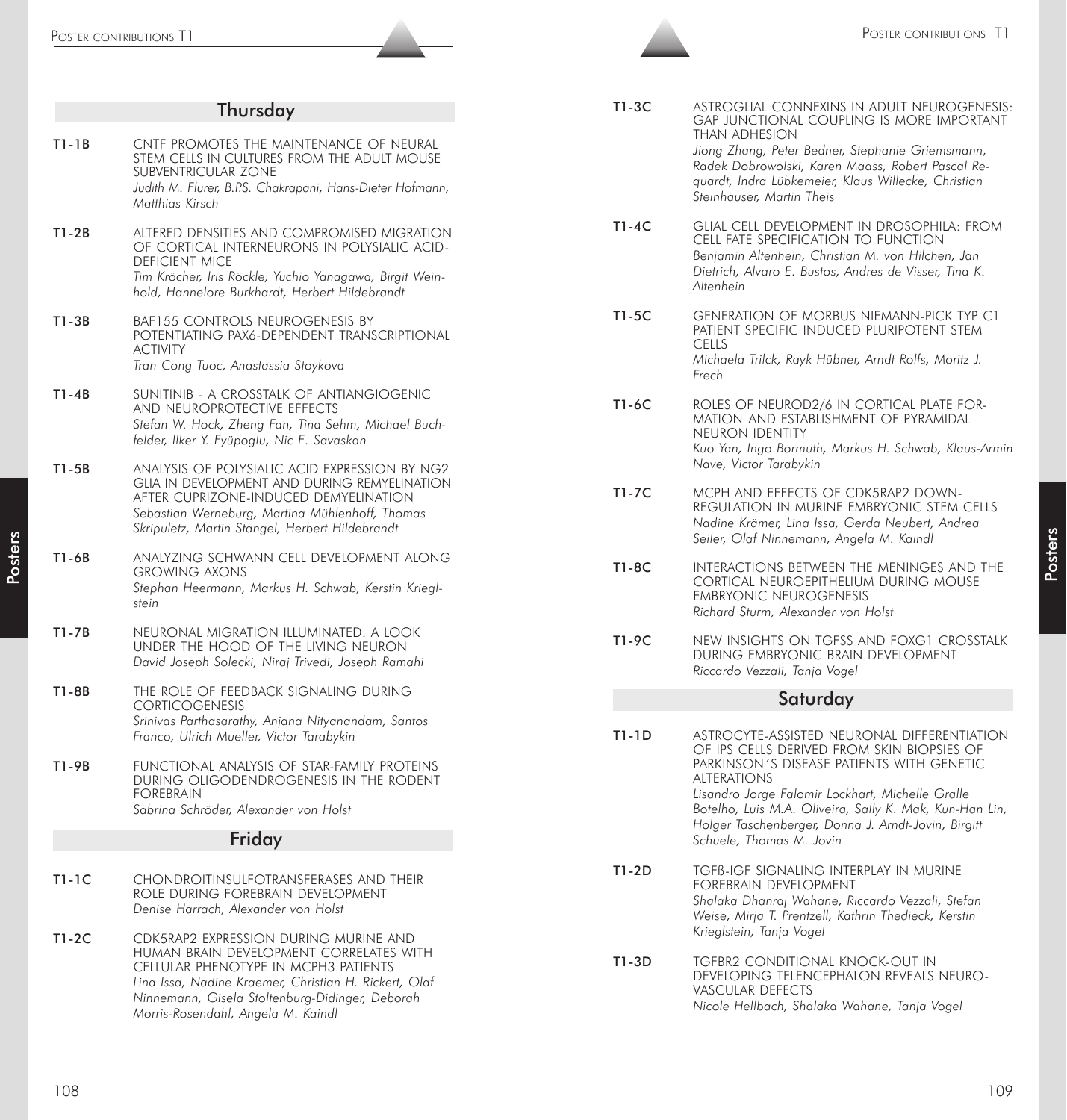- T1-4D NEURONAL BHLH PROTEINS NEUROD2/6 REGULATE CORTICAL COMMISSURE FORMATION PRIOR TO MIDLINE INTERACTIONS *Ingo Bormuth, Kuo Yan, Tomoko Yonemasu, Maike Gummert, Mingyue Zhang, Sven Wichert, Olga Grishina, Alexander Pieper, Weiqi Zhang, Sandra Goebbels, Victor Tarabykin, Klaus-Armin Nave, Markus Schwab*
- T1-5D DEVELOPMENTAL CHANGES IN THE COMPOSITION OF THE OLFACTORY BULB LAYERS IN THE AMERICAN MINK (NEOVISON VISON VAR. ATRATUS) *Elke Weiler, Willi Bennegger*
- T1-6D ROLE OF HISTONE MODIFICATIONS DURING CEREBRAL CORTEX DEVELOPMENT *Deborah Roidl, Stefanie Heidrich, Jan Pruszak, Tanja Vogel*
- T1-7D STAR FAMILY PROTEINS: CORTICAL EXPRESSION PATTERN AND FUNCTION IN MOUSE CORTICAL NEURAL STEM/PROGENITOR CELLS *Alexander von Holst, Bettina Bertam*
- T1-8D DETERMINATION OF THE TGFBR MEDIATED PROTEOME IN THE CONTEXT OF NEUROVASCULAR DEVELOPMENT OF THE FOREBRAIN *Stefan Weise, Peer-Hendrik Kuhn, Nicole Hellbach, Stefan F. Lichtenthaler, Kathrin Thedieck, Tanja Vogel*

# T2: Axon and dendrite development, synaptogenesis

#### Wednesday

- The specific of the specific of the specific of the specific of the specific of the specific of the specific of the specific of the specific of the specific of the specific of the specific of the specific of the specific T2-1A SEROTONIN GRADIENT IS IMPORTANT FOR CORRECT GUIDANCE OF PIONEER AXONS DURING MOLLUSC AND POLYCHAETE DEVELOPMENT *Elena E. Voronezhskaya, Viktor V. Starunov, Vyacheslav A. Dyachuk* T2-2A WIRING UP SENSORY NEOCORTEX UNDER CON-DITIONS OF MASSIVE CELLULAR DISORGANIZATION: DOES THE THALAMUS FIND ITS ECTOPIC TARGET CELLS IN REELER MUTANT MICE? *Robin J. Wagener, Jochen F. Staiger* T2-3A ROLE OF DHHC3 TYROSINE PHOSPHORYLATION IN THE CONTROL OF ITS EXPRESSION AND FUNCTIONAL ACTIVITY *Tatiana Kuznetsova, Patricia Maria-Jeanne Lievens, Natalia Gorinski, Gaga Kochlamazashvili, Evgeni Ponimaskin, Alexander Dityatev* T2-4A LAYER 6B AS A REMNANT OF THE DEVELOPING SUBPLATE - A MORPHOLOGICAL COMPARISON *Manuel Marx, Ileana Hanganu-Opatz, Werner Kilb, Heiko Luhmann, Dirk Feldmeyer*
	- T2-5A FUNCTIONAL ANALYSIS OF LRP4 DURING DENDRITIC DEVELOPMENT *Andromachi Karakatsani, Stephan Kröger*
	- T2-6A ISOFORM-SPECIFIC FUNCTIONS OF PROFILIN1 AND PROFILIN2A IN THE MOUSE HIPPOCAMPUS *Sabine Zessin, Anita Remus, Martin Rothkegel, Martin Korte, Kristin Michaelsen-Preusse*

#### **Thursdav**

- T2-1B POSTEMBRYONIC DEVELOPMENT OF THE LOCUST MUSHROOM BODY *René Eickhoff, Gerd Bicker*
- T2-2B DIFFERENT APPROACHES TO ENHANCE NEURONAL FIBRE GROWTH IN ORGANOTYPIC DOPAMINERGIC BRAIN SLICE CO-CULTURES *Katja Sygnecka, Claudia Heine, Nico Scherf, Heike Franke*
- T2-3B REGULATION OF SYNAPTIC STRUCTURE AND FUNCTION BY THE CDC42 GAP, NOMA-GAP *Steffen Schuster, Marta Rosário*
- T2-4B NEDDYLATION CONTROLS DENDRITIC SPINE DEVELOPMENT AND STABILITY: CRITICAL ROLE OF PSD-95 NEDDYLATION *Marisa Brockmann, Annette Vogl, Sebastian Giusti, Valentin Stein, Damian Refojo*
- T2-5B ROLE OF NEUROD TRANSCRIPTION FACTORS IN PYRAMIDAL NEURON DIFFERENTIATION *Olga Grishina, Ingo Bormuth , Kuo Yan, Tomoko Yonemasu, Sandra Goebbels, Klaus-Armin Nave, Victor Tarabykin, Markus H. Schwab*
- T2-6B MACHR SIGNALING IN PERINATAL NEOCORTEX PROMOTES EXPRESSION OF SYNAPTIC PROTEINS *Petra Wahle, Olga Arne, Mohammad IK Hamad, Janine R. Neumann*

#### **Friday**

- T2-1C THE SURVIVAL PROMOTING PEPTIDE Y-P30 INDUCES SRC PHOSPHORYLATION IN AXONAL GROWTH CONES *Martin Meschkat, Janine R Neumann, Petra Wahle*
- T2-2C REELIN AND THE CDC42/RAC1 GUANINE NUCLEO-TIDE EXCHANGE FACTOR αPIX/ARHGEF6 PROMOTE DENDRITIC GOLGI TRANSLOCATION *Eckart Förster, Georg Rosenberger, Maurice Meseke*
- T2-3C GROWTH PATTERNS OF SENSORY NEURON AXON TERMINALS IN THE DEVELOPING OLFACTORY BULB *Thomas Hassenklöver, Ivan Manzini*
- T2-4C DECIPHERING THE NEUREXIN CODE IN THE NEURONAL CIRCUITRY *Dietmar Schreiner, Thi-Minh-Phuc Nguyen, Jovan Simicevic, Alexander Schmidt, Peter Scheiffele*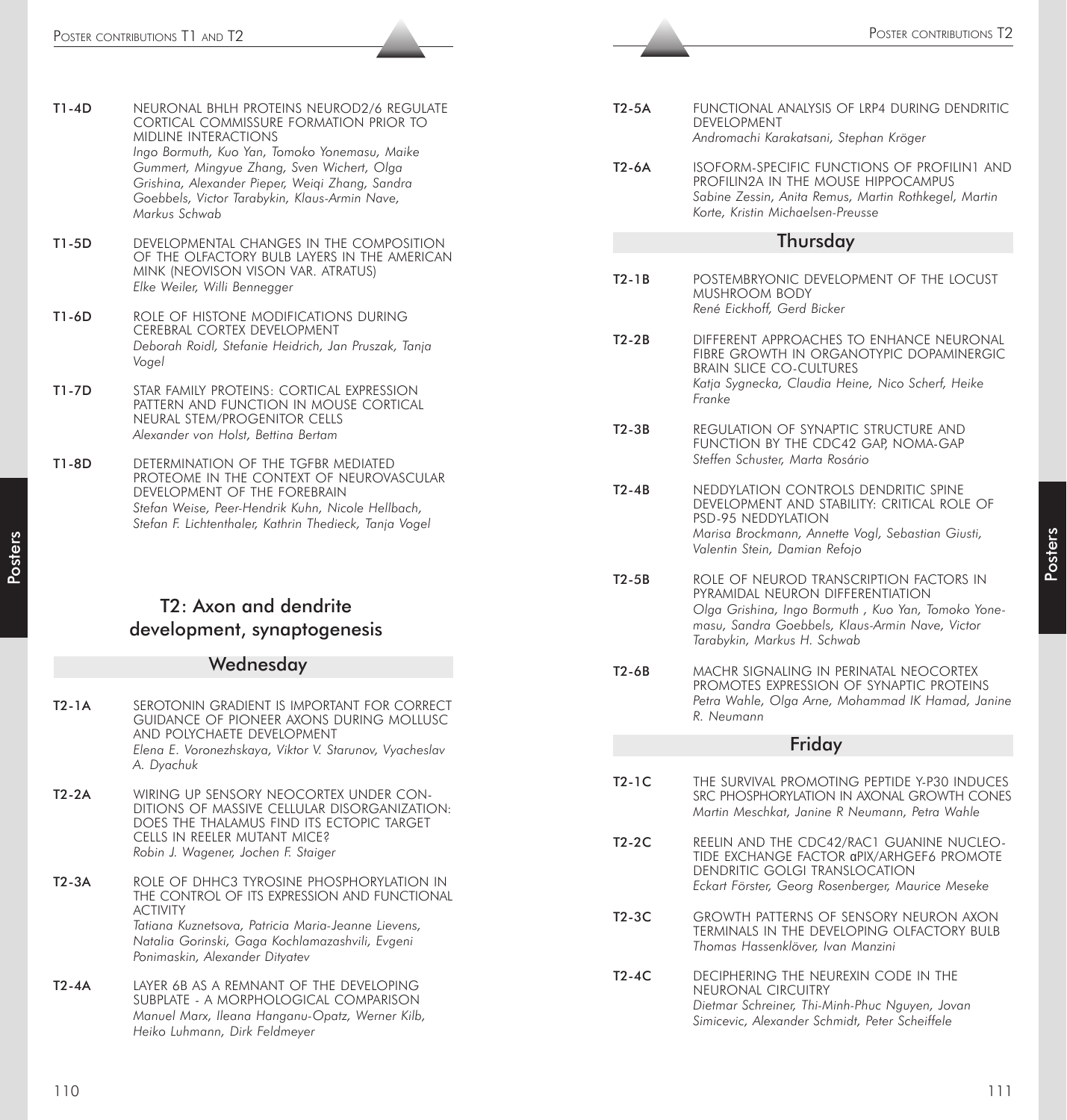- T2-5C DEVELOPMENTALLY REGULATED CHANGES OF LOCAL PROTEOMES AT SYNAPTIC STRUCTURES *Elmer Antileo Ibarra, Peter Landgraf, Thilo Kähne, Karin Richter, Karl-Heinz Smalla, Daniela C. Dieterich*
- T2-6C A PRECISE TEMPORAL COHERENCY BETWEEN RECEPTOR EXPRESSION, NEURONAL ACTIVITY, AND AP-1 DEPENDENT TRANSCRIPTION REGULATES DENDRITE DEVELOPMENT IN AN IDENTIFIED DROSOPHILA MOTONEURON *Carsten Duch*

#### Saturday

- T2-1D DYNAMIC MATURATION OF THE AXON INITIAL SEGMENT IN THE RODENT VISUAL SYSTEM *Annika Gutzmann, Nursah Ergül, Christian Schultz, Petra Wahle, Maren Engelhardt*
- T2-2D NOMA-GAP CONTROLS DENDRITIC DEVELOPMENT OF NEOCORTICAL NEURONS BY REGULATING CDC42 AND COFILIN *Marta Rosário, Steffen Schuster, René Jüttner, Srinivas Parthasarathy, Victor Tarabykin , Walter Birchmeier*
- T2-3D A CO-CULTURE OF CHICKEN COCHLEAR GANGLION AND AUDITORY BRAINSTEM NEURONS TO INVESTI-GATE REGULATION OF ENDBULB SYNAPSE FORMATION IN VITRO *David Goyer, Stefanie Kurth, Kai-Oliver Seibel, Hermann Wagner, Thomas Kuenzel*
- T2-4D A MECHANICAL COUPLING BETWEEN N-CADHERIN ADHESION AND F-ACTIN FLOW STABILIZES DENDRITIC SPINES *Olivier Thoumine, Anael Chazeau, Mikael Garcia, Katalin Czondor, Amelie Argento, Gregory Giannone*
- T2-5D IMPAIRMENT OF NEURITE OUTGROWTH IN NGF-STIMULATED PC12 CELLS BY ANTIBODIES DIRECTED TO NEISSERIA GONORRHOEAE, CAN BE REVERSED BY NEUROLEPTIC DRUGS IN VITRO *Bernhard Reuss*
- T2-6D EGR2::CRE MEDIATED CONDITIONAL ABLATION OF DICER DISRUPTS HISTOGENESIS OF MAMMALIAN CENTRAL AUDITORY NUCLEI E*lena Rosengauer, Heiner Hartwich, Anna Maria Hartmann, Anya Rudnicki, Somisetty Venkata Satheesh, Karen B. Avraham, Hans Gerd Nothwang*

# T3: Developmental cell death, regeneration and transplantation

#### **Wednesday**

T3-1A QUANTIFICATION OF OLFACTORY AFFERENT REGENERATION IN THE LOCUST BRAIN *Hannah Wasser, Michael Stern*

T3-2A THREE-DIMENSIONAL CONSTRUCTS OF ELECTRO-SPUN PCL-FIBERS IN COLLAGEN GEL AS GUIDANCE STRUCTURE FOR NERVE REGENERATION *Andreas Kriebel, Muhammad Rumman, Miriam Scheld, Dorothee Hodde, Gary Brook, Jörg Mey*

## **Thursdav**

- T3-1B AN IP3R3- AND NPY-EXPRESSING MICROVILLOUS CELL MEDIATES TISSUE HOMEOSTASIS AND REGENERATION *Colleen Cosgrove Hegg, Cuihong Jia, Sebastien Hayoz, Chelsea Hutch, Tania Iqbal*
- T3-2B MOLECULAR MECHANISMS OF UNCONVENTIONAL SECRETION OF INSULIN-DEGRADING ENZYME *Marie Löchner, Olaf Merkel, Jochen Walter, Konstantin Glebov*
- T3-3B DEOXYRIBOZYME TO XYLOSYLTRANSFERASE-1 MRNA PROMOTES FUNCTIONAL RECOVERY AFTER SPINAL CORD CONTUSION *Barbara Grimpe, Owen Y. Chao, Donna L. Avison, Roderick T. Bronson, William J. Buchser, Andres Hurtado, Martin Oudega*

#### Friday

- Analysis (i.e. of  $\frac{1}{2}$  Poster Contributions Contributions Contributions (i.e. of  $\frac{1}{2}$  Poster Control interactions and the control interactions are control interactions (i.e. of  $\frac{1}{2}$  Poster Control interacti T3-1C EFFECTS OF AAV-BASED GENE THERAPY ON AXONAL REGENERATION AND MOTORICAL BEHAVIOUR IN A RAT MODEL OF RUBROSPINAL TRACT INJURY *Malleswari Challagundla, Thomas Ostendorf , Sebastian Kügler, Jan Christoph Koch, Uwe Michel, Mathias Bähr, Paul Lingor*
	- T3-2C HOW THE WAY OF EXTIRPATION AFFECTS BRAIN REGENERATION IN THE EARTHWORM EISENIA FETIDA *László Molnár, Bálint Horváth, Anita Steib, Edit Pollák*
	- T3-3C NEURONAL REGENERATION IN THE MIDLEG OF SCHISTOCERCA GREGARIA *Alexander Schnurr, Reinhard Lakes-Harlan*

#### Saturday

- T3-1D MORPHOLOGICAL, PHYSIOLOGICAL AND NEURO-CHEMICAL BACKGROUND OF THE VENTRAL NERVE CORD REGENERATION IN EISENIA FETIDA *Dóra Gunszt, Eszter Várhalmi, Ildikó Somogyi, Edit Pollák, Péter Engelmann, László Molnár*
- T3-2D *TRANSPLANTATION OF NEURONS FROM THE EMBRY-ONAL GANGLIONIC EMINENCES INTO MATURED MOUSE CORTEX Marcel Isstas, , Manuel Teichert, Jürgen Bolz, Konrad Lehmann*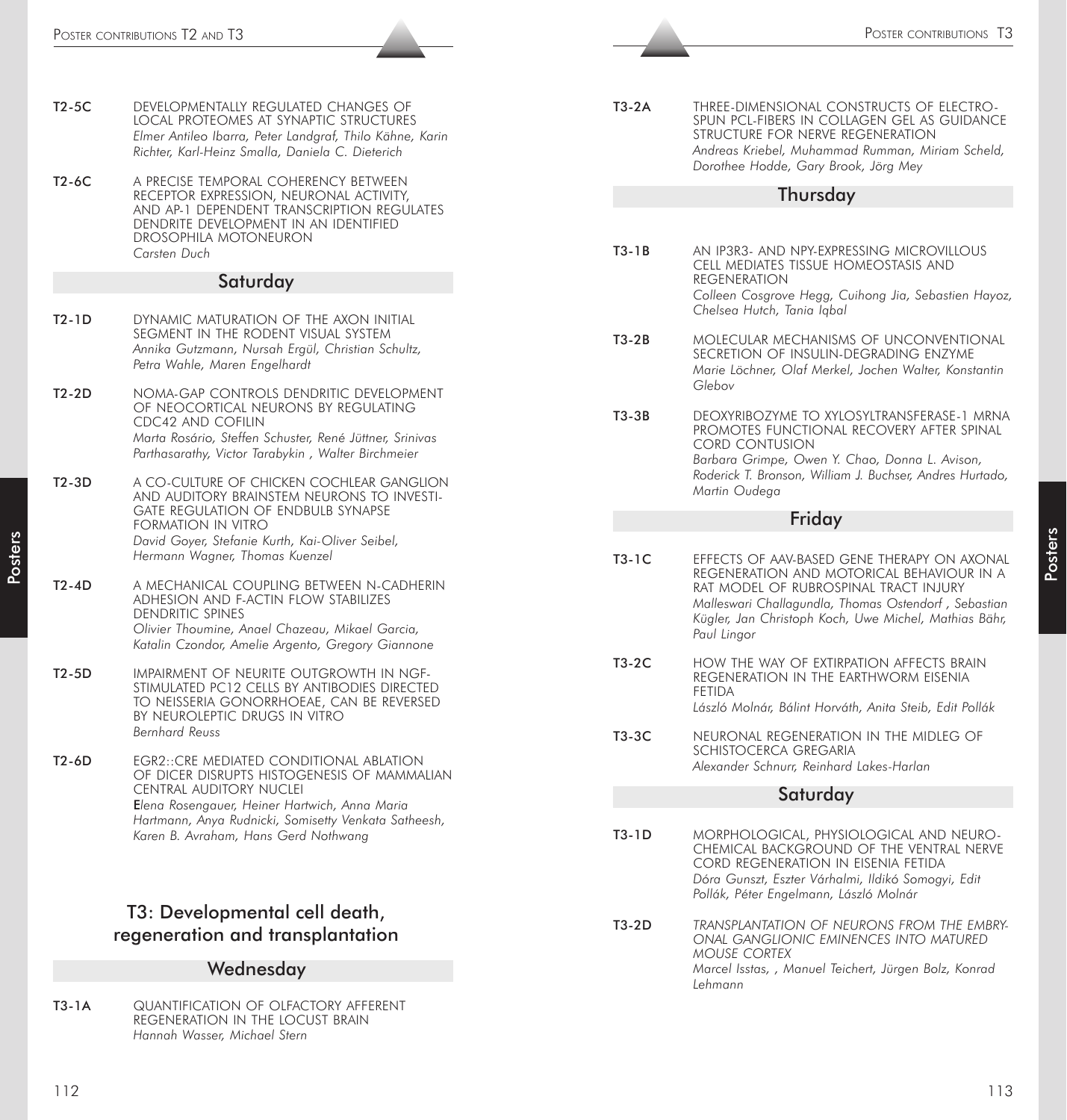# T4: Neurotransmitters, retrograde messengers and cytokines

#### **Wednesday**

- **T4-1A** IMAGING AND ANALYSIS OF SEROTONIN RELEASE FROM STEM CELL-DERIVED SEROTONERGIC NEURONS *Thorsten Lau, Verena Proissl, Annabelle Schlüter, Patrick Schloss*
- T4-2A SEROTONIN INSIDE AND OUTSIDE THE CELL DURING PRENERVOUS STAGES IS ESSENTIAL FOR CORRECT DEVELOPMENT AND JUVENILES BEHAVIOR *Evgeny G. Ivashkin, Igor I. Adameyko , Olga A. Kharchenko, Marina Yu. Khabarova , Elena E. Voronezhskaya*
- T4-3A MONOAMINERGIC INTERACTIONS WITH IDENTIFIED INTERNEURONS IN THE BASOLATERAL AMYGDALA: COMPARATIVE INVESTIGATIONS IN RATS, WILDTYPE AND SEROTONIN TRANSPORTER (5HTT)-DEFICIENT MICE

*Christoph Renninger, Henning Schwert, Maria Steinke, Jonas Waider, Angelika Schmitt, Esther Asan*

#### Thursday

- **T4-1B** IDENTIFICATION OF DONOR AND TARGET CELLS OF THE NO/CGMP PATHWAY IN THE BRAIN OF TRIBOLIUM CASTANEUM *Björn Trebels, Carsten M. Heuer, Joachim Schachtner*
- T4-2B NITRIC OXIDE/ CGMP-SIGNALING REGULATES THE EXCITATORY/ INHIBITORY INPUT ONTO HIPPO-CAMPAL CA1 PYRAMIDAL CELLS *Angela Neitz, Thomas Mittmann*

#### Friday

- T4-1C DISSECTING THE ROLE OF SEROTONIN IN THE FEEDING BEHAVIOR OF THE ADULT DROSOPHILA MELANOGASTER *Shreyas Venkataraman Jois, Henrike Scholz*
- T4-2C PKG AND HONEY BEE BEHAVIOR *Markus Thamm, Ricarda Scheiner*

#### Saturday

- T4-1D INFLUENCE OF THE EXTRACELLULAR MATRIX ON GLUTAMATE UPTAKE *Jose Francisco Alfaro Sanchis, Martin Heine, Artur Bikbaev, Renato Frischknecht*
- T4-2D ENDOCANNABINOID SIGNALLING IN THE MEDIAL SUPERIOR OLIVE *Barbara Trattner, Sarah Berner, Benedikt Grothe, Lars Kunz*
- T4-3D DESCENDING OA3/TA INTERNEURONS OF THE LOCUST BRAIN *Sergej Hartfil, Natalia Kononenko, Julia Willer, Hans-Joachim Pflüger*

# T5: G Protein-linked and other receptors

## Wednesday

- T5-1A THROMBIN REGULATION OF SYNAPTIC TRANS-MISSION: IMPLICATIONS FOR SEIZURES ONSET *Nicola Maggio, Carlo Cavaliere, Michele Papa, Ilan Blatt, Joab Chapman, Menahem Segal*
- T5-2A CALCINEURIN FUNCTIONAL IMPLICATIONS FOR A NEURONAL PROTEIN PHOSPHATASE IN AN INSECT MODEL FOR FLUID SECRETION *Kristoffer Heindorff, Bernd Walz, Otto Baumann*
- T5-3A CONFOCAL IMAGING OF RECEPTOR MEDIATED PI(4,5)P2-DYNAMICS IN CA1 PYRAMIDAL NEURONS *Sandra Hackelberg, Dominik Oliver*

#### Thursday

- T5-1B GABAB RECEPTOR-MEDIATED INHIBITION OF SYNAPTIC INPUT ONTO SOMATOSTATIN-IMMUNO-REACTIVE INTERNEURONS IN THE HIPPOCAMPUS *Sam Anthony Booker, Annabelle L Gee, Jie Song, Akos Kulik, Imre Vida*
- T5-2B COCKROACH GABAB RECEPTOR SUBTYPES *Stefanie Blankenburg, Wolfgang Blenau*

#### Friday

- T5-1C DIFFERENTIAL SENSITIVITY OF TWO FLUORESCENT BIOSENSORS TO RECEPTOR-INDUCED PIP2 DEPLETION *Olga Nikolaevna Ivanova, Dominik Oliver*
- T5-2C THE EFFECTS OF STRESS ON GALANIN PEPTIDE SYTEM IN THE RAT PITUITARY: EXPRESSION OF MRNA AND IMMUNOHISTOCHEMISTRY OF GALANIN RECEPTOR SUBTYPES *Vera Klenerova, Sixtus Hynie*

#### Saturday

- T5-1D BIOSENSOR IMAGING SHOWS THAT INHIBITORS OF TYPE 10 PHOSPHODIESTERASE INCREASE PKA ACTIVITY SPECIFICALLY IN STRIATAL NEURONS OF THE INDIRECT PATHWAY *Marina Polito, Liliana R.V. Castro, Danièle Paupardin-Tritsch, Pierre Vincent*
- T5-2D ALANINE-87-THREONINE POLYMORPHISM OF THE HUMAN P2Y11 RECEPTOR IMPEDES RECEPTOR INTERNALIZATION IN HEK293 CELLS AND IMPACTS CALCIUM SIGNALLING AND ERK PHOSPHORYLATION AS WELL AS RECEPTOR RESENSITIZATION *Georg Reiser, Michael Haas, Ahmed Shaaban*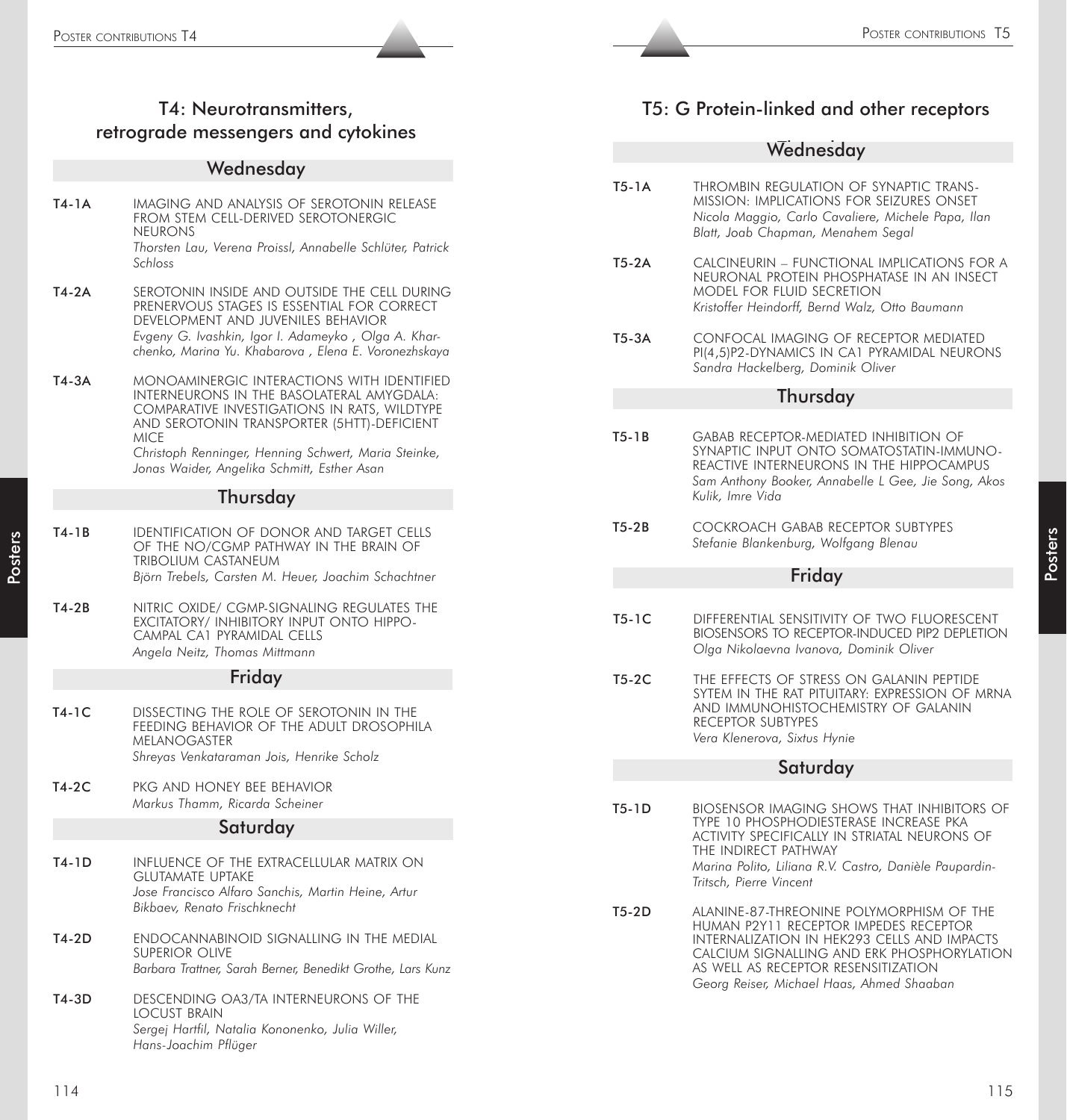|       | T6: Ligand-gated, voltage-dependent<br>ion channels and transporters                                                                                                                                                       | T6-3B     | <b>DISTRI</b><br><b>VOLTA</b><br><b>HIPPC</b><br>Christi            |
|-------|----------------------------------------------------------------------------------------------------------------------------------------------------------------------------------------------------------------------------|-----------|---------------------------------------------------------------------|
|       | Wednesday                                                                                                                                                                                                                  |           | Papazo                                                              |
| T6-1A | THE EXTRACELLULAR MATRIX AFFECTS SURFACE<br>EXPRESSION OF GLUN2B CONTAINING NMDA<br><b>RECEPTORS</b><br>Barbara C. Schweitzer, Laurant Groc, Martin Heine,<br>Renato Frischknecht                                          | $T6 - 4B$ | <b>LOOP</b><br><b>SUBUI</b><br>ASSO <sub>1</sub><br>Natasa<br>Carme |
| T6-2A | MULTIPLE BINDING SITES ENABLE A DYNAMIC INTER-<br>ACTION OF GLYCINE RECEPTORS AND GEPHYRIN<br>Nora Grünewald, Vanessa Kress, Tobias Lamkemeyer,<br>Günter Schwarz                                                          | $T6-5B$   | <b>REDU</b><br>LOW I<br>Zita D<br>Karin !<br>Kimmc                  |
| T6-3A | AVERSION TO NICOTINE IS REGULATED BY THE<br>BALANCED ACTIVITY OF B4 AND a5 NICOTINIC<br>RECEPTOR SUBUNITS IN THE MEDIAL HABENULA<br>Silke Frahm, Marta Anna Slimak, Leiron Ferrarese, Julio                                | T6-6B     | $N-AN$<br>INTO<br>Kathar                                            |
|       | Santos-Torres, Beatriz Antolin-Fontes, Sebastian Auer,<br>Sergey Filkin, Stephanie Pons, Jean-Fred Fontaine,<br>Victor Tsetlin, Uwe Maskos, Ines Ibanez-Tallon                                                             | $T6-7B$   | <b>INTER</b><br><b>INDIC</b><br>Maria                               |
| T6-4A | ACID-SENSING ION CHANNELS AND HEPATIC<br><b>ENCEPHALOPATHY</b><br>Pia Bresenitz, Stefan Gruender                                                                                                                           | T6-8B     | <b>DIFFEI</b><br><b>ACTIV</b><br><b>ISOFC</b><br><b>FROM</b>        |
| T6-5A | PREVENTION OF BEHAVIORAL AND CORTICAL<br>EXCITABILITY IN AN M-CHANNEL DEPENDENT<br>EPILEPSY PHENOTYPE                                                                                                                      |           | Stephc<br>Anja L                                                    |
|       | Stephan Marguet, Quyen Le, Andrea Merseburg, Axel<br>Neu, Fabio Morellini, Dirk Isbrandt                                                                                                                                   |           |                                                                     |
| T6-6A | TRAFFICKING ANALYSES OF THE CATION CHLORIDE<br><b>COTRANSPORTER KCC2</b><br>Timo Beyer, Anna-Maria Hartmann, Hans Gerd Nothwang                                                                                            | $T6-1C$   | $CA2+$<br><b>COND</b><br>(SK) IN<br>Felix B                         |
| T6-7A | DEVELOPMENTAL DIFFERENCES IN PH REGULATION<br>AND INFLUENCE OF PH ON NEURONAL EXCITABILITY<br>Benedikt Salmen, Joerg Roesner, Dietmar Schmitz                                                                              | $T6-2C$   | <b>DIFFEI</b><br><b>PORTE</b><br><b>CHICK</b><br>Marcu              |
| T6-8A | WHICH GABAA RECEPTOR SUBUNITS ARE NECESSARY<br>FOR TONIC INHIBITION IN CENTRAL AMYGDALA?<br>Hector Romo-Parra, Tatyana Kanishkova, Hans-Christian<br>Pape                                                                  | T6-3C     | Herma<br><b>MODI</b><br><b>GATEI</b>                                |
|       | Thursday                                                                                                                                                                                                                   |           | Ulrike<br>Günte.                                                    |
| T6-1B | NEW ASPECTS OF CAV1.4 L-TYPE CALCIUM CHANNEL<br>MUTANTS LINKED TO CONGENITAL STATIONARY<br>NIGHT BLINDNESS TYPE 2<br>Verena Burtscher, Klaus Schicker, Sakine Korkmaz,<br>Christof Kugler, Anamika Singh, Thomas Stockner, | T6-4C     | <b>ALTER</b><br>AND F<br><b>NEUR</b><br>THE R<br>Barbar             |
| T6-2B | Alexandra Koschak<br>MODELING THE RELATIONS BETWEEN NEURONAL<br>MEMBRANE POTENTIALS, ION CURRENTS AND ION<br>CHANNEL STATES                                                                                                | T6-5C     | <b>HIPPC</b><br>TARGE<br><b>SYNAF</b><br><b>NEUR</b>                |

- **IBUTION AND FUNCTIONAL IMPLICATION OF** *NGE-GATED CA2+ CHANNELS IN THE SEPTO-*CAMPAL SYSTEM *Christina Henseler, Magdalena Elisabeth Siwek, Anna Papazoglou, Marco Weiergräber, Karl Broich*
- D OF THE HUMAN GLYCINE RECEPTOR α1 NIT – A SUSCEPTIBLE SITE FOR MUTATIONS CIATED WITH HYPEREKPLEXIA *Natascha Schaefer, Christoph Kluck, Solveig Schulz, Carmen Villmann*
- CED HIPPOCAMPAL GABAERGIC ACTIVITY IN A BIRTH WEIGHT RAT MODEL OF DEPRESSION *Zita Dosa, Jose Luis Nieto-Gonzalez, Betina Elfving, Karin S. Hougaard, Mai M. Holm, Gregers Wegener, Kimmo Jensen*
	- ID C-TERMINI OF ASIC4 DIRECT THE CHANNEL **EARLY ENDOSOMES** *Katharina Friedrich, Georg Polleichtner, Stefan Gründer*
- -SUBUNIT DISULFIDE BOND FORMATION ATES P2X3 RECEPTOR ECTODOMAIN MOVEMENT *Maria Kowalski, Peter Illes, Thomas Riedel*
- RENTIAL EXPRESSION OF HYPERPOLARIZATION-**ATED CYCLIC NUCLEOTIDE GATED CHANNEL DRMS (HCN1–4) IN NEOCORTICAL TISSUES** PATIENTS WITH TEMPORAL LOBE EPILEPSY *Stephan Wierschke, Peter Horn, Christoph Dehnicke, Anja U. Bräuer, Rudolf A. Deisz*

# Friday

- CHANNEL PROMISCUITY OF SMALL DUCTANCE CA2+-ACTIVATED K+ CHANNELS **IN HIPPOCAMPAL PYRAMIDAL NEURONS** *Felix Benninger, Shmuel Chen, Yoel Yaari*
	- RENTIAL REGULATION OF CHLORIDE TRANS-ER EXPRESSION BY BIOELECTRIC ACTIVITY IN ken auditory brainstem in vitro *Marcus Joseph Wirth, Desirée Kupsch, Julia Krebbers, Hermann Wagner*
- **ULATORY EFFECT OF HISTAMINE ON LIGAND-**D ION CHANNELS *Ulrike Thiel, Philipp Lorenz, Olaf Kletke, Hanns Hatt, Günter Gisselmann*
- ATIONS IN INPUT RESISTANCE, SPIKE THRESHOLD FIRING PROPERTIES OF LAYERS 2/3 PYRAMIDAL ONS FOLLOWING FOCAL LASER LESIONS IN AT VISUAL CORTEX *Barbara Imbrosci, Thomas Mittmann*
	- **CAMPAL VESICULAR GABA TRANSPORTERS AS** ETS FOR IN VIVO LABELLING OF INHIBITORY PSES AND IMMUNOLESIONING OF GABAERGIC ONS

*Wolfgang Härtig, Alán Alpár, Flavia Antonucci, Johannes Kacza, Claudia Verderio, Henrik Martens, Jens Grosche, Dominik Michalski, Michela Matteoli, Tibor Harkany*

*Aubin Tchaptchet, Hans Albert Braun*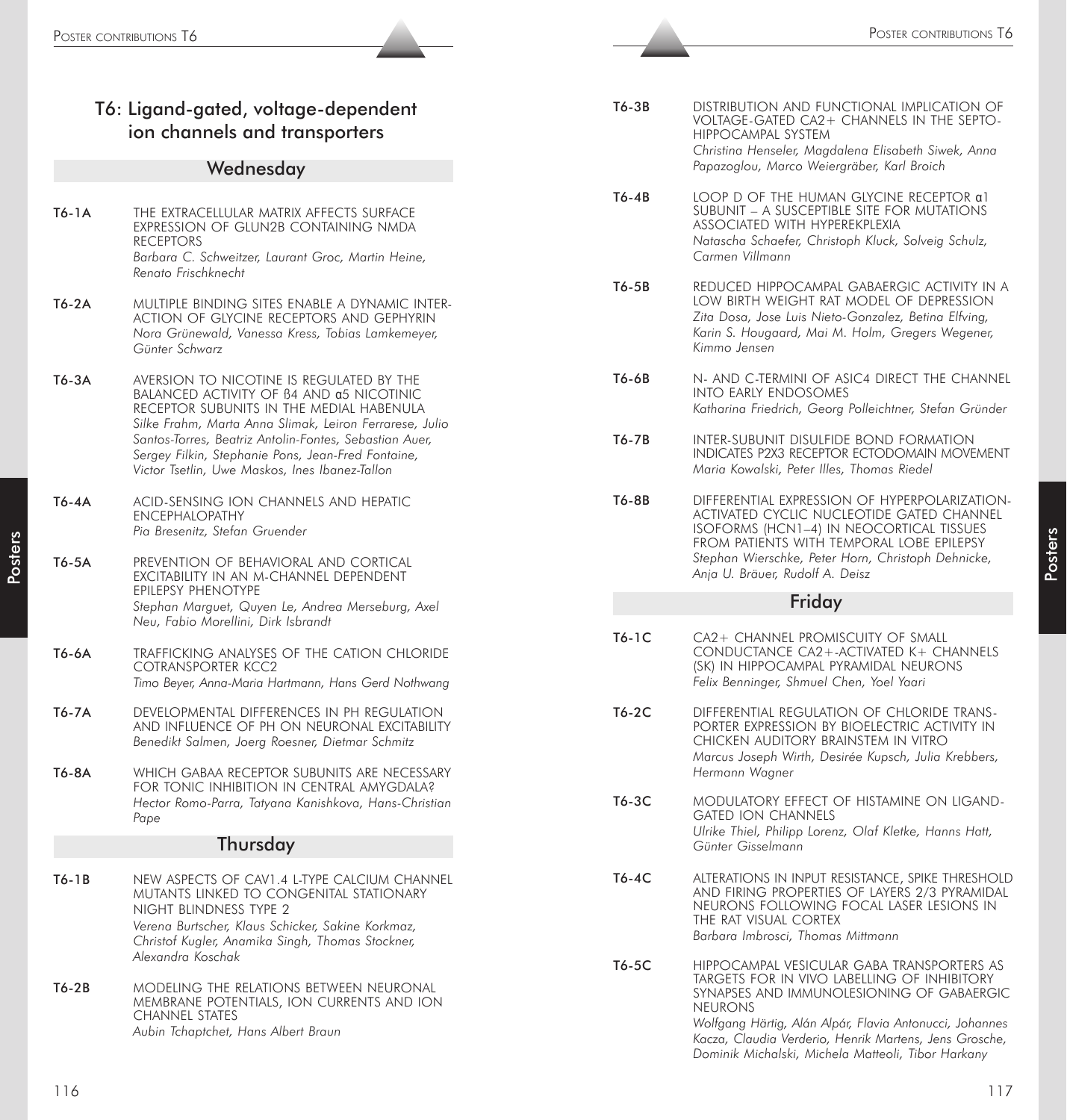|       | Poster contributions T6                                                                                                                                                                                                                                                      |              | POSTER CONTRIBUTIONS 17                                                                                                                                                                                                |
|-------|------------------------------------------------------------------------------------------------------------------------------------------------------------------------------------------------------------------------------------------------------------------------------|--------------|------------------------------------------------------------------------------------------------------------------------------------------------------------------------------------------------------------------------|
| T6-6C | IMMUNOCYTOCHEMICAL AND ELECTROPHYSIO-<br>LOGICAL CHARACTERIZATION OF GFP-EXPRESSING<br>GABAERGIC INTERNEURONS OF THE ADULT MOUSE<br><b>CINGULATE CORTEX</b>                                                                                                                  |              | T7: Synaptic transmission,<br>pre- and postsynaptic organization                                                                                                                                                       |
|       | Maria-Therese Riedemann, Bernd Sutor                                                                                                                                                                                                                                         |              | Wednesday                                                                                                                                                                                                              |
| T6-7C | ACTIVATION OF GLYCINE RECEPTORS MODULATES<br>SPONTANEOUS EPILEPTIFORM ACTIVITY IN THE<br>IMMATURE RAT HIPPOCAMPUS<br>Rongqing Chen, Akihito Okabe, Haiyan Sun, Salim<br>Sharopov, Sergei N. Kolbaev, Ileana L. Hanganu-Opatz,<br>Atsuo Fukuda, Heiko J. Luhmann, Werner Kilb | $T7-1A$      | AMYLOID PRECURSOR PROTEINS ARE CONSTITUENTS<br>OF THE PRESYNAPTIC ACTIVE ZONE DERIVED FROM<br>MURINE BRAIN<br>Melanie Laßek, Jens Weingarten, Ilaria Lunger, Teresa<br>Schubach, Kristine Gampe, Ulrike Müller, Walter |
|       | Saturday                                                                                                                                                                                                                                                                     |              | Volknandt                                                                                                                                                                                                              |
| T6-1D | OPTOCHEMICAL CONTROL OF GENETICALLY<br>ENGINEERED GLUTAMATE AND ACETYLCHOLINE<br>RECEPTORS IN C. ELEGANS<br>Jatin Nagpal, Jana Liewald, Tatsuya Urushima, Dirk<br>Trauner, Alexander Gottschalk                                                                              | $T7-2A$      | THE PROTEOME OF THE PRESYNAPTIC ACTIVE ZONE<br>DERIVED FROM MOUSE BRAIN<br>Jens Weingarten, Melanie Laßek, Benjamin Müller,<br>Ilaria Lunger, Simone Dudek, Patrick Vancura, Michael<br>Karas, Walter Volknandt        |
| T6-2D | SUPPRESSION OF HCN CHANNEL-MEDIATED<br>CURRENT (IH) IN FOREBRAIN NEURONS IMPAIRS<br>EARLY POSTNATAL SENSORIMOTOR DEVELOPMENT<br>AND ALTERS NEONATAL CORTICAL NETWORK ACTIVITY                                                                                                | T7-3A        | DEVELOPMENT OF TOOLS FOR REAL-TIME SIMUL-<br>TANEOUS VISUALIZATION OF ECM, GLIAL, PRE- AND<br>POSTSYNAPTIC STRUCTURES<br>Mikhail Filippov, Svetlana Korotchenko, Alexander Dityatev                                    |
|       | Andrea Merseburg, Anna Katharina Schlusche, Stephan<br>Marguet, Jasper Grendel, Zhuo Huang, Mala Shah,<br>Fabio Morellini, Dirk Isbrandt                                                                                                                                     | $T7 - 4A$    | THE NOVEL TRKB RECEPTOR AGONIST 7,8 DIHYD-<br>ROXYFLAVONE (7,8 DHF) INHIBITS GABAERGIC<br>NEUROTRANSMISSION AND INCREASES INTRINSIC<br>EXCITABILITY IN PYRAMIDAL NEURONS OF MOUSE                                      |
| T6-3D | DUAL FUNCTION OF TRPM8 AS AN ION CHANNEL<br>AND G PROTEIN-ACTIVATING RECEPTOR<br>Christian Wetzel                                                                                                                                                                            | $T7-5A$      | VISUAL CORTEX<br>Daniele Marongiu, Barbara Imbrosci, Thomas Mittmann<br>NMDA RECEPTOR DEPENDANCE OF COMPLEX SPIKE                                                                                                      |
| T6-4D | NOVEL SPLICE VARIANT OF CALMODULIN INHIBITS<br>HUMAN CAV2.3 E-/R-TYPE VOLTAGE-GATED CA2+<br>CHANNELS IN HEK-293 CELLS                                                                                                                                                        |              | BURSTS IN CA1 HIPPOCAMPAL NEURONS IN VIVO<br>Christine Grienberger, Xiaowei Chen, Arthur Konnerth                                                                                                                      |
| T6-5D | Toni Schneider, Marcel A. Kamp, Behzad Shakeri,<br>Juergen Hescheler, Lucie Parent<br>DISSECTING THE ACTIVATION OF AMPA RECEPTORS                                                                                                                                            | T7-6A        | <b>GENERATION OF A FIRST COMPREHENSIVE PROTEIN</b><br>INTERACTION MAP FOR THE CHEMICAL SYNAPSE<br>Philipp Trepte, Angeli Möller, Martin Schäfer, Miguel<br>Andrade, Erich E Wanker                                     |
|       | Andrew John Plested, Miriam Chebli, Hector Salazar,<br>Valentina Ghisi, Jelena Baranovic, Kajta Faelber, Oliver<br>Daumke                                                                                                                                                    | <b>T7-7A</b> | STRUCTURE-FUNCTION ANALYSIS OF THE VESICULAR<br><b>GLUTAMATE TRANSPORTER 1 C-TERMINUS</b><br>Julia Jordan, Melissa Herman, Thorsten Trimbuch,                                                                          |
| T6-6D | RAB8A MEDIATES ACIDOSIS-INDUCED TRAFFICKING<br>OF NBCE1-A IN HIPPOCAMPAL NEURONS<br>Eleni Roussa, Jan Manuel Speer, Oliver Oehlke                                                                                                                                            | T7-8A        | Christian Rosenmund<br>HETEROGENEOUS EFFECTS OF ADENOSINE ON<br>LAYER 4 SYNAPTIC TRANSMISSION IN RAT BARREL                                                                                                            |
| T6-7D | REGULATION OF ACID-BASE TRANSPORTERS IN<br>EPILEPSY                                                                                                                                                                                                                          |              | <b>CORTEX</b><br>Guanxiao Qi, Karlijn van Aerde, Dirk Feldmeyer                                                                                                                                                        |
|       | Magdalena Schroedl, Oliver Oehlke, Jan Manuel<br>Speer, Eleni Roussa                                                                                                                                                                                                         | T7-9A        | MECHANISMS OF KHZ-TRANSMISSION AT A CENTRAL<br>SYNAPSE<br>Andreas Ritzau-Jost, Annika Weyhersmüller, Igor Delven-                                                                                                      |
| T6-8D | LYSOPHOSPHATIDIC ACID ACTIVATES SPINAL NERV<br>TRESK BACKGROUND POTASSIUM CHANNELS<br>Sina Kollert, Frank Döring, Erhard Wischmeyer                                                                                                                                          |              | dahl, Johannes Hirrlinger, Hartmut Schmidt, Jens Eilers,<br>Stefan Hallermann                                                                                                                                          |
|       |                                                                                                                                                                                                                                                                              |              | PROTEIN DISTRIBUTIONS UNDERLYING DIFFERENTIAL<br>DENDRITIC CALCIUM SIGNALING IN CEREBELLAR<br>PURKINJE CELLS<br>Christian D. Wilms, Tiago Branco, Kristina D. Micheva,<br>Stephen J. Smith, Michael Häusser            |
| 118   |                                                                                                                                                                                                                                                                              | T7-10A       |                                                                                                                                                                                                                        |

# T7: Synaptic transmission, pre- and postsynaptic organization

### **Wednesday**

- T7-1A AMYLOID PRECURSOR PROTEINS ARE CONSTITUENTS OF THE PRESYNAPTIC ACTIVE ZONE DERIVED FROM MURINE BRAIN *Melanie Laßek, Jens Weingarten, Ilaria Lunger, Teresa Schubach, Kristine Gampe, Ulrike Müller, Walter Volknandt*
- T7-2A THE PROTEOME OF THE PRESYNAPTIC ACTIVE ZONE DERIVED FROM MOUSE BRAIN *Jens Weingarten, Melanie Laßek, Benjamin Müller, Ilaria Lunger, Simone Dudek, Patrick Vancura, Michael Karas, Walter Volknandt*
- T7-3A DEVELOPMENT OF TOOLS FOR REAL-TIME SIMUL-TANEOUS VISUALIZATION OF ECM, GLIAL, PRE- AND POSTSYNAPTIC STRUCTURES *Mikhail Filippov, Svetlana Korotchenko, Alexander Dityatev*
- T7-4A THE NOVEL TRKB RECEPTOR AGONIST 7,8 DIHYD-ROXYFLAVONE (7,8 DHF) INHIBITS GABAERGIC NEUROTRANSMISSION AND INCREASES INTRINSIC EXCITABILITY IN PYRAMIDAL NEURONS OF MOUSE VISUAL CORTEX *Daniele Marongiu, Barbara Imbrosci, Thomas Mittmann*

- T7-5A NMDA RECEPTOR DEPENDANCE OF COMPLEX SPIKE BURSTS IN CA1 HIPPOCAMPAL NEURONS IN VIVO *Christine Grienberger, Xiaowei Chen, Arthur Konnerth*
- T7-6A GENERATION OF A FIRST COMPREHENSIVE PROTEIN INTERACTION MAP FOR THE CHEMICAL SYNAPSE *Philipp Trepte, Angeli Möller, Martin Schäfer, Miguel Andrade, Erich E Wanker*
- T7-7A STRUCTURE-FUNCTION ANALYSIS OF THE VESICULAR GLUTAMATE TRANSPORTER 1 C-TERMINUS *Julia Jordan, Melissa Herman, Thorsten Trimbuch, Christian Rosenmund*
- T7-8A HETEROGENEOUS EFFECTS OF ADENOSINE ON LAYER 4 SYNAPTIC TRANSMISSION IN RAT BARREL CORTEX *Guanxiao Qi, Karlijn van Aerde, Dirk Feldmeyer*
- T7-9A MECHANISMS OF KHZ-TRANSMISSION AT A CENTRAL SYNAPSE *Andreas Ritzau-Jost, Annika Weyhersmüller, Igor Delven-*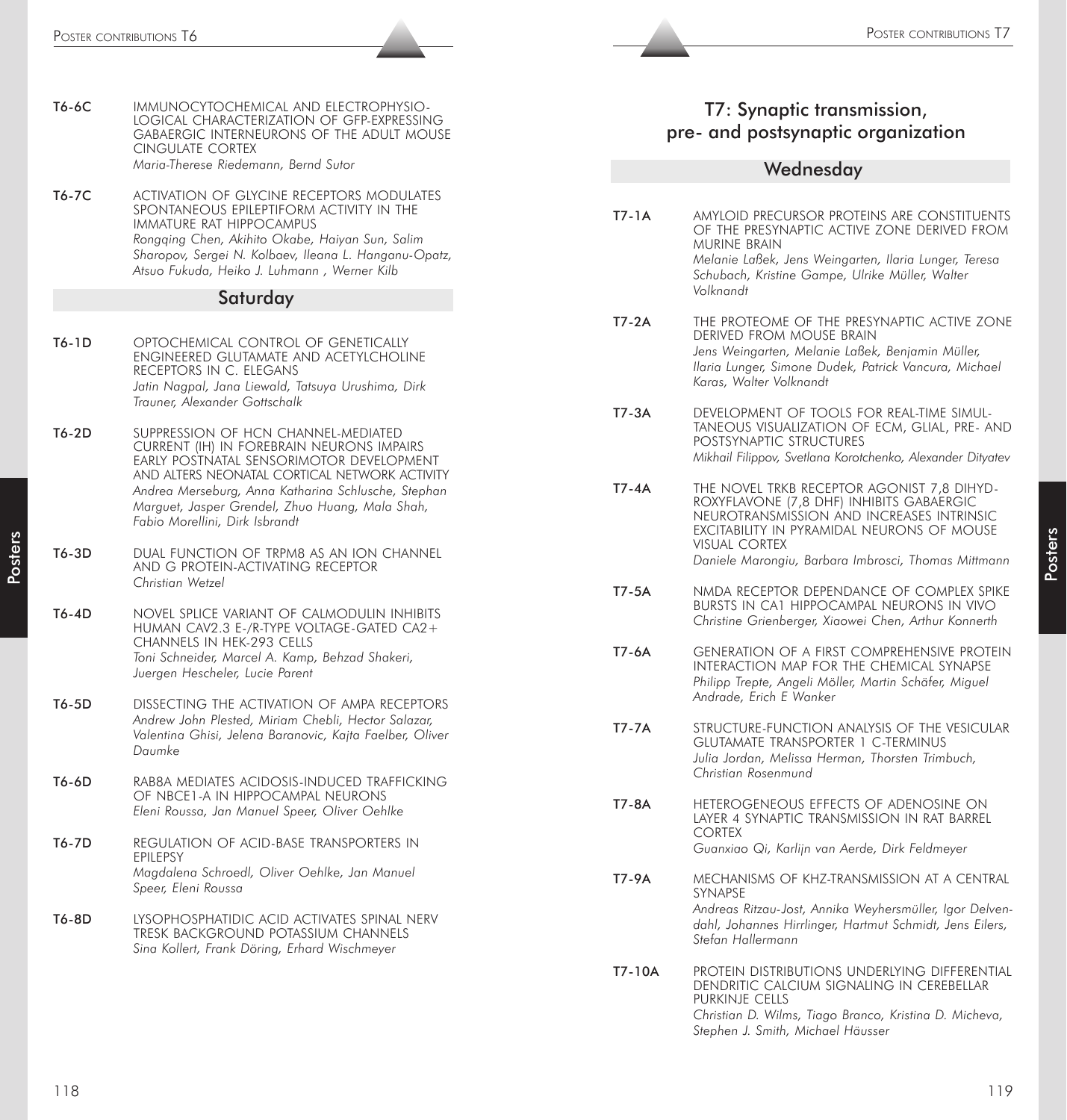| ISOLATION AND CHARACTERIZATION OF NEW<br><b>ACTIVE ZONE PROTEINS</b><br>Christina Hollmann, Harald Depner, Christine Quentin,<br>Henning Urlaub, Matthew Holt, Stephan Sigrist                                       | T7-10B       | THE ROLE OF NEUROBEACHIN AND SAP102                                                                                                                                                                                  |
|----------------------------------------------------------------------------------------------------------------------------------------------------------------------------------------------------------------------|--------------|----------------------------------------------------------------------------------------------------------------------------------------------------------------------------------------------------------------------|
|                                                                                                                                                                                                                      |              |                                                                                                                                                                                                                      |
|                                                                                                                                                                                                                      |              | INTERACTION IN THE SYNAPSE<br>Fatima Farzana, Juliane Lauks, Ruud Toonen, Matthijs<br>Verhage                                                                                                                        |
| Thursday                                                                                                                                                                                                             | T7-11B       | THE CHOLINERGIC MODULATION OF LAYER 6A<br>PYRAMIDAL CELL IN THE SOMATOSENSORY 'BARREL'                                                                                                                               |
| DYNAMIN 1-DEPENDENT ENDOCYTOSIS AT THE<br>INNER HAIR CELL SYNAPSE<br>Jakob Neef, Sangyong Jung, Christine Lenz, Rebecca M.                                                                                           |              | CORTEX DEPENDS ON THEIR AXONAL PROJECTION<br>PATTERN<br>Robert Heinz Günter, Gabriele Radnikow, Dirk Feldmeyer                                                                                                       |
| Boumil, Wayne N. Frankel, Pietro De Camilli, Nicola<br>Strenzke, Tobias Moser                                                                                                                                        |              | Friday                                                                                                                                                                                                               |
| THE ROLE OF PSD-95 AND KINASE INTERACTIONS<br>IN SYNAPTIC FUNCTION<br>Seniye Derya Akad, Oliver M. Schlüter                                                                                                          | T7-1C        | MOLECULAR REGULATION OF CA2+-DEPENDENT<br>NEUROTROPHIN SECRETION IN HIPPOCAMPAL<br>NEURONS BY CAPS1<br>Robert Eckenstaler, Thomas Munsch, Tanja Brigadski,<br>Volkmar Leßmann                                        |
| THE ROLE OF COMPLEXIN I IN SYNAPTIC TRANS-<br>MISSION AND SHORT-TERM PLASTICITY AT THE<br>CALYX OF HELD SYNAPSE<br>Shuwen Chang, Meike Pedersen, Kerstin Reim, Holger<br>Taschenberger                               | $T7-2C$      | MECHANISMS UNDERLYING HETEROGENEITY OF<br>CA2+ SIGNALING AMONG HAIR CELL ACTIVE<br><b>ZONES</b><br>Tzu-Lun Wang, Mark.A. Rutherford, Tobias Moser                                                                    |
| ACTIVITY OF NPS-NEURONS IS MODULATED BY<br>DYNORPHIN A - INDICATIONS FOR A CENTRAL<br>AMYGDALAR NEGATIVE FEEDBACK<br>Kay Jüngling, Hanna Szkudlarek, Frank Erdmann,<br>Hans-Christian Pape                           | T7-3C        | EXTRA CELLULAR MATRIX DIFFERENTLY AFFECTS<br>MOBILITY OF AMPA RECEPTORS IN SPINY AND<br><b>ASPINY SYNAPSES</b><br>Yulia Klyueva, Renato Frischknecht, Martin Heine                                                   |
| MICRORNA137 REGULATES THE EXPRESSION OF<br>SYNAPTIC PROTEINS AND IS INVOLVED IN SYNAPTIC<br>PLASTICITY AND LEARNING AND MEMORY<br>Sandra Siegert, Ester J Kwon, Andrii Rudenko, Jinsoo                               | $T7-4C$      | <b>GENE EXPRESSION PROFILING OF GLOBULAR</b><br><b>BUSHY CELLS DURING SYNAPTIC MATURATION</b><br>Christoph Körber, Anna Dondzillo, Gisela Eisenhardt,<br>Oliver Wafzig, Thomas Kuner                                 |
| Seo, Sukhee Cho, Wenyuan Wang, Zachary Flood,<br>Li-Huei Tsai<br>FROM PATTERN GENERATOR TO SOUND RECEPTOR,                                                                                                           | $T7-5C$      | FUNCTIONAL AND DYNAMIC PROPERTIES OF<br>DENDRITIC VERSUS PERISOMATIC INHIBITION IN<br>HIPPOCAMPAL NEURONAL NETWORKS                                                                                                  |
| HAIR CELLS ADJUST CA2+ SIGNALING TO THEIR<br>FUNCTION DURING DEVELOPMENT<br>Aaron Benson Wong, Mark Allen Rutherford, Zhizi Jing,<br>Thomas Frank, Tina Pangrsic, Nicola Strenzke, Carolin<br>Wichmann, Tobias Moser | T7-6C        | Shakuntala Savanthrapadian, Imre Vida, Marlene Bartos<br>REGULATION OF PRESYNAPTIC CA2+ INFLUX<br>DURING TRAINS OF ACTION POTENTIAL-LIKE STIMULI<br>Kun-Han Lin, Holger Taschenberger                                |
| ABUNDANCE OF SYNAPSIN PROTEINS REGULATES<br>THE SIZE OF SYNAPTIC VESICLES AND ACTIVE ZONES<br>Mariya Vasileva, Robert Renden, Heinz Horstmann,                                                                       | <b>T7-7C</b> | CHARACTERISATION OF THE TRANSPORT OF ACTIVE<br>ZONE PROTEINS TO SYNAPSES<br>Tina Ghelani, Thomas Dresbach, Nina Wittenmayer                                                                                          |
| Daniel Gitler, Thomas Kuner<br>NEUROPLASTIN-65 REGULATES STRUCTURE AND<br>MAINTENANCE OF EXCITATORY SYNAPSES AND<br><b>GABAA RECEPTOR LOCALIZATION AT INHIBITORY</b><br>SYNAPSES                                     | <b>T7-8C</b> | SUPER RESOLUTION IMAGING OF BRAIN-DERIVED<br>NEUROTROPHIC FACTOR IN SYNAPSES OF<br>HIPPOCAMPAL NEURONS IN VITRO<br>Robert Blum, Thomas Andreska, Sarah Aufmkolk,<br>Sebastian van de Linde, Markus Sauer             |
| Rodrigo Herrera-Molina, Martin Heine, Karl-Heinz Smalla,<br>Constanze I. Seidenbecher, Eckart D. Gundelfinger, Dirk<br>Montag                                                                                        | T7-9C        | ANALYSIS OF COMPARTMENT-SPECIFIC AND CELL<br>AUTONOMOUS LOSS-OF-FUNCTION OF MECP2<br>Avani Shukla, Oliver Schlüter                                                                                                   |
| MEMBRANE TARGETING OF COLLYBISTIN IS REQUIRED<br>FOR GEPHYRIN CLUSTERING AT INHIBITORY POST-<br>SYNAPSES<br>Simone Mayer, Tolga Soykan, Nils Brose, Heinrich Betz,<br>Theofilos Papadopoulos                         | T7-10C       | DENDRITIC ORIGIN OF AXONS IN CA1 PYRAMIDAL<br><b>NEURONS</b><br>Christian Thome, Tony Kelly, Maren Engelhardt, Martin<br>Both, Sidney Cambridge, Andreas Draguhn, Heinz Beck,<br>Christian Schultz, Alexei V. Egorov |
|                                                                                                                                                                                                                      |              |                                                                                                                                                                                                                      |

| T7-10B  | THE ROLE OF NEUROBEACHIN AND SAP102<br>INTERACTION IN THE SYNAPSE<br>Fatima Farzana, Juliane Lauks, Ruud Toonen, Matthijs<br>Verhage                                                                     |
|---------|----------------------------------------------------------------------------------------------------------------------------------------------------------------------------------------------------------|
| T7-11B  | THE CHOLINERGIC MODULATION OF LAYER 6A<br>PYRAMIDAL CELL IN THE SOMATOSENSORY 'BARREL'<br>CORTEX DEPENDS ON THEIR AXONAL PROJECTION<br>PATTERN<br>Robert Heinz Günter, Gabriele Radnikow, Dirk Feldmeyer |
|         | Friday                                                                                                                                                                                                   |
| $T7-1C$ | MOLECULAR REGULATION OF CA2+-DEPENDENT<br>NEUROTROPHIN SECRETION IN HIPPOCAMPAL<br>NEURONS BY CAPS1<br>Robert Eckenstaler, Thomas Munsch, Tanja Brigadski,<br>Volkmar Leßmann                            |
| $T7-2C$ | MECHANISMS UNDERLYING HETEROGENEITY OF<br>CA2+ SIGNALING AMONG HAIR CELL ACTIVE<br><b>ZONES</b><br>Tzu-Lun Wang, Mark.A. Rutherford, Tobias Moser                                                        |
| T7-3C   | EXTRA CELLULAR MATRIX DIFFERENTLY AFFECTS<br>MOBILITY OF AMPA RECEPTORS IN SPINY AND<br><b>ASPINY SYNAPSES</b><br>Yulia Klyueva, Renato Frischknecht, Martin Heine                                       |
| $T7-4C$ | <b>GENE EXPRESSION PROFILING OF GLOBULAR</b><br><b>BUSHY CELLS DURING SYNAPTIC MATURATION</b><br>Christoph Körber, Anna Dondzillo, Gisela Eisenhardt,<br>Oliver Wafzig, Thomas Kuner                     |
| T7-5C   | FUNCTIONAL AND DYNAMIC PROPERTIES OF<br>DENDRITIC VERSUS PERISOMATIC INHIBITION IN<br>HIPPOCAMPAL NEURONAL NETWORKS<br>Shakuntala Savanthrapadian, Imre Vida, Marlene Bartos                             |
| $T7-6C$ | REGULATION OF PRESYNAPTIC CA2+ INFLUX<br>DURING TRAINS OF ACTION POTENTIAL-LIKE STIMULI<br>Kun-Han Lin, Holger Taschenberger                                                                             |
| T7-7C   | CHARACTERISATION OF THE TRANSPORT OF ACTIVE<br>ZONE PROTEINS TO SYNAPSES<br>Tina Ghelani, Thomas Dresbach, Nina Wittenmayer                                                                              |
| T7-8C   | SUPER RESOLUTION IMAGING OF BRAIN-DERIVED<br>NEUROTROPHIC FACTOR IN SYNAPSES OF<br>HIPPOCAMPAL NEURONS IN VITRO<br>Robert Blum, Thomas Andreska, Sarah Aufmkolk,<br>Sebastian van de Linde, Markus Sauer |
| T7-9C   | ANALYSIS OF COMPARTMENT-SPECIFIC AND CELL<br>AUTONOMOUS LOSS-OF-FUNCTION OF MECP2<br>Avani Shukla, Oliver Schlüter                                                                                       |
| T7-10C  | DENDRITIC ORIGIN OF AXONS IN CA1 PYRAMIDAL<br><b>NEURONS</b>                                                                                                                                             |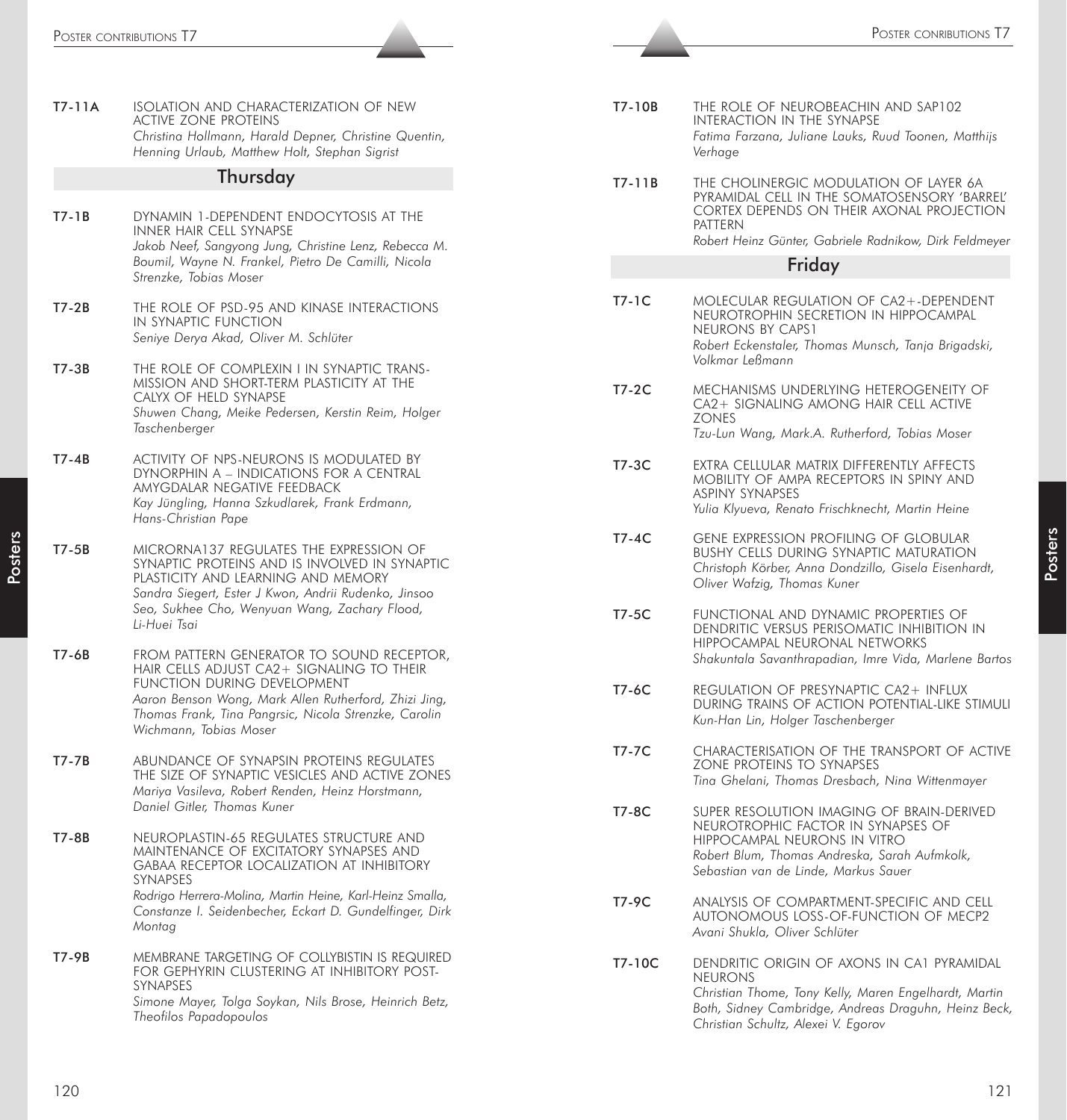|          | POSTER CONTRIBUTIONS T7                                                                                                                                                               |              | POSTER CONTRIBUTIONS T8                                                                                                                                     |
|----------|---------------------------------------------------------------------------------------------------------------------------------------------------------------------------------------|--------------|-------------------------------------------------------------------------------------------------------------------------------------------------------------|
|          |                                                                                                                                                                                       |              |                                                                                                                                                             |
| $T7-11C$ | COMPARTMENTALIZATION AND SINGLE CELL<br>ANATOMY OF A LARVAL PEPTIDERGIC CIRCUIT IN                                                                                                    |              | T8: Synaptic plasticity, LTP, LTD                                                                                                                           |
|          | DROSOPHILA MELANOGASTER<br>Gergely Karsai, Christian Wegener, Gergely Berta,<br>László Molnár, Edit Pollák                                                                            |              | Wednesday                                                                                                                                                   |
|          | Saturday                                                                                                                                                                              | T8-1A        | HETEROSYNAPTIC PLASTICITY AT NEOCORTICAL                                                                                                                    |
| T7-1D    | A NEW VERTEBRATE-SPECIFIC PRESYNAPTIC PROTEIN<br>AS MOLECULAR COMPONENT OF THE ENDBULB OF<br>HELD                                                                                     |              | PYRAMIDAL NEURONS: MECHANISMS AND POSSIBLE<br>ROLE IN NEURONAL NETWORKS<br>Marina Chistyakova, Chris Lee, Jen-Yung Chen, Maxim<br>Bazhenov, Maxim Volgushev |
|          | Friederike Wetzel, Thomas Dresbach                                                                                                                                                    | T8-2A        | ACTIVITY DEPENDENT PROCESSING OF BREVICAN<br>BY EXTRACELLULAR PROTEOLYSIS                                                                                   |
| $T7-2D$  | CHARACTERIZATION OF THE FUNCTIONAL DOMAINS<br>OF A NOVEL PRESYNAPTIC PROTEIN: MOVER<br>Asha Kiran Akula, Saheeb Ahmed, Camin Dean,<br><b>Thomas Dresbach</b>                          |              | Jeet Bahadur Singh, Juan-Carlos Valenzuela, Eckart D.<br>Gundelfinger, Constanze Seidenbecher, Renato<br>Frischknecht                                       |
| T7-3D    | CHANGES IN THE SYNCHRONY OF CROSS-SYNAPTIC<br>OUTPUT OF A RETINAL NEURON<br>William N Grimes, Fred Rieke                                                                              | T8-3A        | ROLE OF METABOTROPIC GLUTAMATE RECEPTOR<br>SUBTYPE 5 IN SYNAPTIC PLASTICITY AND COGNITION<br>Hamdy Shaban, Marie Pollard, Erik De Prins, Thomas<br>Steckler |
| $T7-4D$  | NOVEL GENETIC MOUSE MODEL FOR BASSOON<br>AND PICCOLO ALLOWING FUNCTIONAL STUDIES IN<br>DEVELOPING AND ADULT BRAIN<br>Sabrina Müller, Anil Annamneedi, Anna Fejtová, Eckart            | T8-4A        | <b>GLOBAL DEPRIVATION OF BDNF REVEALS ITS CELL</b><br>TYPE-SPECIFIC EFFECT ON NEURONAL ARCHITECTURE<br>Anita Remus, Marta Zagrebelsky, Martin Korte         |
| $T7-5D$  | D. Gundelfinger<br>PRESYNAPTIC TARGETING OF MOVER INVOLVES A<br>SELF-INTERACTION DOMAIN                                                                                               | T8-5A        | DENDRITE STRUCTURE AND SYNAPTIC PLASTICITY<br>ARE ALTERED IN THE HIPPOCAMPUS OF CORTACTIN<br><b>KNOCKOUT MICE</b>                                           |
|          | Thomas Dresbach, Asha Kiran Akula, Nina Wittenmayer,<br>Jan Höber                                                                                                                     |              | Kristin Michaelsen-Preusse, Melissa O'Brien, Ulrike<br>Herrmann, Klemens Rottner, Martin Korte                                                              |
|          | <b>GABA RELATED PROTEINS PERSIST BEYOND THE</b><br>DEVELOPMENTAL GABA TO GLYCINE SHIFT AT<br>INHIBITORY AUDITORY BRAINSTEM SYNAPSES OF MICE                                           | T8-6A        | ELECTRICAL ACTIVATION OF THE LOCUS COERULEUS<br>INDUCES HIPPOCAMPAL LTD IN THE DENTATE GYRUS<br>Niels Hansen, Denise Manahan-Vaughan                        |
|          | Alexander Fischer, Jennifer Smuda, Matthew A. Xu-<br>Friedman, Eckhard Friauf, Désirée Griesemer                                                                                      | <b>T8-7A</b> | NOGO-A ORCHESTRATE ACTIN DYNAMICS WITHIN<br>DENDRITIC SPINE OF MATURE HIPPOCAMPAL<br><b>NEURONS</b>                                                         |
|          | MECHANISMS OF NEUROTRANSMITTER RELEASE AT<br>THE INNER HAIR CELL RIBBON SYNAPSES<br>Nikolai M. Chapochnikov, Hideki Takago, Elisabeth                                                 |              | Yves Kellner, Martin E. Schwab, Martin Korte, Marta<br>Zagrebelsky                                                                                          |
|          | Auge, Caroline Wichmann, Tobias Moser, Fred Wolf<br>ANALYSIS OF THE BALANCED STATE IN A 2-POPULA-                                                                                     | <b>T8-8A</b> | MICRORNA EXPRESSION IN THE BARREL CORTEX<br>AFTER SENSORY STIMULATION<br>Ines Khadimallah, Nathalie Wenger, Rudolf Kraftsik,                                |
|          | TION NETWORK BY MEAN-FIELD THEORY<br>Alexander Schmidt, Fred Wolf, Michael Monteforte                                                                                                 |              | Romano Regazzi, Guylène Kirschmann, Egbert Welker                                                                                                           |
| T7-9D    | PROPERTIES OF SYNAPTIC TRANSMISSION AT A                                                                                                                                              |              | Thursday                                                                                                                                                    |
|          | CORTICOTHALAMIC GIANT SYNAPSE IN MICE<br>Francisco José Urra Quiroz, Thomas Kuner                                                                                                     | $T8-1B$      | ELECTROPHYSIOLOGICAL CHARACTERIZATION OF<br>THE INHIBITORY MNTB-LSO CONNECTION UPON                                                                         |
| T7-10D   | FUNCTIONAL CHANGES OF PRESYNAPTIC ACTIVE<br>ZONE INDUCED BY ENDOGENOUS AMYLOID BETA<br>Maria Andres-Alonso, Vesna Lazarevic, Eckart                                                   |              | PROLONGED HIGH FREQUENCY STIMULATION: THE<br>EFFECT OF INTERMITTENT STIMULI<br>Martin Fuhr, Eckhard Friauf                                                  |
| T7-11D   | Gundelfinger, Anna Fejtova<br>C-TERMINAL BINDING PROTEIN 1: A NOVEL NEURO-                                                                                                            | T8-2B        | "FUNCTIONAL ROLE OF METABOTROPIC GROUP I<br><b>GLUTAMATE RECEPTORS IN SYNAPTIC PLASTICITY AT</b>                                                            |
|          | NAL METABOLIC SENSOR INVOLVED IN THE ACTIVITY-<br>DEPENDENT GENE EXPRESSION<br>Anika Dirks, Daniela Ivanova, Cornelia Schoene, Denny<br>Schanze, Anna Fejtova, Eckart D. Gundelfinger |              | <b>GRANULE CELL - BASKET CELL SYNAPSES"</b><br>Thomas Hainmüller, Akos Kulik, Marlene Bartos                                                                |
|          |                                                                                                                                                                                       |              |                                                                                                                                                             |
| 122      |                                                                                                                                                                                       |              | 123                                                                                                                                                         |

## T8: Synaptic plasticity, LTP, LTD

#### **Wednesday**

- T8-1A HETEROSYNAPTIC PLASTICITY AT NEOCORTICAL PYRAMIDAL NEURONS: MECHANISMS AND POSSIBLE ROLE IN NEURONAL NETWORKS *Marina Chistyakova, Chris Lee, Jen-Yung Chen, Maxim Bazhenov, Maxim Volgushev*
- T8-2A ACTIVITY DEPENDENT PROCESSING OF BREVICAN BY EXTRACELLULAR PROTEOLYSIS *Jeet Bahadur Singh, Juan-Carlos Valenzuela, Eckart D. Gundelfinger , Constanze Seidenbecher, Renato Frischknecht*
- T8-3A ROLE OF METABOTROPIC GLUTAMATE RECEPTOR SUBTYPE 5 IN SYNAPTIC PLASTICITY AND COGNITION *Hamdy Shaban, Marie Pollard, Erik De Prins, Thomas Steckler*
- T8-4A GLOBAL DEPRIVATION OF BDNF REVEALS ITS CELL TYPE-SPECIFIC EFFECT ON NEURONAL ARCHITECTURE *Anita Remus, Marta Zagrebelsky, Martin Korte*
- T8-5A DENDRITE STRUCTURE AND SYNAPTIC PLASTICITY ARE ALTERED IN THE HIPPOCAMPUS OF CORTACTIN KNOCKOUT MICE *Kristin Michaelsen-Preusse, Melissa O`Brien, Ulrike Herrmann, Klemens Rottner, Martin Korte*
- T8-6A ELECTRICAL ACTIVATION OF THE LOCUS COERULEUS INDUCES HIPPOCAMPAL LTD IN THE DENTATE GYRUS *Niels Hansen, Denise Manahan-Vaughan*
- T8-7A NOGO-A ORCHESTRATE ACTIN DYNAMICS WITHIN DENDRITIC SPINE OF MATURE HIPPOCAMPAL NEURONS *Yves Kellner, Martin E. Schwab, Martin Korte, Marta Zagrebelsky*
- T8-8A MICRORNA EXPRESSION IN THE BARREL CORTEX AFTER SENSORY STIMULATION *Ines Khadimallah, Nathalie Wenger, Rudolf Kraftsik, Romano Regazzi, Guylène Kirschmann, Egbert Welker*

#### Thursday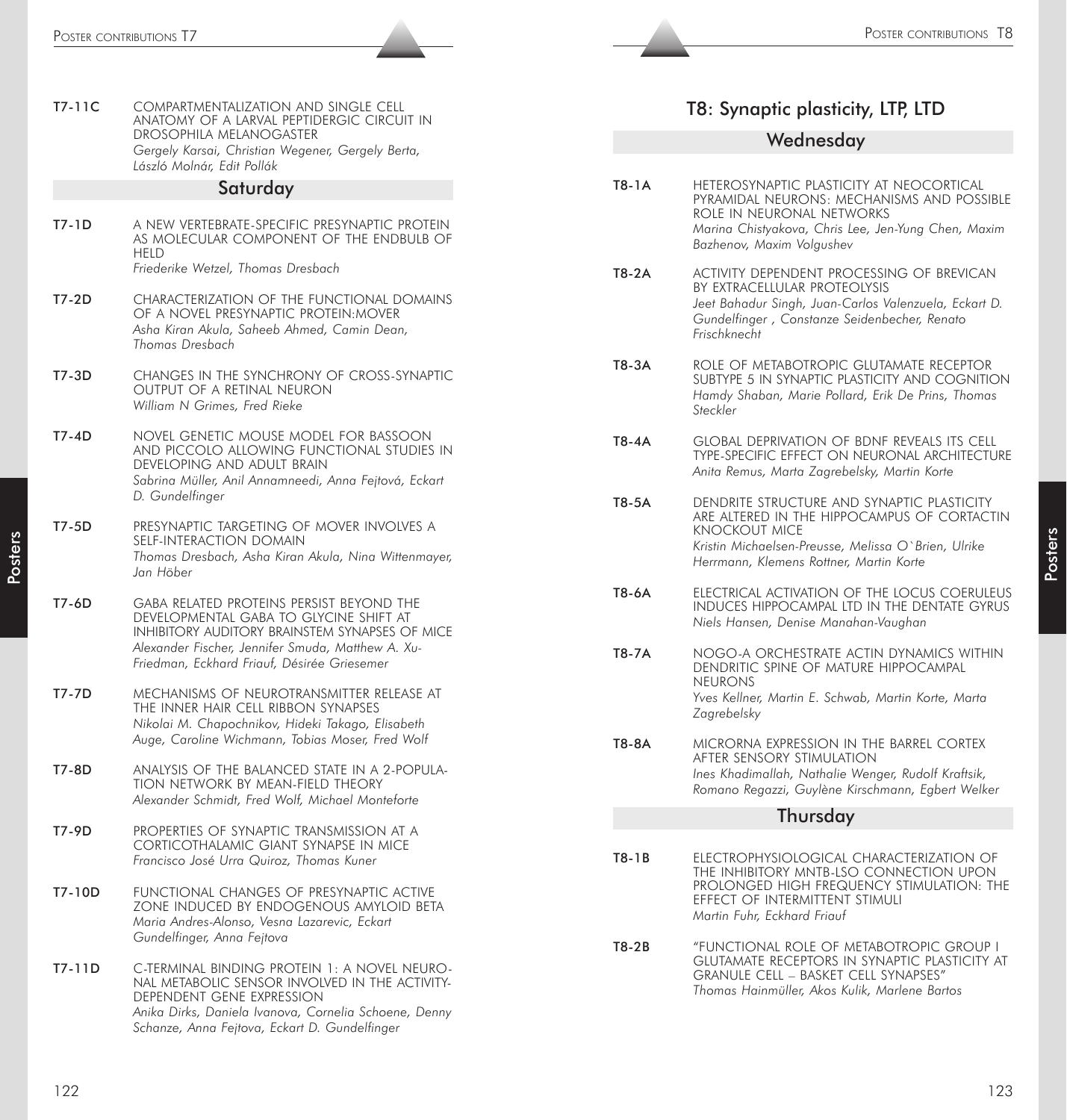| T8-3B | mossy fiber – ca3 and associational<br>COMMISSURAL CA3 SYNAPSES REVEAL DIFFERENCES<br>IN THE PROTEIN SYNTHESIS-DEPENDENCY OF<br>PERSISTENT PLASTICITY IN VIVO<br>Hardy Hagena, Denise Manahan-Vaughan                                                      |
|-------|------------------------------------------------------------------------------------------------------------------------------------------------------------------------------------------------------------------------------------------------------------|
| T8-4B | PHEROMONAL REGULATION OF SYNAPTIC PLASTICITY<br>IN THE MUSHROOM-BODY CALYX DURING ADULT<br><b>BEHAVIORAL MATURATION IN THE HONEYBEE</b><br>Thomas Sebastian Muenz, Claudia Groh, Alban<br>Maisonnasse, Kornelia Grübel, Yves Le Conte, Wolfgang<br>Rössler |
| T8-5B | LONG-TERM PLASTICITY AT THE OLFACTORY BULB<br>MITRAL - GRANULE CELL SYNAPSE<br>Mahua Chatterjee, Fernando Pérez de los Cobos<br>Pallarés, Veronica Egger                                                                                                   |
| T8-6B | EPENDYMIN: EXPRESSION STUDIES OF A MICRO-<br>HETEROGENEIC SIALOPROTEIN IN THE NERVOUS<br>SYSTEM<br>Donato Penninella, Rupert Schmidt                                                                                                                       |
| T8-7B | ENHANCEMENT OF CHOLINERGIC OUTPUT IN C.<br>ELEGANS BY THE BEGGIATOA SP. PHOTO-ACTIVATABLE<br>ADENYLYL CYCLASE<br>Wagner Steuer Costa, Jana Fiona Liewald, Peter<br>Hegemann, Alexander Gottschalk                                                          |
| T8-8B | DISSECTING THE MECHANISMS OF LONG-TERM<br>DEPRESSION IN VISUAL CORTEX<br>Plinio das Neves Favaro, Oliver M. Schlüter                                                                                                                                       |
|       | Friday                                                                                                                                                                                                                                                     |
| T8-1C | DIFFERENTIAL PRE- AND POSTSYNAPTIC CONTRIBU-<br>tion to t-ltp expression in hippocampal ca1<br>REGION DEPENDS ON INDUCTION PARADIGM<br>Martin Wilhelm Erich Franck, Volkmar Leßmann, Elke<br>Edelmann                                                      |
| T8-2C | METAPLASTICITY BY RYANODINE RECEPTOR ACTI-<br>VATION PROMOTES THE RECOVERY OF SYNAPTIC<br>IMPAIRMENTS IN THE APP/PS1 MOUSE MODEL OF<br><b>ALZHEIMER'S DISEASE</b><br>Qin Li, Martin Korte, Sreedharan Sajikumar                                            |
| T8-3C | EFFECTS OF A SPATIAL LEARNING TASK ON THE<br>MAMMALIAN EPENDYMIN RELATED PROTEIN (MERP)<br>David Hinchliffe, Rupert Schmidt                                                                                                                                |
| T8-4C | DYNAMICS OF THE SYNAPTIC FUCOSYL PROTEOME<br>Nicole Höche, Karin Richter, Thilo Kähne, Wolfgang<br>Tischmeyer, Karl-Heinz Smalla, Daniela C. Dieterich                                                                                                     |
| T8-5C | nogo-a signaling plays a major role in<br>MODULATING DENDRITIC SPINE DYNAMICS IN CA3<br>hippocampal neurons                                                                                                                                                |

T8-6C NOREPINEPHRINE GATES HIPPOCAMPAL STD-LTP BY POTASSIUM CHANNEL INACTIVATION *Yanling Liu, Oliver M. Schlueter*

*Marta Zagrebelsky, Martin E. Schwab, Martin Korte*

T8-7C ALTERATION OF INHIBITORY FEEDBACK MECHA NISMS IN THE COCHLEA AND DORSAL ROOT GANGLION BY KCC2 AND NKCC1 AFTER INJURY. A MODEL FOR NEUROPATHIC PAIN AND TINNITUS? *Dario Campanelli, Annalisa Zuccotti, Wibke Singer, Lukas Rüttiger, Jeremy Tsung-Chieh Chen, Jing Hu, Marlies Knipper*

#### Saturday

- T8-1D ANALYSIS OF CONDITIONAL APP/APLP2 DOUBLE KNOCK-OUT MICE REVEALS A STRONG HIPPOCAMPAL CA3-CA1 LTP DEFECT *Ulrike Herrmann, Meike Hick, Ulrike Müller, Martin Korte*
- T8-2D SYNAPTOPODIN REGULATES DENERVATION-INDUCED HOMEOSTATIC SYNAPTIC PLASTICITY OF DENTATE GRANULE CELLS IN MOUSE ENTORHINO-HIPPO-CAMPAL SLICE CULTURES *Andreas Vlachos, Benno Ikenberg, Maximilian Lenz, Kurt Reifenberg, Carlos Bas Orth, Thomas Deller*
- T8-3D MGLURS CONTRIBUTE TO SOMATIC [CA2+]I RISES ELICITED IN CEREBELLAR MOLECULAR LAYER INTER-NEURONS BY PARALLEL FIBER STIMULATION IN VIVO *Jin Bao, Guadalupe Astorga, Abdelali Jalil, Jonathan Bradley, Isabel Llano*
- T8-4D REPETITIVE MAGNETIC STIMULATION INDUCES COORDINATED FUNCTIONAL AND STRUCTURAL CHANGES OF EXCITATORY POSTSYNAPSES IN MOUSE ENTORHINO-HIPPOCAMPAL SLICE CULTURES *Maximilian Lenz, Johannes Rosskopp, Ulf Ziemann, Thomas Deller, Florian Müller-Dahlhaus, Andreas Vlachos*
- T8-5D REGIONAL METABOLITE DISTRIBUTION IN THE HUMAN CORPUS CALLOSUM *Sabine Hofer, Jens Frahm*
- T8-6D RECRUITMENT OF BDNF SIGNALING IN HIPPOCAMPAL MOSSY FIBER LTP INDUCED BY DIFFERENT HIGH FREQUENCY STIMULI *Elke Edelmann, Petnoi Petsophonsakul, Angela Jahn, Sandra Schildt , Volkmar Leßmann*
- T8-7D DOPAMINERGIC REGULATION OF SPIKE-TIMING DEPENDENT PLASTICITY IN CA1 OF THE HIPPO-CAMPUS DEPENDS ON THE INDUCTION PROTOCOL *Efrain A. Cepeda, Elke Edelmann , Volkmar Leßmann*

# T9: Glia, glia-neuron interactions

### **Wednesdav**

T9-1A ELECTROGENIC SODIUM-BICARBONATE COTRANS-PORTER NBCE1 MEDIATES HIGH BICARBONATE SENSITIVITY OF MOUSE CORTICAL ASTROCYTES *Shefeeq M. Theparambil, Joachim W. Deitmer*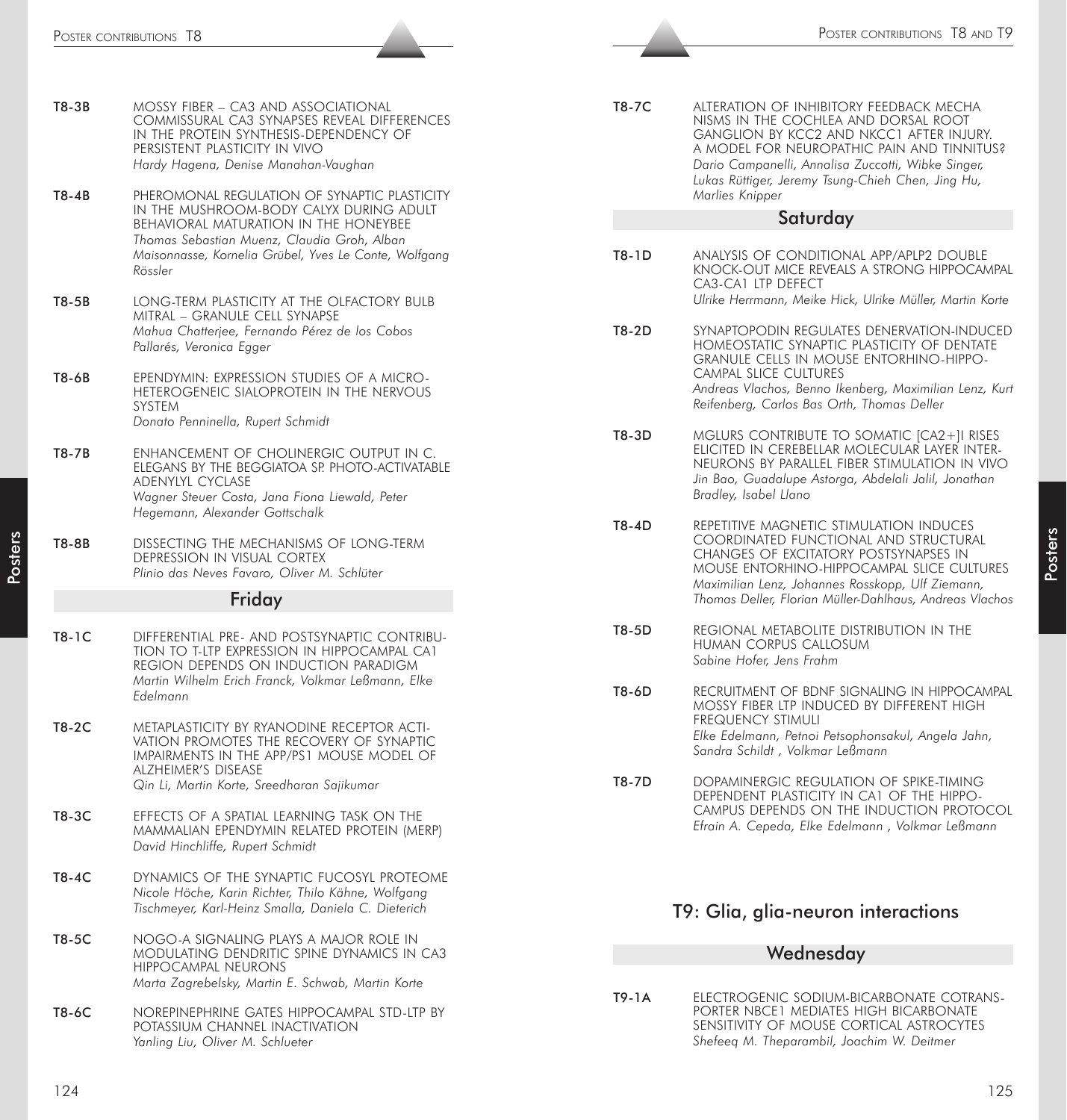|         | Poster contributions T9                                                                                                                                                                     |         | POSTER CONTRIBUTIONS 19                                                                                                                                                                                                                              |
|---------|---------------------------------------------------------------------------------------------------------------------------------------------------------------------------------------------|---------|------------------------------------------------------------------------------------------------------------------------------------------------------------------------------------------------------------------------------------------------------|
|         |                                                                                                                                                                                             |         |                                                                                                                                                                                                                                                      |
| T9-2A   | MOLECULAR MECHANISMS OF SUBCELLULAR<br>TRAFFICKING AND UNCONVENTIONAL SECRETION                                                                                                             |         | Friday                                                                                                                                                                                                                                               |
|         | OF INSULIN-DEGRADING ENZYME, ROLE OF<br>NEURON-GLIA INTERACTION<br>Konstantin Glebov, Marie Löchner, Olaf Merkel,<br>Jochen Walter                                                          | $T9-1C$ | INTERACTION BETWEEN GRANULE CELLS AND<br>SECONDARY RADIAL GLIAL CELLS IN POSTNATAL<br>DENTATE GYRUS MORPHOGENESIS AS REVEALED BY                                                                                                                     |
| T9-3A   | CELLULAR PROTON BUFFERING AND ACID/BASE<br>TRANSPORT IN THE MOUSE CEREBELLAR CORTEX<br>Marco D Alt, Joachim W Deitmer                                                                       |         | REELIN SIGNALING DEFICIENT MICE<br>Bianka Brunne, Jasmine Pahle, Michael Frotscher,<br>Hans H. Bock                                                                                                                                                  |
| T9-4A   | ACTIVITY-DEPENDENT GLUCOSE TRANSPORT IN<br>CELL CULTURE AND ACUTE CEREBELLAR SLICES: A<br><b>MULTIPHOTON STUDY</b>                                                                          | T9-2C   | MODULATION OF PURINERGIC SYSTEM AND EXTRA-<br>CELLULAR MATRIX REVERTS MALADAPTIVE PLASTICITY<br>ASSOCIATED TO REACTIVE GLIOSIS IN THE SPINAL<br><b>CORD</b>                                                                                          |
| $T9-5A$ | Patrick Jakoby, Luis Felipe Barros, Joachim W. Deitmer<br>ACTIVE UPTAKE OF SR101 INTO HIPPOCAMPAL<br><b>ASTROCYTES</b>                                                                      |         | Michele Papa, Giovanni Cirillo, Maria Rosaria Bianco,<br>Lorenza Marcello, Carlo Cavaliere, Lilia Alberghina,<br>Annamaria Colangelo                                                                                                                 |
|         | Christian Schnell, Yohannes Hagos, Swen Hülsmann                                                                                                                                            | T9-3C   | ABSENCE OF GLIAL ALPHA-DYSTROBREVIN CAUSES                                                                                                                                                                                                           |
| T9-6A   | THE LACK OF CORTACTIN LEADS TO REDUCED<br>INTERCELLULAR SIGNALING IN ASTROCYTES<br>Stefanie Schweinhuber, Klemens Rottner, Martin Korte,<br>Martin Rothkegel                                |         | ABNORMALITIES OF THE BLOOD-BRAIN BARRIER<br>AND PROGRESSIVE BRAIN EDEMA<br>Chun-Fu Lien, Sarajo Kumar Mohanta, Malgorzata<br>Frontczak-Baniewicz, Jerome Swinny, Barbara Zablocka,<br>Dariusz C. Górecki                                             |
|         | Thursday                                                                                                                                                                                    |         |                                                                                                                                                                                                                                                      |
| $T9-1B$ | LESION-INDUCED CHANGES IN GLIAL GLUTAMATE                                                                                                                                                   | $T9-4C$ | SPATIAL AND DEVELOPMENTAL HETEROGENEITY OF<br>CALCIUM SIGNALING IN OLFACTORY ENSHEATHING<br><b>CELLS</b>                                                                                                                                             |
|         | TRANSPORTER DISTRIBUTION AND FUNCTION<br>W. Karl Kafitz, Alexandra E. Schreiner, Martin C. Stock,<br>Julia Langer, Christine R. Rose                                                        |         | Christian Lohr, Anne Thyssen, Kristina Buddrus, Michael<br>Doengi, Maren Stavermann, James A. StJohn, Jenny A.<br>Ekberg, Joachim W. Deitmer                                                                                                         |
| $T9-2B$ | DISTINCT CD39 EXPRESSION AND ACTIVITY IN<br>DIFFERENT ACTIVATION STATES OF MICROGLIA<br>Petya Georgieva, Larisa Bulavina, Adriana Rocha,<br>Susanne Wolf, Vitali Matyash, Helmut Kettenmann | T9-5C   | HIGH-THROUGHPUT MASS SPECTROMETRY OF THE<br>ASTROCYTIC SECRETOME REVEALS NEURON-<br>DEPENDENT SECRETION DYNAMICS<br>Sidney Cambridge, Michael Stiess, Frank Bradke, Walter<br>Nickel, Matthias Mann                                                  |
| $T9-3B$ | PURIFIED CANINE OLFACTORY ENSHEATHING CELLS<br>PROMOTE FORMATION AND OUTGROWTH OF<br>NEURITES FROM HUMAN NT2 NEURONS<br>Frank Roloff, Susanne Ziege, Sarah Strauss, Kerstin                 | T9-6C   | MODULATION OF SPONTANEOUS INHIBITORY<br>INPUT ON PURKINJE NEURONS OF THE CEREBELLAR<br><b>CORTEX</b><br>Ramona Rudolph, Joachim W. Deitmer                                                                                                           |
|         | Reimers, Jeffery Donald Kocsis, Christine Radtke,<br>Wolfang Baumgärtner, Konstantin Wewetzer, Gerd Bicker                                                                                  |         | Saturday                                                                                                                                                                                                                                             |
| $T9-4B$ | THE MOUSE MEDIAL HABENULA CONTAINS A                                                                                                                                                        |         |                                                                                                                                                                                                                                                      |
|         | SPECIFIC NON-STELLATE SUBTYPE OF ASTROCYTE<br>EXPRESSING THE ECTONUCLEOTIDASE NTPDASE2<br>Kristine Gampe, Klaus Hammer, Ágnes Kittel, Herbert<br>Zimmermann                                 | T9-1D   | LARGE-SCALE ASTROCYTIC CALCIUM WAVES IN<br>MOUSE CORTEX IN VIVO<br>Rita Förster, Helmuth Adelsberger, Xiaowei Chen, Arthur<br>Konnerth                                                                                                               |
| $T9-5B$ | NITRIC OXIDE / CYCLICGMP REGULATES MOTILITY<br>OF A MICROGLIAL CELL LINE<br>Hannah Christina Scheiblich, Frank Roloff, Vikram<br>Singh, Martin Stangel, Michael Stern, Gerd Bicker          | T9-2D   | CUPRIZONE (BIS (CYCLOHEXYLIDENEHYDRAZIDE)) IS<br>SELECTIVELY TOXIC FOR MATURE OLIGODENDROGLIA<br>Karelle BENARDAIS, Alexandra Kotsiari, Jelena Škuljec,<br>Paraskevi Koutsoudaki, Viktoria Gudi, Franca Franke,<br>Thomas Skripuletz, Martin Stangel |
| T9-6B   | CALCIUM SIGNALING IN OLFACTORY ENSHEATHING<br>CELLS MODULATES BLOOD VESSEL DIAMETER IN THE<br>OLFACTORY BULB<br>Kristina Buddrus, Christian Lohr                                            | T9-3D   | ASTROCYTES IN THE LATERAL SUPERIOR OLIVE<br>EXPRESS DIFFERENT TYPES OF NEUROTRANSMITTER<br><b>TRANSPORTERS</b>                                                                                                                                       |
|         |                                                                                                                                                                                             |         | Jonathan Stephan, Eckhard Friauf                                                                                                                                                                                                                     |
| 126     |                                                                                                                                                                                             |         | 127                                                                                                                                                                                                                                                  |

# Friday

| T9-1C    | INTERACTION BETWEEN GRANULE CELLS AND<br>SECONDARY RADIAL GLIAL CELLS IN POSTNATAL<br>DENTATE GYRUS MORPHOGENESIS AS REVEALED BY<br>REELIN SIGNALING DEFICIENT MICE<br>Bianka Brunne, Jasmine Pahle, Michael Frotscher,<br>Hans H. Bock                                                             |  |  |
|----------|-----------------------------------------------------------------------------------------------------------------------------------------------------------------------------------------------------------------------------------------------------------------------------------------------------|--|--|
| $T9-2C$  | MODULATION OF PURINERGIC SYSTEM AND EXTRA-<br>CELLULAR MATRIX REVERTS MALADAPTIVE PLASTICITY<br>ASSOCIATED TO REACTIVE GLIOSIS IN THE SPINAL<br><b>CORD</b><br>Michele Papa, Giovanni Cirillo, Maria Rosaria Bianco,<br>Lorenza Marcello, Carlo Cavaliere, Lilia Alberghina,<br>Annamaria Colangelo |  |  |
| T9-3C    | ABSENCE OF GLIAL ALPHA-DYSTROBREVIN CAUSES<br>ABNORMALITIES OF THE BLOOD-BRAIN BARRIER<br>AND PROGRESSIVE BRAIN EDEMA<br>Chun-Fu Lien, Sarajo Kumar Mohanta, Malgorzata<br>Frontczak-Baniewicz, Jerome Swinny, Barbara Zablocka,<br>Dariusz C. Górecki                                              |  |  |
| T9-4C    | SPATIAL AND DEVELOPMENTAL HETEROGENEITY OF<br>CALCIUM SIGNALING IN OLFACTORY ENSHEATHING<br>CELLS<br>Christian Lohr, Anne Thyssen, Kristina Buddrus, Michael<br>Doengi, Maren Stavermann, James A. StJohn, Jenny A.<br>Ekberg, Joachim W. Deitmer                                                   |  |  |
| $T9-5C$  | HIGH-THROUGHPUT MASS SPECTROMETRY OF THE<br>ASTROCYTIC SECRETOME REVEALS NEURON-<br>DEPENDENT SECRETION DYNAMICS<br>Sidney Cambridge, Michael Stiess, Frank Bradke, Walter<br>Nickel, Matthias Mann                                                                                                 |  |  |
| T9-6C    | <b>MODULATION OF SPONTANEOUS INHIBITORY</b><br>INPUT ON PURKINJE NEURONS OF THE CEREBELLAR<br><b>CORTEX</b><br>Ramona Rudolph, Joachim W. Deitmer                                                                                                                                                   |  |  |
| Saturday |                                                                                                                                                                                                                                                                                                     |  |  |
| T9-1D    | LARGE-SCALE ASTROCYTIC CALCIUM WAVES IN<br><b>MOUSE CORTEX IN VIVO</b><br>Rita Förster, Helmuth Adelsberger, Xiaowei Chen, Arthur<br>Konnerth                                                                                                                                                       |  |  |
| T9-2D    | CUPRIZONE (BIS (CYCLOHEXYLIDENEHYDRAZIDE)) IS<br>SELECTIVELY TOXIC FOR MATURE OLIGODENDROGLIA<br>Karelle BENARDAIS, Alexandra Kotsiari, Jelena Škuljec,<br>Paraskevi Koutsoudaki, Viktoria Gudi, Franca Franke,<br>Thomas Skripuletz, Martin Stangel                                                |  |  |
| T9-3D    | ASTROCYTES IN THE LATERAL SUPERIOR OLIVE<br>EXPRESS DIFFERENT TYPES OF NEUROTRANSMITTER<br><b>TRANSPORTERS</b>                                                                                                                                                                                      |  |  |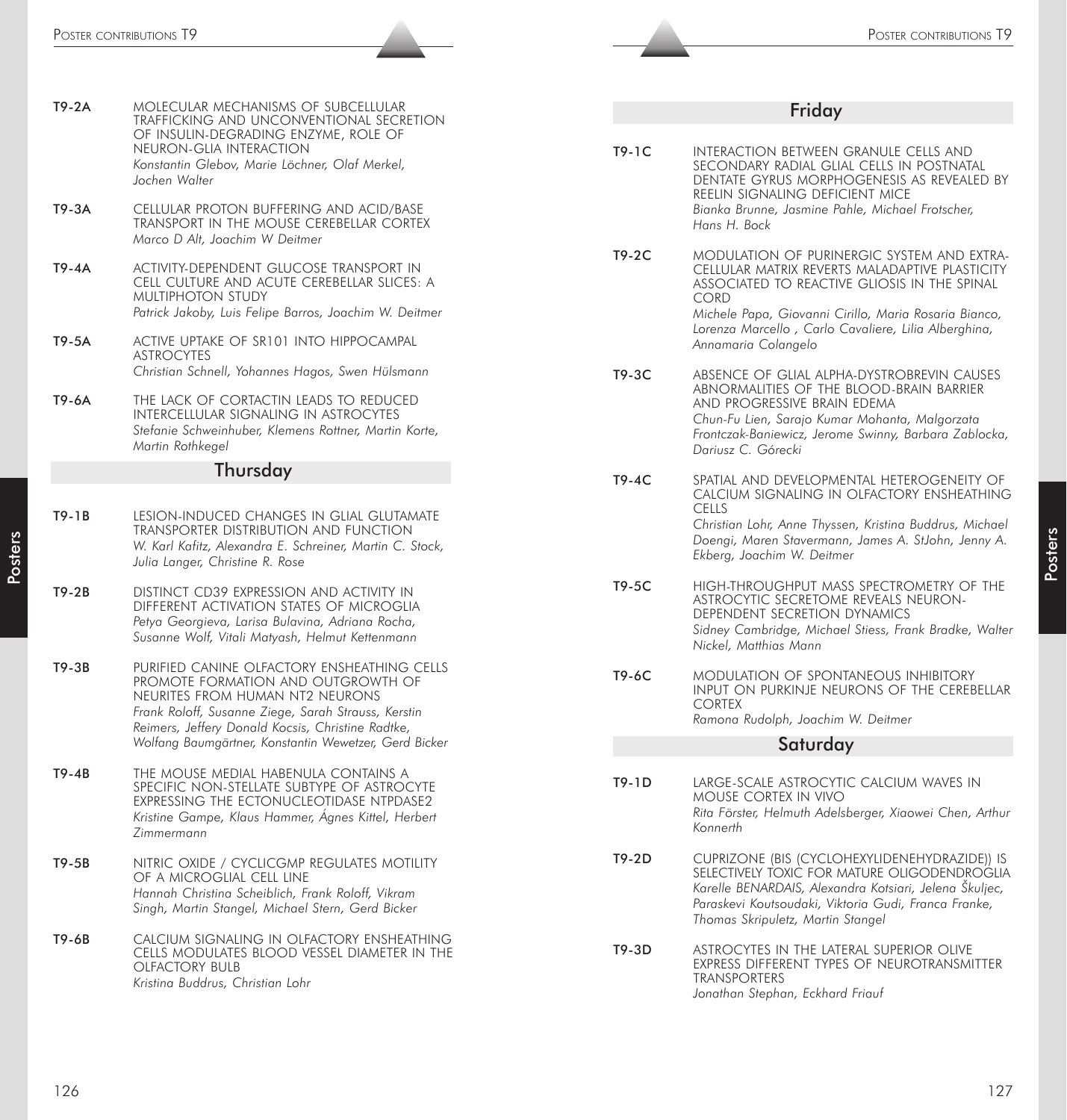- T9-4D SCHWANN CELL DEPLETION UNRAVELS SPECIAL NEURITE GROWTH-PROMOTING CAPACITY AND GROWTH FACTOR RESPONSIVENESS OF OLFACTORY MUCOSA-DERIVED OLFACTORY ENSHEATHING CELLS *Konstantin Wewetzer, Wolfgang Baumgärtner, Kerstin Schöne, Susanne Ziege*
- T9-5D MICROGLIA CELL PROLIFERATION IN THE IPSI- AND CONTRALATERAL RETINA AFTER ACUTE RETINAL ISCHEMIA/REPERFUSION IN THE MOUSE RETINA IN VIVO *Christian Walter Schmeer, Melanie Krug, Stefanie G. Wohl, Otto W. Witte*
- T9-6D COGNITION WITHOUT MYELIN AUDITORY DISCRIMINATION IN SHIVERER MICE *Livia de Hoz Garcia-Bellido, Klaus-Armin Nave*

# T10: Aging and developmental disorders

# **Wednesday**

- T10-1A MORPHOLOGICAL AND BIOCHEMICAL PHENOTYPES IN A MOUSE MODEL OF FRAGILE X SYNDROME *Viktoria G. Seidel, Peter C. Kind*
- T10-2A LIVING WITHOUT SYNAPSE-ASSOCIATED CAM NEUROPLASTIN AFFECTS STEROID HORMONE LEVELS, REPRODUCTION, AND BEHAVIOR *Soumee Bhattacharya, Karl-Heinz Smalla, Philip W. Beesley, Eckart D. Gundelfinger, Dirk Montag*
- T10-3A TISSUE INHIBITOR OF MATRIX METALLOPROTEASES-1 IMPAIRS REELIN PROCESSING IN EXPERIMENTAL EPILEPSY *Carola A. Haas, Stefanie Tinnes, Julia Ringwald*
- T10-4A SYNERGISTIC ACTIONS OF DIFFERENT GABA UPTAKE PROCESSES IN THE CA3 REGION OF THE IMMATURE RAT HIPPOCAMPUS *Salim Sharopov, Rongqing Chen, Haiyan Sun, Sergei N. Kolbaev, Sergei Kirischuk, Heiko J. Luhmann , Werner Kilb*

#### Thursday

- 128 129 Poster Contribution Contribution in the Contribution Contribution Contribution in the Contribution of the Contribution Contribution Contribution Contribution Contribution in the Contribution Contribution in the C T10-1B CELLULAR PHENOTYPE OF PATIENT WITH IMMUNO-DEFICIENCY, CENTROMERIC INSTABILITY, FACIAL ANOMALIES SYNDROME TYPE 2 AND HOMOZYGOUS MUTATIONS IN ZBTB24 *Ethiraj Ravindran, Karoline Strehl, Lina Issa, Nadine Kraemer, Sebastian Fröhler, Katharina Eirich, Detlev Schindler, Wei Chen, Horst von Bernuth, Angela M. Kaindl*
- T10-2B EARLY DEVELOPMENTAL MILESTONES, ISOLATION-INDUCED ULTRASONIC CALLING, AND REPETITIVE **BEHAVIOR IN SHANK1 KNOCKOUT MICE** *A. Özge Sungur, Rainer KW Schwarting, Markus Wöhr*
- T10-3B THE STROKE-INDUCED MICROGLIAL RESPONSE IN RATS IS AGE-DEPENDENT *Petra Henrich-Noack, Anne-Marie Miller, Marina Lynch*
- T10-4B OTOPROTECTION BY STIMULATION OF CGMP CASCADE IN A GERBIL AND RAT ANIMAL MODEL *Ksenia Varakina, Boris Müller, Mirko Jaumann, Marlies Knipper, Lukas Rüttiger*
- T10-5B PROFILIN1 IS REQUIRED FOR GLIAL CELL CONTACT AND RADIAL MIGRATION OF CEREBELLAR GRANULE NEURONS *Jan Kullmann, Alexander Neumeyer, Eckhard Friauf, Walter Witke, Marco Rust*

### Friday

- T10-1C IMPACT OF SOCIAL EXPERIENCE ON RAT SOCIAL APPROACH BEHAVIOR INDUCED BY 50-KHZ ULTRA-SONIC VOCALIZATIONS SERVING A PRO-SOCIAL COMMUNICATIVE FUNCTION *Dominik Seffer, Henrike Rippberger, Rainer K. W. Schwarting, Markus Wöhr*
- T10-2C EMISSION RATIOMETRIC MULTIPHOTON IMAGING OF JC-1 FLUORESCENCE REVEALS MITOCHONDRIAL ALTERATIONS IN A MOUSE MODEL OF RETT SYNDROME *Michael Müller, Dörthe Bebensee*
- T10-3C NORMAL SOCIAL RECOGNITION BUT IMPAIRED OBJECT RECOGNITION IN SHANK1 KNOCKOUT **MICE** *Magdalena CE Jochner, A. Özge Sungur, Rainer K. W. Schwarting, Markus Wöhr*
- T10-4C STUDYING GENE-ENVIRONMENT INTERACTION IN AGED MICE OVEREXPRESSING THE SCHIZOPHRENIA SUSCEPTIBILITY GENE TCF4 *Dorota Badowska, Magdalena M. Brzózka, Peter Falkai, Moritz J. Rossner*
- T10-5C TROLOX TREATMENT IMPROVES CELLULAR REDOX BALANCE, HYPOXIA TOLERANCE AND SYNAPTIC PLASTICITY IN A MOUSE MODEL OF RETT SYNDROME *Oliwia Alicja Janc, Ursula Hirt, Emanuel Großer, Michael Müller*

### Saturday

- T10-1D COGNITIVE AGING IN THE ZEBRAFISH (DANIO RERIO) *Tim Ruhl, Gerhard von der Emde*
- T10-2D THE ACTIN-DEPOLYMERIZING PROTEIN COFILIN IS REQUIRED FOR THE POLARIZATION AND PROPER POSITIONING OF CORTICAL NEURONS *Xuejun Chai, Li Fan, Hong Shao, Shanting Zhao, Michael Frotscher*
- T10-3D A TOUCH-SCREEN COGNITIVE TESTING METHOD FOR AN EMERGING PRIMATE BRAIN AGING MODEL, THE MOUSE LEMUR (MICROCEBUS MURINUS) *Marine Joly, Sandra Ammersdoerfer, Mathias Craul, Daniel Schmidtke, Elke Zimmermann*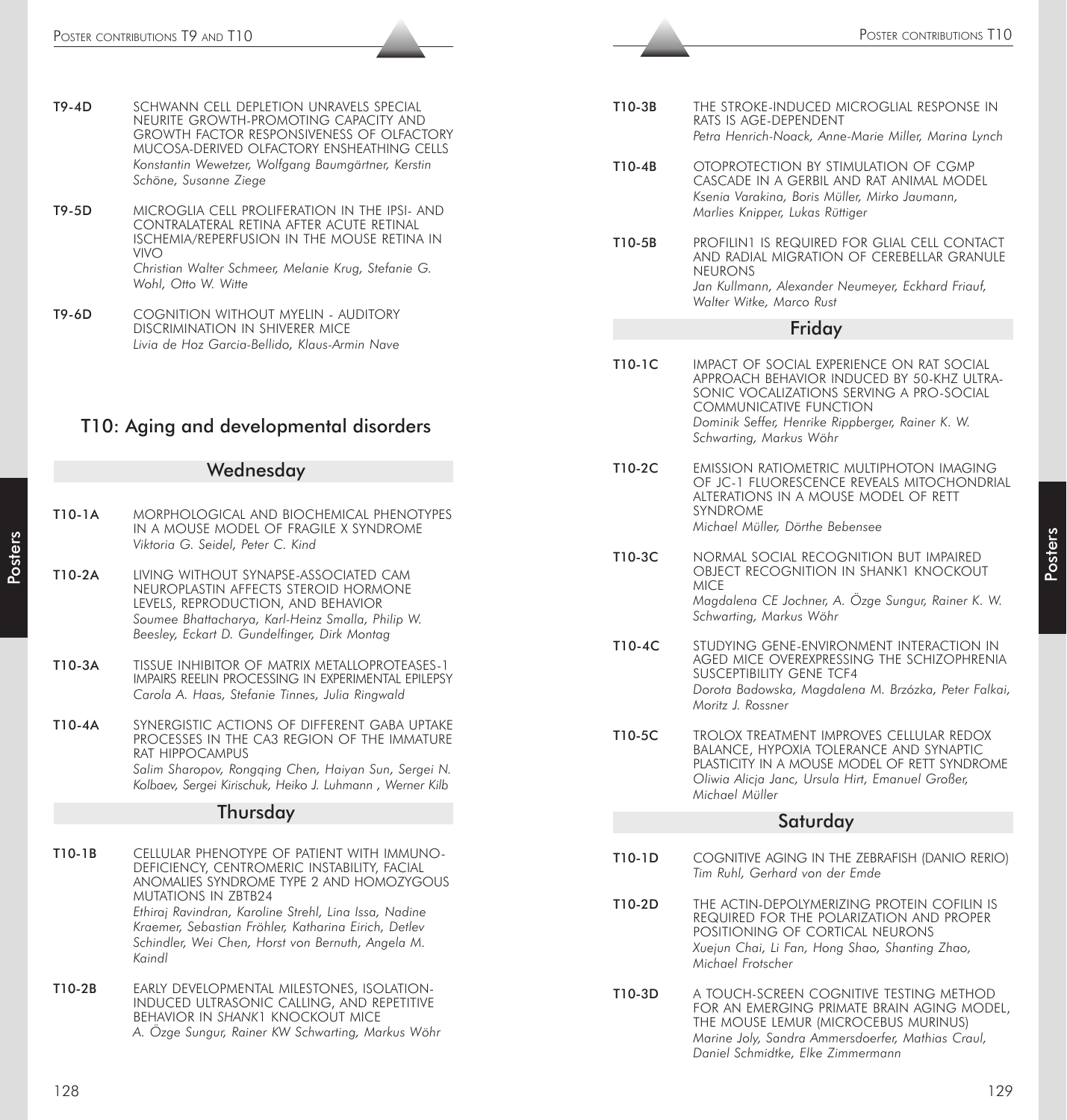T10-4D LOSS OF PARVALBUMIN EXPRESSING INTERNEURONS IN LAYER 2/3 OF THE HUMAN EPILEPTOGENIC NEOCORTEX UNDER VARIOUS PATHOLOGICAL CONDITIONS *Maximilian Sebastian Augustin, Silviya Ivanova, Catharina Donkels, Carola A. Haas, Stefan M. Hefft*

# T11: Alzheimer's, Parkinson's and other neurodegenerative diseases

#### **Wednesday**

- T11-1A THE ROLE OF CALPAIN IN ACUTE AXONAL DEGENE-RATION IN THE RAT OPTIC NERVE IN VIVO *Jiannan Zhang, Jan-Christoph Koch, Uwe Michel, Mathias Bähr, Paul Lingor*
- T11-2A SIRTUIN 2 DELETION PROTECTS AGAINST MPTP-INDUCED TOXICITY IN A MOUSE MODEL OF **PARKINSONISM** *Éva M. Szegö, Mostafa Semak, Tiago F. Outeiro*
- T11-3A INHIBITION OF DEUBIQUITINATING ENZYMES BY PR-619 CAUSES THE FORMATION OF PROTEIN AGGREGATES IN OLIGODENDROGLIAL CELLS AND LEADS TO THE ACTIVATION OF THE AUTOPHAGIC PATHWAY

*Veronika Seiberlich, Janika Borchert, Victoria Zhukareva, Christiane Richter-Landsberg*

T11-4A ROLE OF GROWTH DIFFERENTIATION FACTOR -15 (GDF-15) IN THE 6-OHDA MODEL OF PARKINSON'S DISEASE V*enissa Machado, Björn Spittau, Stefan J.-P. Haas ,*

*Andreas Schober, Andreas Wree, Kerstin Krieglstein, Klaus Unsicker*

- T11-5A SYSTEMATIC COMPARISON OF THE EFFECTS OF ALPHA-SYNUCLEIN MUTATIONS ON OLIGO-MERIZATION AND AGGREGATION *Diana Fernandes Lázaro, Eva Rodrigues, Patrícia Guerreiro, Ellen Gerhardt , Tiago Fleming Outeiro*
- T11-6A THE INTERPLAY BETWEEN ATP13A2 AND ALPHA-SYNUCLEIN IN PARKINSON'S DISEASE *Tomás Ribeiro da Silva Lopes da Fonseca, Silvio Rizzoli, Tiago Fleming Outeiro*
- T11-7A RAPAMYCIN AUGMENTS APOPTOTIC CELL DEATH CAUSED BY PROTEASOMAL INHIBITION IN OLIGODENDROGLIAL CELLS *Monika Noack, Christiane Richter-Landsberg*
- T11-8A DECIPHERING THE ROLE OF ALPHA-SYNUCLEIN IN THE NUCLEUS: INSIGHT INTO THE MOLECULAR BASIS OF SYNUCLEINOPATHIES *Raquel Pinho, Lilach Soreq, Luis Fonseca, Kristina Gotovac, Markus Zweckstetter, Hermona Soreq, Fran Borovecki, Joaquim Ferreira, Cristina Rego, Tiago Outeiro*
- T11-9A NEURONAL PROTECTION BY GAPDH PSEUDOGENE P44 VARIANT *Norbert Wendelin Seidler, Sara O. Mason, Christopher S. Theisen*
- T11-10A THE EXPRESSION OF PROSAP/SHANK PROTEINS IN DEVELOPMENT AND AGING IN THE HEALTHY AND DISEASED BRAIN *Resham Chhabra, Katharina Mangus, Tobias M. Boeckers, Andreas M. Grabrucker*
- T11-11A INTRASTRIATAL BOTULINUM NEUROTOXIN-A INJECTION IN RATS IS NOT CYTOTOXIC - A HISTOLOGICAL AND STEREOLOGICAL ANALYSIS *Juliane Mehlan, Hans Brosig, Alexander Hawlitschka, Oliver Schmitt, Eilhard Mix, Andreas Wree*
- T11-12A BRAIN TUMOR MICROENVIRONMENT AND ANGIO-GENESIS: XCT-DERIVED GLUTAMATE IN THE LIMELIGHT *Zheng Fan, Thomas Broggini, Stefan W. Hock, Eric P. Meyer, Marco Stampanoni, Michael Buchfelder, Ilker Eyüpoglu, Nic E. Savaskan*

#### **Thursday**

- T11-1B CHARACTERIZATION OF HUMAN IPSC DERIVED NEURONS OF DISEASED AND CONTROL DONORS *Stefanie Pfänder, Andreas Grabrucker, Stefan Liebau, Tobias Böckers*
- The state of the interest of the interest of the interest of the interest of the interest of the interest of the interest of the interest of the interest of the interest of the interest of the interest of the interest of T11-2B AUTOIMMUNE MECHANISMS IN THE NEURO-DEGENERATIVE BATTEN DISEASE *Benedikt Grünewald, Christian Werner, Antonia Post, Holger Haselmann, Andreas Weishaupt, Sandy Popp, Angela Dreykluft, Claudia Sommer, Klaus Viktor Toyka, Christian Geis, Holger Haselmann, Christian Werner, Antonia Post, Andreas Weishaupt, Sandy Popp, Angela Dreykluft, Claudia Sommer, Klaus Viktor Toyka, Christian Geis*
	- T11-3B ADULT NEUROGENESIS IN THE HIPPOCAMPUS OF STREPTOZOTOCIN INTRACEREBROVENTRICULARLY TREATED RATS – AN ANIMAL MODEL FOR SPORADIC ALZHEIMER'S DISEASE *Ping Sun, Ana Knezovic, Milena Parlak, Margeritha M. Lee, Qian Hua, Peter Riederer, Jürgen Deckert, Melita Salkovic-Petrisic, Angelika G. Schmitt*
	- T11-4B CALCIUM DYNAMICS IN DEGENERATING CONE **PHOTORECEPTORS** *Manoj Mohan Kulkarni, Emily Fan, Robin Kemmler, Timm Schubert, Bernd Wissinger, Thomas Euler, François Paquet-Durand*
	- T11-5B CHARACTERIZATION OF THE MOUSE MODEL RD10 FOR RETINITIS PIGMENTOSA (RP): A MORPHOLO-GICAL AND ELECTROPHYSIOLOGICAL STUDY *Sonia Biswas, Frank Müller*
	- T11-6B EXPRESSION OF GLUTAMINYL CYCLASE AND THYRO-TROPIN-RELEASING HORMONE IN MOUSE HIPPO-CAMPUS *Alexander Waniek, Maike Hartlage-Rübsamen, Astrid Kehlen, Hans-Ulrich Demuth, Steffen Roßner*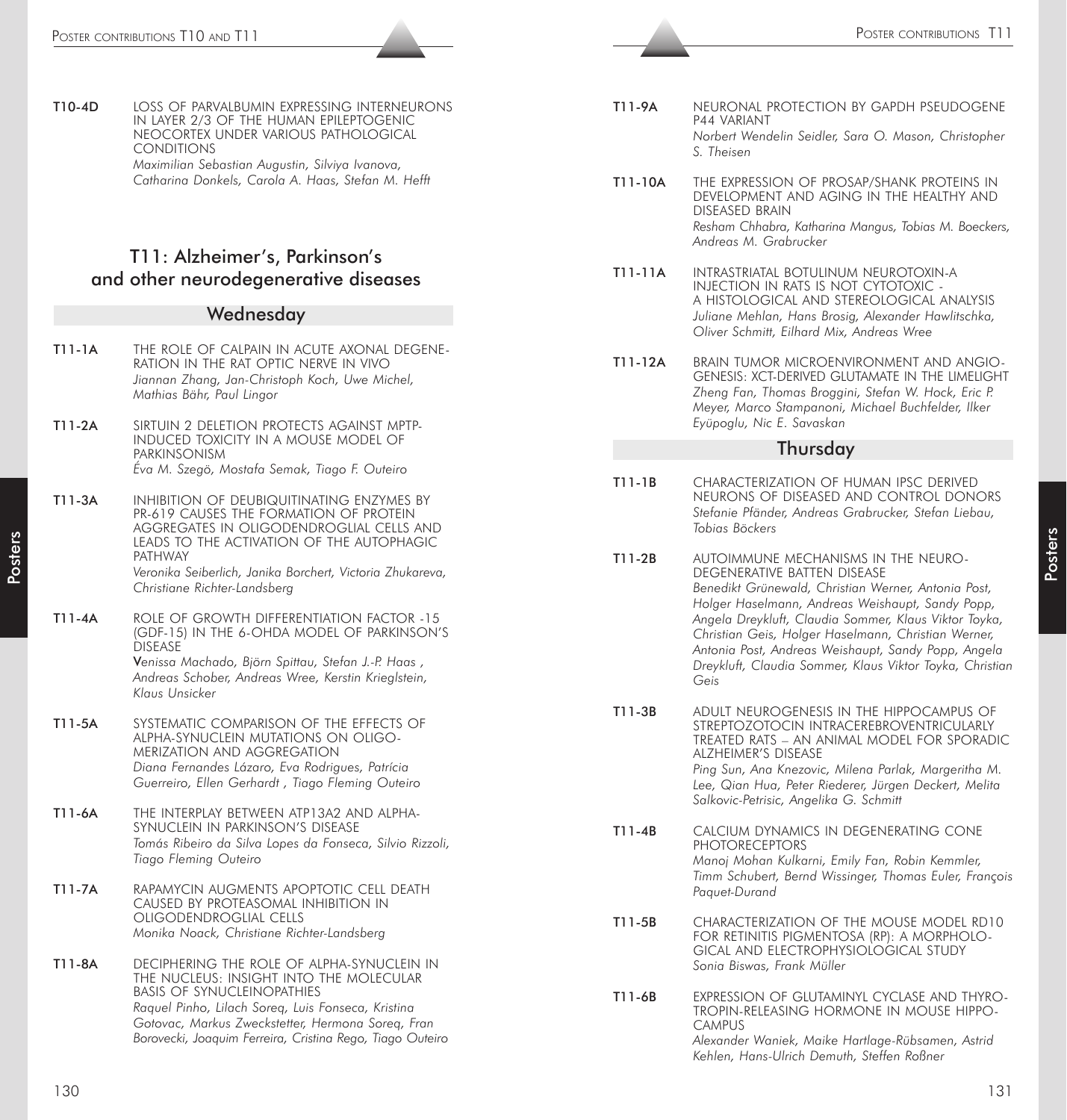- T11-7B ROCK2 AND GAP43 EXPRESSION ARE ALTERED IN HUMAN PARKINSON´S DISEASE BRAINS *Kim-Ann Saal, Lisa Barski, Lars Tönges, Sigrun Roeber, Hans Kretzschmar, Mathias Bähr, Paul Lingor*
- T11-8B MICROGLIAL CELLS IN CHRONIC EPILEPTIC RATS EXHIBIT SUBREGION-SPECIFIC ACTIVATION, ONLY PARTIALLY ASSOCIATED WITH NEURONAL LOSS *Ismini E Papageorgiou, Andriani F Fetani, Andrea Lewen, Uwe Heinemann, Oliver Kann*
- T11-9B SPATIAL LEARNING AND SHORT TERM MEMORY IN AN APP/PS1 MOUSE MODEL OF ALZHEIMER'S DISEASE *Laura Psotta, Melanie Veit, Elmar Kirches, Volkmar Leßmann, Thomas Endres*
- T11-10B RAT BRAIN OLIGODENDROCYTES TAKE UP α-SYNUCLEIN FROM THE ENVIRONMENT AND BUILD UP INTRACELLULAR INCLUSIONS IN A TIME-DEPEN-DENT MANNER *Katharina Pukaß, Christiane Richter-Landsberg*
- T11-11B SEPTO-TEMPORAL MODIFICATIONS IN ADULT HIPPOCAMPAL PLASTICITY AND NEURONAL INTEGRA-TION IN FUNCTION OF AGE AND ALPHA-SYNUCLEIN IN A PARKINSON'S DISEASE MOUSE MODEL *Nada Ben Abdallah, Hanna Langemann, Jonathan Vogelsgang, Juergen Winkler*
- T11-12B ROLE OF JNK IN AUTOPHAGIC CELL DEATH IN THE CINGULATE CORTEX IN A KA-INDUCED RAT MODEL OF EPILEPSY ALESSANDRO VERCELLI, MARTA TROPIANO, GIADA SPIGOLON, CHRISTOPHE BONNY
- T11-13B IMPACT OF PROTEASOMAL STRESS ON THE LEVEL OF SELECTED PROTEINS OF BCL-2 FAMILY *Peter Racay, Ivana Pilchova, Dusan Dobrota*

#### Friday

- T11-1C EFFECTS OF CHRONIC SUBTHALAMIC NUCLEUS DEEP BRAIN STIMULATION ON THE PERFORMANCE IN THE FIVE CHOICE SERIAL REACTION TIME TASK *Nadine Polascheck, Joachim K. Krauss, Kerstin Schwabe*
- T11-2C NEURONAL CELL DEATH IN INHERITED RETINAL DEGENERATION IS A SURPRISINGLY SLOW PROCESS *François Paquet-Durand, Ayse Sahaboglu, Olivier Paquet-Durand, Bernd Hitzmann, Per Ekstroem, Marius Ueffing*
- T11-3C IMPROVEMENT AND STANDARDIZATION OF THE PILOCARPINE MODEL OF TEMPORAL LOBE EPILEPSY *Kathrin Töllner, Claudia Brandt, Wolfgang Löscher*
- T11-4C BENEFICIAL EFFECTS OF MITOCHONDRIA-TARGETED CHOLESTEROL OXIMES IN MICE OVER-EXPRESSING ALPHA-SYNUCLEIN *Franziska Richter, Sheila M. Fleming, Fuying Gao, Vincent Lemesre, Magali Michaud, Chunni Zhu, Giovanni Coppola, Thierry Bordet, Rebecca Pruss, Marie-Francoise Chesselet*
- T11-5C A LARGE TURKISH PARKINSON PEDIGREE WITH ALPHA-SYNUCLEIN DUPLICATION: BLOOD EXPRESSION BIOMARKER PROFILE FOR PREDICTIVE DIAGNOSTICS *Georg Auburger, Suna Lahut, Özgür Ömür, Caroline Pirkevi, Hulya Tireli, Eva Herrmann, Nadine Brehm, Suzana Gispert, Nazli Basak*
- T11-6C IMMORTALIZED MOUSE HYPOTHALAMIC GT1-7 NEURONS AS CELL CULTURE MODEL FOR GLUTAMINYL CYCLASE FUNCTION *Corinna Höfling, Maike Hartlage-Rübsamen, Ulrike Zeitschel, Holger Cynis, Hans-Ulrich Demuth, Steffen Roßner*
- T11-7C THE EGF-LIKE DOMAIN OF NEUREGULIN 1 TYPE III IS LIBERATED BY ADAMS AND BACE1 *Michael Willem, Daniel Fleck, Christian Haass*
- T11-8C IMPAIRED ACTIVE AVOIDANCE MEMORY IN AN ANIMAL MODEL OF ALZHEIMER´S DISEASE, THE APP/PS1 MOUSE *Carolin Rockahr, Michael Gruss, Laura Psotta, Thomas Endres, Volkmar Lessmann, Katharina Braun*
- T11-9C VALIDATION OF A ROTENONE-INDUCED RAT MODEL OF PARKINSON'S DISEASE: BEHAVIORAL AND ELECTROPHYSIOLOGICAL MEASURES *Christof v. Wrangel, Kerstin Schwabe, Joachim K. Krauss, Mesbah Alam*
- T11-10C ROCK INHIBITION IN A CELL CULTURE MODEL OF α-SYNUCLEIN AGGREGATION *Hagen Lothar Walle, Lars Tatenhorst, Lars Tönges, Tiago Fleming Outeiro, Mathias Bähr, Paul Lingor*
- T11-11C INTRACELLULAR BDNF TRANSPORT IS IMPAIRED IN MOUSE MODELS OF ALZHEIMER'S DISEASE *Bianca Seifert, Volkmar Leßmann, Tanja Brigadski*
- T11-12C EXPRESSION ANALYSIS OF DOPAMINERGIC MARKER GENES IN TYROSINE HYDROXYLASE POSITIVE NEURONS IN THE STRIATUM OF TH-EGFP MICE BY LASER MICRODISSECTION *Martin Klietz, Candan Depboylu, Wei-Hua Chiu, Kazuto Kobayashi, Eberhard Weihe, Martin K.-H. Schäfer*
- 273 Poster contribute Contribution in the Contribution of the Contribution of the Contribution of the Contribution of the Contribution of the Contribution of the Contribution of the Contribution of the Contribution of the T11-13C THE NKCC1-INHIBITOR BUMETANIDE DOES NOT ENHANCE THE EFFECT OF GABA- POTENTIATING DRUGS ON STATUS EPILEPTICUS IN RATS *Claudia Brandt, Kathrin Töllner, Gerda Brunhofer, Thomas Erker, Mario Gabriel, Peter W. Feit, Wolfgang Löscher*

#### **Saturdav**

T11-1D THE INTERPLAY BETWEEN α-SYNUCLEIN AND RAB GTPASES: INSIGHT INTO THE MOLECULAR BASIS OF SYNUCLEINOPATHIES *Sibylle Elisabeth Eisbach, Tiago Fleming Outeiro*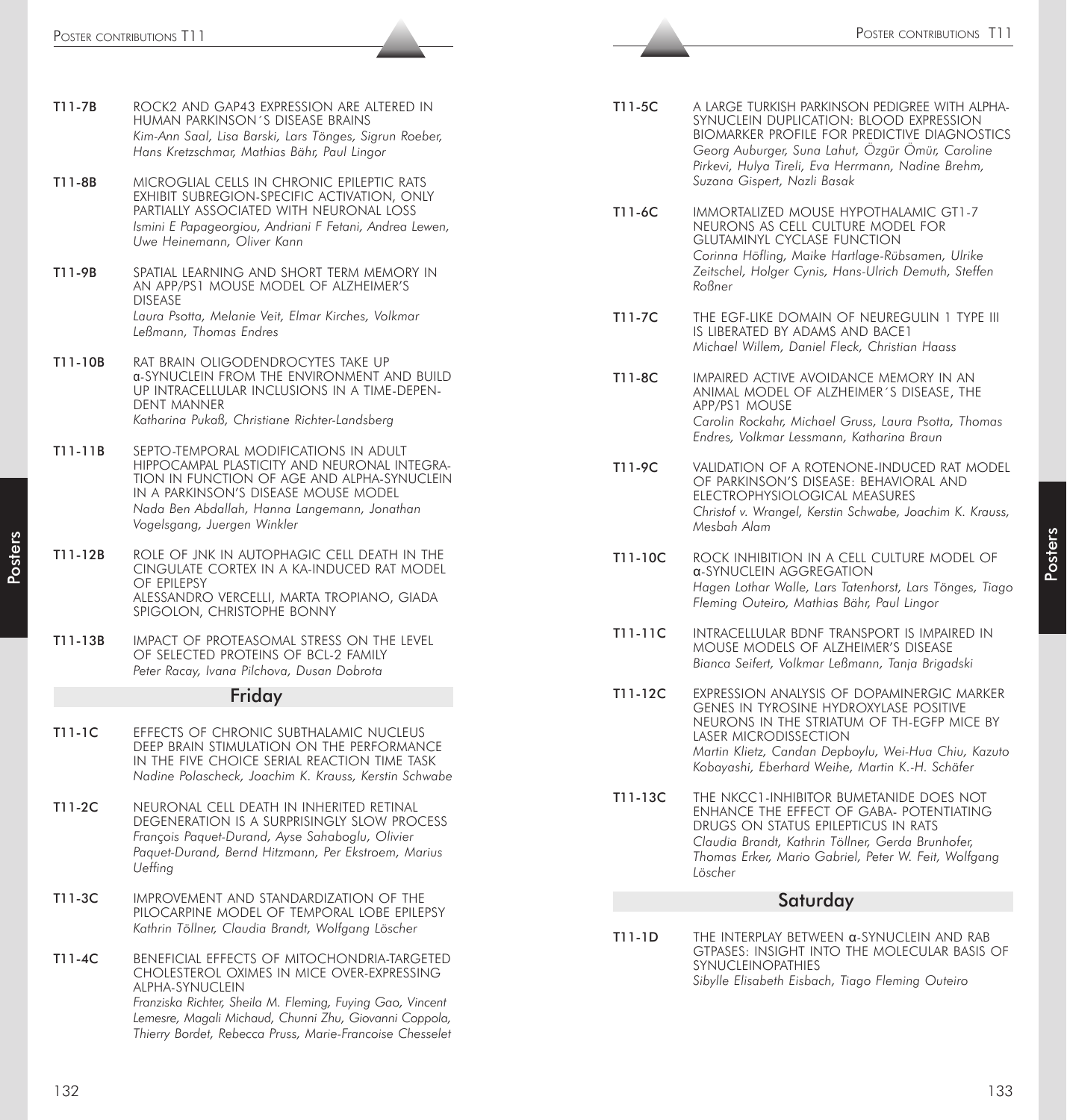- T11-2D GENERATION AND FUNCTIONAL ANALYSIS OF DOPAMINERGIC REPROGRAMMING FACTORS FOR PROTEIN TRANSDUCTION *Sebastian Neumann, Naemi Treuter, Dennis Paliga, Koushik Chakrabarty, Rolf Heumann*
- T11-3D EFFECTS OF CYCLOSPORINE A ON SEIZURE THRESHOLDS IN ACUTE AND CHRONIC EPILEPSY MODELS *Annelie Handreck, Deborah Annina Elger, Laura Gey, Manuela Gernert*
- T11-4D EVALUATION AND PHARMACOKINETIC CHARACTERI-ZATION OF THE RADIOTRACER 123I-FP-CIT USING SINGLE PHOTON EMISSION COMPUTED TOMO-GRAPHY (SPECT) IN A NON-HUMAN PRIMATE MODEL OF PARKINSON'S DISEASE *Enrique Garea-Rodríguez, Christina Schlumbohm, Boldizsár Czéh, Jessica König, Gunther Helms, Cornelia Heckmann, Birgit Meller, Johannes Meller, Eberhard Fuchs*
- T11-5D ELECTRON MICROSCOPY OF AMYLOID FIBRE AGGREGATES INDUCED BY THE PRESENCE OF SERF PROTEIN *Gerd Leitinger, S. Fabio Falsone*
- T11-6D THE ROLE OF APOLIPOPROTEINS IN CUPRIZONE INDUCED DEMYELINATION AND SUBSEQUENT REMYELINATION *Birte Könnecke, Mathias Bähr, Mikael Simons*
- T11-7D H2S PRODUCTION INHIBITION IN AN EXPERIMENTAL MODEL OF SEIZURES: EEG AND BEHAVIORAL EFFECTS *Dragan Hrncic, Aleksandra Rasic - Markovic, Veselinka Susic, Dragan Djuric, Olivera Stanojlovic*
- T11-8D ELECTRICAL IMAGING OF LOCAL FIELD POTENTIALS AND SINGLE UNIT ACTIVITY IN ORGANOTYPIC HIPPOCAMPAL SLICES USING A HIGH-DENSITY MULTI-TRANSISTOR ARRAY (NEUROCHIP) *Lakshmi Channappa, Günther Zeck*
- T11-9D CHARACTERIZATION OF KIR4.1 CHANNEL EXPRESSION IN SCHWANN CELLS OF THE SCIATIC NERVE IN A MOUSE MODEL OF METACHROMATIC LEUKODYS-TROPHY *Cin-He Chang, Lihua Wang-Eckhardt, Matthias Eckhardt, Gerald Seifert, Volkmar Gieselmann, Christian Steinhäuser*
- T11-10D MITOCHONDRIAL DISFUNCTION IN A MOUSE MODEL OF PARKINSON'S DISEASE JULIA ZERLE, FLORIAN GIESERT, MARTIN JASTROCH, DANIELA VOGT-WEISENHORN, WOLFGANG WURST
- T11-11D ß-SYNUCLEIN AGGREGATES AND INDUCES NEURO-DEGENERATION IN ADULT RAT DOPAMINERGIC NEURONS IN VIVO *Grit Taschenberger, Johan Toloe , Yuliya Tereshchenko, Mathias Baehr , Sebastian Kuegler*

T11-12D DIFFERENTIAL ALTERATIONS IN NEURONAL NETWORK EXCITABILITY AND BEHAVIOR IN MICE WITH CELL TYPE-SPECIFIC EXPRESSION OF RNA-EDITED GLYCINE RECEPTOR α3L

*Jochen Christian Meier, Nicola Maggio, Gürsel Caliskan, Joanna Fedun, Ute Häussler, Sarah Kowalczyk, Luminita Stoenica, Ewa Chronowska, Birthe Smolinsky, Günter Schwarz, Tamar Dugladze, Gidi Rechavi, Uwe Heinemann, Carola A. Haas, Tengis Gloveli, Akos Kulik, Aline Winkelmann*

T11-13D COMPUTATIONAL CHARACTERISTICS OF RECURRENT NEURAL NETWORKS UNDER THE INFLUENCE OF ALZHEIMER'S DISEASE *Claudia Bachmann, Tom Tetzlaff, Susanne Kunkel, Philipp Bamberger, Abigail Morrison*

# T12: Neuroimmunology, inflammation and neuroprotection

#### **Wednesdav**

T12-1A ESTABLISHMENT OF A RETINAL ISCHEMIA ORGAN CULTURE MODEL *Sven Schnichels, Matthias Blak, Johanna Hofmann, K. U. Bartz-Schmidt, Martin S. Spitzer, Maximilian Schultheiss* T12-2A HYPOTHERMIA PROTECTS RETINAL GANGLION CELLS AGAINST ISCHEMIA *Maximilian Schultheiss, Mathias Blak, Tanja Dorfi, Johanna Hofmann, Karl Ullrich Bartz-Schmidt, Martin S. Spitzer, Sven Schnichels* T12-3A IN VITRO ANALYSIS OF HIPPOCAMPAL AND PREFRONTAL CORTEX NEUROINFLAMMATORY MECHANISMS INVOLVED IN INTERFERON-THERAPY AND HEPATITIS C RELATED DEPRESSION *Carolina Hoyo Becerra, Anastasia Hübener, Martin Trippler, Lena Poggenpohl, Guido Gerken, Jörg Friedrich Schlaak* T12-4A GENE EXPRESSION ANALYSIS OF RETINAL GANGLION CELLS IN EXPERIMENTAL AUTOIMMUNE OPTIC NEURITIS *Prateek Kumar Prateek, Sven Wichert, Benedikt Kretzschmar, Mathias Bähr, Moritz Rossner, Katharina Hein* T12-5A CORRELATING FACES SYMBOL TEST, SYMBOL DIGIT MODALITIES TEST AND PACED AUDITORY SERIAL ADDITION TEST TO WHITE MATTER DAMAGE IN RELAPSING REMITTING MULTIPLE SCLEROSIS *Alina Freing, Michael Scheel, Nicholetta Weinges-Evers, Laura Wieder, Jan-Markus Dörr, Friedemann Paul, Alexander U. Brandt, Jens Wuerfel*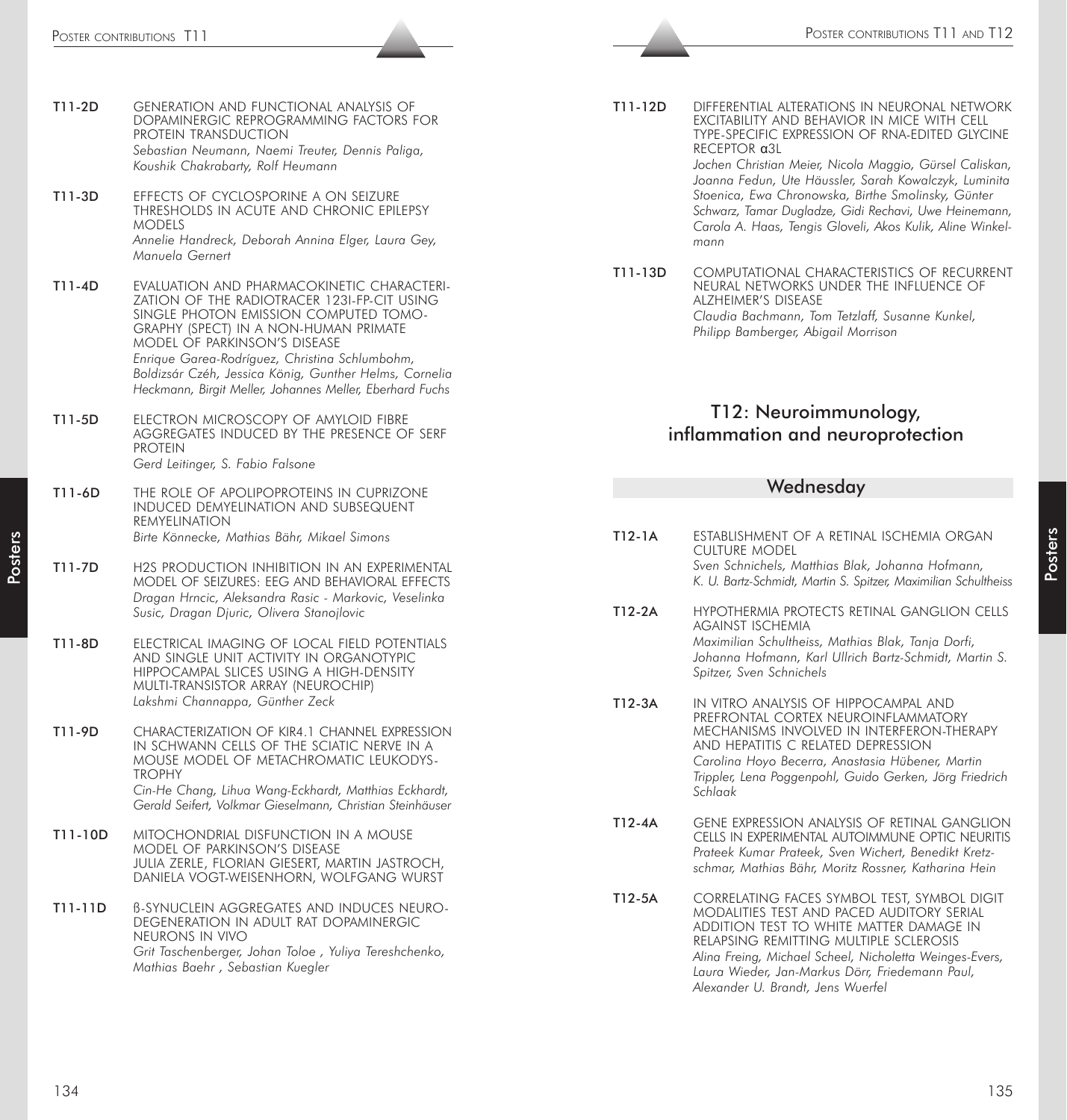T12-6A ERYTHROPOIETIN-MEDIATED PROTECTIVE MECHANISMS IN INSECT NEURONS *Natasa Miljus, Karina Schäfer, Sarah Pompe, Mona Roesler, Hannelore Ehrenreich, Ralf Heinrich*

#### Thursday

- T12-1B SYSTEMIC TRANSPLANTATION OF NEURAL PRECURSOR CELLS IN EXPERIMENTAL CEREBRAL ISCHEMIA – DEPENDENCE OF FUNCTIONAL OUTCOME ON CELL DELIVERY TIMING *Mohammad Rakibul Hasan, Mahesh Kumar Teli, Dirk M. Hermann, Thorsten R Doeppner*
- T12-2B AUTOIMMUNE ACTIVITIES IN AN EXPERIMENTAL MODEL OF RETINAL GANGLION CELL LOSS *Sandra Kühn, Rozina Noristani, Mathias Kühn, Burkhard Dick, Stephanie C. Joachim*
- T12-3B TGFß INCREASES MICROGLIA-MEDIATED ENGULF-MENT OF APOPTOTIC CELLS VIA UPREGULATION OF THE ITGß5/MFGE8 RECEPTOR/LIGAND PAIR *Björn Spittau, Jennifer Rilka, Kerstin Krieglstein*
- T12-4B AUTOIMMUNE ENCEPHALITIS: A SEARCH FOR NOVEL NEURONAL AUTOANTIGENS *Margje Helena van Coevorden - Hameete, Esther de Graaf, Peter Maat, Esther Hulsenboom, Peter Sillevis-Smitt, Casper Hoogenraad*
- T12-5B INFLUENCE OF PIGMENT EPITHELIUM DERIVED FACTOR ON BLOOD BRAIN BARRIER IN NORMAL AND ISCHEMIC BRAIN *Arina Riabinska, Ryan Cordell, Menderes Yusuf Terzi, Marietta Zille, Melina Niemminen, Jan Klohs, Peter Vajkoczy, Ulrich Dirnagl, Ana Luisa Pina*

# Friday

- T12-1C CD14 AS A KEY REGULATOR OF TLR-MEDIATED RESPONSES OF MICROGLIA *Hana Janova, Tommy Regen, Denise van Rossum, Sandra Ribes, Roland Nau, Wolfgang Brück, Uwe-Karsten Hanisch*
- T12-2C INNATE IMMUNE ANTI-VIRAL RESPONSES OF IRF-1 IN THE CNS *Sharmila Nair, Katja Finsterbusch, Andrea Kroeger*
- T12-3C FUNCTIONAL CHARACTERIZATION OF THE CDK5- DEPENDENT TRPV1 PHOSPHORYLATION *Thomas Jendryke, Christian H. Wetzel*
- T12-4C IMMUNRESPONSE AGAINST OCULAR TISSUES AFTER IMMUNIZING RATS WITH AN OPTIC NERVE ANTIGEN *Stephanie C. Joachim, Oliver W. Gramlich, Panos Laspas, Sabrina Reinehr, Sandra Kuehn, Mathias Kuehn, Tischoff Iris, H. Burkhard Dick, Franz H. Grus*

#### Saturday

T12-1D DRAWING ANALOGIES BETWEEN SYSTEMS: THE ROLE OF MAGUK – KV INTERACTIONS IN THE IMMUNE SYNAPSE *Juliane Handschuh, Rebecca Pötschke, Carina Fürst,*

*Martin Heine, Eckart Gundelfinger, Klaus-Dieter Fischer, Ulrich Thomas*

- T12-2D INTERLEUKIN-6 PROMOTES AXON REGENERATION OF MATURE RETINAL GANGLION CELLS AND CON-TRIBUTES TO INFLAMMATORY STIMULATION-INDUCED OPTIC NERVE REGENERATION *Marco Leibinger, Adrienne Müller, Philipp Gobrecht, Heike Diekmann, Anastasia Andreadaki, Dietmar Fischer*
- T12-3D TRAUMATIC BRAIN INJURY: MODULATION OF BLOOD-BRAIN BARRIER INTEGRITY BY VOLATILE ANESTHETICS IS INFLUENCED BY THE CHOICE OF VOLATILE ANESTHETICS ON THE LEVEL OF TIGHT JUNCTION PROTEIN EXPRESSION *Christoph Michael Zehendner, Clara Luh, Eva-Verena Schaible, Ralph Timaru-Kast, Jana Hedrich, Heiko J. Luhmann, Kristin Engelhard, Serge C. Thal*
- T12-4D INDUCTION OF INFLAMMATORY DEMYELINATION CAUSES RETINAL GANGLION CELL DEGENERATION IN EXPERIMENTAL AUTOIMMUNE ENCEPHALOMYELITIS *Heiko Schmid, Lioba Horstmann, Florian Kurschus, Ari Waisman, Burkhard Dick, Stephanie C. Joachim*
- T12-5D THE ASTROCYTIC PROTEINS NDRG2 AND GFAP IN THE RAT HIPPOCAMPUS ARE REGULATED BY CHRONIC SO-CIAL STRESS AND THE ANTIDEPRESSANT CITALOPRAM *Gabriele Flügge, Carolina Araya-Callís, Christoph Hiemke*

# T13: Cognitive, emotional, behavioral state disorders and addiction

#### **Wednesdav**

- T13-1A THE 5-HT6 RECEPTOR AGONIST EMD 386088 REVERSES KETAMINE-INDUCED COGNITIVE INFLEXI-BILITY IN RATS *Agnieszka Nikiforuk, Piotr Popik*
- T13-2A NEUROANATOMICAL CHARACTERIZATION OF A PHARMACOLOGICALLY INDUCED RODENT MODEL OF SCHIZOPHRENIA *Linda Reimers, Ana Relo, Corinna Klein*
- T13-3A ERBB4 MODULATES ATTENTION BY CONTROLLING SYNAPTIC FUNCTIONS IN THE RETICULAR NUCLEUS OF THE THALAMUS *Sandra Ahrens, Santiago Jaramillo, Hiroki Taniguchi, Josh Z. Huang, Bo Li*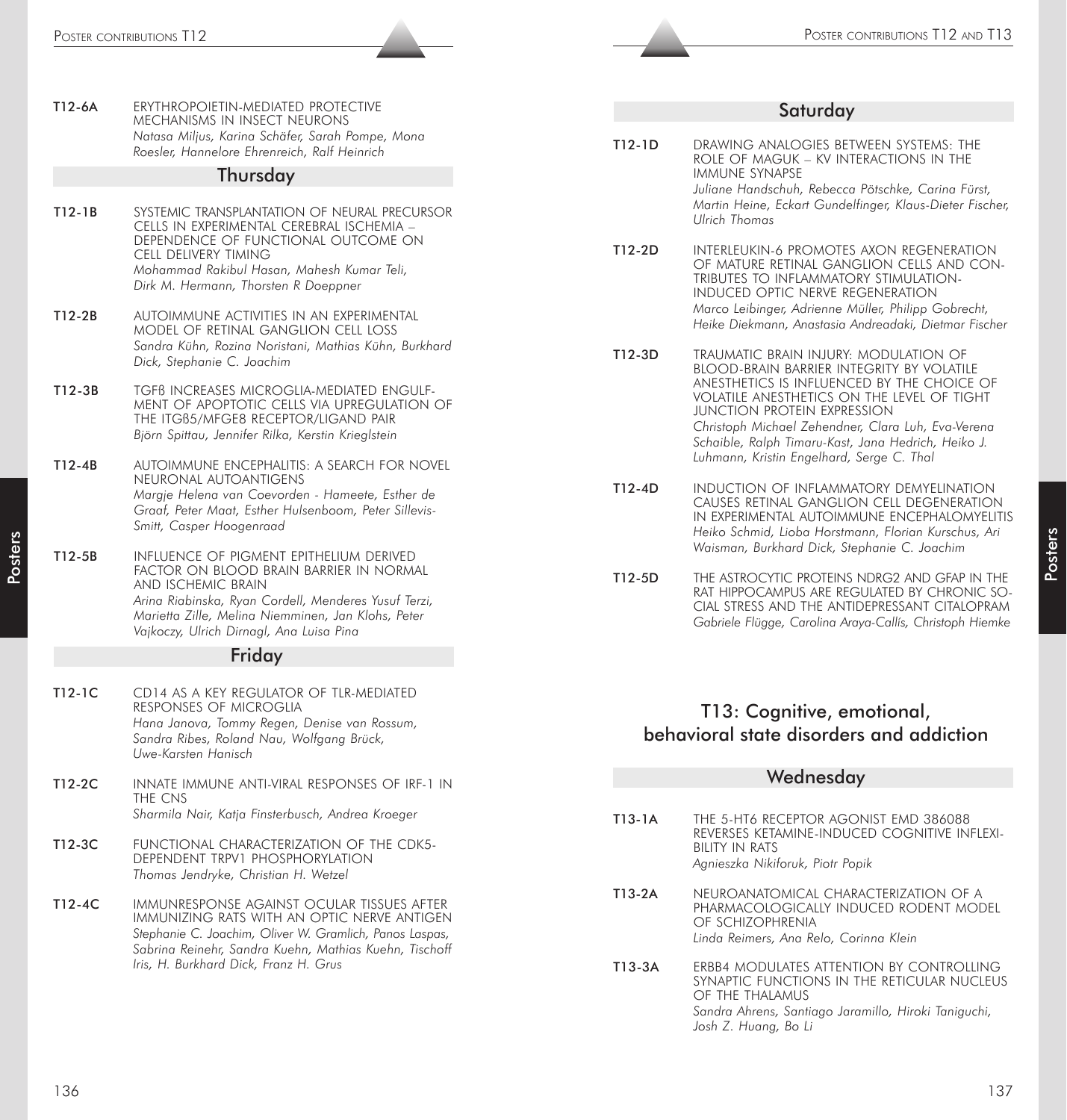|        | POSTER CONTRIBUTIONS T13                                                                                                                                                                                                          |        | POSTER CONTRIBUTIONS T13                                                                                                                                                                                                                            |
|--------|-----------------------------------------------------------------------------------------------------------------------------------------------------------------------------------------------------------------------------------|--------|-----------------------------------------------------------------------------------------------------------------------------------------------------------------------------------------------------------------------------------------------------|
|        |                                                                                                                                                                                                                                   |        |                                                                                                                                                                                                                                                     |
| T13-4A | RELATIONSHIP BETWEEN IMPULSIVITY, TOBACCO<br>STATUS AND SYMPTOMATOLOGY IN PARANOID<br>SCHIZOPHRENIA<br>Mounir Ouzir, Jean Michel Azorin, Nadia Correard,<br>Sara-Nora Elissalde, Romain Padovani, Omar Battas,<br>Driss Boussaoud | T13-2C | METABOLITE CHANGES DURING TREATEMENT OF<br>ADHD CHILDREN WITH ATOMOXETINE AND METHYL<br>PHENIDATE MEASURED USING PROTON MAGNETIC<br>RESONANCE SPECTROSCOPY<br>Dušan Dobrota, Veronika Husarova, Michal Bittsansky,<br>Igor Ondrejka, Hubert Polacek |
| T13-5A | DIRAS2: CANDIDATE GENE FOR ADHD AND ITS<br>EXPRESSION IN THE BRAIN<br>Lena Weißflog, Nils Becker, Klaus-Peter Lesch, Andreas<br>Reif                                                                                              | T13-3C | THE ROLE OF NRG1 IN CORTICAL DEVELOPMENT<br>AND NETWORK INTEGRITY<br>Tilmann Unterbarnscheidt, Maria Clara Soto-Bernardini,<br>Viktorija Velanac, Sophie Crux, Klaus-Armin Nave,<br>Markus H. Schwab                                                |
| T13-6A | (A) SOCIAL BEHAVIOR AND SEXUAL PREFERENCE IN<br>MICE LACKING TRYPTOPHAN HYDROXYLASE 2<br>Daniel Beis, Valentina Mosienko, Karolin Holzwarth,<br>Catherine Schweppe, Markus Wöhr, Natalia Alenina                                  | T13-4C | BEHAVIORAL CONSEQUENCES OF EARLY LIFE<br>STRESS AND EARLY LIFE ENRICHMENT IN CD1 MICE<br>Antonia Post, Sandy Popp, Ulrich Dischinger, Aet Alttoa,<br>Andreas Reif                                                                                   |
|        | Thursday                                                                                                                                                                                                                          |        |                                                                                                                                                                                                                                                     |
| T13-1B | DEFICITS IN TRACE FEAR MEMORY IN A MOUSE<br>MODEL OF THE SCHIZOPHRENIA RISK GENE TCF4<br>Moritz J. Rossner, Magdalena M. Brzozka                                                                                                  | T13-5C | ANALYSIS OF THE INFLUENCE OF ODOR STIMULATION<br>WITH IZOAMILACETATE ON THE PSYCHOPHYSIOLOGI-<br>CAL STATE OF HUMAN<br>Iuliia Sosiedka, Sergii Tukaiev, Sergii Krizhanovskiy,<br>Igor Zima, Olga Radchuk                                            |
| T13-2B | ASSOCIATION STUDY OF THE POLYMORPHISMS OF<br>SELECTIVE GENES AND MAJOR DEPRESSIVE<br>DISORDER: A PATIENT CENTERED APPROACH<br>Jan Lehotsky, Andrea Evinova, Igor Ondrejka, Dusan<br>Dobrota                                       | T13-6C | VISION LOSS AFTER PERIPHERAL OPTIC NERVE LESION<br>IS RELATED TO PERMANENT ALTERATION OF LONG-<br>RANGE CORTICAL FUNCTIONAL CONNECTIVITY: AN<br>EEG RESTING STATE STUDY<br>Michal Bola, Carolin Gall, Christian Moewes, Anton                       |
| T13-3B | THE EVOLUTION OF THE EXTENDED AMYGDALOID<br>COMPLEX IN TELEOST FISH - LESSONS FROM<br>THE ZEBRAFISH TRANSGENIC LINES TG/VGLUT2A:GFP)<br>AND TG(LHX2A:GAP-YFP)<br>Thomas Mueller, Nicola Sebert                                    | T13-7C | Fedorov, Hermann Hinrichs, Bernhard A. Sabel<br>REGIONAL AND CELLULAR EXPRESSION PATTERN OF<br>CADHERIN-13 IN THE MURINE BRAIN<br>Sarah Andrea Sich, A. G. Schmitt, K.-P. Lesch, O. Rivero                                                          |
| T13-4B | TRUNCATED DISRUPTED IN SCHIZOPHRENIA 1                                                                                                                                                                                            |        | Saturday                                                                                                                                                                                                                                            |
| T13-5B | IMPAIRS CORTICAL FAST-SPIKING INTERNEURON<br>FUNCTION AND GAMMA OSCILLATIONS<br>Jonas-Frederic Sauer, Michael Strüber, Marlene Bartos<br>ELECTROCONVULSIVE THERAPY IN AN ANIMAL                                                   | T13-1D | LIFELONG TPH2 DEFICIENCY RESULTS IN HYPERAC-<br>TIVITY AND ALTERED EMOTIONAL BEHAVIOR<br>Jonas Waider, Sandy Popp, Florian Proft, Lise Gutknecht,<br>Esther Asan, Klaus-Peter Lesch                                                                 |
| T13-6B | <b>MODEL OF DEPRESSION</b><br>Wiebke Theilmann, Katarzyna Socala, Claudia Brandt,<br>Helge Frieling, Stefan Bleich, Wolfgang Löscher<br>EFFECT OF DEEP BRAIN STIMULATION IN RATS                                                  | T13-2D | METABOLIC IMAGING AFTER NOISE TRAUMA IN<br>TINNITUS VERSUS NON-TINNITUS CONDITIONS<br>Florian Theden, Sara Euteneuer, Dietmar Kuhl, Claudia<br>Mahlke                                                                                               |
|        | SELECTIVELY BRED FOR DEFICIENT PREPULSE<br>INHIBITION, AN ENDOPHENOTYPE FOR TOURETTE'S<br><b>SYNDROME</b><br>Svilen Delchev Angelov, Joachim K. Krauss, Kerstin<br>Schwabe                                                        | T13-3D | STRESS SUPPRESSES MONOAMINERGIC NEUROMO-<br>DULATION OF HIPPOCAMPAL INHIBITION<br>David Gruber, Kate Elizabeth Gilling, Anne Albrecht,<br>Oliver Stork, Uwe Heinemann, Joachim Behr                                                                 |
|        | Friday                                                                                                                                                                                                                            | T13-4D | TOPOGRAPHIC VARIABILITY OF LANGUAGE SITES                                                                                                                                                                                                           |
| T13-1C | AN ACUTE MK801-INDUCED SCHIZOPHRENIA-LIKE<br>PSYCHOTIC EPISODE IS FOLLOWED BY CHRONIC<br>AND PERSISTENT DEFICITS IN HIPPOCAMPAL LONG-<br>TERM POTENTIATION AND MEMORY IN FREELY<br><b>MOVING RATS</b>                             |        | <b>ACROSS TIME</b><br>Dieter M. Weinert, Eduard Kraus                                                                                                                                                                                               |
|        |                                                                                                                                                                                                                                   | T13-5D | COCAINE-INDUCED CIRCUITRY REORGANIZATION<br>Anna Suska, Brian R. Lee, Yan Dong, Oliver Schlüter                                                                                                                                                     |
|        | Valentina Wiescholleck, Denise Manahan-Vaughan                                                                                                                                                                                    | T13-6D | THE LATERAL HABENULA: SMALL NUCLEI WITH<br>LARGE EFFECT ON DEPRESSION?<br>Anne Stephanie Vogel, Miriam A. Vogt, Natascha<br>Pfeiffer, Mazahir T. Hasan, Rolf Sprengel, Peter Gass                                                                   |
| 138    |                                                                                                                                                                                                                                   |        | 139                                                                                                                                                                                                                                                 |

- T13-5A DIRAS2: CANDIDATE GENE FOR ADHD AND ITS EXPRESSION IN THE BRAIN *Lena Weißflog, Nils Becker, Klaus-Peter Lesch, Andreas Reif*
- T13-6A (A)SOCIAL BEHAVIOR AND SEXUAL PREFERENCE IN MICE LACKING TRYPTOPHAN HYDROXYLASE 2 *Daniel Beis, Valentina Mosienko, Karolin Holzwarth, Catherine Schweppe , Markus Wöhr, Natalia Alenina*

#### Thursday

- T13-1B DEFICITS IN TRACE FEAR MEMORY IN A MOUSE MODEL OF THE SCHIZOPHRENIA RISK GENE TCF4 *Moritz J. Rossner, Magdalena M. Brzozka*
- T13-2B ASSOCIATION STUDY OF THE POLYMORPHISMS OF SELECTIVE GENES AND MAJOR DEPRESSIVE DISORDER: A PATIENT CENTERED APPROACH *Jan Lehotsky, Andrea Evinova, Igor Ondrejka, Dusan Dobrota*
- T13-3B THE EVOLUTION OF THE EXTENDED AMYGDALOID COMPLEX IN TELEOST FISH – LESSONS FROM THE ZEBRAFISH TRANSGENIC LINES TG(VGLUT2A:GFP) AND TG(LHX2A:GAP-YFP) *Thomas Mueller, Nicola Sebert*
- T13-4B TRUNCATED DISRUPTED IN SCHIZOPHRENIA 1 IMPAIRS CORTICAL FAST-SPIKING INTERNEURON FUNCTION AND GAMMA OSCILLATIONS *Jonas-Frederic Sauer, Michael Strüber, Marlene Bartos*
- T13-5B ELECTROCONVULSIVE THERAPY IN AN ANIMAL MODEL OF DEPRESSION *Wiebke Theilmann, Katarzyna Socala, Claudia Brandt, Helge Frieling, Stefan Bleich, Wolfgang Löscher*
- T13-6B EFFECT OF DEEP BRAIN STIMULATION IN RATS SELECTIVELY BRED FOR DEFICIENT PREPULSE INHIBITION, AN ENDOPHENOTYPE FOR TOURETTE`S SYNDROME *Svilen Delchev Angelov, Joachim K. Krauss, Kerstin Schwabe*

#### Friday

- T13-2C METABOLITE CHANGES DURING TREATEMENT OF ADHD CHILDREN WITH ATOMOXETINE AND METHYL-PHENIDATE MEASURED USING PROTON MAGNETIC RESONANCE SPECTROSCOPY *Dušan Dobrota, Veronika Husarova, Michal Bittsansky, Igor Ondrejka, Hubert Polacek*
- T13-3C THE ROLE OF NRG1 IN CORTICAL DEVELOPMENT AND NETWORK INTEGRITY *Tilmann Unterbarnscheidt, Maria Clara Soto-Bernardini, Viktorija Velanac, Sophie Crux, Klaus-Armin Nave, Markus H. Schwab*
- T13-4C BEHAVIORAL CONSEQUENCES OF EARLY LIFE STRESS AND EARLY LIFE ENRICHMENT IN CD1 MICE *Antonia Post, Sandy Popp, Ulrich Dischinger, Aet Alttoa, Andreas Reif*
- T13-5C ANALYSIS OF THE INFLUENCE OF ODOR STIMULATION WITH IZOAMILACETATE ON THE PSYCHOPHYSIOLOGI-CAL STATE OF HUMAN *Iuliia Sosiedka, Sergii Tukaiev , Sergii Krizhanovskiy, Igor Zima, Olga Radchuk*
- T13-6C VISION LOSS AFTER PERIPHERAL OPTIC NERVE LESION IS RELATED TO PERMANENT ALTERATION OF LONG-RANGE CORTICAL FUNCTIONAL CONNECTIVITY: AN EEG RESTING STATE STUDY *Michal Bola, Carolin Gall, Christian Moewes, Anton Fedorov, Hermann Hinrichs, Bernhard A. Sabel*
- T13-7C REGIONAL AND CELLULAR EXPRESSION PATTERN OF CADHERIN-13 IN THE MURINE BRAIN *Sarah Andrea Sich, A. G. Schmitt, K.-P. Lesch, O. Rivero*

#### **Saturday**

- T13-1D LIFELONG TPH2 DEFICIENCY RESULTS IN HYPERAC-TIVITY AND ALTERED EMOTIONAL BEHAVIOR *Jonas Waider, Sandy Popp, Florian Proft, Lise Gutknecht, Esther Asan, Klaus-Peter Lesch*
- T13-2D METABOLIC IMAGING AFTER NOISE TRAUMA IN TINNITUS VERSUS NON-TINNITUS CONDITIONS *Florian Theden, Sara Euteneuer, Dietmar Kuhl, Claudia Mahlke*
- T13-3D STRESS SUPPRESSES MONOAMINERGIC NEUROMO-DULATION OF HIPPOCAMPAL INHIBITION *David Gruber, Kate Elizabeth Gilling, Anne Albrecht, Oliver Stork, Uwe Heinemann, Joachim Behr*
- T13-4D TOPOGRAPHIC VARIABILITY OF LANGUAGE SITES ACROSS TIME *Dieter M. Weinert, Eduard Kraus*
- T13-5D COCAINE-INDUCED CIRCUITRY REORGANIZATION *Anna Suska, Brian R. Lee, Yan Dong, Oliver Schlüter*
- T13-6D THE LATERAL HABENULA: SMALL NUCLEI WITH LARGE EFFECT ON DEPRESSION? *Anne Stephanie Vogel, Miriam A. Vogt, Natascha Pfeiffer, Mazahir T. Hasan, Rolf Sprengel, Peter Gass*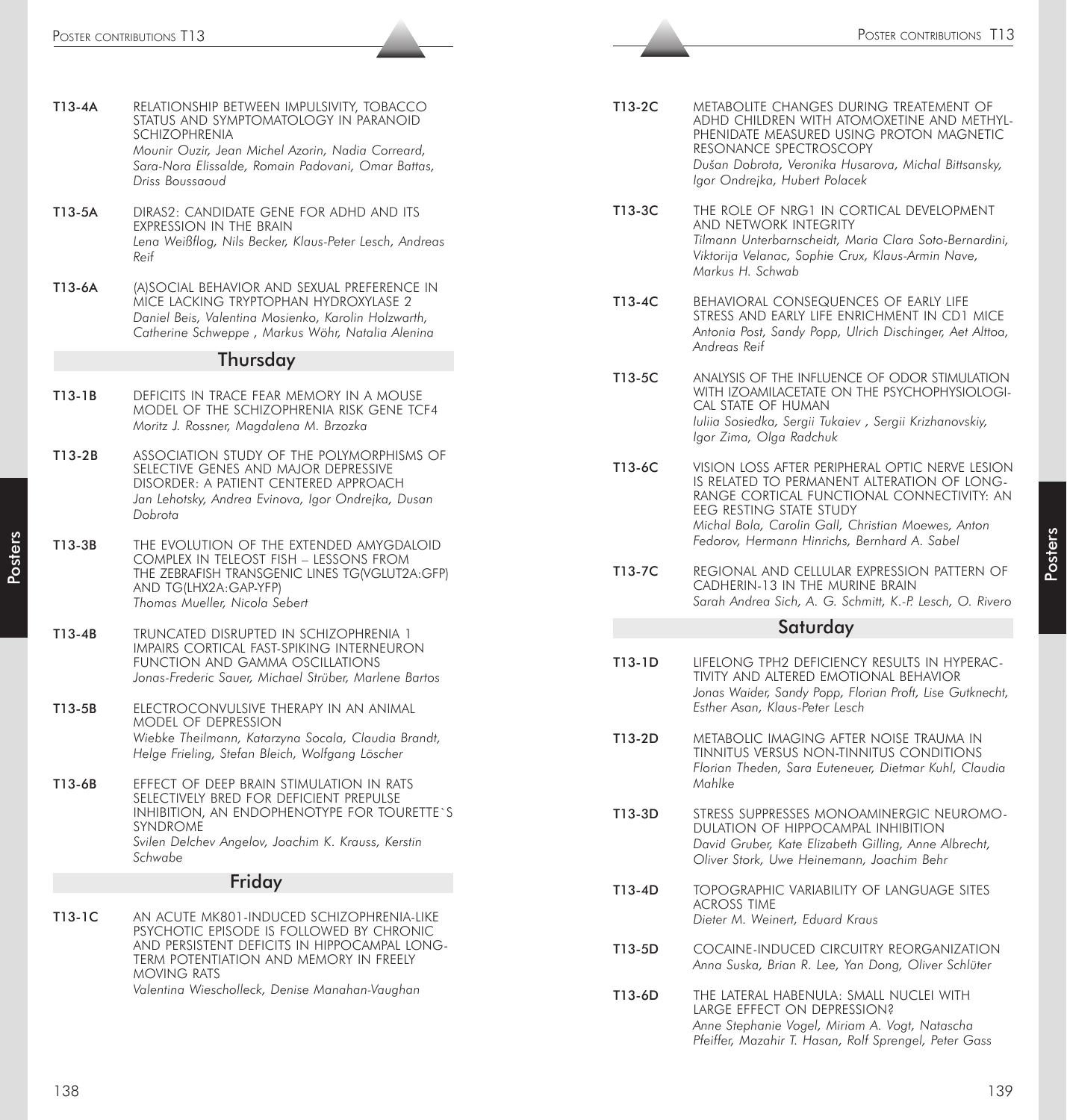- T14-2D DISTRIBUTION PATTERNS OF SIFAMIDE IN HEMIMETABOLOUS INSECTS *Andreas Arendt, Julia Schulze, Susanne Neupert, Reinhard Predel, Monika Stengl*
	- T14-3D NEURONAL ORGANIZATION OF LIGHT-ENTRAINMENT IN THE MADEIRA COCKROACH (RHYPAROBIA MADERAE) *Julia Schulze, Thomas Schendzielorz, Susanne Neupert, Reinhard Predel, Monika Stengl*

# T15: Vision: retina and subcortical pathways

#### Wednesday

- The state state  $\frac{1}{2}$  Poster contributions The state of the state of the state of the state of the state of the state of the state of the state of the state of the state of the state of the state of the state of the s T15-1A DELETION OF THE IONOTROPIC GLUTAMATE RECEPTOR SUBUNIT GLUR4 FROM HORIZONTAL CELLS OF THE MOUSE RETINA *Sebastian Ströh, Stephan Sonntag, Hannah Monyer, Reto Weiler, Klaus Willecke, Ulrike Janssen-Bienhold, Karin Dedek*
	- T15-2A THE PHOTORECEPTOR RIBBON COMPLEX: A PRIMING DEVICE? *Martina Löhner, Angela Peukert, Jenny Atorf, Jan Kremers, Susanne Schoch, Elena Alvarez-Baron, Johann H. Brandstätter, Hanna Regus-Leidig*
	- T15-3A LOSS- AND GAIN-OF-FUNCTION MUTATIONS IN THE CACNA1F GENE DIFFERENTIALLY IMPACT PHOTORECEPTOR SURVIVAL AND RIBBON SYNAPTIC FUNCTION IN THE MOUSE RETINA *Jenny Atorf, Hanna Regus-Leidig, Andreas Feigenspan, Marion A. Maw, Jan Kremers, Johann Helmut Brandstätter*
	- T15-4A ARE COMPLEXINS INVOLVED IN REGULATING THE AVAILABILITY OF VESICLES AT PHOTORECEPTOR SYNAPTIC RIBBONS? *Anna Sendelbeck, Michaela Fuchs, Kerstin Reim, Johann Helmut Brandstätter*
	- T15-5A LOCAL NEURONAL CIRCUITRY IN THE CHICKEN OPTIC TECTUM AND MODULATION BY THE ISTHMIC SYSTEM *Stefan Weigel, Matthias Dübbert, Harald Luksch*
	- T15-6A VISUAL SYSTEM ASSESSMENT WITH MULTIFOCAL ELECTROPHYSIOLOGY – OPTIC MEDIA OPACITIES MIMIC RETINAL DISEASES *Anne Herbik, Gloria C. Hölzl, Juliane Reupsch, Michael B. Hoffmann*
	- T15-7A PHARMACOLOGICAL MANIPULATION OF CHLORIDE HOMEOSTASIS IN THE RETINA : IMPACT ON DIREC-TION SELECTIVE ON AND OFF RESPONSES IN THE RAT'S NUCLEUS OF THE OPTIC TRACT *Katharina Margaretha Spoida, Claudia Distler, Anne-Kathrin Trampe, Klaus-Peter Hoffmann*

**Posters** 

# T14: Vision: invertebrates

#### **Wednesdav**

- T14-1A DO CRICKETS INTEGRATE POLAROTAXIS AND PHONOTAXIS<sub>2</sub> *Hannah Julia Martina Haberkern, Berthold Hedwig*
- T14-2A SERIAL BLOCK FACE SCANNING ELECTRON MICRO-SCOPY (SBEM) TO RECONSTRUCT A LOCUST MOTION DETECTING PATHWAY *Stefan Wernitznig, Armin Zankel, Peter Pölt, F. Claire Rind, Gerd Leitinger*
- T14-3A DESERT ANT'S NAVIGATION: EFFECTS OF CONFLICTING CELESTIAL COMPASS INFORMATION *Fleur Lebhardt, Bernhard Ronacher*

#### **Thursday**

- T14-1B ASYMMETRIC POLAROTACTIC RESPONSE OF LOCUSTS IN A TETHERED FLIGHT SITUATION *Johannes Schuh, Uwe Homberg, Sarah Grant, Ronny Rosner*
- T14-2B TOPOGRAPHIC ORGANIZATION OF THE POSTERIOR OPTIC TUBERCLE IN THE LOCUST BRAIN: POSSIBLE ROLE IN THE GENERATION OF AN INTERNAL SKY **COMPASS** *Jerome M. Beetz, Basil el Jundi, Stanley Heinze, Uwe*

*Homberg*

T14-3B PERIPHERAL NEURAL CIRCUITS UNDERLYING COLOUR DISCRIMINATION IN DROSOPHILA *Christopher Schnaitmann, Christian Garbers, Thomas Wachtler, Hiromu Tanimoto*

#### **Friday**

- T14-1C VISUAL RESPONSIVENESS OF CENTRAL-COMPLEX NEURONS IN THE DESERT LOCUST SCHISTOCERCA GREGARIA *Tobias Bockhorst, Ronny Rosner, Uwe Homberg*
- T14-2C IMPACT OF OCTOPAMINERGIC MODULATION ON THE PROCESSING OF NATURAL DYNAMIC OPTIC FLOW IN THE FIY VISUAL SYSTEM *Diana Rien, Roland Kern, Rafael Kurtz*
- T14-3C COLOR CODING IN INTERNEURONS OF THE HONEYBEE *Benjamin H. Paffhausen, Randolf Menzel*

#### **Saturday**

T14-1D LIGHT-INDUCED PLASTICITY OF GIANT SYNAPSES IN THE LATERAL ACCESSORY LOBE OF THE DESERT ANT, CATAGLYPHIS FORTIS *Franziska Veronika Schmitt, Sara Mae Stieb, Rüdiger Wehner, Wolfgang Rössler*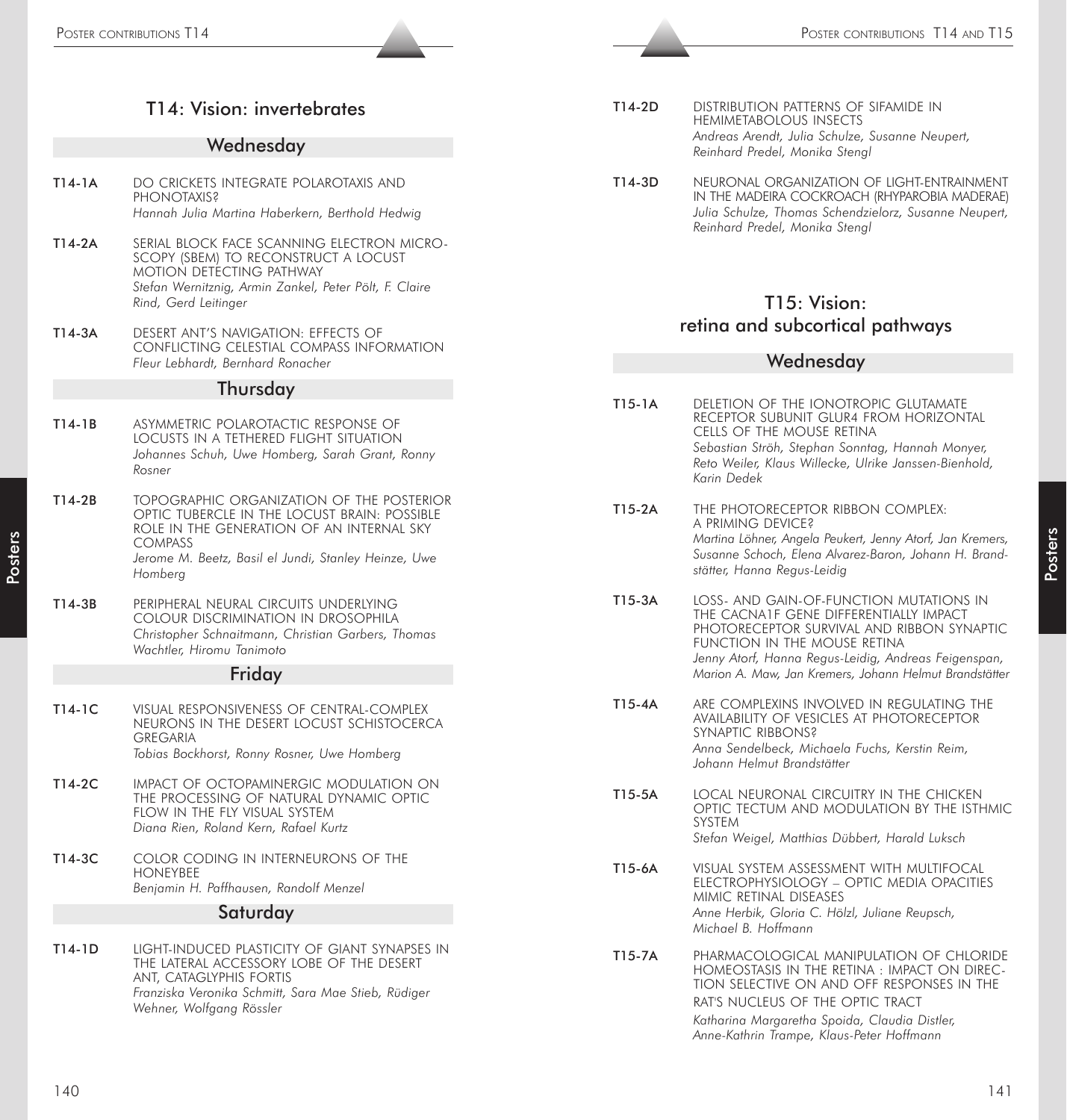| T15-8A   | PHOSPHORYLATION OF THE HORIZONTAL CELL-<br>SPECIFIC CONNEXIN CX53.8 IN THE FISH RETINA:<br>EFFECTS OF LIGHT, DOPAMINE AND ALL-TRANS<br>RETINOIC ACID<br>Sebastian Hermann, Helena Greb, Nadine Mellies,<br>Nina Hoyer, William H. Baldridge, Reto Weiler, Ulrike<br>Janssen-Bienhold |
|----------|--------------------------------------------------------------------------------------------------------------------------------------------------------------------------------------------------------------------------------------------------------------------------------------|
|          | Thursday                                                                                                                                                                                                                                                                             |
| $T15-1B$ | DETECTION OF CGMP IN MOUSE RETINAL NEURONS<br>USING IMMUNOHISTOCHEMISTRY AND LIVE CELL<br>IMAGING BASED ON GENETICALLY ENCODED SENSORS<br>Zhijian Zhao, Frank Müller                                                                                                                 |
| T15-2B   | WHAT INFORMATION DOES THE EYE SEND TO THE<br>BRAIN? RECORDING THE ENTIRE VISUAL OUTPUT AT<br>a single retinal location<br>Thomas Euler, Philipp Behrens, Matthias Bethge, Tom<br>Baden                                                                                               |
| T15-3B   | RECEPTIVE FIELD PROPERTIES OF NEURONS IN THE<br>OPTIC TECTUM OF CHICKEN (GALLUS GALLUS)<br>Josine Verhaal, Harald Luksch                                                                                                                                                             |
| $T15-4B$ | BEYOND COLOUR VISION: DICHROMACY PROVIDES<br>FOR OPTIMAL SAMPLING OF CONTRAST STATISTICS<br>IN NATURAL SCENES<br>Timm Schubert, Tom Baden, Le Chang, Tao Wei,<br>Mariana Zaichuk, Bernd Wissinger, Euler Thomas                                                                      |
| T15-5B   | PROBING VISUAL RECEPTIVE FIELDS AT SINGLE<br>SYNAPSE RESOLUTION<br>Katrin Franke, Thomas Euler, Tom Baden                                                                                                                                                                            |
| T15-6B   | IMAGE STABILISATION THROUGH NON-LINEAR<br>RETINAL PROCESSING<br>Garrett Greene, Erica Ehrhardt, Tim Gollisch, Thomas<br>Wachtler                                                                                                                                                     |
| T15-7B   | MODULATION OF RESPONSE PROPERTIES IN RETINAL<br><b>GANGLION CELLS BY REMOTE STIMULATION</b><br>Vidhyasankar Krishnamoorthy, Tim Gollisch                                                                                                                                             |
| T15-8B   | SPATIAL INTEGRATION IN THE RECEPTIVE FIELD<br>Surround of retinal Ganglion cells<br>Daisuke Takeshita, Tim Gollisch                                                                                                                                                                  |
| T15-9B   | COMPLEMENT DEPOSITION IN AN EXPERIMENTAL<br>AUTOIMMUNE MODEL OF GLAUCOMA IN RATS<br>Sabrina Reinehr, Sebastian Becker, Sandra Kühn,<br>Christina Casola, Mathias Kühn, Burkhard Dick,<br>Stephanie C. Joachim                                                                        |
|          | Friday                                                                                                                                                                                                                                                                               |
| T15-1C   | MORPHOLOGY AND MICRO-PROJECTION PATTERN<br>OF THE CELLS OF ORIGIN OF THE DESCENDING<br>TECTO-GLV PATHWAY IN THE CHICKEN (GALLUS<br>GALLUS)<br>Tomas Vega-Zuniga, Vanessa Marks, Stefan Weigel,<br>Harald Luksch                                                                      |

| T15-2C | SPATIAL INTEGRATION OF SUBUNITS IN MOUSE       |  |  |
|--------|------------------------------------------------|--|--|
|        | RETINAL GANGLION CELLS                         |  |  |
|        | Michael Weick, Daisuke Takeshita, Tim Gollisch |  |  |

- T15-3C SPIKE-TRIGGERED ANALYSIS OF CONTRAST ADAPTATION IN THE RETINA *Jian Liu, Tim Gollisch*
- T15-4C CONNEXIN INTERACTIONS IN THE INNER RETINA OF THE MOUSE *Arndt Meyer, Birthe Dorgau, Sheriar G. Hormuzdi, Klaus Willecke, Reto Weiler, Karin Dedek*
- T15-5C USE OF MULTI ELECTRODE ARRAYS FOR RECORDINGS OF RETINAL GANGLION CELL ACTIVITY IN CACNA1F MUTANT MOUSE MODELS *Klaus Schicker, Dagmar Knoflach, Eduardo Fernandez, Peter Ahnelt, Alexandra Koschak*
- T15-6C VISUAL CAPABILITIES, VISUAL PLASTICITY AND COLLICULAR MAPS IN "CORTEXLESS" ESCO2- MUTANT MICE *Evgenia Kalogeraki, Verena Günther, Gabriela Whelan, Fred Wolf, Gregor Eichele, Siegrid Löwel*
- T15-7C CLASSIFYING RETINAL GANGLION CELLS USING RESPONSES TO NATURALISTIC STIMULI *Fernando Rozenblit, Tim Gollisch*
- T15-8C FUNCTIONAL PROPERTIES OF SPONTANEOUS SYNAPTIC EVENTS IN HORIZONTAL CELLS OF THE MOUSE RETINA *Andreas Feigenspan*
- T15-9C RHYTHMIC GANGLION CELL ACTIVITY IN BLEACHED OR BLIND MOUSE RETINAE *Henrike Stutzki, Jacob Menzler, Günther Zeck*

#### **Saturday**

- T15-1D SPATIAL CONTRAST ADAPTATION IN MOUSE RETINA *Mohammad Hossein Khani, Vidhyasankar Krishnamoorthy, Tim Gollisch*
- T15-2D RETINAL TOPOGRAPHY AND CENTRAL VISUAL PRO-JECTIONS OF A PALAEOGNATH BIRD, THE CHILEAN TINAMOU (NOTHOPROCTA PERDICARIA) *Quirin Krabichler, Harald Luksch, Tomas Vega-Zuniga, Gonzalo J. Marín, Cristian Morales, Jorge Mpodozis*
- T15-3D HOW RETINAL GANGLION CELLS ENCODE OBJECT MOTION AND MOTION DIRECTION *Norma Kühn, Tim Gollisch*
- T15-4D A NEW PSYCHOPHYSIOLOGICAL MODEL OF ABSOLUTE VISUAL THRESHOLDS IN MAN *Werner Georg Karl Backhaus*
- T15-5D STRUCTURE-FUNCTION RELATIONSHIP OF DIRECTION-SELECTIVE CELL TYPES IN THE OPTIC TECTUM OF LARVAL ZEBRAFISH *Johann H. Bollmann, Chintan A. Trivedi, Fabian Svara, Colette M. Maurer, Soojin Ryu, Jens P. Gabriel*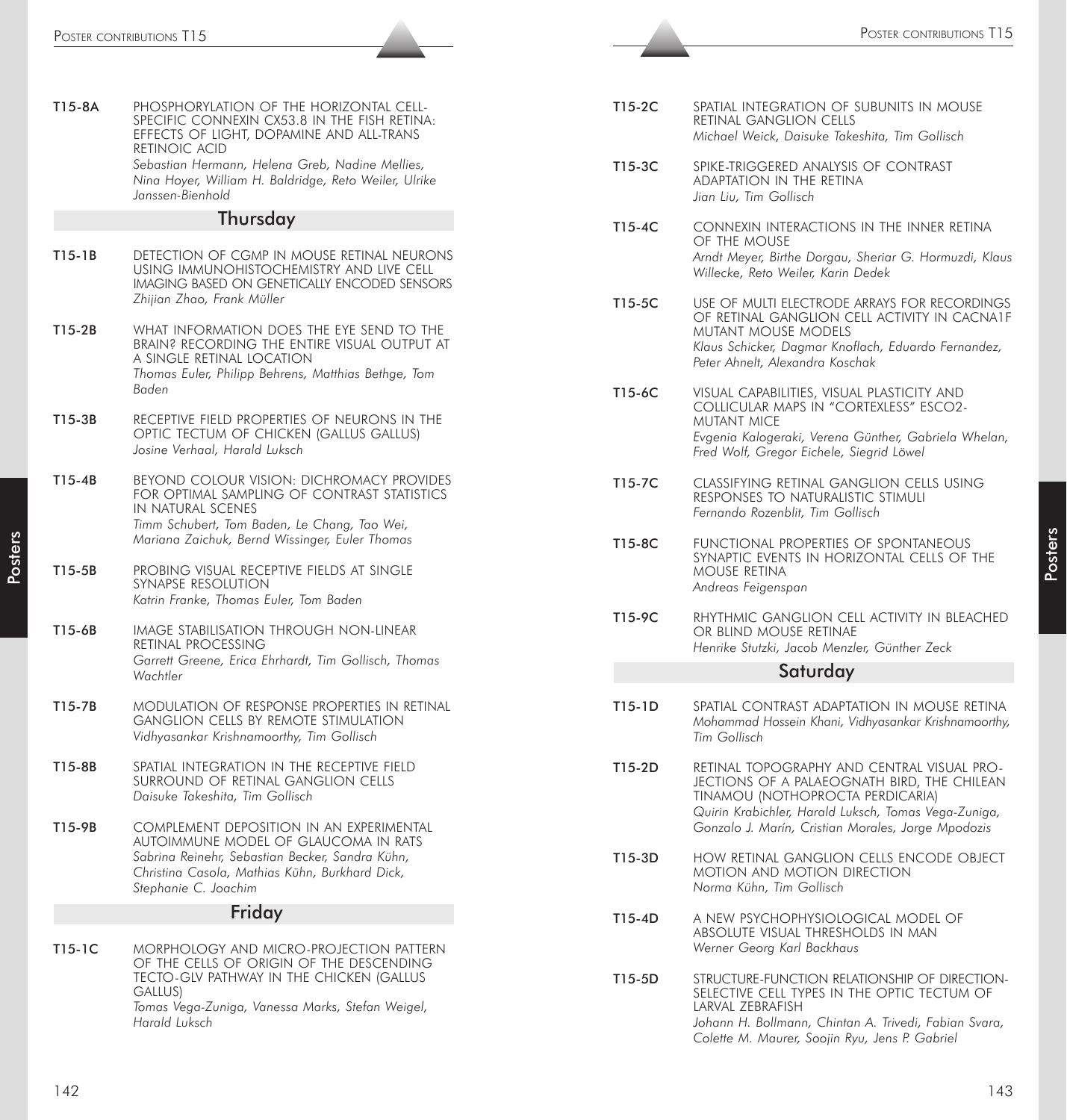| T15-6D | GANGLION CELL MOSAICS AND THEIR POTENTIAL   |
|--------|---------------------------------------------|
|        | INFLUENCE ON ORIENTATION PREFERENCE MAPS    |
|        | Manuel Schottdorf, Wolfgang Keil, Fred Wolf |

- T15-7D EARLY MULTISENSORY INTERACTION REVEALED THROUGH SIMULTANEOUS INTER-AREAL RECORDINGS IN THE FERRET MIDBRAIN *Iain Maurice Stitt, Edgar Galindo-Leon, Florian Pieper, Gerhard Engler, Andreas K. Engel*
- T15-8D PSYCHOPHYSICAL MEASUREMENTS OF ABSOLUTE VISUAL THRESHOLDS IN MAN *Andreas Krensel, Werner Georg Karl Backhaus*

## T16: Vision: striate and extrastriate cortex, eye movement and visuomotor processing

#### **Wednesday**

| T16-1A | THE EFFECT OF LANGUGAGE ON HORIZONTAL<br><b>ASYMMETRY IN OVERT ATTENTION</b><br>Zaeinab Afsari, Jose P. Ossandon, Matti Krüger,<br>Matthias Hampel, Peter König                                                                                      |
|--------|------------------------------------------------------------------------------------------------------------------------------------------------------------------------------------------------------------------------------------------------------|
| T16-2A | INFLUENCE OF A CORTICAL LESION IN THE MOTOR<br>CORTEX ON VISUAL CORTEX PLASTICITY IN ADULT<br><b>MICE</b><br>Justyna Pielecka-Fortuna, Evgenia Kalogeraki, Siegrid<br>Löwel                                                                          |
| T16-3A | REELIN-DEFICIENT MICE POSSESS NORMAL VISUAL<br>ACUITY AND VISUAL CORTICAL MAPS<br>Ann-Kristin Martens, Bianka Goetze, Karl-Friedrich<br>Schmidt, Robin Wagener, Jochen Staiger, Siegrid Löwel                                                        |
| T16-4A | PERISACCADIC RESPONSE MODULATIONS IN AREA<br><b>V4 OF THE MACAQUE MONKEY</b><br>Steffen Klingenhoefer, Markus Wittenberg, Thomas<br>Wachtler, Frank Bremmer                                                                                          |
| T16-5A | TASK-DEPENDENT ATTENTIONAL MODULATION<br>OF HUMAN VISUAL MOTION DIRECTION DISCRIMI-<br>NATION THRESHOLDS<br>Elena Spanou, Stefan Treue                                                                                                               |
| T16-6A | A COMPUTATIONAL MODEL OF LIGHT SCATTER<br>AND IMAGE FORMATION IN THE HUMAN EYE<br>Ismael Kelly Pérez, Annette Werner                                                                                                                                 |
| T16-7A | DARK EXPOSURE RESCUES OCULAR DOMINANCE<br>PLASTICITY IN THE VISUAL CORTEX OF ADULT MICE<br>IN AN AGE-DEPENDENT MANNER<br>Sophia Katharina Stodieck, Bianka Goetze, Franziska<br>Greifzu, Hugo Cruces-Solis, Karl-Friedrich Schmidt,<br>Siearid Löwel |

| T16-8A | EFFECTS OF LOCOMOTION ON RESPONSE<br>PROPERTIES AND FUNCTIONAL CONNECTIVITY IN<br>MOUSE PRIMARY VISUAL CORTEX |
|--------|---------------------------------------------------------------------------------------------------------------|
|        | Sinem Erisken, Agne Vaiceliunaite, Florian Franzen,<br>Alexandra Wal, Steffen Katzner, Laura Busse            |

#### **Thursday**

- T16-1B HUMAN AND NON-HUMAN PRIMATE HOMOLOGUES OF STEREOMOTION IN CORTEX *Sylvia van Stijn, Ralf Deichman, Wolf Singer, Hwan Sean Lee*
- T16-2B DISCREPANT REACH GOAL REPRESENTATIONS IN LOCAL FIELD POTENTIALS AND SPIKING ACTIVITY IN PARIETAL REACH REGION *Alexander Gail, Christian Klaes, Stephanie Westendorff*
- T16-3B EFFECTS OF INTERHEMISPHERIC CONNECTIONS ON THE CONTRAST RESPONSE FUNCTION IN CAT PRIMARY VISUAL CORTEX *Thomas Wunderle, David Eriksson, Christiane Peiker, Kerstin E. Schmidt*
- T16-4B REVERSALS OF ILLUSORY DEPTH OR ILLUSORY ROTATION IN STRUCTURE-FROM-MOTION: AN MEG STUDY *Alexander Pastukhov, Mandy Bartsch, Solveiga Stonkute, Jens Max Hopf, Jochen Braun*
- T16-5B STIMULUS REPRESENTATIONS IN BODY-SELECTIVE REGIONS OF THE MACAQUE AND HUMAN CORTEX ASSESSED WITH EVENT-RELATED FMRI *Jan Jastorff, Ivo D. Popivanov, Natalie Caspari, Guy A. Orban, Wim Vanduffel, Rufin Vogels*
- T16-6B DIFFERENT EXTRAOCULAR MOTONEURONAL SUBGROUPS CONTROL FAST AND SLOW PHASE COMPONENTS OF THE OPTOKINETIC REFLEX IN XENOPUS LAEVIS *Johanna Miriam Schuller, Alexander Georg Knorr, Stefan Glasauer, Hans Straka*
- T16-7B SOCIAL EXPERIENCE MODULATES ADULT OCULAR DOMINANCE PLASTICITY IN MICE *Konrad Lehmann, Jenny Balog*
- T16-8B INFLUENCE OF INTERMITTENT THETA-BURST TMS ON RAT VISUAL PERFORMANCE AND NEURONAL ACTIVITY MARKER EXPRESSION WHEN APPLIED DURING THE CRITICAL CORTICAL PERIOD *Diana Veronica Castillo-Padilla, Klaus Funke*
- T16-9B COMBINING WEARABLE EYE-TRACKING WITH  $4\pi$ LIGHT-FIELD MEASUREMENTS: TOWARDS CON-TROLLING ALL BOTTOM-UP AND TOP-DOWN FAC-TORS DRIVING OVERT ATTENTION DURING REAL-WORLD TASKS *Josef Stoll, Mandana Sarey Khanie, Sandra Mende, Marius 't Hart, Marilyne Andersen, Wolfgang Einhäuser*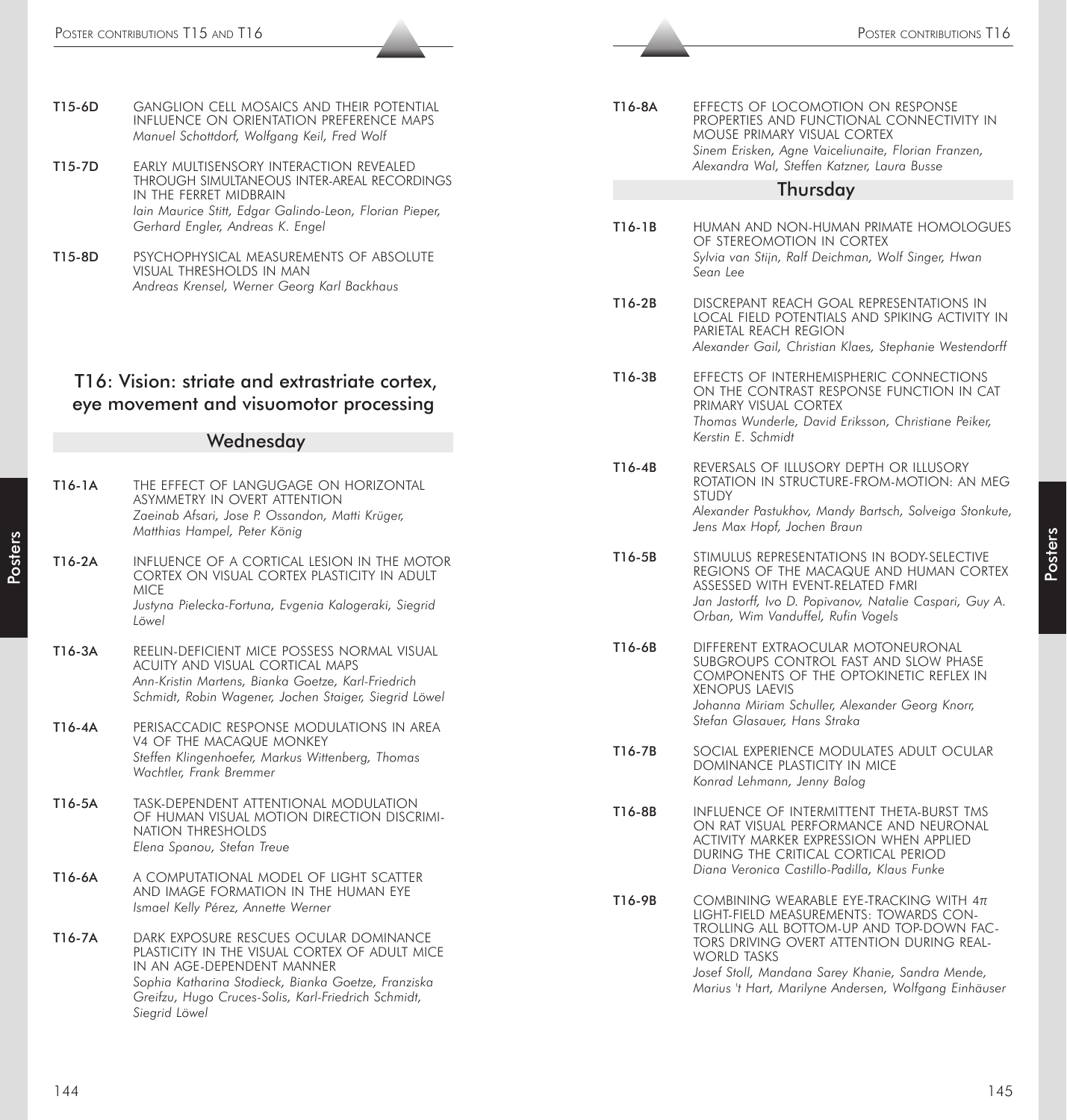|         | Friday                                                                                                                                                                                           |
|---------|--------------------------------------------------------------------------------------------------------------------------------------------------------------------------------------------------|
| T16-1C  | POPULATION TUNING AND ATTENTIONAL MODU-<br>LATION OF HUMAN BOLD RESPONSES TO SPIRAL<br><b>MOTION PATTERNS</b><br>Sepideh Fazeli, Carsten Schmidt-Samoa, Peter Dechent,                           |
| T16-2C  | Stefan Treue<br>VISUAL CORTICAL DEVELOPMENT AND OCULAR<br>DOMINANCE PLASTICITY IN THE ABSENCE OF                                                                                                 |
|         | NKCC1<br>Katja Krempler, Knut Kirmse, Christian A. Hübner, Otto<br>W. Witte, Knut Holthoff                                                                                                       |
| T16-3C  | PAIRING-INDUCED PLASTICITY IN THE ORIENTATION<br>PREFERENCE MAP DEPENDS ON THE CONTEXT OF<br>THE LOCAL NEURAL CIRCUITRY IN FERRET VISUAL<br><b>CORTEX</b>                                        |
|         | David Edward Whitney, Santosh Chandrasekaran, Juan<br>Daniel Florez Weidinger, Seong-gi Kim, Fred Wolf,<br>Justin Crowley                                                                        |
| T16-4C  | IS THERE A CRITICAL AREA SIZE FOR THE TRANSITION<br>FROM INTERSPERSED TO COLUMNAR V1 ARCHITEC-                                                                                                   |
|         | <b>TURE?</b><br>Wolfgang Keil, Fred Wolf, Matthias Kaschube, Michael<br>Schnabel, David M. Coppola, Siegrid Loewel, Len E.<br>White                                                              |
| T16-5C  | SELF-ORGANISATION OF FINITE BANDWIDTH<br>ORIENTATION PREFERENCE MAPS                                                                                                                             |
|         | Conor Dempsey, Wolfgang Keil, Dominik Heide, Fred<br>Wolf                                                                                                                                        |
| T16-6C  | EARLY VISUAL PROCESSES INVOLVED IN VERNIER<br>MISPERCEPTION UNDER ORIENTATION MASKING:<br>CONTRIBUTIONS OF CENTER-SURROUND AND                                                                   |
|         | SPATIAL FREQUENCIES<br>Tzvetomir Tzvetanov                                                                                                                                                       |
| T16-7C  | SYSTEMATIC DEVIATION OF EYE-MOVEMENT<br>DIRECTION FROM STIMULUS-DIRECTION DURING<br>OPTOKINETIC NYSTAGMUS<br>Andre Kaminiarz, Kathrin Bartelheimer, Frank Bremmer                                |
| T16-8C  | PSD-95 LACKING SYNAPSES IN THE VISUAL CORTEX<br>RETAIN A HIGH DEGREE OF AMPA RECEPTOR SILENCE<br>Xiaojie Huang, Karl-Friedrich Schmidt, Bianka Goetze,<br>Löwel Siegrid, Oliver Schlüter         |
| T16-9C  | PSD-95 KO MICE RETAIN A JUVENILE OCULAR<br>DOMINANCE PLASTICITY INTO LATE ADULTHOOD<br>Bianka Goetze, Karl-Friedrich Schmidt, Xiaojie Huang,<br>Oliver M. Schlüter, Siegrid Löwel                |
| T16-10C | IN VIVO IDENTIFICATION OF GABAERGIC AND<br><b>GLUTAMATERGIC NEURONS AT EARLY DEVELOP-</b><br>MENTAL STAGE IN MOUSE VISUAL CORTEX<br>Michael Kummer, Knut Kirmse, Otto W. Witte, Knut<br>Holthoff |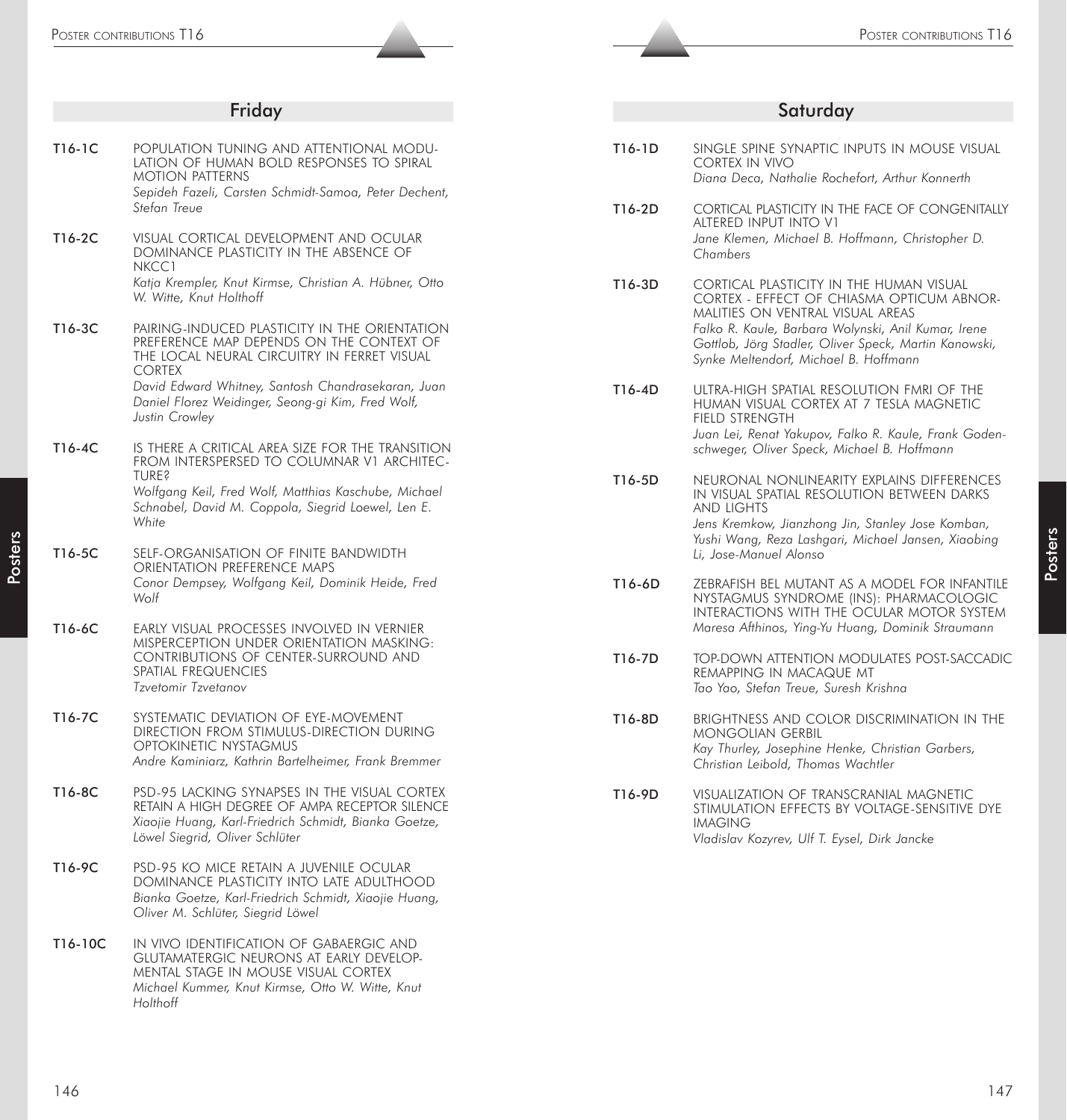|        | T17: Auditory mechanoreceptors, vestibular,<br>cochlea, lateral line and active sensing                                                                                                                                                                          |  |  |  |
|--------|------------------------------------------------------------------------------------------------------------------------------------------------------------------------------------------------------------------------------------------------------------------|--|--|--|
|        | Wednesday                                                                                                                                                                                                                                                        |  |  |  |
| T17-1A | OAE-RESIDUALS GENERATED WITH COMPLEX SOUND<br>STIMULI IN THE SHORT-TAILED FRUIT BAT CAROLLIA<br>PERSPICILLATA (PHYLLOSTOMIDAE)<br>Désirée Schlenther, Manfred Kössl                                                                                              |  |  |  |
| T17-2A | DUCKY MICE WITH A MUTANT $\alpha_{0} \partial 2$ CA <sup>2+</sup><br>CHANNEL SUBUNIT: A NEW MODEL FOR SENSORI-<br>NEURAL HEARING IMPAIRMENT<br>Barbara Fell, Niels Brandt, Gerald J. Obermair, Julia<br>Dlugaiczyk, Dietmar Hecker, Bernhard Schick, Jutta Engel |  |  |  |
| T17-3A | MECHANICAL TWO-TONE-DISTORTIONS IN THE<br><b>TYMPANUM MOTION OF LOCUSTS</b><br>Doreen Möckel, Manfred Kössl, Manuela Nowotny                                                                                                                                     |  |  |  |
| T17-4A | OPTOACOUSTIC STIMULATION OF SINGLE CELLS<br>Alexander Rettenmaier, Thomas Lenarz, Günter Reuter                                                                                                                                                                  |  |  |  |
| T17-5A | HEARING IN DROSOPHILA REQUIRES VISUAL<br><b>RHODOPSINS</b><br>David Piepenbrock, Pingkalai R. Senthilan, Martin C.<br>Göpfert                                                                                                                                    |  |  |  |
| T17-6A | MECHANICAL TUNING OF THE HIGH-FREQUENCY<br>HEARING ORGAN IN BUSHCRICKETS<br>Jennifer Hummel, Manfred Kössl, Manuela Nowotny                                                                                                                                      |  |  |  |
|        | Thursday                                                                                                                                                                                                                                                         |  |  |  |
| T17-1B | A VISCOELASTIC MODEL OF ADAPTATION IN<br>MAMMALIAN AUDITORY-NERVE FIBERS<br>Adam Peterson, Peter Heil                                                                                                                                                            |  |  |  |
| T17-2B | DETERMINATION OF DYNAMIC VESICLE POOLS IN<br><b>INNER HAIR CELL RIBBON SYNAPSES</b><br>Carolin Wichmann, Elisabeth Auge, Ellen Reisinger,<br>Tobias Moser                                                                                                        |  |  |  |
| T17-3B | TEMPORAL INTEGRATION IN THE AUDITORY<br>PATHWAY OF THE GRASSHOPPER<br>Sarah Wirtssohn, Bernhard Ronacher                                                                                                                                                         |  |  |  |
| T17-4B | AUDITORY PROCESSING IN A BUSH-CRICKET<br><b>INTERNEURON</b><br>Timothy George Bayley, Berthold Hedwig                                                                                                                                                            |  |  |  |
| T17-5B | AUDITORY CHARACTERISATION OF CAV2.3-/- MICE<br>USING AUDITORY BRAINSTEM RESPONSES<br>Marco Weiergräber, Anna Papazoglou, Ralf Müller,<br>Christina Henseler, Karl Broich, Roger Miller, Andreas<br>Lundt                                                         |  |  |  |

T17-6B DOES STRESS ALTER HEARING THROUGH DIRECT EFFECTS IN THE COCHLEA? *Mirko Jaumann, Wibke Singer, Sze Chim Lee, Kamyar Kasini, Lukas Rüttiger, Marlies Knipper*

| T17-1C | Three Dimensional acoustic orientation in<br><b>INSECTS</b><br>Nanina Tron, Liesa-Kristin Beuter, Reinhard Lakes-Harlan                                                                                                                                                                                                                                                                                                                                       |
|--------|---------------------------------------------------------------------------------------------------------------------------------------------------------------------------------------------------------------------------------------------------------------------------------------------------------------------------------------------------------------------------------------------------------------------------------------------------------------|
| T17-2C | <b>VIBRATION PERCEPTION IN ORTHOPTERA</b><br>Reinhard Lakes-Harlan, Philipp Keil, Robert Kügler,<br>Heusler Jan, Strauss Johannes                                                                                                                                                                                                                                                                                                                             |
| T17-3C | FUNCTIONAL CATEGORIZATION OF ABDUCENS<br>MOTONEURONS AS THE BASIS FOR APPROPRIATE<br>DYNAMIC TUNING OF VESTIBULO-OCULAR<br>RESPONSES IN XENOPUS LAEVIS<br>Haike Dietrich, Hans Straka                                                                                                                                                                                                                                                                         |
| T17-4C | ONTOGENETIC PLASTICITY OF LINEAR VESTIBULO-<br>OCULAR REFLEXES IN XENOPUS LAEVIS<br>Francisco Branoner, Hans Straka                                                                                                                                                                                                                                                                                                                                           |
| T17-5C | MULTIMODAL MAP FORMATION OF TWO SENSORY<br>MODALITIES WITHOUT VISUAL TEACHER: A DYNA-<br>MICAL MODEL FOR THE BLIND MEXICAN CAVEFISH<br><b>ASTYANAX MEXICANUS</b><br>Matthias Krippner, Julie Goulet, J. Leo van Hemmen                                                                                                                                                                                                                                        |
|        | Saturday                                                                                                                                                                                                                                                                                                                                                                                                                                                      |
| T17-1D | SPIKE-RATE RESONANCES IN SMALL NEURONAL<br>NETWORKS: FROM THE CRICKET AUDITORY SYSTEM<br><b>TO GENERAL MODELS</b><br>Florian Rau, Jan Clemens, Viktor Naumov, Wei Wu,<br>R. Matthias Hennig, Susanne Schreiber                                                                                                                                                                                                                                                |
| T17-2D | ANALYSIS OF A MOUSE MODEL WITH A MISSENSE<br><b>MUTATION IN OTOFERLIN</b><br>Ellen Reisinger, Hanan Al-Moyed, Tina Pangrsic, Tobias<br>Moser, Nicola Strenzke                                                                                                                                                                                                                                                                                                 |
| T17-3D | medullary lateral line units of the common<br>RUDD, SCARDINIUS ERYTHROPTHALMUS, ARE SENSITIVE<br>TO OBJECT POSITION<br>Evelyn Dylda, Adrian Klein, Horst Bleckmann                                                                                                                                                                                                                                                                                            |
| T17-4D | THE INFLUENCE OF CABP2 ON THE BIOPHYSICAL<br>PROPERTIES OF INNER HAIR CELL CAV1.3 CA2+<br><b>CHANNELS</b><br>Maria Magdalena Picher, Isabelle Schrauwen, Sarah<br>Helfmann, Akira Inagaki, Friederike Predoehl, Moham-<br>mad Amin Tabatabaiefar, Manou Sommen, Celia Zazo<br>Seco, Jaap Oostrik, Hannie Kremer, Annelies<br>Dheedene, Charlotte Claes, Erik Fransen, Morteza<br>Hashemzadeh Chaleshtori, Paul Coucke, Amy Lee, Guy<br>Van Camp, Tobias Moser |
| T17-5D | DISCREET LONG-TERM MONITORING OF ELECTRIC<br><b>FISH BEHAVIOR</b><br>Jörg Henninger, Rüdiger Krahe, Jan Benda                                                                                                                                                                                                                                                                                                                                                 |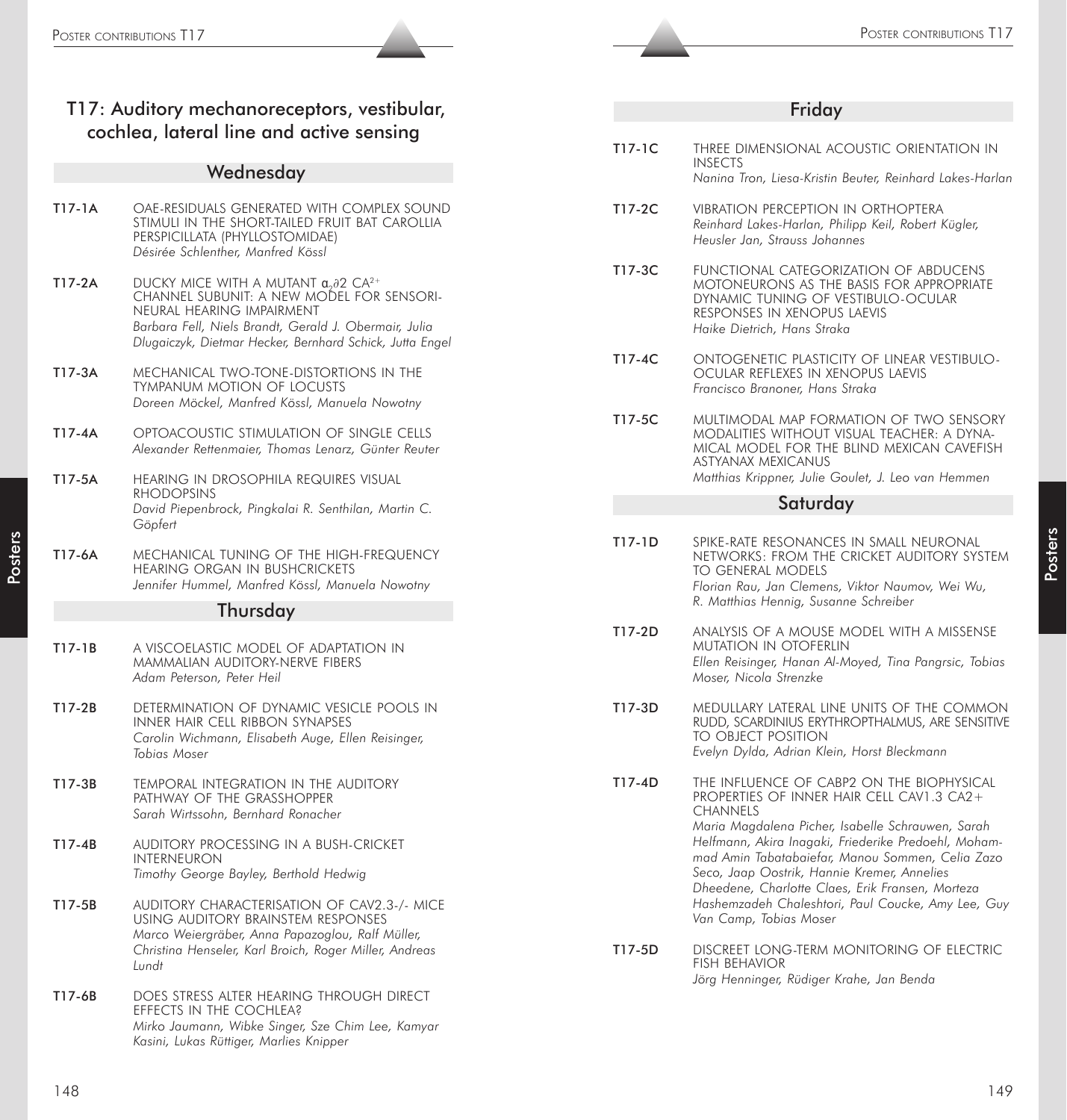# T18: Auditory system: subcortical and cortical processing

#### **Wednesday**

| T18-1A | COINCIDENT INPUTS ACHIEVED BY SYSTEMATIC        |
|--------|-------------------------------------------------|
|        | VARIATIONS OF CONDUCTION VELOCITY               |
|        | Armin Harry Seidl, Edwin W Rubel, Andres Barria |

- T18-2A MASKING RELEASE DUE TO COHERENT ENVELOPE FLUCTUATIONS ACROSS FREQUENCY AT THE LEVEL OF THE INFERIOR COLLICULUS *Jan-Philipp Diepenbrock, Frank W. Ohl, Jesko L. Verhey*
- T18-3A THE ROLE OF GABAERGIC AND GLYCINERGIC INHI-BITION IN SHAPING SSA IN THE INFERIOR COLLI-CULUS OF THE ANESTHETIZED RAT *Yaneri A. Ayala, Manuel S. Malmierca*
- T18-4A DIFFERENTIAL EXPERIENCE-DEPENDENT PLASTICITY IN MOUSE INFERIOR COLLICULUS DEPENDING ON PRIOR EXPOSURE *Hugo Cruces-Solis, Livia de Hoz*
- T18-5A TINNITUS RELATED PLASTICITY IN AUDITORY CORTEX OF MONGOLIAN GERBILS *Sönke Ahlf, Konstantin Tziridis, Holger Schulze*
- T18-6A REPRESENTATION OF COMPLEX SOUNDS IN THE MAMMALIAN INFERIOR COLLICULUS *Dominika Lyzwa, Michael Herrmann*
- T18-7A FAST AND DIFFERENTIAL STEROID MODULATION OF THE AUDIO-MOTOR INTEGRATION IN THE MIDBRAIN OF THE TOAD *BOMBINA ORIENTALIS Christof Legler, Wolfgang Walkowiak*
- T18-8A INFLUENCE OF SYNAPTIC INHIBITION ON OUTPUT RATE AND TIMING IN A SPHERICAL BUSHY CELL MODEL *Thomas Künzel, Jana Nerlich, Ivan Milenkovic, Hermann Wagner*
- T18-9A DISTRIBUTION OF EXTRACELLULAR MATRIX PROTEO GLYCANS AT THE CALYX OF HELD/PRINCIPAL NEURONS IN THE MEDIAL NUCLEUS OF TRAPEZOID BODY IN **MICE** *Maren Blosa, Mandy Sonntag, Gudrun Seeger, Rudolf Rübsamen, Thomas Arendt, Markus Morawski*
- T18-10A ROLES OF GABA-MEDIATED INHIBITION IN THE CORTICAL PROCESSING OF TEMPORALLY-PATTERNED SOUNDS *Julio C. Hechavarria, Manfred Kössl*
- T18-11A INDEPENDENT RESPONSE ADAPTATION OF EXCITA-TORY AND INHIBITORY INPUTS ALLOWS RAPID ADJUSTMENT OF OPTIMAL SPATIAL SENSITIVITY IN LATERAL SUPERIOR OLIVARY NEURONS *Helge Gleiss, Michael Pecka, Benedikt Grothe*

T18-12A ADAPTATION IN THE AUDITORY MIDBRAIN OF THE BARN OWL INDUCED BY THREE DOUBLE STIMULATION PARADIGMS *Roland Ferger, Martin Singheiser, Philipp Tellers, Mark von Campenhausen, Hermann Wagner*

#### Thursday

- T18-1B REGULARITY-DEPENDENT CHANGES IN STIMULUS-SPECIFIC ADAPTATION IN THE AUDITORY CORTEX *Sebastian Florian Betz, Bernhard H. Gaese*
- T18-2B RAT AUDITORY CORTICAL FUNCTIONING AND DIFFERENT ASPECTS OF PERFORMANCE IN FREQUENCY DISCRIMINATION TASKS *Ann-Kathrin Riegel, Bernhard H. Gaese*
- T18-3B HYPERPOLARIZATION-ACTIVATED CURRENTS SHAPE TEMPORAL RESPONSE PROPERTIES IN MOUSE SUPERIOR PARAOLIVARY NUCLEUS NEURONS *Katrin Vonderschen, Anna K. Magnusson*
- T18-4B NEURAL CODING OF TARGET RANGE IN BATS IS INFLUENCED BY REFLECTIONS FROM WATER SURFACES *Alexander Luis Warmbold, Uwe Firzlaff, Lutz Wiegrebe*
- T18-5B DIRECTIONALITY OF HEARING IN DOMESTIC CHICKEN (GALLUS GALLUS DOMESTICUS) *Hans Andrea Schnyder, Dieter Vanderelst, Sophia Bartenstein, Uwe Firzlaff, Harald Luksch*
- 2003 1991 Sources Contributions 1991 Sources Contributions 1991 Sources Contributions 1991 Sources Contributions 1991<br>
178 Auditory spelant and the contribution of the contributions to the contributions in the contributi T18-6B THE HEARING FUNCTION OF THE DELETION OF L-TYPE CAV1.2 IN THE PERIPHERAL AND CENTRAL AUDITORY SYSTEM *Sze Chim Lee, Annalisa Zuccotti, Somisetty V. Satheesh, Thomas Schimmang, Lukas Rüttiger, Hans Gerd Nothwang, Marlies Knipper*
	- T18-7B FREQUENCY-RELATED TOPOGRAPHY OF THE COR-TICOFUGAL CONNECTIONS OF FIELD AI IN THE MONGOLIAN GERBIL *Eike Budinger, Michael Brosch, Henning Scheich, Judith Mylius*
	- T18-8B "THAT'S FAR BELOW ME!" PULSE-ECHO DELAY SENSITIVITY IN THE VERTICAL PLANE MEASURED IN THE AUDITORY CORTEX OF BATS *Susanne Hoffmann, Selina Prosch, Uwe Firzlaff, Lutz Wiegrebe*
	- T18-9B EFFECTS OF TWO DIFFERENT HEARING AIDS ON SOUND PROCESSING IN THE PRIMARY AUDITORY CORTEX OF MONGOLIAN GERBILS *Konstantin Tziridis, Sönke Ahlf, Michael Heiden, Holger Schulze*
	- T18-10B GLYCINERGIC INHIBITION CONTROLS SYNAPTIC INTEGRATION IN THE MEDIAL SUPERIOR OLIVE *Michael Hideki Myoga, Simon Lehnert, Christian Leibold, Felix Felmy, Benedikt Grothe*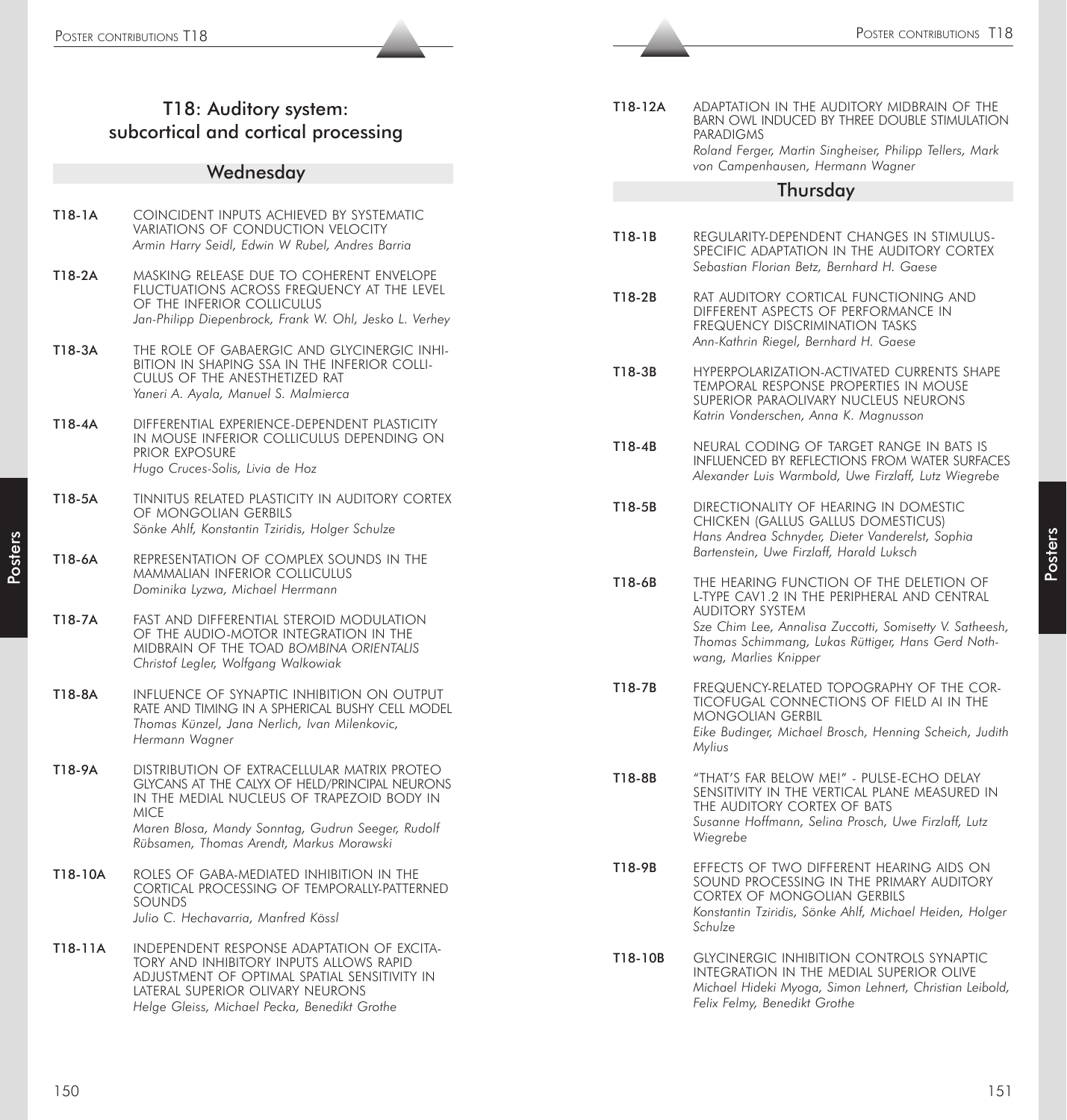|                  | POSTER CONTRIBUTIONS T18                                                                                                                                                                                                              |         | POSTER CONTRIBUTIONS T18                                                                                                                                                                                                                   |
|------------------|---------------------------------------------------------------------------------------------------------------------------------------------------------------------------------------------------------------------------------------|---------|--------------------------------------------------------------------------------------------------------------------------------------------------------------------------------------------------------------------------------------------|
|                  |                                                                                                                                                                                                                                       |         |                                                                                                                                                                                                                                            |
| T18-11B          | TELEMETRIC STUDY OF NEURONAL ACTIVITY IN<br>A SONG NUCLEUS HVC REVEALS ONE NEURON<br>TYPE THAT IS INVOLVED IN SENSORY-MOTOR<br>CONTROL OF CALLS IN ZEBRA FINCHES                                                                      | T18-12C | AUDITORY INPUT TO TEGMENTAL NEURONS AND<br>ITS MODULATION BY STRIATAL ACTIVITY<br>Anna C. Schneider, Wolfgang Walkowiak                                                                                                                    |
|                  | Shouwen Ma, Lisa Trost, Manfred Gahr, Andries ter Maat                                                                                                                                                                                |         | Saturday                                                                                                                                                                                                                                   |
|                  | Friday                                                                                                                                                                                                                                | T18-1D  | GABAB RECEPTOR MEDIATED ADAPTATION IN                                                                                                                                                                                                      |
| T18-1C           | LAYER-SPECIFIC PROCESSING OF ULTRASONIC<br>CALLS IN THE AUDITORY CORTICAL FIELDS OF MICE<br>Günter Ehret, Diana B. Geißler                                                                                                            |         | MEDIAL SUPERIOR OLIVE NEURONS<br>Annette Stange, Andrea Lingner, Michael H. Myoga,<br>Felix Felmy, Ida Siveke, Michael Pecka, Benedikt Grothe                                                                                              |
| T18-2C           | MULTIMODAL SIGNAL INTERGRATION IN THE<br><b>DROSOPHILA CNS</b><br>Philipp Jaehde, Martin Goepfert                                                                                                                                     | T18-2D  | INTERAURAL COHERENCE AS A BASIS FOR A ROBUST<br>AND EFFICIENT SOUND LOCALIZATION MODEL<br>Tom Goeckel, Hermann Wagner, Gerhard Lakemeyer                                                                                                   |
| T18-3C           | SIMULTANEOUS BUT NOT SEQUENTIAL BILATERAL<br>LESION OF GERBIL AUDITORY CORTEX DOES<br>EXTINGUISH PRE-LEARNED DISCRIMINATION PER-<br>FORMANCE OF FAST AMPLITUDE MODULATED TONES<br>Manfred Depner, Konstantin Tziridis, Holger Schulze | T18-3D  | ROLE OF AUDITORY INTERHEMISPHERIC CONNEC-<br>TIONS IN LATERALIZED SOUND PROCESSING BY<br><b>MONGOLIAN GERBILS</b><br>Katja Saldeitis, Marcus Jeschke, Max F. K. Happel,<br>Wolfram Wetzel, Henning Scheich, Frank W. Ohl, Eike<br>Budinger |
| T18-4C<br>T18-5C | ELECTROPHYSIOLOGICAL EVIDENCE FOR AUDITORY<br>MOTION-DETECTORS IN HUMANS<br>Ramona Grzeschik, Martin Böckmann-Barthel, Roland<br>Mühler, Jesko L. Verhey, Michael B. Hoffmann<br>ACTIVITY DEPENDENT REGULATION ADJUSTS THE            | T18-4D  | THE CLAUSTRUM IN THE MONGOLIAN GERBIL<br>(MERIONES UNGUICULATUS): ARCHITECTURE AND<br>CONNECTIONS WITH PRIMARY SENSORY AND<br>FRONTAL ASSOCIATION CORTICES<br>Julia Henschke, Eike Budinger, Henning Scheich,                              |
| T18-6C           | DURATION OF INHIBITION IN AN ECHO SUPPRESSION<br><b>CIRCUIT</b><br>Julian Ammer, Felix Felmy<br>CALCIUM ENTRY SITES OF NEURONS IN THE MEDIAL                                                                                          | T18-5D  | Susanne Radtke-Schuller<br>DETERMINATION OF PURE-TONE HEARING<br>THRESHOLDS IN EURASIAN OTTERS (LUTRA LUTRA)<br>USING BRAINSTEM AUDITORY EVOKED POTENTIALS<br>(BAEP)                                                                       |
|                  | <b>SUPERIOR OLIVE</b><br>Felix Felmy, Sarah Berner, Delwen Franzen, Susanne<br>Blank, Christian Kellner                                                                                                                               |         | Mathias Benjamin Voigt, Christian Hackenbroich, Hans-<br>Heinrich Krüger, Arne Liebau, Karl-Heinz Esser                                                                                                                                    |
| T18-7C           | VARIABILITY OF SOUND SOURCE POSITION AND<br>TEMPORAL FEATURE REPRESENTATION IN ACROSS-<br>FREQUENCY INTEGRATING NEURONS OF THE BARN<br>OWL<br>Philipp Tellers, Kerstin Bülles, Hermann Wagner                                         | T18-6D  | HEARING DURING AGING IN THE EMERGING<br>PRIMATE BRAIN AGING MODEL MICROCEBUS<br>MURINUS: A BERA STUDY<br>Christian Schopf, Elke Zimmermann, Julia Tünsmeyer,<br>Sabine B.R. Kästner, Andrej Kral                                           |
| T18-8C           | NMDA-DEPENDENT ENHANCEMENT OF RATE<br>CODING IN THE AUDITORY BRAINSTEM<br>Ida Siveke, Julian Ammer, Benedikt Grothe, Felix Felmy                                                                                                      | T18-7D  | CHANGE OF THETA-BAND COHERENCE BETWEEN<br>AUDITORY CORTEX AND VENTRAL STRIATUM IN<br>MONGOLIAN GERBIL DURING A TWO-WAY GO/<br>NOGO OPERANT CONDITIONING TASK<br>Andreas L. Schulz, Marie L. Woldeit, Frank W. Ohl                          |
| T18-9C           | INVESTIGATING ADAPTATION IN THE BARN OWL<br>WITH A DOUBLE-STIMULUS PARADIGM: A BEHAVIORAL<br>APPROACH<br>Lutz Kettler, Sandra Brill, Dana Zähringer, Hermann<br>Wagner                                                                | T18-8D  | SPATIO-TEMPORAL CODING IN THE BAT AUDITORY<br>MIDBRAIN AND CORTEX: A REPRESENTATION OF<br>ECHO-ACOUSTIC FLOW?<br>Uwe Firzlaff, Susanne Hoffmann, Alexander Warmbold,<br>Lutz Wiegrebe                                                      |
| T18-10C          | LEVELS OF GAP-43 MRNA REFLECT MODIFIED STIMU-<br>LATION-DEPENDENT ACTIVITY IN THE AUDITORY<br><b>BRAINSTEM OF RATS</b><br>Nicole Rosskothen-Kuhl, Robert-Benjamin Illing, Robert-<br>Benjamin Illing, Ralf Birkenhäger                | T18-9D  | AMPLITUDE-MODULATION DETECTION OF GERBILS<br>IN REVERBERANT SOUND FIELDS<br>Lutz Wiegrebe, Andrea Lingner, Kathrin Kugler, Benedikt<br>Grothe                                                                                              |
| T18-11C          | INHIBITORY SYNAPSES IN THE DEVELOPING AUDITORY<br>BRAINSTEM TRANSIENTLY RELEASE ZINC WHICH<br>ELICITS POSTSYNAPTIC CALCIUM RESPONSES<br>Elisabet Garcia-Pino, Maria E. Rubio, Catherine J. Weisz,<br>Kandler Karl                     |         |                                                                                                                                                                                                                                            |
| 152              |                                                                                                                                                                                                                                       |         | 153                                                                                                                                                                                                                                        |

| T18-12C | AUDITORY INPUT TO TEGMENTAL NEURONS AND |
|---------|-----------------------------------------|
|         | ITS MODULATION BY STRIATAL ACTIVITY     |
|         | Anna C. Schneider, Wolfgang Walkowiak   |

#### **Saturday**

- T18-1D GABAB RECEPTOR MEDIATED ADAPTATION IN MEDIAL SUPERIOR OLIVE NEURONS *Annette Stange, Andrea Lingner, Michael H. Myoga, Felix Felmy, Ida Siveke, Michael Pecka, Benedikt Grothe*
- T18-2D INTERAURAL COHERENCE AS A BASIS FOR A ROBUST AND EFFICIENT SOUND LOCALIZATION MODEL *Tom Goeckel, Hermann Wagner, Gerhard Lakemeyer*
- T18-3D ROLE OF AUDITORY INTERHEMISPHERIC CONNEC-TIONS IN LATERALIZED SOUND PROCESSING BY MONGOLIAN GERBILS *Katja Saldeitis, Marcus Jeschke, Max F. K. Happel, Wolfram Wetzel, Henning Scheich, Frank W. Ohl, Eike Budinger*
- T18-4D THE CLAUSTRUM IN THE MONGOLIAN GERBIL (MERIONES UNGUICULATUS): ARCHITECTURE AND CONNECTIONS WITH PRIMARY SENSORY AND FRONTAL ASSOCIATION CORTICES *Julia Henschke, Eike Budinger, Henning Scheich, Susanne Radtke-Schuller*
- T18-5D DETERMINATION OF PURE-TONE HEARING THRESHOLDS IN EURASIAN OTTERS (LUTRA LUTRA) USING BRAINSTEM AUDITORY EVOKED POTENTIALS (BAEP) *Mathias Benjamin Voigt, Christian Hackenbroich, Hans-Heinrich Krüger, Arne Liebau, Karl-Heinz Esser*
- T18-6D HEARING DURING AGING IN THE EMERGING PRIMATE BRAIN AGING MODEL MICROCEBUS MURINUS: A BERA STUDY *Christian Schopf, Elke Zimmermann, Julia Tünsmeyer, Sabine B.R. Kästner, Andrej Kral*
- T18-7D CHANGE OF THETA-BAND COHERENCE BETWEEN AUDITORY CORTEX AND VENTRAL STRIATUM IN MONGOLIAN GERBIL DURING A TWO-WAY GO/ NOGO OPERANT CONDITIONING TASK *Andreas L. Schulz, Marie L. Woldeit, Frank W. Ohl*
- T18-8D SPATIO-TEMPORAL CODING IN THE BAT AUDITORY MIDBRAIN AND CORTEX: A REPRESENTATION OF ECHO-ACOUSTIC FLOW? *Uwe Firzlaff, Susanne Hoffmann, Alexander Warmbold, Lutz Wiegrebe*
- T18-9D AMPLITUDE-MODULATION DETECTION OF GERBILS IN REVERBERANT SOUND FIELDS *Lutz Wiegrebe, Andrea Lingner, Kathrin Kugler, Benedikt Grothe*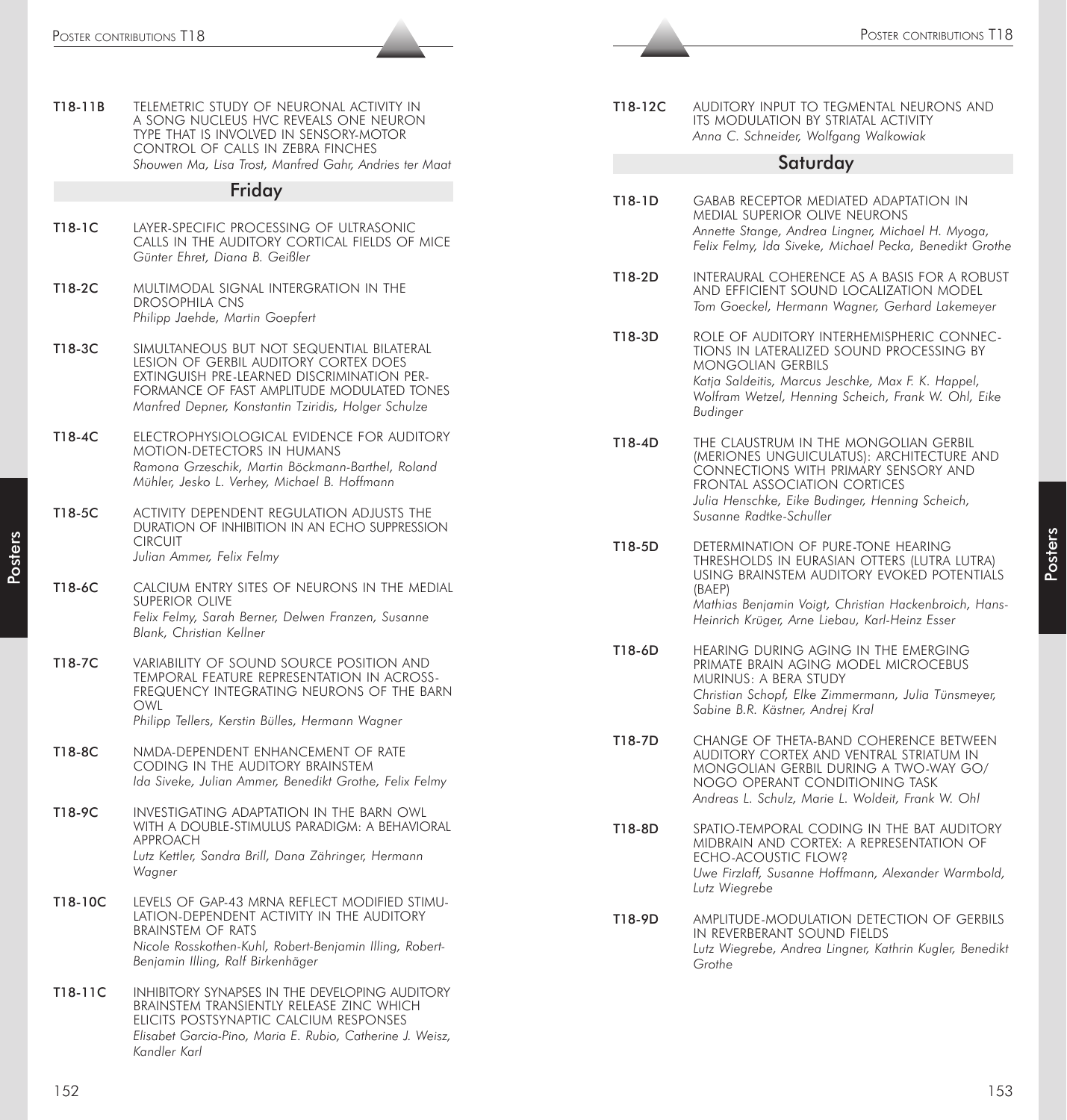- T18-10D PROJECTION PATTERNS OF NEURONS WITHIN THE CHICKEN INFERIOR COLLICULUS INTO FORMATIO RETICULARIS AND OPTIC TECTUM *Bertram Niederleitner, Harald Luksch*
- T18-11D METABOLIC MATURATION OF AUDITORY NEURONES IN THE SUPERIOR OLIVARY COMPLEX: IMMUNOHIS-TOCHEMICAL STUDY AND MATHEMATICAL MODELLING *Lars Kunz, Barbara Trattner, Céline Marie Gravot, Benedikt Grothe*
- T18-12D LACK OF BRAIN-DERIVED NEUROTROPHIC FACTOR IN THE COCHLEA BUT NOT IN THE BRAIN HAMPERS INNER HAIR CELL SYNAPSE PHYSIOLOGY, BUT PROTECTS AGAINST NOISE INDUCED AFFERENT FIBER LOSS *Wibke Singer, Annalisa Zuccotti, Stephanie Kuhn, Stuart L. Johnson, Christoph Franz, Dietmar Hecker, Hyun-Soon Geisler, Iris Köpschall, Karin Rohbock, Katja Gutsche, Julia Dlugaiczyk, Bernhard Schick, Walter Marcotti,*

*Lukas Rüttiger, Thomas Schimmang, Marlies Knipper*

# T19: Chemical senses: olfaction, taste, others

#### Wednesday

- T19-1A ODOR IDENTITY CODING REVEALS PARALLEL PRO-CESSING WITHIN THE BEE'S DUAL OLFACTORY PATHWAY *Martin F. Brill, Anneke Meyer, Martin P. Nawrot, Wolfgang Rössler*
- T19-2A CHARACTERIZATION AND ROLE OF CALCIUM-DEPENDENT POTASSIUM CURRENTS IN LOCAL INTERNEURONS OF THE ANTENNAL LOBE OF PERIPLANETA AMERICANA *Ben Warren, Cathleen Rotte, Sabine Schleicher, Andreas Klein, Viktor Bardos, Sandra Wendler, Merit Klemann, Peter Kloppenburg*
- T19-3A INFORMATION PROCESSING IN THE DROSOPHILA OLFACTORY SYSTEM: FROM ODORS TO KENYON CELLS *Faramarz Faghihi, Florentin Wörgotter, Christoph Kolodziejski*
- T19-4A ON THE IMPORTANCE AND INTERACTION OF VISUAL AND OLFACTORY SIGNALS IN HONEYBEE FORAGING BEHAVIOUR *Verena Reinhardt, Christa Neumeyer*
- T19-5A IN SITU VOLTAGE-CLAMP RECORDINGS FROM OLFACTORY PROJECTION NEURONS IN THE HONEYBEE *Jan Kropf, Wolfgang Rössler*
- T19-6A TRANSDUCTION OF AMINO ACID ODORANTS IN THE MAIN OLFACTORY EPITHELIUM OF LARVAL XENOPUS LAEVIS *Alfredo Sansone, Thomas Hassenklöver, Evangelia Tantalaki, Ivan Manzini*
- T19-7A PHOSPHOLIPASE Cß MEDIATES PHEROMONE DEPENDENT SIGNAL TRANSDUCTION IN THE OLFACTORY RECEPTOR NEURONS OF THE HAWKMOTH *MANDUCA SEXTA Petra Gawalek, Andreas Nolte, Martin Hindermann, Monika Stengl*
- T19-8A MITOCHONDRIAL CA2+ MOBILIZATION PLAYS A KEY ROLE IN MOUSE OLFACTORY SIGNALING *Lisa Marie Moeller, Daniela Fluegge, Annika Cichy, Monika Gorin, Agnes Weth, Sophie Veitinger, Silvia Cainarca, Stefan Lohmer, Sabrina Corazza, Eva M. Neuhaus, Werner Baumgartner, Jennifer Spehr, Marc Spehr*
- T19-9A PROFILE OF ECTOPICALLY EXPRESSED HUMAN OLFACTORY RECEPTORS *Caroline Flegel, Stavros Manteniotis, Sandra Osthold, Guenter Gisselmann, Hanns Hatt*
- T19-10A THE INSECT OLFACTORY SYSTEM EXPLOITS STIMULUS-ONSET ASYNCHRONY FOR ODOR-BACKGROUND SEGREGATION *Paul Szyszka, Jacob S. Stierle, Stephanie Biergans, C. Giovanni Galizia*
- T19-11A OCTOPAMINERGIC NEUROMODULATION IN THE COCKROACH ANTENNAL LOBE *Cathleen Rotte, Malaika Fehlert, Peter Kloppenburg*
- T19-12A THE EXPRESSION PATTERNS OF ODORANT BINDING PROTEINS AND RECEPTORS INDICATE DISTINCT SUBSETS OF OLFACTORY SENSILLA ON THE ANTENNA OF ANOPHELES GAMBIAE *Anna Schultze, Danuta Schymura, Jürgen Krieger*
- T19-13A CLONING AND EXPRESSION PATTERN OF A GABAB-RECEPTOR SUBUNIT FROM THE ANTENNAE OF MALE HELIOTHIS VIRESCENS *Pablo Pregitzer, Heinz Breer, Jürgen Krieger*
- T19-14A COMPREHENSIVE RNA-SEQ EXPRESSION ANALYSIS OF SENSORY NEURONS WITH FOCUS ON TRIGEMINAL GANGLIA *Stavros Manteniotis, Ramona Lehmann, Caroline Flegel, Benjamin Schreiner, Janine Altmueller, Nicole Schöbel,*
- T19-15A PUTATIVE CHEMOSENSORY CELLS AT THE "LIMITING RIDGE" AND THEIR INTERACTION WITH "EFFECTOR" CELLS *Julia Eberle, Patricia Widmayer, Heinz Breer*

*Hanns Hatt, Guenter Gisselmann*

T19-16A ELECTROPHYSIOLOGICAL INVESTIGATION OF INTRINSIC MITRAL CELL PROPERTIES IN THE MOUSE ACCESSORY OLFACTORY BULB *Monika Gorin, Marc Spehr*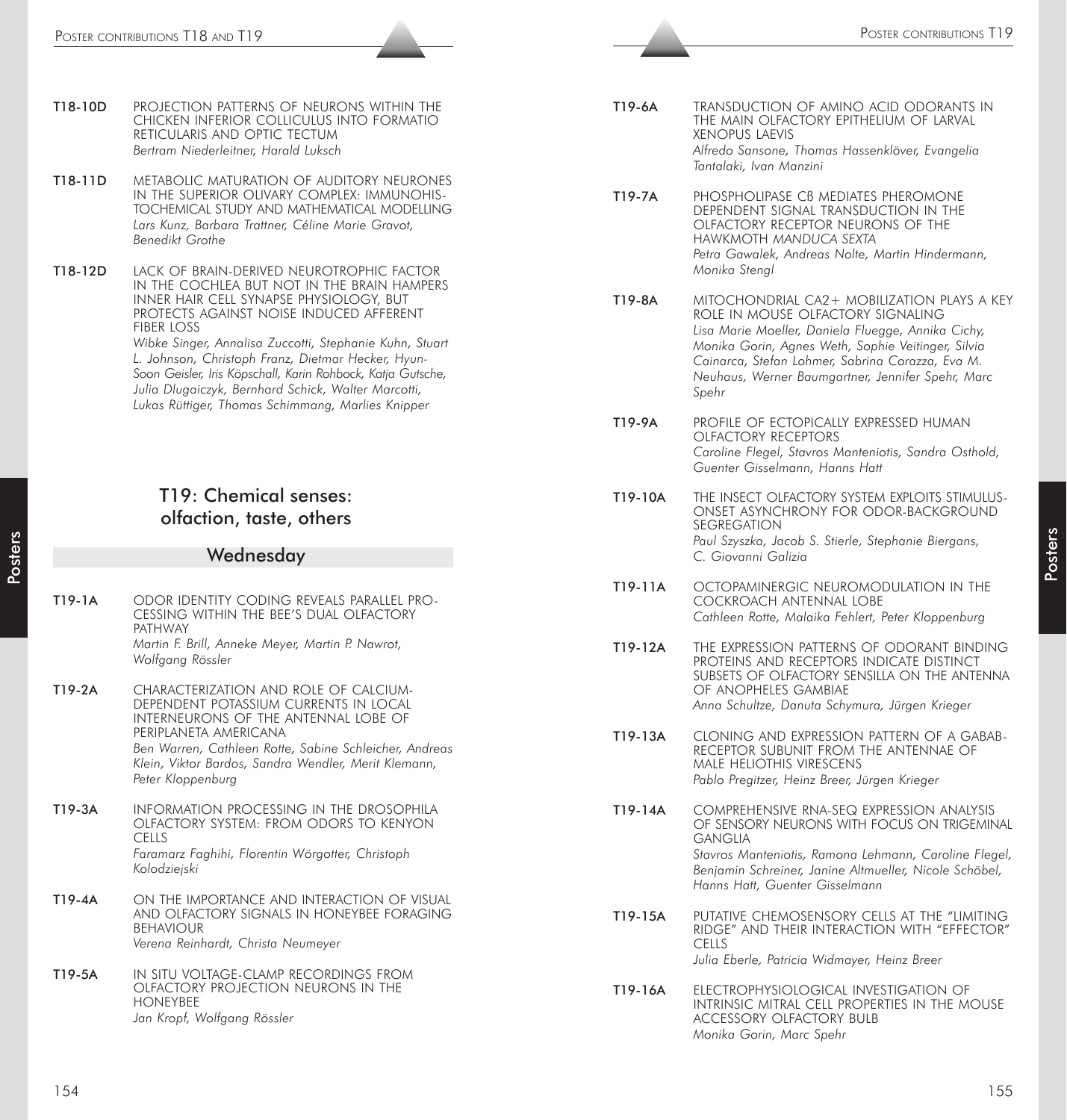| FUNCTION OF ADULT-GENERATED DOPAMINERGIC<br>T19-18A<br>INTERNEURONS IN THE OLFACTORY BULB<br><b>GLOMERULAR LAYER</b><br>Wolfgang Georg Bywalez, Michael Mörschel, Philipp<br>Serr, Jovica Ninkovic, Magdalena Götz, Veronica Egger                                                           |
|----------------------------------------------------------------------------------------------------------------------------------------------------------------------------------------------------------------------------------------------------------------------------------------------|
| DOMINANCE OF WEAKER LIGANDS IN A COMPLEX<br>T19-19A<br><b>ODOR MIXTURE</b><br>Daniel Münch, Benjamin Schmeichel, Ana F. Silbering,<br>C. Giovanni Galizia                                                                                                                                    |
| T19-20A<br><b>MODULATION OF PHEROMONE RESPONSES IN</b><br>ANTENNAL TRICHOID SENSILLA OF THE HAWKMOTH<br>MANDUCA SEXTA BY ORCO AGONISM AND ANTA-<br><b>GONISM</b><br>Andreas Nolte, Latha Mukunda, Nico Funk, Petra<br>Gawalek, Sarah Körte, Dieter Wicher, Bill S. Hansson,<br>Monika Stengl |
| Thursday                                                                                                                                                                                                                                                                                     |
| T19-1B<br>ROLE OF THE GLOBAL LATERAL INHIBITION IN THE<br>OLFACTORY BULB NETWORK AND DISCRIMINATION<br>TIME IN MICE<br>Daniel Nunes, Thomas Kuner                                                                                                                                            |
| FUNCTIONAL PROPERTIES OF OLIGOMERIC<br>T19-2B<br>CONSTRUCTS OF THE DROSOPHILA ODORANT<br><b>CO-RECEPTOR ORCO</b><br>Latha Mukunda, Vardanush Sargsyan, Sofia Lavista-<br>Llanos, Bill S. Hansson, Dieter Wicher                                                                              |
| T19-3B<br>MAMMALIAN SPECIFIC OR37 RECEPTORS ARE DIFFE-<br>RENTIALLY ACTIVATED BY DISTINCT ODOROUS FATTY<br>ALDEHYDES<br>Verena Bautze, Wolfgang Schwack, Heinz Breer, Jörg                                                                                                                   |
| Strotmann                                                                                                                                                                                                                                                                                    |
| T19-4B<br>CIRCADIAN OSCILLATIONS OF CYCLIC NUCLEOTIDE<br>CONCENTRATIONS IN INSECT ANTENNAE<br>Thomas Schendzielorz, Katja Schirmer, Julia Schulze,<br>Monika Stengl                                                                                                                          |
| CHARACTERIZATION AND ROLE OF CA2+ -<br>T19-5B<br>DEPENDENT OUTWARD POTASSIUM CURRENTS IN<br>UNIGLOMERULAR PROJECTION NEURONS OF THE<br>ANTENNAL LOBE OF PERIPLANETA AMERICANA<br>Sabine Schleicher, Cathleen Rotte, Ben Warren, Andreas<br>Klein, Viktor Bardos, Peter Kloppenburg           |
| SUGAR-ELICITED SEARCH BEHAVIOR: THE BLOWFLY'S<br>T19-6B<br>DANCE IN HONEY BEES<br>Axel Brockmann, Andrew Magis, Jake Herman, Jonathan<br>Massy, Gene E. Robinson                                                                                                                             |

| T19-8B | NEUROCHEMICAL PROFILES OF IDENTIFIED LOCAL       |
|--------|--------------------------------------------------|
|        | INTERNEURONS IN THE ANTENNAL LOBE OF             |
|        | PERIPLANETA AMERICANA                            |
|        | Debora Fusca, Andreas Husch, Joachim Schachtner, |
|        | Arnd Baumann, Peter Kloppenburg                  |

- T19-9B FUNCTIONAL CHARACTERIZATION OF HUMAN TRACE AMINE-ASSOCIATED RECEPTORS (TAARS) IN RECOMBINANT SYSTEMS *Ivonne Wallrabenstein, Jonas Kuklan, Lea Weber, Sandra Zborala, Markus Werner, Janine Altmüller, Christian Becker, Anna Schmidt, Hanns Hatt, Thomas Hummel, Günter Gisselmann*
- T19-10B ROLE OF G<sub>and</sub> SUBGROUP OF G PROTEINS IN OLFACTORY SIGNALING OF DROSOPHILA MELANOGASTER *Jennifer Sinthiya Ignatious Raja, C. Giovanni Galizia, Vladimir L. Katanaev*
- T19-11B DEEP SEQUENCING OF THE MURINE OLFACTORY TRANSCRIPTOME *Ninthujah Kanageswaran, Marilen Demond, Benjamin Schreiner, Janine Altmüller, Hanns Hatt, Günter Gisselmann*
- T19-12B LONG-TERM EFFECTS OF NORADRENALINE ON OLFACTORY SENSORY NEURON INPUT TO THE MAIN OLFACTORY BULB *Dennis Eckmeier, Stephen D. Shea*
- T19-13B ELECTROPHYSIOLOGICAL CHARACTERIZATION OF PROTON-MEDIATED ACTIVITY IN THE MOUSE VOMERONASAL ORGAN *Annika Cichy, Jennifer Spehr, Marc Spehr*
- T19-14B CAN AEDES AEGYPTI FEMALES AVOID OVIPOSITION ON M-CRESOL (100 PPM) IN THE PRESENCE OF THE DETERRENT ISOMER P-CRESOL? *Ali Afify, Giovanni Galizia*
- T19-15B ALTERED EXPRESSION OF GUSTATORY SIGNALING ELEMENTS IN THE STOMACH OF MORBIDLY OBESE PATIENTS AND OBESE MICE *Patricia Widmayer, Markus Küpper, Michael Kramer, Alfred Königsrainer, Heinz Breer*
- T19-16B PHENOTYPIC PLASTICITY OF SYNAPTIC-BOUTON NUMBERS IN THE MUSHROOM BODIES OF THE HIGHLY POLYMORPHIC LEAF-CUTTING ANT ATTA VOLLENWEIDERI *Claudia Groh, Christina Kelber, Kornelia Grübel, Wolfgang Rössler*
- T19-17B DEORPHANIZING CRYPT NEURONS, THE THIRD TYPE OF OLFACTORY RECEPTOR NEURONS *Gaurav Ahuja, Yuichiro Oka, Sigrun Korsching*
- T19-18B IDENTIFICATION OF A NEW MURINE OLFACTORY **SUBSYSTEM** *Sonja Oberland, Stefanie Gaab, Niels de Wit, Thomas Pelz, Eva M. Neuhaus*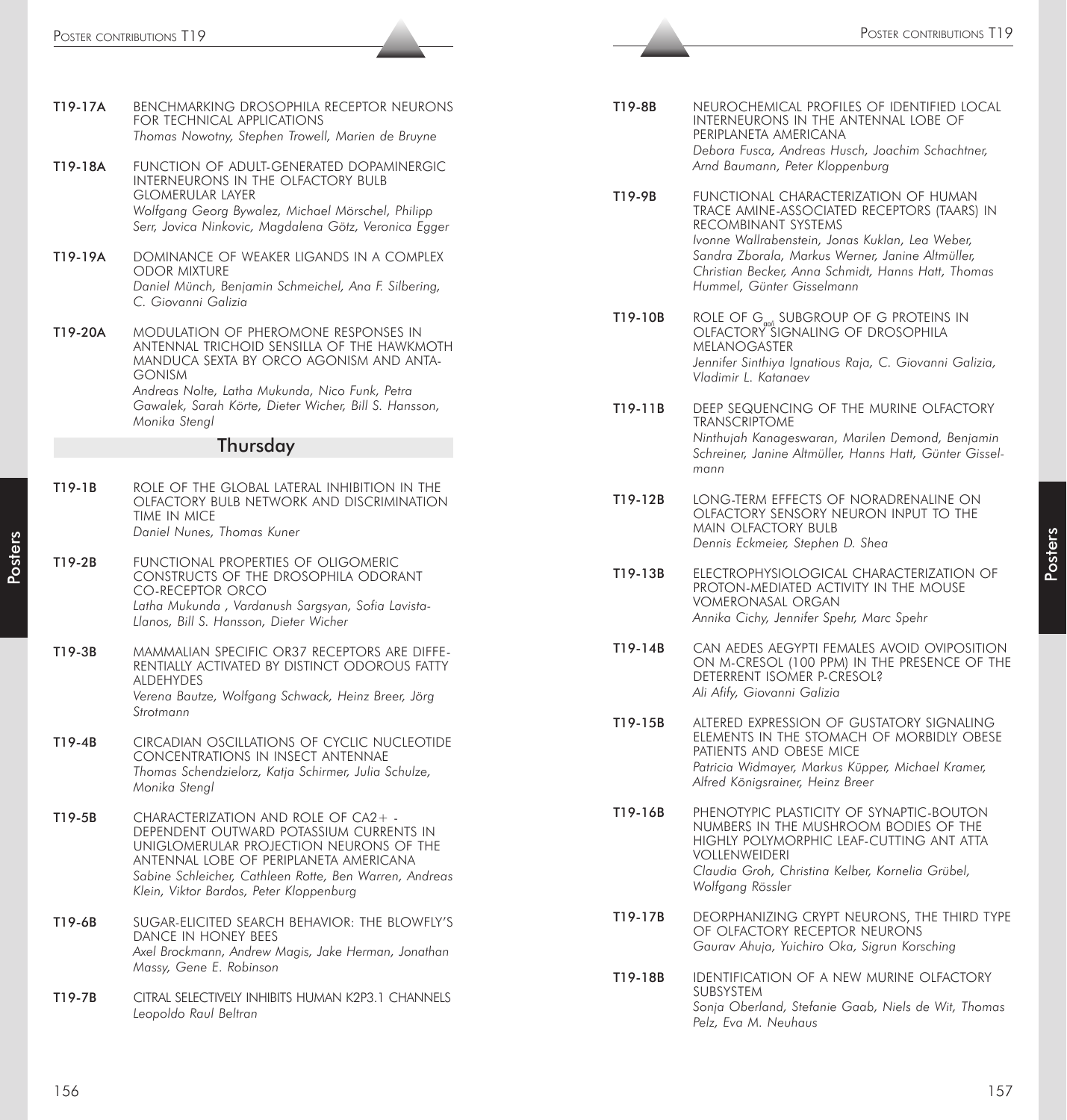| T19-19B | COMPARATIVE TRANSCRIPTOMICS OF ARTHROPOD<br>ANTENNAE<br>Katrin Christine Groh, Ewald Grosse-Wilde, Heiko Vogel,<br>Marcus C. Stensmyr, Bill S. Hansson                                               |
|---------|------------------------------------------------------------------------------------------------------------------------------------------------------------------------------------------------------|
| T19-20B | VINEGAR FLY BEHAVIOR TOWARDS ODOR MIXTURES -<br>AN ADDITIVE APPROACH<br>Michael Thoma, Markus Knaden, Bill S. Hansson                                                                                |
| T19-21B | RECEPTORS FOR PROTEIN BREAKDOWN PRODUCTS<br>IN GASTRIC ENDOCRINE CELLS AND IN GUSTATORY<br><b>SENSORY CELLS</b><br>Désirée Haid, Patricia Widmayer, Heinz Breer                                      |
|         | Friday                                                                                                                                                                                               |
|         |                                                                                                                                                                                                      |
| T19-1C  | SEROTONIN ASSOCIATION WITH FEEDING REGULA-<br><b>TION IN ANTS</b><br>Agustina Falibene, Roxana Josens, Wolfgang Rössler                                                                              |
| T19-2C  | MOLECULAR BASIS OF SEX PHEROMONE DETECTION<br>IN HELIOTHIS VIRESCENS<br>Jürgen Krieger, Pablo Pregitzer, Heinz Breer                                                                                 |
| T19-3C  | SPATIAL REPRESENTATION OF THE OLFACTORY<br>OUTPUT IN DROSOPHILA<br>Amelie E. E. Baschwitz, Antonia Strutz, Bill S. Hansson,<br>Silke Sachse                                                          |
| T19-4C  | IDENTIFICATION OF PDZ-PROTEIN BASED MICRO-<br>DOMAINS IN VOMERONASAL SENSORY NEURONS<br>Bastian Henkel, Tobias Ackels, Marc Spehr, Eva M.<br>Neuhaus                                                 |
| T19-5C  | CHEMO- AND THERMOSENSORY SIGNALING IN THE<br><b>GRUENEBERG GANGLION</b><br>Joerg Fleischer, Katharina Mamasuew, Sabrina Stebe,<br>Heinz Breer                                                        |
| T19-6C  | TACHYKININ-RELATED AND MYOINHIBITORY PEPTIDES<br>CO-EXPRESS IN THE BRAIN OF TRIBOLIUM CASTANEUM<br>Milosz Krala, Carsten M. Heuer, Joachim Schachtner                                                |
| T19-7C  | THE DROSOPHILA MELANOGASTER OLFACTORY<br>CO-RECEPTOR ORCO MEDIATES ODORANT SENSI-<br>TIVITY IN ADULT FLIES<br>Thomas Tam Giang, Andrea Schneider, Henrike Scholz                                     |
| T19-8C  | FUNCTIONAL CHARACTERIZATION OF ALTERNATIVE<br>SIGNAL TRANSDUCTION PATHWAYS IN OLFACTORY<br><b>RECEPTOR NEURONS</b><br>Paul Scholz, Sabrina Baumgart, Katharina Klasen,<br>Benjamin Kalbe, Hanns Hatt |
| T19-9C  | SCAFFOLDING PROTEINS IN OLFACTION<br>Fabian Jansen, Sabrina Baumgart, Benjamin Kalbe, Mark<br>Spehr, Christian Herrmann, Willem Bintia, Hanns Hatt,                                                  |

- T19-10C DELTA-GAMMA PHASE-AMPLITUDE COUPLING IN THE MOUSE WHISKER BARREL CORTEX IS DRIVEN BY THE OLFACTORY BULB *Junji Ito, Snigdha Roy, Ying Cao, Max Fletcher, Sonja Grün, Detlef Heck*
- T19-11C UNTYPICAL CONNECTIVITY FROM OLFACTORY SENSORY NEURONS EXPRESSING OR37 INTO HIGHER BRAIN CENTERS VISUALIZED BY GENETIC TRACING *Jörg Strotmann, Andrea Bader, Heinz Breer*
- T19-12C CHARACTERIZATION OF THE IONTRANSPORTER NKCC1 IN THE FIELD OF CHEMOSENSATION *Claudia Haering, Janine Wäring, Hanns Hatt*
- T19-13C VARIATION IN THE HUMAN OLFACTORY SUBGENOME AND ITS IMPACT ON OLFACTORY PERCEPTION *Jonas Kuklan, Günter Gisselmann, Thomas Hummel, Hanns Hatt*
- T19-14C INVOLVEMENT OF SEVERAL TRP CHANNELS IN TRIGEMINAL ODOR SENSATION *Jessica Kyereme, Matthias Lübbert, Nicole Schoebel, Hanns Hatt*
- T19-15C TASTE RECEPTORS IN MAMMALIAN SPERMATOZOA: FUNCTIONAL ROLE OF TAS1R1 IN REGULATING BASAL CALCIUM AND CAMP CONCENTRATIONS IN SPERMATOZOA *Andrea Wartenberg, Dorke Meyer, Anja Voigt, Patricia Widmayer, Heike Borth, Andreas Breit, Ulrich Boehm, Thomas Gudermann, Wolfgang Meyerhof, Ingrid Boekhoff*
- T19-16C DEORPHANIZATION OF MEMBERS OF THE SEGRE-GATING PSEUDOGENES OF OLFACTORY RECEPTORS *Kaveh Ashti Baghaei, Günter Gisselmann, Hanns Hatt*
- T19-17C PROBING A POTENTIAL HETEROMULTIMERIZATION OF RECOMBINANT ANOCTAMIN PROTEINS *Tobias Ackels, Bastian Henkel, Eva Neuhaus, Marc Spehr*
- T19-18C AN IN VIVO ATLAS OF THE DROSOPHILA ANTENNAL LOBE BASED ON RECEPTOR NEURON TARGETING *Veit Grabe, Antonia Strutz, Bill S. Hansson, Silke Sachse*
- T19-19C A MODEL FOR SPARSE AND RELIABLE ENCODING OF OLFACTORY CUES IN THE HONEYBEE *Rinaldo Betkiewicz, Michael Schmuker, Farzad Farkhooi, Martin Paul Nawrot*
- T19-20C GENE EXPRESSION PROFILING AND THE OLFACTORY SENSE OF MANDUCA SEXTA *Christopher Koenig, Sascha Bucks, Monika Stengl, Heiko Vogel, Ewald Grosse-Wilde, Bill S. Hansson*
- T19-21C EFFECTS OF ADIPONECTIN ON THE OLFACTORY **SYSTEM** *Diana Loch, Heinz Breer, Jörg Strotmann*

Posters

*Eva Neuhaus*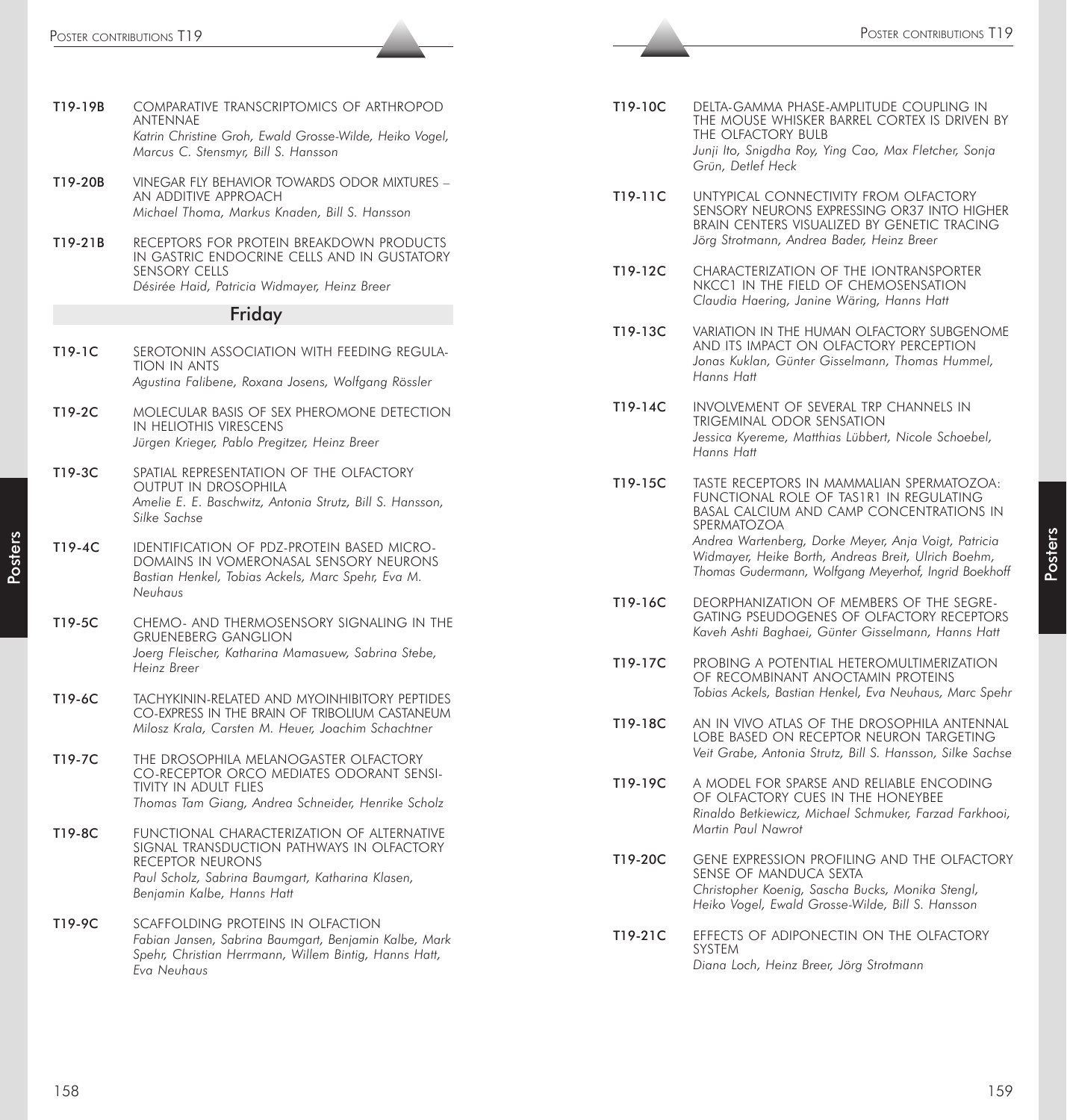|         | Saturday                                                                                                                                                                                                                                                                                  |
|---------|-------------------------------------------------------------------------------------------------------------------------------------------------------------------------------------------------------------------------------------------------------------------------------------------|
| T19-1D  | FMRFAMIDE-IMMUNOSTAINING REVEALS SIFAMIDE<br>IN THE ANTENNAL LOBE OF THE HONEYBEE<br>Sabine Kreissl, Anne Schapals, Giovanni C. Galizia                                                                                                                                                   |
| T19-2D  | POST-STIMULUS ACTIVITY IN THE OLFACTORY<br>PATHWAY OF DROSOPHILA<br>Alja Lüdke, Kristina Dylla, C. Giovanni Galizia, Paul<br>Szyszka                                                                                                                                                      |
| T19-3D  | THE NEGLECTED SENSE - OLFACTORY COMMUNI-<br>CATION IN A SONGBIRD, THE ZEBRA FINCH<br>(TAENIOPYGIA GUTTATA)<br>E. Tobias Krause, Barbara A. Caspers                                                                                                                                        |
| T19-4D  | SPLITGFP - MEDIATED LOCALIZATION OF CONNEC-<br>TIVITIES BETWEEN INTRINSIC AND EXTRINSIC<br>MUSHROOM BODY NEURONS IN DROSOPHILA<br>Ulrike Pech, Atefeh Pooryasin, Serge Birman, André Fiala                                                                                                |
| T19-5D  | COMPARATIVE NEUROANATOMICAL STUDY OF THE<br>ANTENNAL LOBES OF HORNETS<br>Antoine Couto, Karine Monceau, Olivier Bonnard,<br>Denis Thiéry, Jean-Christophe Sandoz                                                                                                                          |
| T19-6D  | PHEROMONAL SEX COMMUNICATION IN HONEYBEE<br>DRONES: FROM ODOR PROCESSING TO ORIENTA-<br><b>TION BEHAVIOR</b><br>Andreas S. Brandstaetter, Florian Bastin, Jean-Christophe<br>Sandoz                                                                                                       |
| T19-7D  | ACTIVITY DEPENDENT PLASTICITY IN THE OLFACTORY<br>System of adult tribolium castaneum<br>Peter Christ, Martin Kollmann, Joachim Schachtner                                                                                                                                                |
| T19-8D  | <b>INHIBITORY PROJECTION NEURONS BIAS ODOR</b><br>ATTRACTION BEHAVIOR IN THE LATERAL HORN AREA<br>OF DROSOPHILA MELANOGASTER<br>Antonia Strutz, Jan Soelter, Amelie Baschwitz, Veit Grabe,<br>Farhan Abu, Jürgen Rybak, Markus Knaden, Michael<br>Schmuker, Bill S. Hansson, Silke Sachse |
| T19-9D  | THE OLFACTORY PATHWAY OF THE RED FLOUR<br><b>BEETLE TRIBOLIUM CASTANEUM</b><br>Martin Kollmann, Stefan Dippel, Sergius Frank, Stephanie<br>Crombach, Stefan Schütz, Ernst A. Wimmer, Joachim<br>Schachtner                                                                                |
| T19-10D | KEY PLAYERS - FUNCTIONAL ANALYSIS OF MANDUCA<br>SEXTA OLFACTORY RECEPTORS<br>Christian Klinner, Christopher König, Shannon Olsson,<br>Marcus C. Stensmyr, Bill S. Hansson, Ewald Grosse-Wilde                                                                                             |
| T19-11D | OLFACTION IN THE JUMPING BRISTLETAIL LEPISMA-<br>CHILIS Y-SIGNATA(ARCHAEOGNATHA, MACHILIDAE)<br>Christine Mißbach, Hany Dweck, Steffen Harzsch,<br>Marcus C. Stensmyr, Markus Knaden, Bill S. Hansson,<br>Ewald Grosse-Wilde                                                              |

- T19-12D THE NEUROPEPTIDOME OF TRIBOLIUM CASTANEUM ANTENNAL LOBES AND MUSHROOM BODIES *Marlene Binzer, Carsten M. Heuer, Jörg Kahnt, Joachim Schachtner*
- T19-13D CODING OF FLORAL AND PHEROMONAL ODORS BY TWO OLFACTORY SUBSYSTEMS IN THE HONEY-BEE BRAIN *Jean-Christophe Sandoz, Julie Carcaud, Martin Giurfa*
- T19-14D SYNAPTIC CIRCUITRY OF IDENTIFIED NEURONS IN THE ANTENNAL LOBE OF DROSOPHILA MELANO-GASTER *Jürgen Rybak, Giovanni Talarico, Santiago Ruiz, Christopher Arnold, David Neubert, Rafael Cantera, Bill Hansson*
- T19-15D BIMODAL PROCESSING OF OLFACTORY INFORMATION IN AN AMPHIBIAN NOSE: ODOR RESPONSES SEGREGATE INTO A MEDIAL AND A LATERAL STREAM *Sebastian Gliem, Adnan S. Syed, Alfredo Sansone, Eugen Kludt, Evangelia Tantalaki, Sigrun I. Korsching, Ivan Manzini*
- T19-16D RAPID MATURATION OF ODOR-EVOKED SIGNALING IN ADULT-BORN JUXTAGLOMERULAR NEURONS OF THE MOUSE OLFACTORY BULB *Yury Kovalchuk, Ryota Homma, Yajie Liang, Anatoliy Maslyukov, Marina Hermes, Yovica Ninkovic, Magdalena Götz, Lawrence Cohen, Olga Garaschuk*
- T19-17D OLFACTORY RELATED GENE EXPRESSION IN THE ANTENNA OF LEAF-CUTTING ANTS (ATTA VOLLEN-WEIDERI) *Sarah Koch, Bill S. Hansson, Christoph J. Kleineidam, Ewald Grosse-Wilde*
- T19-18D SHORT-TIME EXPOSURE TO VARIOUS ODOR STIMULI OR ODOR DEPRIVATION AFFECTS THE DISTRIBUTION OF FOS POSITIVE CELLS IN THE OLFACTORY SYSTEM NEUROGENIC AREA OF THE RAT *Kamila Fabianova, Juraj Blasko, Marcela Martoncikova, Eniko Racekova*
- T19-19D POST-STIMULUS FIRING AND THE CORRESPONDING OLFACTORY SEARCH STRATEGY *Nicole Voges, Antoine Chaffiol, Philippe Lucas, Dominique Martinez*

# T20: Somatosensation: touch, temperature, proprioception, nociception

# Wednesday

T20-1A INFRARED VISION IN SNAKES – HOW NEURONS IN THE RATTLESNAKE'S TECTUM OPTICUM RESPOND TO A MOVING WARM OBJECT *Felix Kaldenbach, Tobias Kohl, Horst Bleckmann*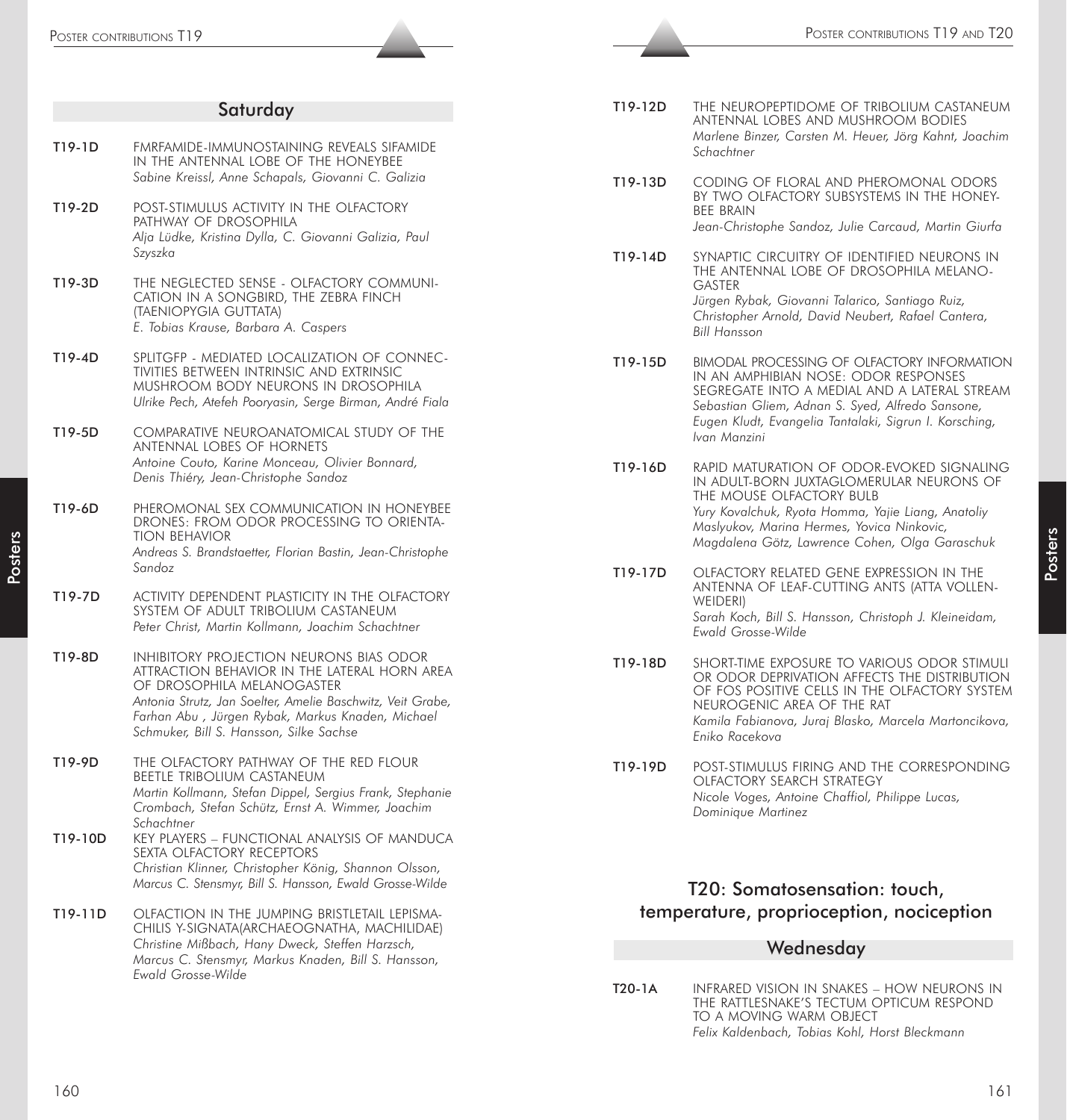- T20-2A ENHANCED RESPONSES TO ODDBALL STIMULI IN THE RAT BARREL CORTEX – AN ANIMAL MODEL FOR HUMAN MISMATCH NEGATIVITY? *Steffen Klein, Manuel Lemos M. Rodrigues, Klaus Funke*
- T20-3A NEURONAL CORRELATES OF WHISKER STIMULATION IN WILDTYPE MICE AND THE NRG1 MOUSE MODEL OF SCHIZOPHRENIA *Claudia Schreiner, Thomas Bessaih, Ted Abel, Dirk Feldmeyer, Diego Contreras*

#### Thursday

- T20-1B THE TRANSCRIPTION FACTOR C-MAF CONTROLS TOUCH RECEPTOR DEVELOPMENT AND FUNCTION *Hagen Wende, Stefan G. Lechner, Cyril Cheret, Steeve Bourane, Maria E. Sheean, Alexandre Pattyn, Katja Reuter, Francis L. Munier, Patrick Carroll, Gary R. Lewin, Carmen Birchmeier*
- T20-2B ACTIVITY LOCALISATION OF SOUND TRANSDUCING TRP CHANNELS VIA IN VIVO CA2+ - IMAGING *Robert Jago Wiek, Martin Göpfert*
- T20-3B COLD- AND WARM-RECEPTOR NEURONS OF THE SENSILLUM COELOCAPITULUM OF THE ANT CAM-PONOTUS RUFIPES *Manuel Nagel, Christoph J. Kleineidam*

#### Friday

- T20-1C AN ELABORATE SUBGENUAL ORGAN COMPLEX IN STICK INSECTS *Johannes Strauß*
- T20-2C ENCODING OF TOUCH LOCATION AND INTENSITY BY NEURONS OF THE MEDICINAL LEECH HIRUDO **MEDICINALIS** *Gerrit Hilgen, Friederice Pirschel, Jutta Kretzberg*
- T20-3C LDCV RELEASE FROM DRG NEURONS AND ITS MODULATION BY NPY *Anneka Bost, Barbara Niemeyer, Jens Rettig, Ute Becherer*

#### **Saturday**

- T20-1D THREAT, PAIN, AND BRAIN THE EFFECTS OF FEAR AND ANXIETY ON THE PERCEPTION OF PAIN *Matthias J. Wieser, Philipp Reicherts, Antje BM Gerdes, Andreas Mühlberger, Paul Pauli*
- T20-2D EFFECTS OF ASSOCIATIVE AND NON-ASSOCIATIVE TACTILE LEARNING ON ANTENNAL MOVEMENT IN HONEYBEES (APIS MELLIFERA L.) *Simon Würth, Samir Mujagic, Volker Dürr*

T20-3D THE DEVELOPMENT OF CROSS-MODAL PROCESSING IN THE RAT PRIMARY SOMATOSENSORY CORTEX *Kay Sieben, Brigitte Röder, Ileana L. Hanganu-Opatz*

## T21: Motor systems

#### Wednesday

- T21-1A CHARACTERIZATION OF A BEHAVIORAL SAMUEL MUTANT GENERATED BY P ELEMENT-MEDIATED GENE TRAPPING IN DROSOPHILA MELANOGASTER *Roswitha Jungnickel, Roland Strauss, Bert R. E. Klagges, Heinz Sass*
- T21-2A DETERMINING MODE OF ACTION OF PYMETROZINE FROM SINGLE CELL TO SYSTEM LEVEL *Judith Förster, Ulrich Ebbingshaus-Kintscher, Ansgar Büschges*
- T21-3A DECODING OF REACH AND GRASP KINEMATICS FROM PRIMATE PREMOTOR, MOTOR, AND PARIETAL CORTEX *Veera Katharina Menz, Stefan Schaffelhofer, Hansjörg Scherberger*
- T21-4A INSECT LEG TARGETING: AIMING ACCURACY DEPENDS ON ACTIVITY OF TARGET LEG *Anne Wosnitza, Jennifer Engelen, Matthias Gruhn*
- T21-5A INTERSEGMENTAL COORDINATION IN THE SWIM-MERET SYSTEM: NEURONAL PROPERTIES OF THE DESCENDING COORDINATING NEURON *Swantje Grätsch, Carmen Smarandache-Wellmann*
- T21-6A LFP SIGNALS IN MACAQUE PARIETAL HAND AREA AIP REPRESENT SPATIAL INFORMATION *Sebastian J. Lehmann, Hansjörg Scherberger*
- T21-7A INFLUENCE OF TEMPERATURE ON THE RHYTHMIC ACTIVITY OF THE SWIMMERET SYSTEM IN CRAYFISH (PACIFASTACUS LENIUSCULUS) *Felix Blumenthal, Carmen Smarandache-Wellmann*
- T21-8A CALCIUM IMAGING OF RETROGRADELY LABELED RETRACTOR COXAE NEURONS IN THE STICK INSECT CARAUSIUS MOROSUS *Jens Goldammer, Cathleen Rotte, Joachim Schmidt, Peter Kloppenburg, Ansgar Büschges*
- T21-9A GABAERGIC INNERVATION OF THE CILIARY GANGLION IN PIGMENTED AND ALBINO RATS *Miriam Barnerssoi, Anja K.E. Horn*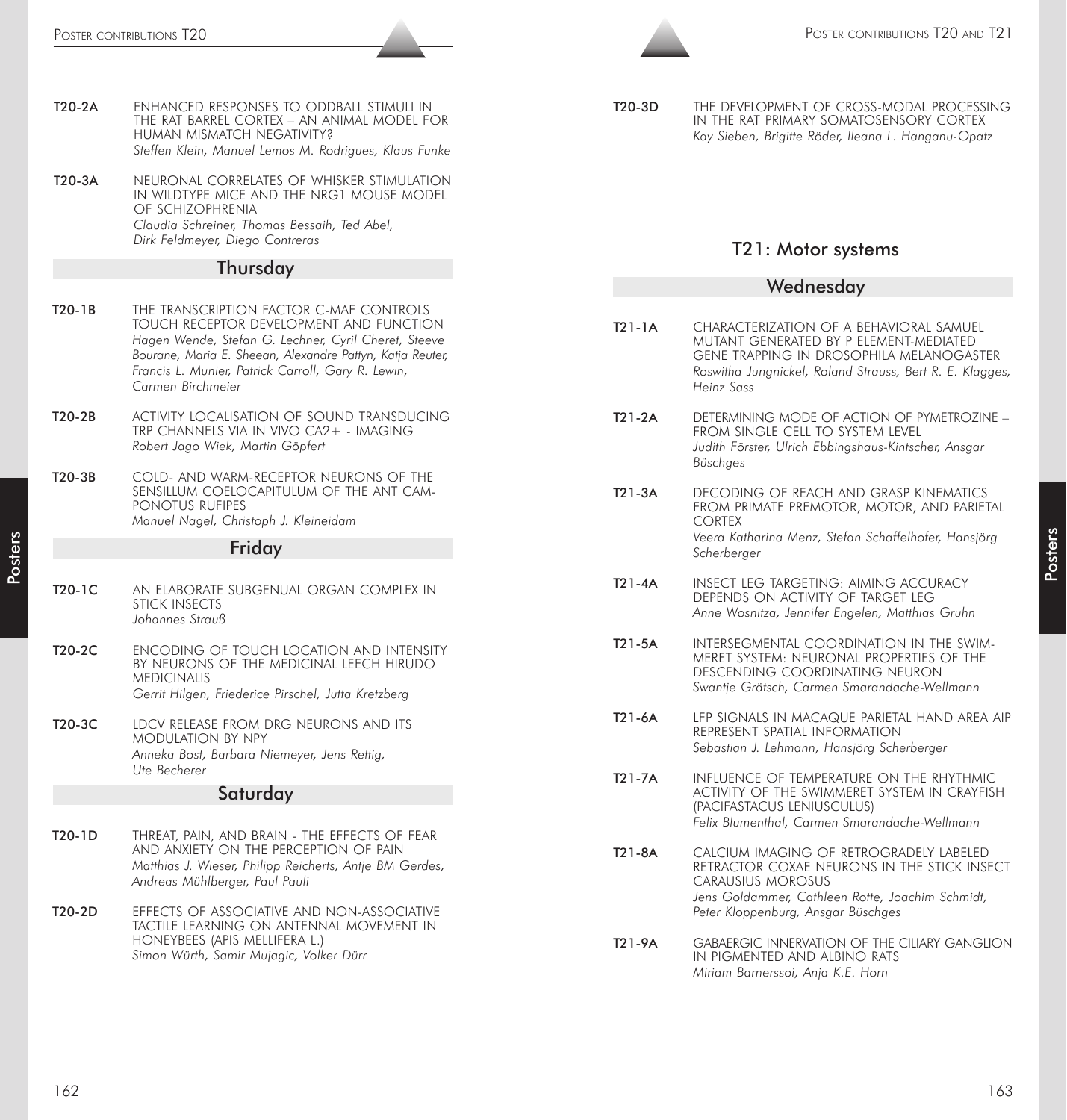|         | POSTER CONTRIBUTIONS T21                                                                                                                          |          | POSTER CONTRIBUTIONS T2                                                                                                                                                                        |
|---------|---------------------------------------------------------------------------------------------------------------------------------------------------|----------|------------------------------------------------------------------------------------------------------------------------------------------------------------------------------------------------|
|         |                                                                                                                                                   |          |                                                                                                                                                                                                |
|         | Thursday                                                                                                                                          | T21-3C   | WHOLE-CELL RECORDINGS FROM MOUSE FORELIMB<br>MOTOR CORTEX NEURONS DURING TARGETED                                                                                                              |
| T21-1B  | CHARACTERIZATION OF MUSCLE FIBER TYPES IN AN<br><b>INSECT LEG</b>                                                                                 |          | <b>REACHING</b><br>Birgit Christina Voigt, Luc Estebanez, James F.A. Poulet                                                                                                                    |
|         | Elzbieta Godlewska, Ansgar Büschges, Matthias Gruhn                                                                                               | T21-4C   | MODULATION IN THE PROCESSING OF MOVEMENT<br>SIGNALS FROM THE LEG DURING CURVE WALKING                                                                                                          |
| T21-2B  | <b>BODY-SIDE SPECIFICITY OF DESCENDING CONTROL</b><br>OF LEG MOTOR ACTIVITY DURING TURNING IN AN<br><b>INSECT</b>                                 |          | OF AN INSECT<br>Katja Hellekes, Ansgar Büschges                                                                                                                                                |
|         | Matthias Gruhn, Philipp Rosenbaum, Anke Borgmann,<br>Ansgar Bueschges                                                                             | T21-5C   | IMMUNOCYTOCHEMICAL STUDIES ON THE NERVOUS<br>SYSTEM OF ONYCHOPHORA (VELVET WORMS):<br>INSIGHTS INTO THE EVOLUTION OF ARTHROPOD                                                                 |
| T21-3B  | CONTROL OF MOTOR ACTIVITY IN A WALKING<br>STICK INSECT (CARAUSIUS MOROSUS) LEG WITH<br>AND UPON LOSS OF GROUND CONTACT                            |          | <b>BODY SEGMENTATION</b><br>Georg Mayer, Hans-Joachim Pflüger, Paul Anthony<br>Stevenson                                                                                                       |
|         | Joscha Schmitz, Volker Berendes, Michael Dübbert,<br>Matthias Gruhn, Ansgar Büschges                                                              | T21-6C   | NETWORK DEPENDENT ACTIVATION OF A HYPER-                                                                                                                                                       |
| T21-4B  | CALCIUM FRET-IMAGING INDICATES BILATERAL POWER<br><b>BALANCING IN TRANSGENE DROSOPHILA FLIGHT</b><br><b>MUSCLE</b>                                |          | POLARIZING CONDUCTANCE IN MOTONEURONS<br>ENHANCES NEURONAL SYNCHRONY<br>Boris P. Chagnaud, Andrew H. Bass                                                                                      |
|         | Fritz-Olaf Lehmann, Dimitri Skandalis                                                                                                             | T21-7C   | SPINAL COROLLARY DISCHARGE IN MECHANO-<br>RECEPTOR-RELATED NERVES MEDIATES INFORMATION                                                                                                         |
| T21-5B  | CONTROL OF HANDLING FOOD BY THE "HANDS"<br>IN INSECT FEEDING<br>Reinhold Hustert, Anh-Vu Nguyen                                                   |          | ABOUT LOCOMOTOR ACTIVITY<br>Roberto Banchi, Boris P. Chagnaud, Hans Straka                                                                                                                     |
| T21-6B  | SINGLE TRIAL NEURONAL CORRELATES OF DECISION-<br>MAKING FOR HAND GRASPING IN MACAQUE AREA<br>F5 AND AIP                                           | T21-8C   | ENCODING OF INTENDED REACH MOVEMENT<br>DIRECTION IN LOCAL FIELD POTENTIAL PHASE IN<br>MONKEY FRONTO-PARIETAL REACH AREA PRR<br>Pablo Martinez-Vazquez, Alex Gail                               |
|         | Benjamin Wellner, Jonathan A Michaels, Wiebke Alexandra<br>Wellner, Hans Scherberger                                                              | T21-9C   | EXTRINSIC AND INTRINSIC FACTORS INFLUENCING                                                                                                                                                    |
| T21-7B  | EMBODIED JOINT MOVEMENT CONTROL: INTERAC-<br>ION OF NEURAL NETWORKS AND PASSIVE MUSCLE<br>PROPERTIES IN THE STICK INSECT                          |          | SPONTANEOUS AND REINFORCEMENT-INDUCED<br>PITCH CHANGES IN ZEBRA FINCH SONG<br>Anna Ewa Stepien, Alessandro Canopoli, Alexei Vyssotski,<br>Valance Yanxin Wang, Gagan Narula, Richard Hahnloser |
|         | Arndt von Twickel, Christoph Guschlbauer, Charalampos<br>Mantziaris, Anna Schwarz, Ansgar Büschges                                                | T21-10C  | CHARACTERIZATION OF OCTOPAMINERGIC UNPAIRED<br>MEDIAN NEURONS IN THE SUBOESOPHAGEAL                                                                                                            |
| T21-8B  | ALLOCENTRIC PLANNING OF IMMEDIATE REACH<br>MOVEMENT IS PRONE TO INDUCED ROELOFS ILLUSION                                                          |          | <b>GANGLION OF MANDUCA SEXTA</b><br>Jessika Erdmann, Hans-Joachim Pflüger                                                                                                                      |
|         | Bahareh Taghizadeh, Alexander Gail                                                                                                                |          | Saturday                                                                                                                                                                                       |
| T21-9B  | INTERDEPENDENCE OF MOVEMENT PLANNING AND<br>CHOICE BEHAVIOR FOR DECISIONS AMONG<br>MULTIPLE REACH GOALS<br>Lalitta Suriya-Arunroj, Alexander Gail | T21-1D   | SYNERGY OF MOTOR CONTROL PATHWAYS FOR<br>AERIAL STEERING IN DROSOPHILA<br>Ruben Andres Berthé, Peter Schützner, Fritz-Olaf Lehmann                                                             |
| T21-10B | ACTIVITY OF DUM NEURONS IN THE SUBESOPHAGEAL<br><b>GANGLION DURING LOCOMOTOR BEHAVIOR IN</b><br>THE STICK INSECT                                  | T21-2D   | THE DEVELOPMENT OF TYRAMINERGIC/OCTOPA-<br>MINERGIC NEURONS OF DROSOPHILA MUSCLES<br>INTEGRATED IN AN ATLAS                                                                                    |
|         | Thomas Stolz, Martin Heß, Joachim Schmidt                                                                                                         |          | Konstantin Lehmann, Christina Zube, Stephan Sigrist,<br>Carsten Duch, Hans-Joachim Pflüger                                                                                                     |
|         | Friday                                                                                                                                            |          | SPATIO-TEMPORAL ORGANIZATION OF LOCAL FIELD                                                                                                                                                    |
| T21-1C  | CALRETININ INPUTS ARE CONFINED TO MOTONEU-<br>RONS FOR UPWARD EYE MOVEMENTS IN PRIMATES                                                           | T21-3D   | POTENTIAL OSCILLATIONS IN THE MONKEY MOTOR<br><b>CORTEX</b>                                                                                                                                    |
|         | Christina Zeeh, Bernhard J. Hess, Emmanuel Chen<br>Ngwa, Julia M. Feige, Anja K.E. Horn                                                           |          | Lyuba Zehl, Thomas Broschier, Alexa Riehle, Sonja Grün,<br>Michael Denker                                                                                                                      |
| T21-2C  | NEURAL CONTROL OF FORWARD AND BACKWARD<br><b>WALKING IN INSECTS</b><br>Philipp Rosenbaum, Ansgar Bueschges                                        | $T21-4D$ | PEPTIDERGIC MODULATION OF LARVAL DROSOPHILA<br><b>LOCOMOTOR ACTIVITY</b><br>Dennis Pauls, Kristina Jessen, Christian Wegener                                                                   |
| 164     |                                                                                                                                                   |          | 165                                                                                                                                                                                            |

| T21-3C | WHOLE-CELL RECORDINGS FROM MOUSE FORELIMB                |
|--------|----------------------------------------------------------|
|        | MOTOR CORTEX NEURONS DURING TARGETED                     |
|        | REACHING                                                 |
|        | Birgit Christina Voigt, Luc Estebanez, James F.A. Poulet |

- T21-4C MODULATION IN THE PROCESSING OF MOVEMENT SIGNALS FROM THE LEG DURING CURVE WALKING OF AN INSECT *Katja Hellekes, Ansgar Büschges*
- T21-5C IMMUNOCYTOCHEMICAL STUDIES ON THE NERVOUS SYSTEM OF ONYCHOPHORA (VELVET WORMS): INSIGHTS INTO THE EVOLUTION OF ARTHROPOD BODY SEGMENTATION *Georg Mayer, Hans-Joachim Pflüger, Paul Anthony Stevenson*
- T21-6C NETWORK DEPENDENT ACTIVATION OF A HYPER-POLARIZING CONDUCTANCE IN MOTONEURONS ENHANCES NEURONAL SYNCHRONY *Boris P. Chagnaud, Andrew H. Bass*
- T21-7C SPINAL COROLLARY DISCHARGE IN MECHANO-RECEPTOR-RELATED NERVES MEDIATES INFORMATION ABOUT LOCOMOTOR ACTIVITY *Roberto Banchi, Boris P. Chagnaud, Hans Straka*
- T21-8C ENCODING OF INTENDED REACH MOVEMENT DIRECTION IN LOCAL FIELD POTENTIAL PHASE IN MONKEY FRONTO-PARIETAL REACH AREA PRR *Pablo Martinez-Vazquez, Alex Gail*
- T21-9C EXTRINSIC AND INTRINSIC FACTORS INFLUENCING SPONTANEOUS AND REINFORCEMENT-INDUCED PITCH CHANGES IN ZEBRA FINCH SONG *Anna Ewa Stepien, Alessandro Canopoli, Alexei Vyssotski, Valance Yanxin Wang, Gagan Narula, Richard Hahnloser*
- T21-10C CHARACTERIZATION OF OCTOPAMINERGIC UNPAIRED MEDIAN NEURONS IN THE SUBOESOPHAGEAL GANGLION OF MANDUCA SEXTA *Jessika Erdmann , Hans-Joachim Pflüger*

### Saturday

- T21-1D SYNERGY OF MOTOR CONTROL PATHWAYS FOR AERIAL STEERING IN DROSOPHILA *Ruben Andres Berthé, Peter Schützner, Fritz-Olaf Lehmann*
- T21-2D THE DEVELOPMENT OF TYRAMINERGIC/OCTOPA-MINERGIC NEURONS OF DROSOPHILA MUSCLES INTEGRATED IN AN ATLAS *Konstantin Lehmann, Christina Zube, Stephan Sigrist, Carsten Duch, Hans-Joachim Pflüger*
- T21-3D SPATIO-TEMPORAL ORGANIZATION OF LOCAL FIELD POTENTIAL OSCILLATIONS IN THE MONKEY MOTOR CORTEX *Lyuba Zehl, Thomas Broschier, Alexa Riehle, Sonja Grün, Michael Denker*
- T21-4D PEPTIDERGIC MODULATION OF LARVAL DROSOPHILA LOCOMOTOR ACTIVITY *Dennis Pauls, Kristina Jessen, Christian Wegener*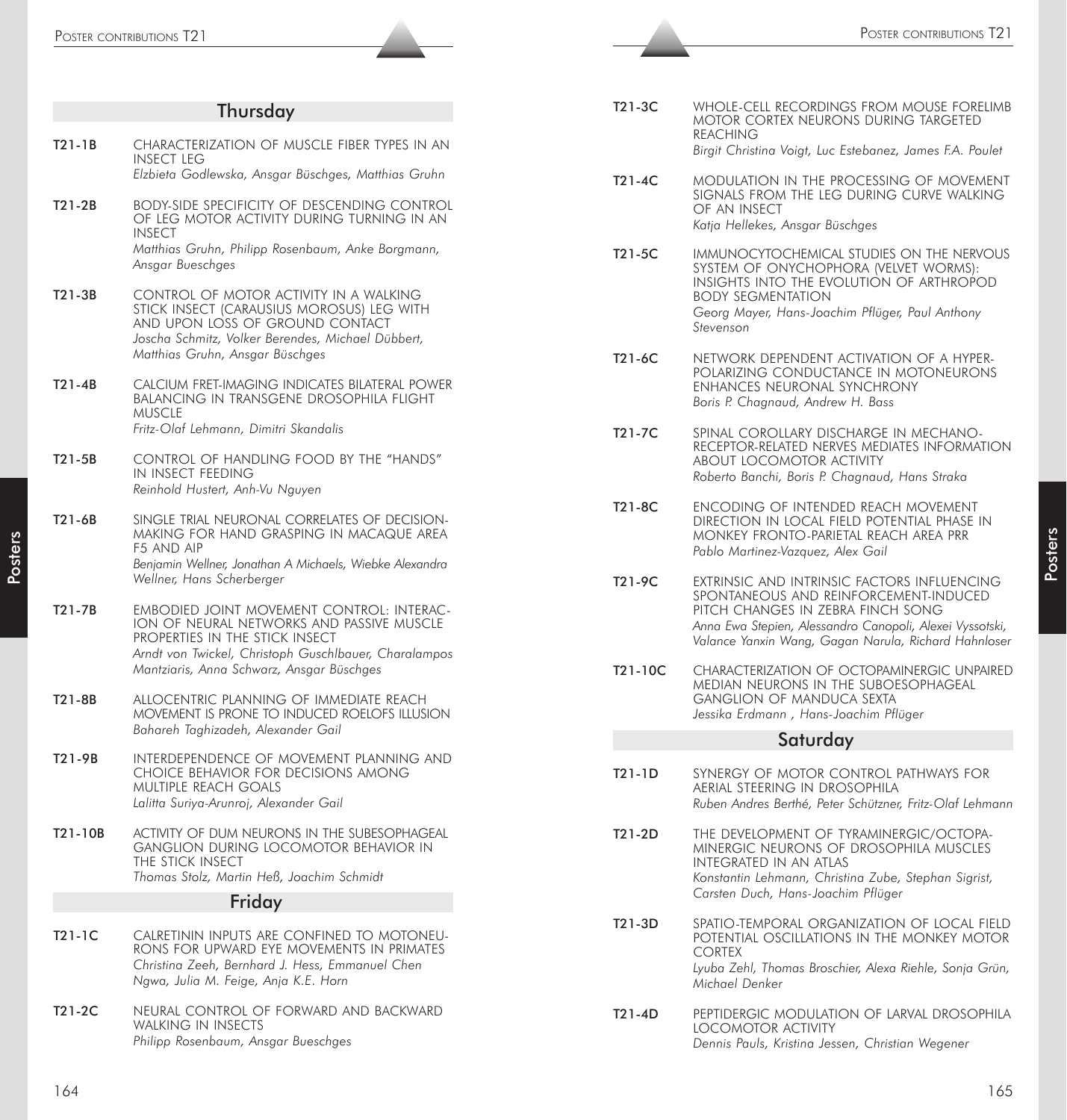- T21-5D NO EVIDENCE FOR DISTINCT GAITS IN DROSOPHILA *Till Bockemühl, Anne Wosnitza, Michael Dübbert, Henrike Scholz, Ansgar Büschges*
- T21-6D CORRECTION MOVEMENTS AND SPATIAL COORDI-NATION IN MULTIPEDAL LOCOMOTION *Leslie M. Theunissen, Subhashree Vikram, Volker Dürr*
- T21-7D THE IMPORTANCE OF CHARGED RESIDUES IN THE INTRACELLULAR TM3-4 LOOP OF THE INHIBITORY GLYCINE RECEPTOR *Georg Langlhofer, Bea Unterer, Carmen Villmann*
- T21-8D IDENTIFICATION OF INDIVIDUAL NEURONS IN EMG AND HOOK ELECTRODE RECORDINGS USING SPIKE SORTING TECHNIQUES *Sophie Ann Bradley, Luis A. Camunas Mesa, Ria Cooke, Rodrigo Quian Quiroga, Tom Matheson*
- T21-9D MONITORING OF REFLEX ACTIVITY AND MOTOR FUNCTION IN SPASTIC RATS, NNOS, PV IMMUNO-REACTIVITY AND ASTROCYTE´S EXPRESSION IN SPINAL CORD AFTER REPEATED BACLOFEN TREATMENT *Andrea Kucharíková, Ludmila Hricová, Alexandra Kisucká, Andrea Schreiberová, Štefánia Gedrová, Nadežda Lukácová*

# T22: Homeostatic and neuroendocrine systems, stress response

#### **Wednesday**

- T22-1A ROLE OF CB1 RECEPTOR AND ENDOCANNABINOIDS ON CORTICO-STRIATAL CONNECTIVITY OF PSYCHOSOCIALLY STRESSED MICE *Jordi Tomas Roig*
- T22-2A HEXOKINASE II-MEDIATED HYPOXIA TOLERANCE A MOLECULAR SWITCH GOVERNING CELLULAR FATE DEPENDING ON THE METABOLIC STATE *Philipp Mergenthaler, David Andrews, Ulrich Dirnagl, Andreas Meisel*
- T22-3A EARLY-LIFE STRESS INDUCED MODULATION OF EXCITATORY SYNAPSES IN THE LIMBIC BRAIN *Anup Gopalakrishna Pillai, M.J. Arp, M.V. Schmidt, F. Holsboer, H. Krugers, M. Joels*

#### Thursday

- T22-1B THE NEUROPEPTIDE SIFAMIDE ENHANCES APPETITIVE BEHAVIOR IN DROSOPHILA MELANOGASTER *Simon Kobbenbring, Thomas Riemensperger, Mirjam-Vanessa Sommer, André Fiala*
- T22-2B IMPACT OF HEME AND HEME DEGRADATION PRODUCTS (HHDPS) ON CEREBRAL VASCULAR **REACTIBILITY** *Alexander Joerk, Anne Wiegand, Otto W. Witte, Knut Holthoff*

#### Friday

- T22-1C CORTICAL NNOS NEURONS AS AN ANATOMICAL LINK TO HOMEOSTATIC SLEEP REGULATION *Lars Dittrich, Alan J. Wilk, Michael Miller, Deepti P. Warrier, Stephen R. Morairty, Thomas S. Kilduff*
- T22-2C FTO CONTROLS ACTIVITY OF THE DOPAMINERGIC CIRCUITRY *Simon Hess, Martin E Hess, Linda Koch, Linda A.W. Verhagen, Hella S. Brönneke, Marcelo O. Dietrich, Sabine D. Jordan, Bengt F. Belgardt, Tamas L. Horvath, Ulrich Rüther, Jens C. Brüning, Peter Kloppenburg*
- T22-3C A GLUCOSE RESPONSIVE SUBPOPULATION OF THE LOCUS COERULEUS CONTRIBUTES TO BAT SYMPA-THETIC TRAFFIC AND ENERGY HOMEOSTASIS *Lars Paeger, Sulay Tovar, Simon Hess, Donald A. Morgan, Christine Könner, Hella S. Brönneke, Brigitte Hampel, P. Justus Ackermann, Nadine Evers, Hildegard Büning, F. Thomas Wunderlich, Kamal Rhamouni, Jens C. Brüning, Peter Kloppenburg*

#### **Saturday**

- T22-1D DOWNREGULATION OF THE COPPER TRANSPORTER DATP7 IN PEPTIDERGIC NEURONS AND ENDOCRINE CELLS RESULTS IN IMPAIRED PEPTIDE AMIDATION *Christian Wegener, Azza Sellami, Jan A Veenstra*
- T22-2D REMOTE LONG-TERM REGISTRATIONS OF SLEEP-WAKE RHYTHMS AND ACTIVITY IN COMMON MARMOSET MONKEYS – HOMEOSTATIC RESPONSE TO SLEEP DEPRIVATION *Kerstin Hoffmann, Alex Coolen, Christina Schlumbohm, Eberhard Fuchs*
- T22-3D ULTRASONIC VOCALIZATIONS EMITTED DURING SOCIAL DEFEAT AND UPON REEXPOSURE TO THE SOCIAL DEFEAT ENVIRONMENT *Eberhard Fuchs, Nicole Yee, Rainer K.W. Schwarting, Markus Wöhr*

# T23: Neural networks and rhythm generators

|        | Wednesday                                                                                                                            |
|--------|--------------------------------------------------------------------------------------------------------------------------------------|
|        |                                                                                                                                      |
| T23-1A | OPTOGENETIC DISSECTION OF ADAPTIVE INHIBITORY<br>CIRCUIT MOTIFS IN ADULT NEOCORTEX<br>Dennis Kätzel, Gero Miesenböck                 |
| T23-2A | OSCILLATORY ENTRAINMENT OF NEONATAL<br>PREFRONTAL-HIPPOCAMPAL NETWORKS AFTER<br>SELECTIVE LESION OF GABAERGIC NEURONS IN<br>$\cdots$ |

THE HIPPOCAMPUS *Sebastian H. Bitzenhofer, Ileana L. Hanganu-Opatz*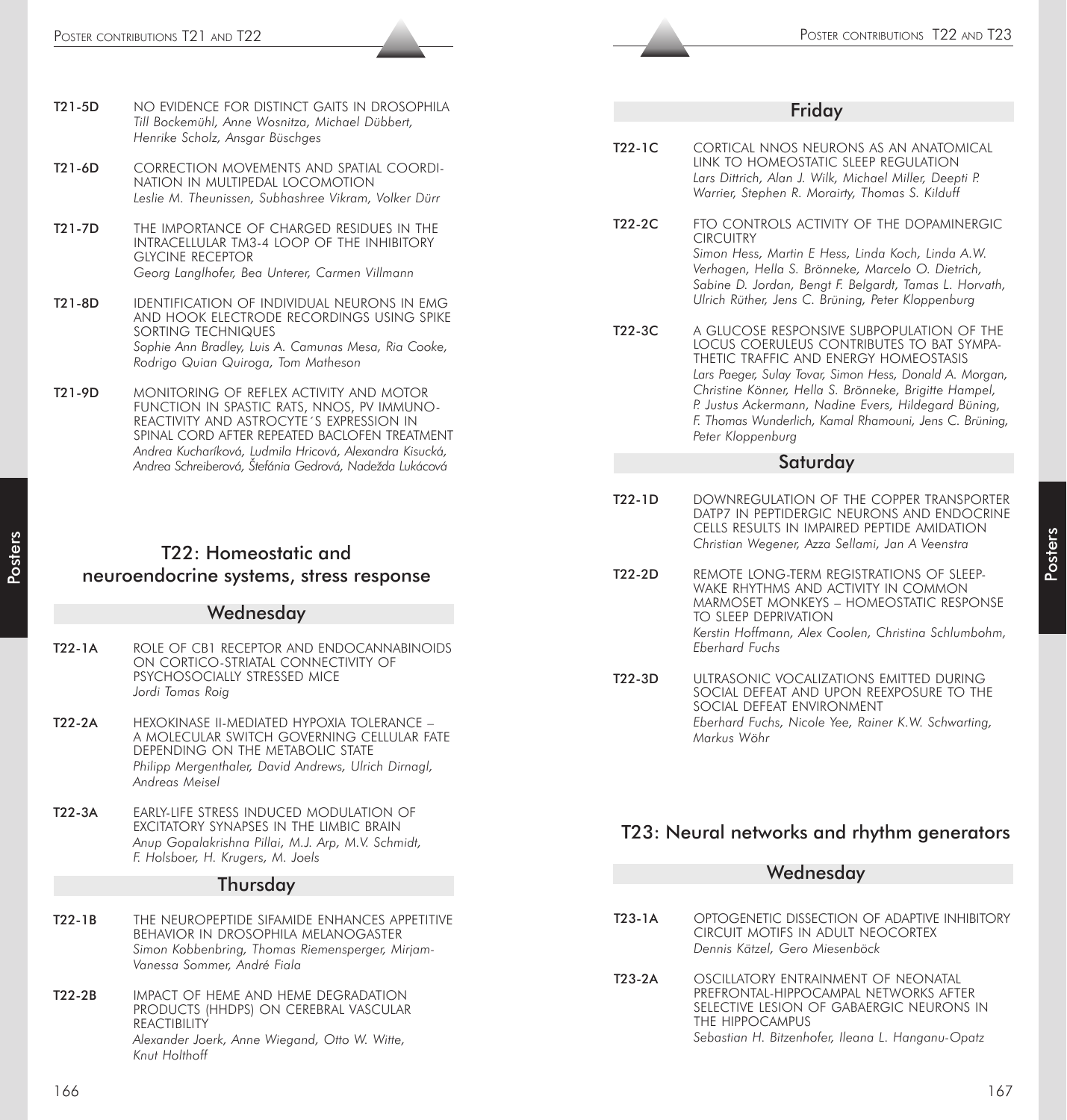| T23-3A   | MATURATION OF OSCILLATORY ENTRAINMENT<br>WITHIN PREFRONTAL-HIPPOCAMPAL NETWORKS IN<br>A GENETIC MOUSE MODEL OF SCHIZOPHRENIA<br>Stephanie Riemann, Henrike Hartung, Ileana L.<br>Hanganu-Opatz                                         |
|----------|----------------------------------------------------------------------------------------------------------------------------------------------------------------------------------------------------------------------------------------|
| $T23-4A$ | THE DECISION TO RESPOND: THE ROLE OF<br>ELECTRICALLY COUPLED BRAINSTEM NEURONS IN<br>THE DECISION TO SWIM<br>Edgar Buhl, Michael Hull, Alan Roberts, Stephen R. Soffe                                                                  |
| T23-5A   | SCRATCH GENERATION BEYOND THE LUMBAR<br><b>ENLARGEMENT</b><br>Robertas Guzulaitis, Aidas Alaburda, Jorn Hounsgaard                                                                                                                     |
| T23-6A   | ANATOMICAL AND IN VIVO OPTICAL IMAGING<br>ANALYSIS OF METATHORACIC DUM NEURONS IN<br>THE LOCUST SCHISTOCERCA GREGARIA<br>Marco Schubert, Florian Bilz, Victoria Antemann,<br>Hans-Joachim Pflüger                                      |
| T23-7A   | THE ROLE OF ELECTRICAL SYNAPSES IN A RAT MODEL<br>OF ABSENCE EPILEPSY: CA2+ MODULATES THE<br>INTERACTION BETWEEN NEURONS OF THE THALAMIC<br>RETICULAR NUCLEUS<br>Denise Kohmann, Kay Jüngling, Hans-Christian Pape,<br>Philippe Coulon |
| T23-8A   | CELLULAR MECHANISMS OF DYNAMICAL SWITCHING<br>BETWEEN DIFFERENT NETWORK STATES IN THE<br>HIPPOCAMPAL AREA CA3<br>Shota Zarnadze, Peter Bäuerle, Tengis Gloveli, Tamar<br>Dugladze                                                      |
| T23-9A   | A NEURONAL BRAKE IN THE THALAMIC SOMATO-<br>SENSORY PERCEPTION: THE ROLE OF KCNQ<br><b>CHANNELS</b><br>Manuela Cerina, Hanna Szkudlarek, Tatyana Kanyshkova,<br>Philippe Coulon, Sven G. Meuth, Hans-Christian Pape,<br>Thomas Budde   |
| T23-10A  | INSTABILITY AND PARTIAL SYNCHRONY IN A BALANCED<br>NETWORK OF RESONATOR NEURONS<br>Maximilian Puelma Touzel, Michael Monteforte, Fred Wolf                                                                                             |
|          | Thursday                                                                                                                                                                                                                               |
| $T23-1B$ | SPECIFIC SIGNALLING OF PROPAGATING HIPPO-<br>CAMPAL SHARP WAVES TO MEDIAL ENTORHINAL<br>CORTEX LAYER V NEURONS IN VITRO<br>Fabian C. Roth, Katinka Marie Beyer, Martin Both,<br>Andreas Draguhn, Alexei V. Egorov                      |
| $T23-2B$ | RECONSTRUCTION OF SYNAPTIC INPUTS TO<br>PRE-BÖTZINGER COMPLEX NEURONS IN SITU<br>Anke Borgmann, Yaroslav I. Molkov, Hidehiko Koizumi,<br>Ruli Zhang, Ilya A. Rybak, Jeffrey C. Smith                                                   |
|          |                                                                                                                                                                                                                                        |

T23-3B MORPHOLOGICAL AND ELECTROPHYSIOLOGICAL CHARACTERIZATION OF VIP EXPRESSING INTER-NEURONS IN MOUSE BARREL CORTEX *Alvar Prönneke, Martin Möck, Jochen Staiger*

- T23-4B COROLLARY DISCHARGE MODULATION OF WIND-SENSITIVE INTERNEURONS IN THE SINGING CRICKET *Stefan Schöneich, Berthold Hedwig*
- T23-5B PHASE-SYNCHRONY FACILITATES BINDING AND SEGMENTATION OF NATURAL IMAGES IN A NEURAL NETWORK MODEL *Holger Finger, Peter König*
- T23-6B CIRCADIAN EXPRESSION OF THE CLOCK GENES PERIOD, TIMELESS 1 AND CRYPTOCHROME 2 IN THE COCKROACH RHYPAROBIA MADERAE IN DIFFERENT TISSUES AND PHOTOPERIODS *Achim Werckenthin, Christian Derst, Monika Stengl*
- T23-7B TOWARDS A CAUSAL ROLE OF OSCILLATIONS IN VISUAL PERCEPTION *Yuranny Cabral, Melanie Wilke*
- T23-8B FUNCTION OF THE POSITIVE FEEDBACK CIRCUITRY WITHIN LAYER 4 OF THE BARREL CORTEX *Omer Revah, Tatjana Tchumachenko, Fred Wolf, Michael Gutnick*
- T23-9B MODULATION OF HIPPOCAMPAL ASSEMBLIES BY REPETITIVE ACTIVATION OF GRANULE CELLS IN VITRO *Martin Keller, Andreas Draguhn, Susanne Reichinnek, Martin Both*

#### Friday

- T23-1C CONNECTIVITY ANALYSIS IN THE THORACIC GANGLIA BETWEEN LOCAL INTERNEURONS AND DUM NEURONS *Leonard Nadler, Hans-Joachim Pflüger*
- T23-2C FUNCTIONAL CONNECTIVITY OF LAYER II/III GABAERGIC MARTINOTTI CELLS IN THE PRIMARY SOMATOSENSORY (BARREL) CORTEX OF MICE *Florian Walker, Mirko Witte, Martin Möck, Jochen Staiger*
- T23-3C FAST NETWORK OSCILLATIONS IN THE LATERAL SEPTUM IN VIVO *Tatiana Korotkova, Natalia P. Denisova, Alexey Ponomarenko*
- T23-4C THE NEURONAL CIRCUIT UNDERLYING TIMING OF ECLOSION BEHAVIOR IN DROSOPHILA *Mareike Selcho, Kouji Yasuyama, Ronja Hensgen, Christian Wegener*
- T23-5C PHOTOPERIOD AFFECTS PHYSIOLOGICAL RESPONSES OF CIRCADIAN PACEMAKER NEURONS IN THE MADEIRA COCKROACH RHYPAROBIA MADERAE *Hongying Wei, El-Sayed Baz, Monika Stengl*
- T23-6C IMPACT OF CHRONIC NICOTINE TREATMENT ON HIPPOCAMPAL OSCILLATORY ACTIVITY IN A G72 TRANSGENIC MOUSE MODEL FOR SCHIZOPHRENIA *Andreas Lundt, Boris Hambsch, David-Marian Otte, Karl Broich, Anna Papazoglou, Andreas Zimmer, Marco Weiergräber*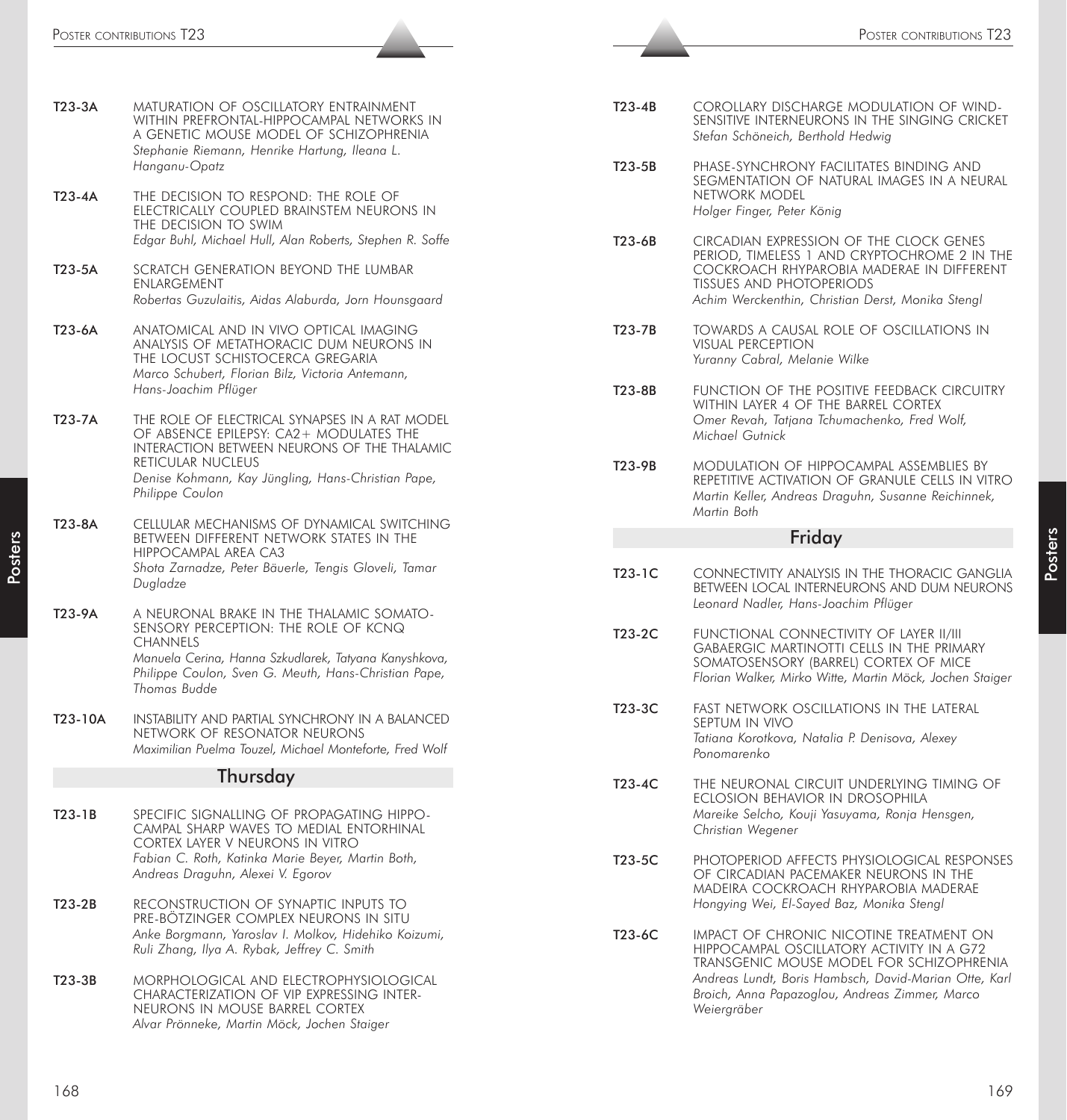| T23-7C   | THE CAV 2.3 R-TYPE CHANNEL IS A MODULATOR OF<br>RODENT SLEEP ARCHITECTURE<br>Magdalena Elisabeth Siwek, Anna Papazoglou, Marco<br>Weiergräber, Karl Broich                                                                                                           |
|----------|----------------------------------------------------------------------------------------------------------------------------------------------------------------------------------------------------------------------------------------------------------------------|
| T23-8C   | Task-dependent activation of thalamo-<br><b>CORTICAL NETWORKS WITH TACS</b><br>Christiane Weinrich, Carsten Schmidt-Samoa, Peter<br>Dechent, Melanie Wilke, Mathias Baehr                                                                                            |
| T23-9C   | OPTIMIZED TEMPORALLY DECONVOLVED CA2+<br>IMAGING REVEALS SCALE-FREE TOPOLOGY OF CA1<br>HIPPOCAMPAL ASSEMBLIES<br>Thomas Pfeiffer, Susanne Reichinnek, Andreas Draguhn,<br>Martin Both                                                                                |
|          | Saturday                                                                                                                                                                                                                                                             |
| $T23-1D$ | IDENTIFICATION OF CLOSER-INTERNEURONS OF<br>THE SONG PATTERN GENERATOR IN THE CRICKET<br>(GRYLLUS BIMACULATUS DEGEER)<br>Joaquim Pedro Jacob, Berthold Hedwig                                                                                                        |
| T23-2D   | ON THE IMPACT OF OSCILLATORY SYNCHRONY ON<br>DIRECTED FUNCTIONAL CONNECTIVITY METRICS: A<br>NETWORK-MODEL-BASED STUDY<br>Agostina Palmigiano, Demian Battaglia, Annette Witt,<br>Theo Geisel                                                                         |
| T23-3D   | APPLYING INTERNAL MODELS TO GAIT-AWARE NEURO-<br>CONTROL IN A KNEE-ANKLE-FOOT-ORTHOSIS<br>Jan-Matthias Braun, Poramate Manoonpong, Timo von<br>Marcard, Markus Tüttemann, Florentin Wörgötter,<br>Bernhard Graimann                                                  |
| $T23-4D$ | RESTORATION OF IMPAIRED FUNCTIONAL COUPLING<br>IN THE AMYGDALO-HIPPOCAMPAL-CORTICAL<br>CIRCUITRY IN NCAM DEFICIENT MICE BY PARTIAL<br>NMDA RECEPTOR AGONIST D-CYCLOSERINE<br>Oleg Senkov, Gerhard Engler, Melitta Schachner,<br>Alexander Dityatev, Andreas K. Engel |
| T23-5D   | INVESTIGATION INTO O-LM CELL RECRUITMENT<br>DURING HIPPOCAMPAL RIPPLES IN VITRO<br>Maria Pangalos, José R. Donoso, Jochen Winterer,<br>Aleksandar R. Zivkovic, Richard Kempter, Nikolaus<br>Maier, Dietmar Schmitz                                                   |
| T23-6D   | <b>DECODING SPATIAL INFORMATION FROM</b><br>MYOELECTRIC SIGNALS FOR CONTROL OF TRANS-<br>RADIAL PROSTHESES<br>J. Michael Herrmann, David Hofmann, Dario Farina                                                                                                       |
| T23-7D   | INTEGRATION AND SEGREGATION OF CHOICE<br>RELEVANT INFORMATION ACROSS STATE TRANSITIONS<br>IN MACAQUE PREFRONTAL CORTEX<br>Stephanie Westendorff, Daniel Kaping, Martin Vinck,<br>Stefan Everling, Thilo Womelsdorf                                                   |
| T23-8D   | STRAIN DIFFERENCES IN ITBS RTMS EFFECTS ON<br>THE CORTICAL EXPRESSION OF THE CALCIUM-<br>BINDING PROTEIN CALBINDIN IN RATS<br>Annika Mix. Alia Benali. Klaus Funke                                                                                                   |

| T23-9D | DYNAMICS OF CORTICAL CIRCUITS WITH DIFFERENT   |
|--------|------------------------------------------------|
|        | NETWORK TOPOLOGIES                             |
|        | Rainer Engelken, Fred Wolf, Michael Monteforte |

T23-10D NEURONAL SYNCHRONIZATION AND AMINERGIC MODULATION OF NETWORK OSCILLATIONS – IMPLICATIONS FOR SCHIZOPHRENIA *André Fisahn, Richard Andersson, April Johnston*

# T24: Attention, motivation, emotion and cognition

#### Wednesday

- T24-1A AN INTERNAL REPRESENTATION OF ZERO YAW TORQUE IN DROSOPHILA MELANOGASTER *Franziska Toepfer, Martin Heisenberg, Reinhard Wolf*
- T24-2A RISK-SEEKING BEHAVIOR IN MONKEYS IS MODULATED BY EFFORT IN A SPATIAL DECISION TASK *Adán Ulises Domínguez Vargas, Annika Grass, Stefan Treue, Melanie Wilke, Igor Kagan*
- T24-3A ENGAGEMENT AND DISENGAGEMENT OF RECURRENT MICROCIRCUITS IN FUNCTIONAL AND DYSFUNC-TIONAL STATES OF THE HUMAN AMYGDALA *Johanna Derix, Ioannis Vlachos, Martin Herpers, Isabella Mutschler, Moritz Helias, Andreas Schulze-Bonhage, Ad Aertsen, Martin Peper, Arvind Kumar, Tonio Ball*
- T24-4A SELECTIVE VISUAL ATTENTION IN DROSOPHILA: HOW LONG IS THE ATTENTION-SPAN? *Sebastian Koenig, Preeti Sareen, Reinhard Wolf, Martin Heisenberg*
- T24-5A FEATURE-BASED ATTENTIONAL MODULATION IN THE PRIMARY VISUAL CORTEX OF RHESUS MONKEYS *Rui-Feng Liu, Valeska Stephen, Stefan Treue*
- T24-6A THE INFLUENCE OF BODY POSTURE ON SPATIAL PERCEPTION: EFFECTS OF EGOCENTRIC MIDLINE SHIFT *Kerstin Paschke, Igor Kagan, Mathias Bähr, Melanie Wilke*
- T24-7A CONNECTING BRAIN AND MIND WITH FORMAL CONCEPT ANALYSIS: A DATA-DRIVEN INVESTIGATION OF THE SEMANTIC, EXPLICIT CODING HYPOTHESIS *Dominik M. Endres, Ruth Adam, Uta Noppeney, Martin A. Giese*
- T24-8A THE ENDOCANNABINOID SYSTEM AND ITS INFLU-ENCE ON COGNITION IN THE ZEBRAFISH (DANIO RERIO) *Nicole Prinz, Tim Ruhl, Gerhard von der Emde*
- T24-9A USING HALOPERIDOL AND LEVODOPA TO MIMIC EFFECTS OF INCREASED ACTION OF DOPAMINE AT D1 RECEPTORS IN HUMANS *Carola Wormuth, Peter van Ruitenbeek, Mitul A. Mehta*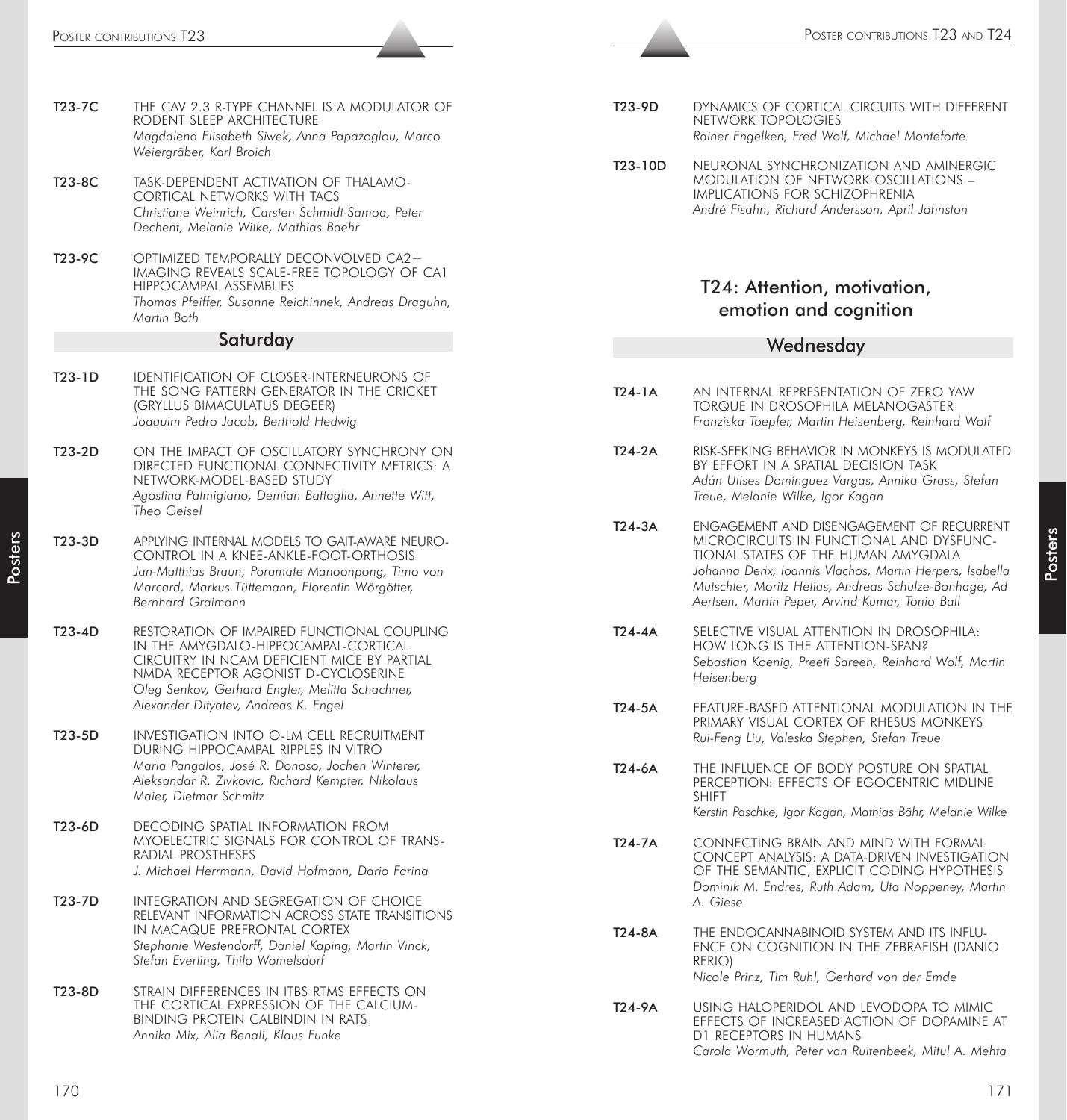#### Thursday

- T24-1B AN ATTENTIONAL BLINK WITH MOTION STIMULI *Janina Hueer, Sonia Baloni, Nils Müller, Stefan Treue*
- T24-2B NUMEROSITY DISCRIMINATION IN THE CARRION CROW (CORVUS CORONE) *Almut Hoffmann, Andreas Nieder*
- T24-3B MAPPING THE REGULATION OF BEHAVIORAL MOTIVATION IN THE BRAIN OF DROSOPHILA MELANOGASTER *Ariane-Saskia Ries, Roland Strauss*
- T24-4B THE LONG AND THE SHORT OF IT: CARRION CROWS LEARN TO FLEXIBLY CHOOSE STIMULI BASED ON RELATIVE SIZE *Felix Moll, Andreas Nieder*
- T24-5B NEURAL CORRELATES UNDERLYING THE USE OF PRIOR INFORMATION IN PERCEPTUAL CLOSURE *Alla Brodski, Georg-Friedrich Paasch, Saskia Helbling, Michael Wibral*
- T24-6B TWO FUNCTIONAL SYSTEMS FOR SIZE PERCEPTION REVEALED THROUGH DIFFERENT BEHAVIOURAL TASKS *Torsten Stemmler, Jan Skorupa*
- T24-7B EFFECTS OF GRADED SPATIAL ATTENTION ON HUMAN DIRECTION DISCRIMINATION THRESHOLDS AND THEIR DEPENDENCE ON NOISE *Vera Katharina Marks, Stefan Treue*
- T24-8B DEPTH OF PROCESSING IN HUMAN PLACE RECOGNITION *Stephan Lancier, Sabrina Hansmann-Roth, Marc Halfmann, Hanspeter Mallot*
- T24-9B THE INFLUENCE OF EXOGENOUS SEX HORMONES ON HUMAN ATTENTION AND COGNITION: AN ERP-**STUDY** *Nora Lessing, Kristian Folta-Schoofs*
- T24-10B A MODALITY DEPENDENT EFFECT IN THE CORSI TAPPING TASK *Andrea Röser, Gregor Hardiess, Hanspeter A. Mallot*

#### Friday

|         | Poster contributions T24                                                                                                                                                             |          | POSTER CONTRIBUTIONS T24                                                                                                                                                    |
|---------|--------------------------------------------------------------------------------------------------------------------------------------------------------------------------------------|----------|-----------------------------------------------------------------------------------------------------------------------------------------------------------------------------|
|         |                                                                                                                                                                                      |          |                                                                                                                                                                             |
| T24-10A | EFFECTS OF SPATIAL ATTENTION ON MULTI-UNIT<br>ACTIVITY IN THE PRIMARY VISUAL CORTEX OF THE                                                                                           |          | Friday                                                                                                                                                                      |
|         | RHESUS MONKEY<br>Valeska Marija Stephan, Rui-Feng Liu, Stefan Treue                                                                                                                  | $T24-1C$ | EGO-MOTION FROM OPTIC FLOW: EVIDENCE FOR<br>A MATCHED FILTER MECHANISM                                                                                                      |
| T24-11A | STIMULUS-UNSPECIFIC SPATIAL AND STIMULUS-<br>SPECIFIC FEATURE-BASED ATTENTIONAL MODULATI-<br>ONS IN AREA MSTD OF MACAQUE VISUAL CORTEX                                               |          | Hanspeter A. Mallot, Till Becker, Fabian Recktenwald,<br>Gregor Hardiess                                                                                                    |
| T24-12A | Sonia Baloni, Daniel Kaping, Stefan Treue<br>EFFECTS OF VISUAL ATTENTION ON NEURAL                                                                                                   | T24-2C   | IMAGERY OF A FAMILIAR PLACE VARIES WITH<br><b>INTERVIEW LOCATION</b><br>Wolfgang G. Röhrich, Niklas Binder, Hanspeter A. Mallot                                             |
|         | PROCESSING IN RHESUS' V1 BY SIMULTANEOUS<br>ELECTROPHYSIOLOGY AND BOLD-FMRI<br>Frederico Augusto Casarsa de Azevedo, Leonardo<br>Casarsa Azevedo, Nikos Logothetis, Georgios Keliris | T24-3C   | SOCIAL DEFEAT IN CRICKETS: INFLUENCES OF<br>DOPAMINERGIC MODULATION ON THE SUPPRESSION<br>OF AGGRESSION AND ITS RECOVERY<br>Paul Anthony Stevenson, Jan Rillich             |
|         | Thursday                                                                                                                                                                             | T24-4C   | WINNERS AND LOSERS - PRODUCTS OF NATURE OR                                                                                                                                  |
| T24-1B  | AN ATTENTIONAL BLINK WITH MOTION STIMULI<br>Janina Hueer, Sonia Baloni, Nils Müller, Stefan Treue                                                                                    |          | NURTURE? EVIDENCE FOR POTENTIALLY INHERENT<br>DIFFERENCES IN AGGRESSION BETWEEN CRICKETS<br>Jacqueline Rose, Darron Cullen, Jan Rillich, Stephen<br>Simpson, Paul Stevenson |
| T24-2B  | NUMEROSITY DISCRIMINATION IN THE CARRION<br>CROW (CORVUS CORONE)<br>Almut Hoffmann, Andreas Nieder                                                                                   | $T24-5C$ | RELIEF CONDITIONING IN RATS: ROLE OF THE<br>AMYGDALA AND THE NUCLEUS ACCUMBENS<br>Markus Fendt                                                                              |
| T24-3B  | MAPPING THE REGULATION OF BEHAVIORAL<br>MOTIVATION IN THE BRAIN OF DROSOPHILA<br>MELANOGASTER<br>Ariane-Saskia Ries, Roland Strauss                                                  | T24-6C   | PERCEPTUAL CHANGES AND EMOTIONAL IMPACT<br>OF SENSORY AUGMENTATION<br>Sabine Ursula König, Jessika Schwandt, Kai Kaspar,<br>Peter König                                     |
| T24-4B  | THE LONG AND THE SHORT OF IT: CARRION<br>CROWS LEARN TO FLEXIBLY CHOOSE STIMULI<br><b>BASED ON RELATIVE SIZE</b><br>Felix Moll, Andreas Nieder                                       | $T24-7C$ | STIMULUS SALIENCE ENHANCEMENT AT THE EXPENSE<br>OF ACCURATE REPRESENTATION: MT RESPONSES<br>TO TRANSIENT DIRECTION CHANGES AND THEIR<br>ATTENTIONAL ENHANCEMENT             |
| T24-5B  | NEURAL CORRELATES UNDERLYING THE USE OF<br>PRIOR INFORMATION IN PERCEPTUAL CLOSURE<br>Alla Brodski, Georg-Friedrich Paasch, Saskia Helbling,<br>Michael Wibral                       | T24-8C   | Vahid Mehrpour, Julio C. Martinez-Trujillo, Stefan Treue<br>PROBING NUMEROSITY-SELECTIVITY IN NEURONS<br>OF THE ASSOCIATION CORTEX OF NUMERICALLY-                          |
| T24-6B  | TWO FUNCTIONAL SYSTEMS FOR SIZE PERCEPTION<br>REVEALED THROUGH DIFFERENT BEHAVIOURAL TASKS                                                                                           |          | <b>NAÏVE MONKEYS</b><br>Pooja Viswanathan, Andreas Nieder                                                                                                                   |
| T24-7B  | Torsten Stemmler, Jan Skorupa<br>EFFECTS OF GRADED SPATIAL ATTENTION ON<br>HUMAN DIRECTION DISCRIMINATION THRESHOLDS                                                                 | T24-9C   | CONTEXT-DEPENDENT CODING FLEXIBILITY OF<br>NUMEROSITY-SELECTIVE NEURONS IN THE PRIMATE<br>PREFRONTAL CORTEX<br>Maria Moskaleva, Andreas Nieder                              |
|         | AND THEIR DEPENDENCE ON NOISE<br>Vera Katharina Marks, Stefan Treue                                                                                                                  | T24-10C  | PREFRONTAL NEURONS ENCODE VOLITIONAL<br>INITIATION OF MONKEY VOCALIZATIONS                                                                                                  |
| T24-8B  | DEPTH OF PROCESSING IN HUMAN PLACE<br><b>RECOGNITION</b>                                                                                                                             |          | Steffen R. Hage, Andreas Nieder                                                                                                                                             |
|         | Stephan Lancier, Sabrina Hansmann-Roth, Marc Halfmann,<br>Hanspeter Mallot                                                                                                           |          | Saturday                                                                                                                                                                    |
| T24-9B  | THE INFLUENCE OF EXOGENOUS SEX HORMONES<br>ON HUMAN ATTENTION AND COGNITION: AN ERP-                                                                                                 | T24-1D   | THE ROLE OF DOPAMINE IN RISK-BASED DECISION<br>MAKING IN RATS<br>Bettina Mai, Wolfgang Hauber                                                                               |
|         | <b>STUDY</b><br>Nora Lessing, Kristian Folta-Schoofs                                                                                                                                 | $T24-2D$ | ACUTE STRESSOR EFFECTS ON GOAL-DIRECTED<br><b>ACTION IN RATS</b><br>Wolfgang Hauber, Stephanie Braun                                                                        |
| T24-10B | A MODALITY DEPENDENT EFFECT IN THE CORSI<br><b>TAPPING TASK</b>                                                                                                                      |          |                                                                                                                                                                             |
|         | Andrea Röser, Gregor Hardiess, Hanspeter A. Mallot                                                                                                                                   | T24-3D   | PREFRONTAL CORTEX NEURONS REPRESENT<br>ABSTRACT RULES APPLIED TO MULTIPLE AGNITUDES<br>Anne-Kathrin Eiselt, Andreas Nieder                                                  |
| 172     |                                                                                                                                                                                      |          | 173                                                                                                                                                                         |

- T24-2D ACUTE STRESSOR EFFECTS ON GOAL-DIRECTED ACTION IN RATS *Wolfgang Hauber, Stephanie Braun*
- T24-3D PREFRONTAL CORTEX NEURONS REPRESENT ABSTRACT RULES APPLIED TO MULTIPLE AGNITUDES *Anne-Kathrin Eiselt, Andreas Nieder*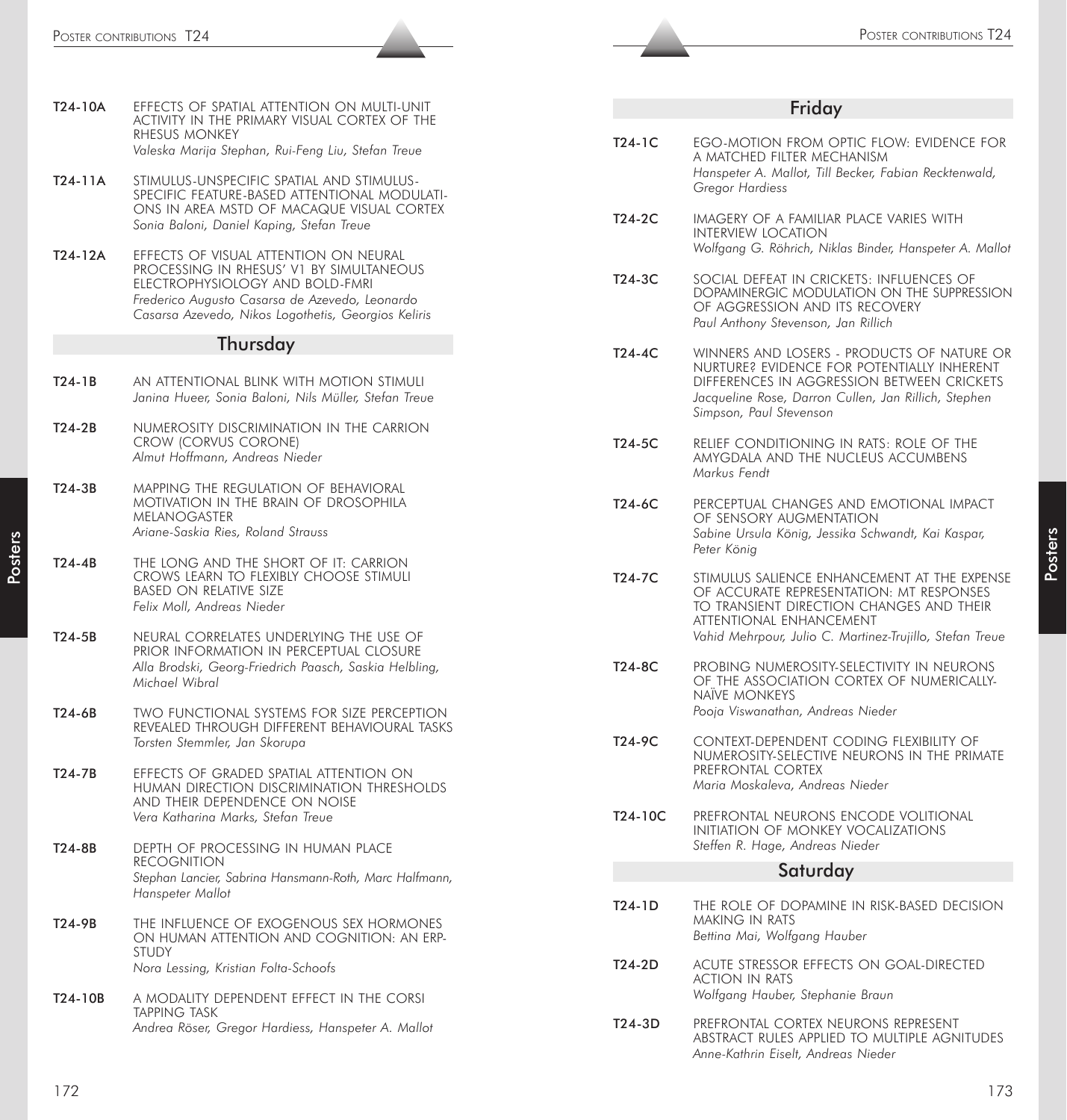|        | DUAL ALPHA FREQUENCY (IAF) AND FATIGUE INDEX (FI)<br>Irina S. Polikanova, Aleksander G. Tonevitsky                                                                   |
|--------|----------------------------------------------------------------------------------------------------------------------------------------------------------------------|
| T24-5D | IONTOPHORETIC STIMULATION OF DOPAMINE D1<br>RECEPTOR ENHANCES NUMERICAL RULE CODING<br>IN THE PRIMATE PREFRONTAL CORTEX<br>Torben Ott, Simon N Jacob, Andreas Nieder |

T24-4D EFFECT OF INTENSE PHYSICAL ACTIVITY ON INDIVI-

- T24-6D NEURAL CORRELATES OF ABSTRACT TASK-SWITCHING IN CARRION CROWS *Lena Veit, Andreas Nieder*
- T24-7D SALIVA ESTRADIOL LEVEL PREDICTS INDIVIDUAL ALPHA FREQUENCY IN WOMEN *Christina Brötzner, Wolfgang Klimesch, Michael Doppelmayr, Hubert H. Kerschbaum*
- T24-8D LAUGHING RATS ARE OPTIMISTIC *Rafal Rygula, Helena Pluta, Piotr Popik*
- T24-9D RHESUS MONKEYS CAN SWITCH VOLITIONALLY BETWEEN DISTINCT CALL TYPES *Natalja Gavrilov, Steffen R. Hage, Andreas Nieder*
- T24-10D ACQUISITION VS. MEMORIZATION TRADE-OFFS IN COMPARATIVE VISUAL SEARCH *Gregor Hardiess, Noemi D Martin, Aylin Sarikaya, Hanspeter A. Mallot*
- T24-11D VISUAL SEARCH IN BARN OWLS *Julius Orlowski, Petra Nikolay, Ohad Ben-Shahar, Hermann Wagner*

# T25: Learning and memory

#### **Wednesday**

- T25-1A PUNISHMENT- VERSUS PAIN RELIEF-LEARNING IN DROSOPHILA *Sören Diegelmann, Thomas Niewalda, Mirjam Appel, Jennifer Bergmann, Stephan Preuschoff, Birgit Michels, Ayse Yarali, Bertram Gerber* T25-2A LEARNING TO NAVIGATE: EXPLORATORY ORIENTATION
- FLIGHTS OF YOUNG HONEYBEES *Jacqueline Degen, Andreas Kirbach, Konstantin Lehmann, Randolf Menzel*
- T25-3A HOUSING CONDITIONS MODULATE THE COGNITIVE PERFORMANCE IN TRANSGENIC MICE OVEREXPRES-SING THE SCHIZOPHRENIA SUSCEPTIBILITY GENE TCF4 *Magdalena M. Brzózka, Dorota Badowska, Peter Falkai, Moritz J. Rossner*
- T25-4A FASTER SPREADING ACTIVATION FOR HIGH FEATURE CONCEPT WORDS *Andrea Zauner, Wolfgang Klimesch, Nicole Alexandra Himmelstoß*
- T25-5A EFFECTS OF THE NEUROACTIVE INSECTICIDE THIACLOPRID ON THE FLIGHT BEHAVIOR OF HONEY-BEES *Lena Faust, Johannes Hahn, Bernd Grünewald*
- T25-6A PHASE CHANGE IN DESERT LOCUSTS IS ASSOCIATED WITH SHORT- AND LONG-TERM DIFFERENCES IN THE DISTRIBUTION OF SEROTONIN IN THE CNS *Swidbert Roger Ott, Stephen Mark Rogers*
- T25-7A ASSOCIATING NEURONAL ACTIVITY WITH VOCAL COMMUNICATION IN FREE MOVING MEMBERS OF A SOCIAL GROUP OF ZEBRA FINCHES *Andries Ter Maat, Lisa Trost, Rene F Jansen, Manfred Gahr*
- T25-8A ENHANCED PERFORMANCE IN A COMPLEX AUDITORY RELEARNING TASK BY CONTROLLED ENZYMATIC MODULATION OF THE EXTRACELLULAR MATRIX IN AUDITORY CORTEX *Hartmut Niekisch, Matthias Deliano, Laura L. Castiblanco, Renato Frischknecht, Max Happel*
- T25-9A EFFECTS OF NEONICOTINOID INSECTICIDES ON MOTOR AND NEURONAL ACTIVITY IN THE HONEYBEE *Martina Triltsch, Johannes Fischer, Konstantin Kabat vel Job, Bernd Grünewald*
- T25-10A QUANTIFICATION OF PHOSPHORYLATED CREB IN INNER COMPACT KENYON CELLS IN THE HONEY BEE BRAIN *Katrin B. Gehring, Karin Heufelder, Dorothea Eisenhardt*
- T25-11A CIRCUIT MECHANISMS OF ASSOCIATIVE FEAR LEARNING IN AUDITORY CORTEX *Johannes Jakob Letzkus, Steffen Wolff, Elisabeth Meyer, Philip Tovote, Julien Courtin, Cyril Herry, Julia Luedke, Andreas Luthi*
- T25-12A OCTOPAMINE AND TYRAMINE REGULATE THE SUCROSE SENSITIVITY IN THE HONEYBEE (APIS MELLI-FERA) DEPENDING ON THE ANIMALS FEEDING STATE *Christina Buckemüller, Richard Zeumer, Oliver Siehler, Isabel Groß, Dorothea Eisenhardt*
- T25-13A IN SEARCH OF NEURAL CORRELATES OF DECISIONS IN HONEY BEES *Hanna Zwaka, Randolf Menzel*
- T25-14A HOW OUTCOME EXPECTATIONS ORGANIZE LEARNED BEHAVIOUR IN LARVAL DROSOPHILA *Michael Schleyer, Wiebke Nahrendorf, Benjamin Fischer, Bertram Gerber*
- T25-15A 'COGNITIVE ENHANCEMENT' IN DROSOPHILA LARVAE? *Birgit Michels, Maria Pakendorf, Kathrin Franke, Ludger Wessjohann, Oleh Lushchak, Dushyant Mishra, Bertram Gerber*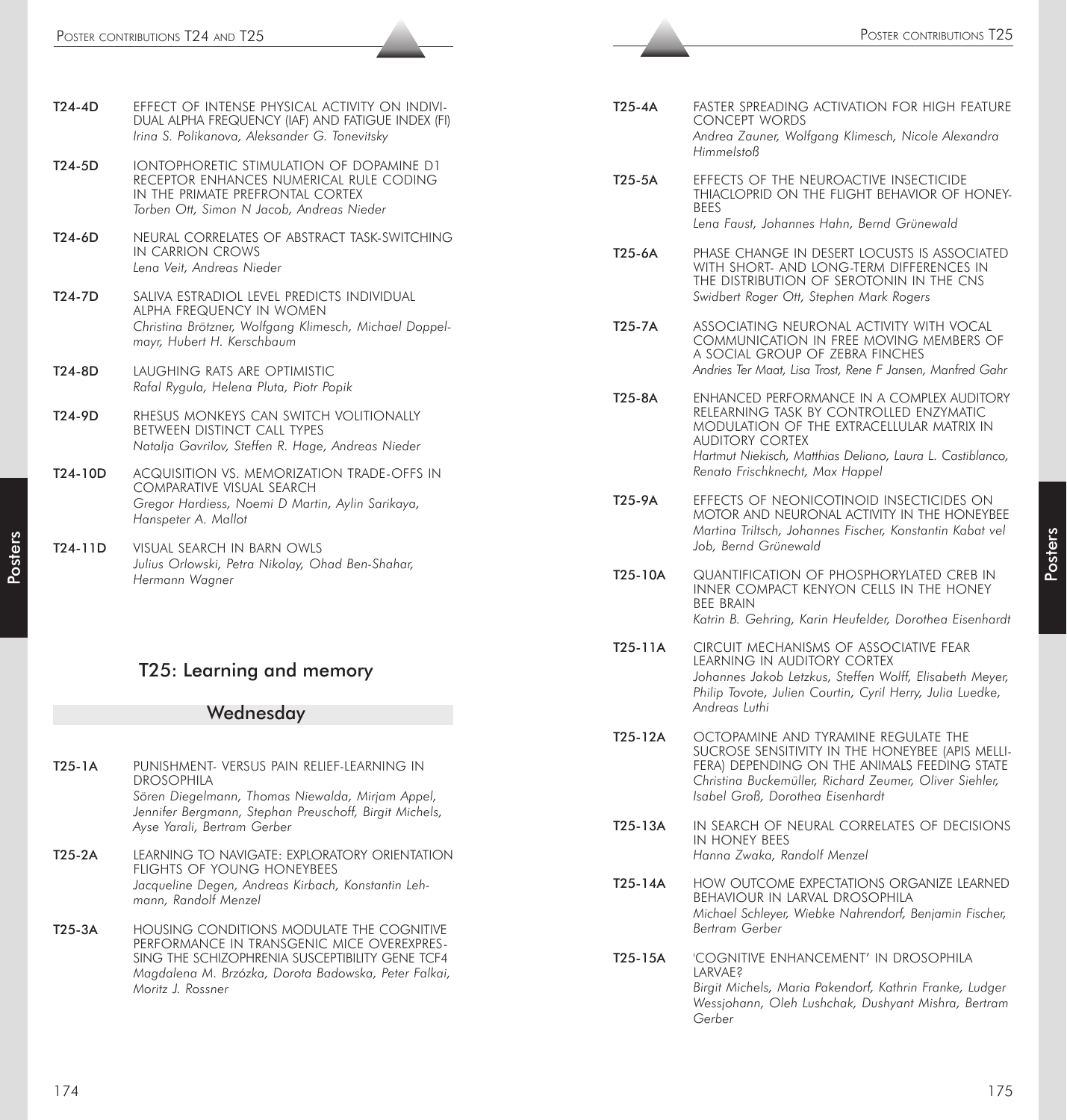| POSTER CONTRIBUTIONS T25 |                                                                                                                                                                                                                         |                     | POSTER CONTRIBUTIONS T25                                                                                                                                                                                 |
|--------------------------|-------------------------------------------------------------------------------------------------------------------------------------------------------------------------------------------------------------------------|---------------------|----------------------------------------------------------------------------------------------------------------------------------------------------------------------------------------------------------|
|                          |                                                                                                                                                                                                                         |                     |                                                                                                                                                                                                          |
|                          | Thursday                                                                                                                                                                                                                | $T25-14B$           | THE ROLE OF MICRORNAS IN LEARNING AND<br>MEMORY IN THE HONEYBEE BRAIN<br>Julia Rennertz, Uli Müller                                                                                                      |
| $T25-1B$                 | THE REWARD MAGNITUDE IN CONDITIONING OF<br>THE HONEY BEE'S PROBOSCIS EXTENSION RESPONSE<br>AFFECTS MEMORY FORMATION<br>Kathrin Marter, Lars Bothe, Laura Morgenstern, Carmen<br>Lewa, Dorothea Eisenhardt               | T25-15B             | BIDIRECTIONAL ACETYLATION-MEDIATED MODU-<br>LATION OF MEMORY IN THE HONEYBEE: SEARCH<br>FOR THE TARGETED GENES<br>Katja Merschbaecher, Uli Mueller                                                       |
| $T25-2B$                 | A NETWORK FOR THE REPRESENTATION OF<br>OBJECT POSITIONS IN THE CENTRAL COMPLEX<br>OF DROSOPHILA<br>Hannah Marie Wagner, Burkhard Poeck, Roland Strauss                                                                  | T25-16B             | ENHANCEMENT OF OLFACTORY ACUITY VIA<br>DIFFERENTIAL CONDITIONING OF SIMILAR ODORS<br>Jonas Barth, Shubham Dipt, Moritz Hermann, Thomas<br>Riemensperger, André Fiala                                     |
| $T25-3B$                 | RAT NAVIGATION WITH VISUAL AND ACOUSTIC<br>CUES IN VIRTUAL REALITY ON A SERVO BALL                                                                                                                                      |                     | Friday                                                                                                                                                                                                   |
| $T25-4B$                 | Ursula Kaupert, York Winter<br>ACOUSTICALLY GUIDED WAY-FINDING IN HUMANS:                                                                                                                                               | $T25-1C$            | DEVELOPMENTAL CHANGES IN LATERAL AMYGDALA<br><b>INHIBITORY CIRCUITS</b>                                                                                                                                  |
|                          | THE ROLE OF GENDER AND SIGHTEDNESS<br>Daniel Schmidtke, Sarah Galinski, Karl-Heinz Esser                                                                                                                                | T25-2C              | Daniel Bosch, Ingrid Ehrlich<br>EFFECTS OF NEONICOTINOID INSECTICIDES ON                                                                                                                                 |
| T25-5B                   | SYNAPTIC DYNAMICS IN THE AUDITORY CORTEX<br>DURING LEARNING AND MEMORY RECALL<br>Kaja Moczulska, Manuel Peter, Juliane Tinter, Simon<br>Rumpel                                                                          |                     | HONEYBEE HOMING FLIGHT BEHAVIOR USING<br>HARMONIC RADAR TRACKING<br>Johannes Fischer, Teresa Müller, Anne-Kathrin Spatz,<br>Bernd Grünewald, Randolf Menzel                                              |
| $T25-6B$                 | SPATIAL ORIENTATION OF APIS MELLIFERA IN A LED-<br><b>ENVIRONMENT</b><br>Sören Miehe, Randolf Menzel                                                                                                                    | T25-3C              | THE SEQUENCE OF STIMULUS PRESENTATIONS<br>DURING CONDITIONING IS CRITICAL FOR MEMORY<br>FORMATION AND AFFECTS THE AMOUNT OF CREB<br>Johannes Felsenberg, Jenny Aino Plath, Dorothea<br>Eisenhardt        |
| T25-7B                   | THE POTENTIAL FUNCTION OF CAMKII IN LONG-<br>TERM MEMORY IN THE HONEYBEE<br>Christina Scholl, Wolfgang Rössler                                                                                                          | $T25-4C$            | 5-HTT GENOTYPE INFLUENCES SPATIAL LEARNING<br>AND THE EXPRESSION OF DIFFERENT MARKERS OF                                                                                                                 |
| T25-8B                   | MELATONIN DEPENDENT CHANGES IN BIRDSONG -<br>MEASURING CHANGES IN BRAIN ACTIVITY OF FREELY<br><b>BEHAVING ZEBRA FINCHES</b><br>Susanne Seltmann, Lisa Trost, Andries TerMaat,<br>Sebastien Deregnaucourt, Manfred Gahr  |                     | NEUROPLASTICTY<br>Margherita Maria Lee, Sina Kollert, Magdalena Weidner,<br>Sandra Grauthoff, Rebecca S. Heiming, K.P. Lesch,<br>Norbert Sachser, Lars Lewejohann, Angelika G. Schmitt,<br>Sina Kollert  |
| T25-9B                   | CALLING BEHAVIOUR OF ZEBRA FINCHES (TAENIO-<br>PYGIA GUTTATA) FORCED PAIRS AND ACTIVATION<br>PATTERN OF A PALLIAL SONG NUCLEUS DURING<br>UNLEARNED VOCALIZATIONS<br>Pietro Bruno D'Amelio, Lisa Trost, Andries ter Maat | T <sub>25</sub> -5C | SYNAPTIC PROTEOME CHANGES IN MOUSE BRAIN<br>REGIONS UPON AUDITORY DISCRIMINATION<br>LEARNING<br>Angela Kolodziej, Thilo Kähne, Karl-Heinz Smalla, Elke<br>Eisenschmidt, Utz Uwe Haus, Robert Weismantel, |
| T25-10B                  | A LABORATORY TEST OF SPATIAL RECOGNITION IN<br>SOLITARY AND SOCIAL BEES<br>Nanxiang Jin, Randolf Menzel                                                                                                                 |                     | Siegfried Kropf, Wolfram Wetzel, Frank W. Ohl,<br>Wolfgang Tischmeyer, Michael Naumann, Eckart D.<br>Gundelfinger                                                                                        |
| T25-11B                  | SUBCELLULAR DISTRIBUTION OF EPENDYMINS AND<br>THEIR BINDING PARTNERS<br>Roman Göthe, Rupert Schmidt                                                                                                                     | T25-6C              | MAPPING OF REGIONAL BRAIN ACTIVITY DURING<br>TWO-WAY ACTIVE AVOIDANCE (TWA) BEHAVIOR<br>USING IN VIVO SPECT-IMAGING IN RATS<br>Anja Mannewitz, Jürgen Goldschmidt, Katharina Braun                       |
| T25-12B                  | IMPACT OF CHRONIC AND ACUTE BDNF DEFICIENCY<br>ON FEAR LEARNING AND FEAR EXTINCTION<br>Thomas Endres, Volkmar Lessmann                                                                                                  | T25-7C              | DETECTION OF OBJECT-SPACE NOVELTY IN THE<br>CA1 OF FREELY BEHAVING MICE INDUCES LTD<br>WHICH IS DEPENDENT ON NMDA AND MGLU5<br>RECEPTOR ACTIVATION                                                       |
| T25-13B                  | MODELLING THE INTERACTION OF SYNAPTIC AND<br>STRUCTURAL PLATICITY                                                                                                                                                       |                     | Jeremy Goh, Denise Manahan-Vaughan                                                                                                                                                                       |
|                          | Michael Fauth, Christian Tetzlaff, Florentin Wörgötter                                                                                                                                                                  | T25-8C              | APIS - A NOVEL SYSTEM FOR AUTOMATIC<br>CONDITIONING OF HONEY BEES<br>Nicholas Hagen Kirkerud, David Gustav, Henja-Niniane<br>Wehmann, C. Giovanni Galizia                                                |
| 176                      |                                                                                                                                                                                                                         |                     | 177                                                                                                                                                                                                      |
|                          |                                                                                                                                                                                                                         |                     |                                                                                                                                                                                                          |

| T25-14B | THE ROLE OF MICRORNAS IN LEARNING AND |
|---------|---------------------------------------|
|         | MEMORY IN THE HONEYBEE BRAIN          |
|         | Julia Rennertz, Uli Müller            |

- T25-15B BIDIRECTIONAL ACETYLATION-MEDIATED MODU-LATION OF MEMORY IN THE HONEYBEE: SEARCH FOR THE TARGETED GENES *Katja Merschbaecher, Uli Mueller*
- T25-16B ENHANCEMENT OF OLFACTORY ACUITY VIA DIFFERENTIAL CONDITIONING OF SIMILAR ODORS *Jonas Barth, Shubham Dipt, Moritz Hermann, Thomas Riemensperger, André Fiala*

#### Friday

- T25-1C DEVELOPMENTAL CHANGES IN LATERAL AMYGDALA INHIBITORY CIRCUITS *Daniel Bosch, Ingrid Ehrlich*
- T25-2C EFFECTS OF NEONICOTINOID INSECTICIDES ON HONEYBEE HOMING FLIGHT BEHAVIOR USING HARMONIC RADAR TRACKING *Johannes Fischer, Teresa Müller, Anne-Kathrin Spatz, Bernd Grünewald, Randolf Menzel*
- T25-3C THE SEQUENCE OF STIMULUS PRESENTATIONS DURING CONDITIONING IS CRITICAL FOR MEMORY FORMATION AND AFFECTS THE AMOUNT OF CREB *Johannes Felsenberg, Jenny Aino Plath, Dorothea Eisenhardt*
- T25-4C 5-HTT GENOTYPE INFLUENCES SPATIAL LEARNING AND THE EXPRESSION OF DIFFERENT MARKERS OF NEUROPLASTICTY *Margherita Maria Lee, Sina Kollert, Magdalena Weidner,*

- T25-6C MAPPING OF REGIONAL BRAIN ACTIVITY DURING TWO-WAY ACTIVE AVOIDANCE (TWA) BEHAVIOR USING IN VIVO SPECT-IMAGING IN RATS *Anja Mannewitz, Jürgen Goldschmidt, Katharina Braun*
- T25-7C DETECTION OF OBJECT-SPACE NOVELTY IN THE CA1 OF FREELY BEHAVING MICE INDUCES LTD WHICH IS DEPENDENT ON NMDA AND MGLU5 RECEPTOR ACTIVATION *Jeremy Goh, Denise Manahan-Vaughan*
- T25-8C APIS A NOVEL SYSTEM FOR AUTOMATIC CONDITIONING OF HONEY BEES *Nicholas Hagen Kirkerud, David Gustav, Henja-Niniane Wehmann, C. Giovanni Galizia*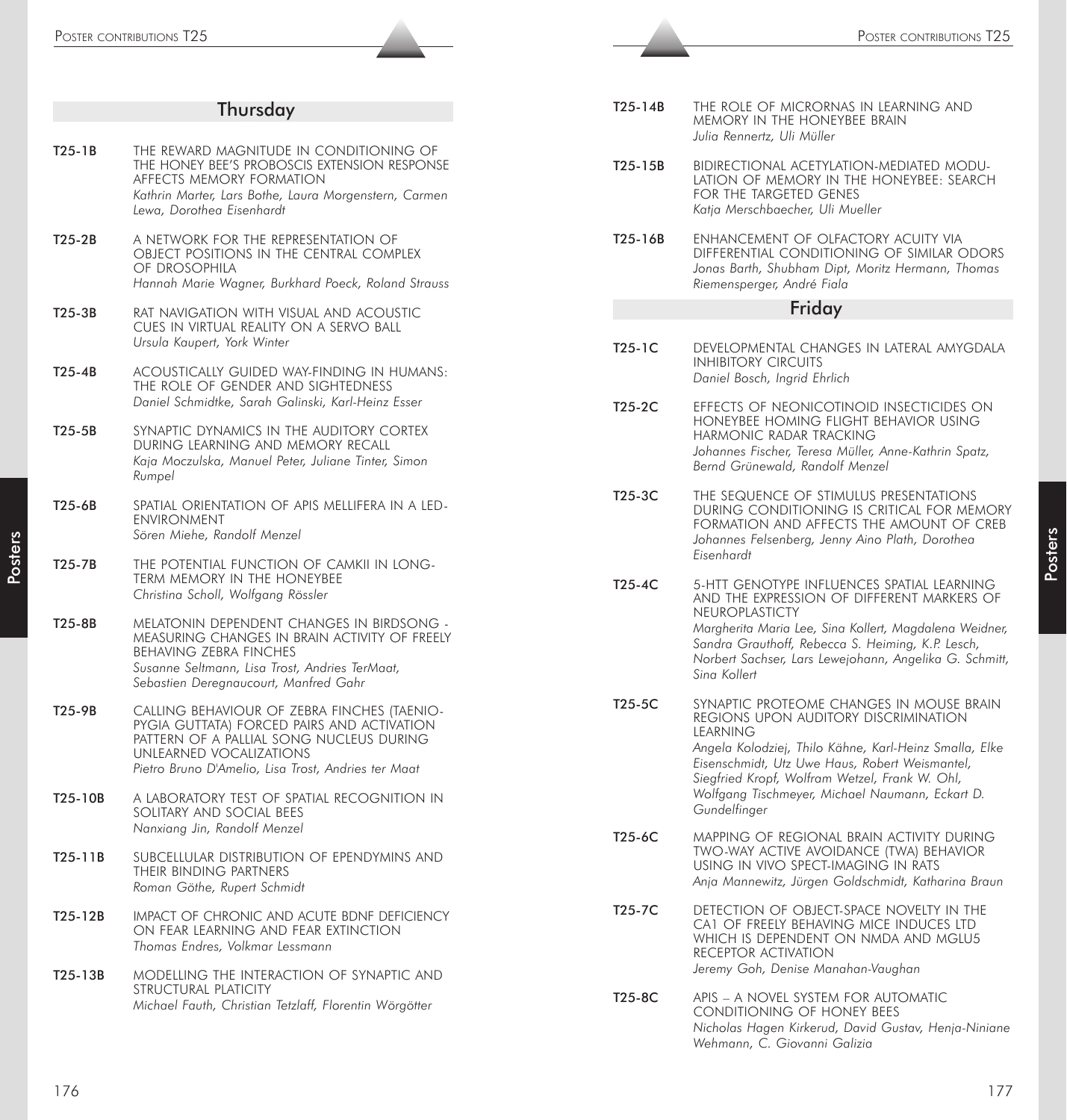*Sandoz*

| 12J-7C  | AVIL-DELENDENT INILAVI VI AVVIDANVIL I NE-<br>TRAINING ON ADULT LEARNING: FUNCTIONAL<br>IMAGING IN FREELY BEHAVING MICE<br>Almuth Spröwitz, Anett Riedel, Jörg Bock, Katharina Braun |
|---------|--------------------------------------------------------------------------------------------------------------------------------------------------------------------------------------|
| T25-10C | A WALKING SIMULATOR FOR STUDYING AVERSIVE<br>CLASSICAL AND OPERANT CONDITIONING IN HO<br><b>NEYBEES</b><br>Florian BASTIN, Andreas S. Brandstaetter, Jean-Christophe                 |

T25-9C AGE-DEPENDENT IMPACT OF AVOIDANCE PRE-

- T25-11C IONIC CURRENT MODULATIONS OF HONEYBEE ANTENNAL LOBE AND MUSHROOM BODY NEURONS *Sophie Himmelreich, Bernd Grünewald*
- T25-12C PHYSIOLOGICAL MECHANISMS OF SENSORY AUGMENTATION ASSESSED BY FMRI *Johannes Keyser, Susan Wache, Maria Schmitz, Sebastian Fleck, Sabine U. König, Robert Muil, Saskia K. Nagel, Frank Schumann, Thomas Wolbers, Christian Büchel, Peter König*
- T25-13C EFFECTS OF GLUTAMATE IN INTRA- AND EXTRACEL-LULAR RECORDINGS FROM MUSHROOM BODY EXTRINSIC NEURONS IN THE HONEY BEE *Ruth Bartels, Stefan Voigt, Randolf Menzel*
- T25-14C HETEROGENOUS POPULATIONS OF AMYGDALA MEDIAL PARACAPSULAR INTERCALATED CELLS RECEIVE PRESYNAPTICALLY - MODULATED SENSORY INPUTS *Douglas Asede, Daniel Bosch, Francesco Ferraguti, Ingrid Ehrlich*
- T25-15C PATTERN SEPARATION IN THE HUMAN HIPPOCAMPUS *David Berron, Hartmut Schütze, Emrah Düzel*
- T25-16C TESTING DROSOPHILA LEARNING AND MEMORY MUTANTS WITH AND WITHOUT METHYLPHENIDATE TREATMENT IN BURIDAN'S PARADIGM *Yasmine Jennifer Graf, Bjoern Brembs*

#### Saturday

- T25-1D CHARACTERIZATION OF MPFC INPUTS TO PRINCIPAL NEURONS AND INTERNEURONS IN THE BASOLATERAL AMYGDALA *Cora Hübner, Daniel Bosch, Andreas Lüthi, Ingrid Ehrlich*
- T25-2D THE CHARACTERIZATION OF THE DIFFERENT SAP47 ISOFORMS *Jörg Kleber, Timo Saumweber, Sören Diegelmann, Bertram Gerber*
- T25-3D TOWARDS THE BIOCHEMICAL COMPONENTS OF THE VISUAL ORIENTATION MEMORY IN DROSOPHILA *Sara Kuntz, Burkhard Poeck, Roland Strauss*
- T25-4D HIGH-VOLTAGE ACTIVATED CA2+ CHANNELS IN SEPTOHIPPOCAMPAL THETAGENSIS *Anna Papazoglou, Magdalena, Elisabeth Siwek, Christina Henseler, Ralf Müller, Karl Broich, Marco Weiergräber*
- T25-5D THERMO-GENTIC INDUCTION OF A MEMORY TRACE IN SUBSETS OF DROSOPHILA MUSHROOM BODY KENYON CELLS *Thomas Dieter Riemensperger, David Vasmer, Atefeh Pooryasin, Silke Dempewolf, Hendrik Urbanke, André Fiala*
- T25-6D SINGLE-NEURON PHOTOACTIVATION VIA RECOMBI-NASE-MEDIATED CELL-SPECIFIC EXPRESSION OF CHANNELRHODOPSIN-2, TO ANALYZE HABITUATION IN SENSORY NEURONAL CIRCUITS *Cornelia Schmitt, Jana Liewald, Sebastian Wabnig, Alexander Gottschalk*
- T25-7D POPULATION CLOCK MODELS AND DELAYED TEM-PORAL MEMORY: AN INFORMATION THEORETIC APPROACH *Sakyasingha Dasgupta, Florentin Wörgötter, Poramate Manoonpong*
- T25-8D LEARNED HELPLESSNESS IN DROSOPHILA *Zhenghong Yang, Reinhard Wolf, Martin Heisenberg*
- T25-9D OPERANT CONDITIONING OF DROSOPHILA IN THE SHOCKBOX *Sophie Johanna Batsching, Reinhard Wolf, Martin Heisenberg*
- T25-10D POLICY LEARNING IN SELF-ORGANISING SPIKING NETWORKS THROUGH NEUROMODULATION OF SYNAPTIC TRANSMISSION *Simon M. Vogt, Ulrich G. Hofmann*
- T25-11D CHARACTERIZATION OF SINGING AND LISTENING ASSOCIATED FIRING PATTERNS OF SIX DIFFERENT NEURON TYPES IN BASAL GANGLIA SONG NUCLEUS AREA X DURING SONG DEVELOPMENT *Lisa Kolb, Constance Scharff, Richard Hahnloser*
- T25-12D DECIPHERING THE ARCHITECTURE OF THE INSECT MUSHROOM BODY TO UNDERSTAND ITS ROLE IN OLFACTORY LEARNING AND MEMORY *Gérard Leboulle*
- T25-13D TRANSIENT ACTION OF RNA-POLYMERASE II INHI-BITOR ON LEARNING IN HONEYBEES *Aline Loehfelm, Katja Merschbaecher, Uli Mueller*
- T25-14D PATHWAY SPECIFIC NEURONAL DYNAMICS IN THE ENTORHINAL-HIPPOCAMPAL CIRCUIT *Gerrit Schwesig, Anton Sirota*
- T25-15D GLUCOSE, AMP-DEPENDENT PROTEIN KINASE AND LEARNING IN HONEYBEES *Marie-Anne Croyé, Kathy Rether, Uli Mueller*
- T25-16D SEARCH FOR THE UP-STREAM REGULATORS OF HISTONE DEACETYLASES IN HONEYBEES *Jennifer Folz, Uli Mueller*
- T25-17D CHARACTERIZATION OF A FUNCTIONAL RHOSAP/ RICH2 – PROSAP2/SHANK3 INTERACTION USING A NOVEL RICH2 TRANSGENIC MOUSE MODEL JENNIFER FOLZ, ULI MUELLER *Claus Matti Eckert, Jürgen Bockmann, Tobias M. Boeckers, Andreas M. Grabrucker*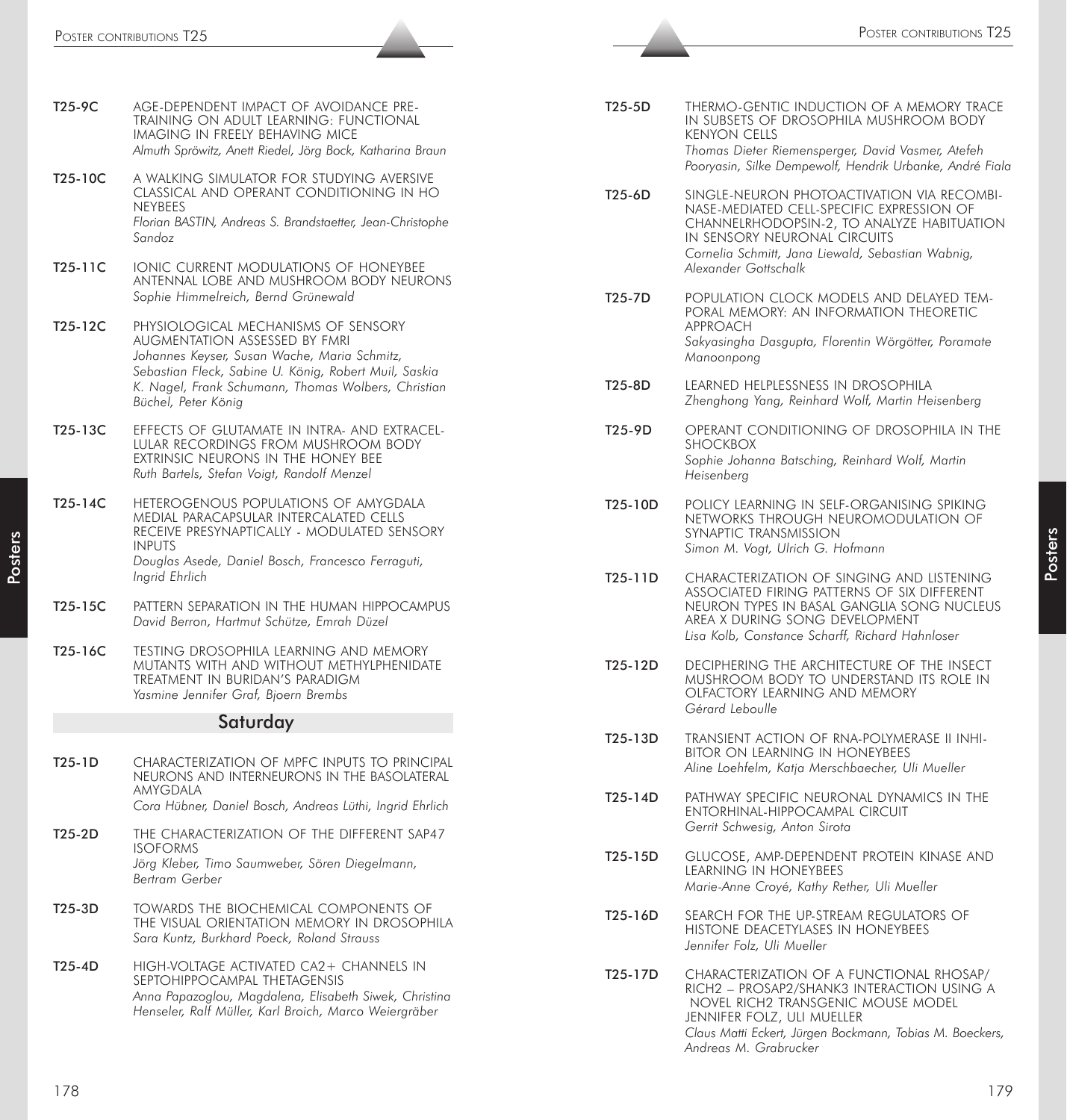# T26: Computational neuroscience

# Wednesday

| T26-1A   | INTERPLAY OF INTRINSIC NOISE AND RECEPTIVE<br>FIELD SIZES IN ELECTROSENSORY ENCODING IN<br><b>WEAKLY ELECTRIC FISH</b><br>Jan Grewe, Anna Stöckl, Henriette Walz, Jan Benda                                    |
|----------|----------------------------------------------------------------------------------------------------------------------------------------------------------------------------------------------------------------|
| T26-2A   | DECODING CONTEXT DEPENDENT MOVEMENT<br>PLANS FROM FRONTOPARIETAL REACH AREAS<br>Christoph Budziszewski, Axel Lindner, Alexander Gail                                                                           |
| T26-3A   | SELF-ORGANIZED CRITICALITY IN NETWORKS OF<br>LEAKY INTEGRATE AND FIRE NEURONS<br>Maximilian Uhlig, Anna Levina, J. Michael Herrmann,<br>Theo Geisel                                                            |
| $T26-4A$ | RESTING STATE FUNCTIONAL CONNECTIVITY:<br>LARGE-SCALE NEURAL MODEL WITH TIME-DELAYS<br><b>AND SYSTEM NOISE</b><br>Vesna Vuksanovic , Philipp Hövel                                                             |
| T26-5A   | SELF-SUPERVISED NEURONAL PROCESSING OF<br>SENSORY STREAMS<br>Robert Gütig                                                                                                                                      |
| T26-6A   | HOW DO CHANNEL DENSITIES AND DIFFERENT<br>TIME CONSTANTS AFFECT THE DYNAMIC GAIN OF<br>A DETAILED MODEL OF A PYRAMIDAL NEURON?<br>David Hofmann, Andreas Neef, Ilya Fleidervish, Michael<br>Gutnick, Fred Wolf |
| T26-7A   | <b>BALANCED SYNFIRE CHAIN</b><br>Nikolay Chenkov, Henning Sprekeler, Richard Kempter                                                                                                                           |
| T26-8A   | RELATIONS BETWEEN THE MANDELBROT SET AND<br>THE CENTRAL NERVOUS SYSTEM<br>Thomas Kromer                                                                                                                        |
| T26-9A   | REGULATION OF GLUTAMATE RECEPTOR COMPOSITION<br>Yue-Hien Lee, Hanspeter Herzel                                                                                                                                 |
| T26-10A  | SIGNAL TRANSFER IN NEURONS WITH CENTRAL<br><b>VERSUS EXTERNALIZED SOMA</b><br>Janina Hesse, Susanne Schreiber                                                                                                  |
| T26-11A  | THE NA+ HYPOTHESIS CHALLENGED<br>Federico Faraci                                                                                                                                                               |
| T26-12A  | PYTEMPOTRON - A PYTHON BASED IMPLEMENTATION<br>OF THE TEMPOTRON<br>Matthias Ihrke, Robert Gütig                                                                                                                |
| T26-13A  | A MODEL OF LATERAL INTERACTIONS IN COLOR<br>VISION<br>Olivia Haas, Christian Kellner, Thomas Wachtler                                                                                                          |

# Thursday

| T26-1B   | A COMPUTATIONAL MODEL OF HIPPOCAMPAL<br>FORWARD SWEEP ACTIVITY AT DECISION POINTS<br>Lorenz Goenner, Julien Vitay, Fred H. Hamker                                                                                                                                               |
|----------|---------------------------------------------------------------------------------------------------------------------------------------------------------------------------------------------------------------------------------------------------------------------------------|
| T26-2B   | CONSOLIDATION IN A HIERARCHICAL MEMORY<br>NETWORK LEADS TO POWER-LAW FORGETTING<br>Urs Bergmann, Henning Sprekeler, Michiel Remme,<br>Susanne Schreiber, Richard Kempter                                                                                                        |
| $T26-3B$ | MODEL-FREE RECONSTRUCTION OF NEURONAL<br>CONNECTIVITY FROM CALCIUM IMAGING SIGNALS<br>Olav Stetter, Javier Orlandi, Demian Battaglia, Jordi<br>Soriano, Theo Geisel                                                                                                             |
| T26-4B   | FISHER INFORMATION MODEL: V1 PROPERTIES LIMIT<br>THE PATTERN MOTION SENSITIVITY OF MT<br>Stephanie Lehmann, Alexander Pastukhov, Jochen Braun                                                                                                                                   |
| T26-5B   | ATTENTION IMPROVES INFORMATION PROCESSING<br>BY TUNING CORTICAL NETWORKS TOWARDS<br><b>CRITICAL STATES</b><br>Nergis Tömen, David Rotermund, Udo Ernst                                                                                                                          |
| T26-6B   | PHYSIOLOGICALLY-INSPIRED NEURAL MODEL FOR<br>THE PROCESSING OF DYNAMIC FACIAL EXPRESSIONS<br>Martin A. Giese, Girija Ravishankar, Shervin Safavi,<br>Dominik Endres                                                                                                             |
| T26-7B   | <b>GENERATION OF UNCORRELATED NOISE BY</b><br>RECURRENT NEURAL NETWORKS<br>Jakob Jordan, Mihai A. Petrovici, Johannes Schemmel,<br>Karlheinz Meier, Markus Diesmann, Tom Tetzlaff                                                                                               |
| T26-8B   | SUPERCOMPUTERS READY FOR USE AS DISCOVERY<br><b>MACHINES FOR NEUROSCIENCE</b><br>Susanne Kunkel, Maximilian Schmidt, Jochen M. Eppler,<br>Jun Igarashi, Gen Masumoto, Tomoki Fukai, Shin Ishii,<br>Hans Ekkehard Plesser, Abigail Morrison, Markus Dies-<br>mann, Moritz Helias |
| T26-9B   | SYNAPTIC THETA SUSCEPTIBILITY IN SPIKE TIMING<br><b>DEPENDENT PLASTICITY</b><br>Christian Albers, Klaus Richard Pawelzik                                                                                                                                                        |
| T26-10B  | SYMMETRY BREAKING IN POPULATIONS OF<br>NEURONAL FEATURE DETECTORS<br>Julia Hillmann, Robert Gütig                                                                                                                                                                               |
| T26-11B  | COMPACT INTERNAL REPRESENTATION -<br>A MATHEMATICAL MODEL OF DROSOPHILA'S<br>PREDICTION CAPABILITIES IN FLIGHT CONTROL<br>Bianca Zaepf, José Antonio Villacorta Villacorta,<br>Jan-Lukas Oepen, Roland Strauss                                                                  |
| T26-12B  | LINKING PHYSIOLOGY AND MORPHOLOGY IN TWO<br>TYPES OF HONEYBEE PROJECTION NEURONS                                                                                                                                                                                                |

*Anneke Meyer, Martin F. Brill, Wolfgang Rössler, Martin*

*Paul Nawrot*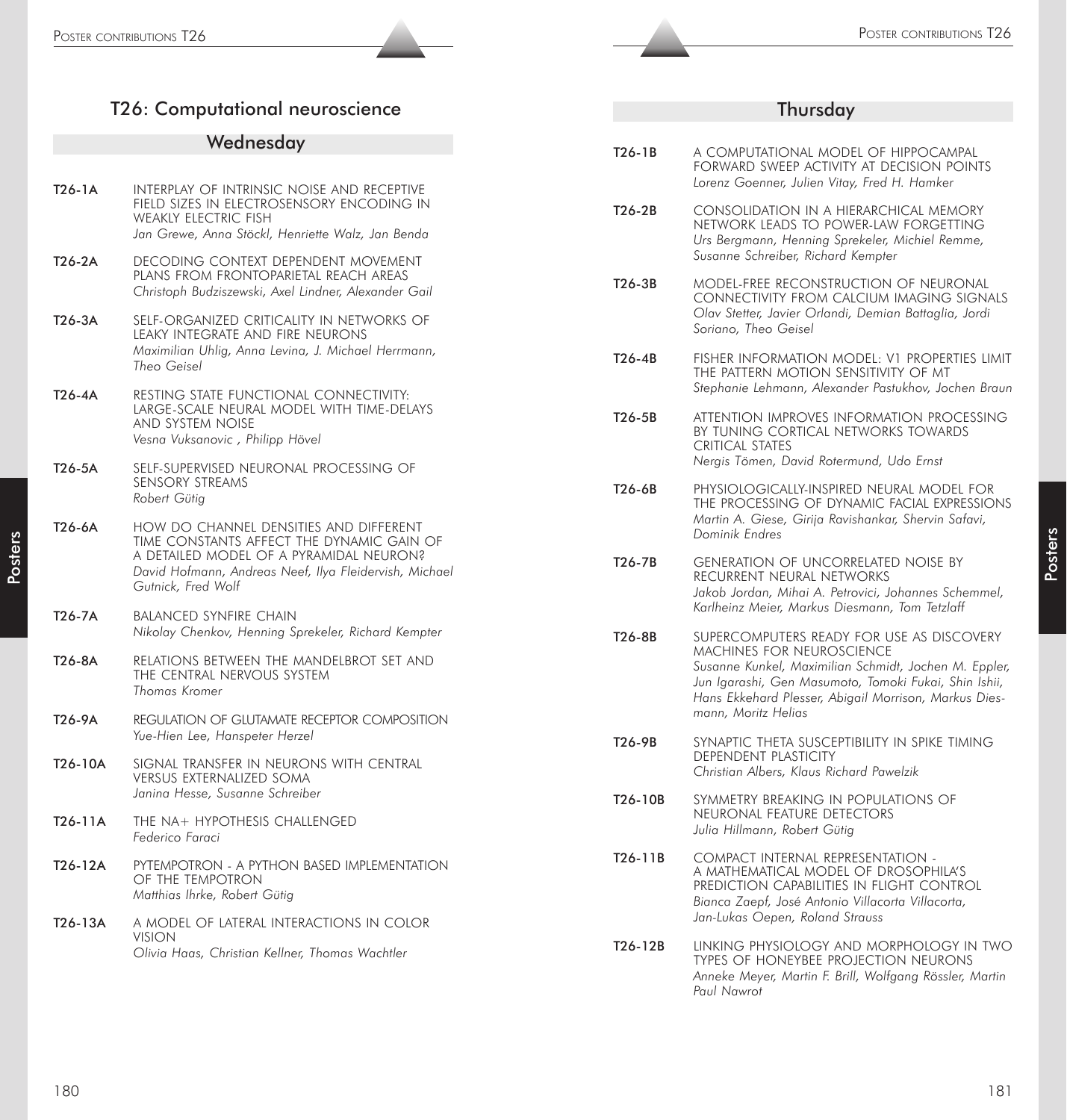| Friday   |                                                                                                                                                                                                     | Saturday |                                                                                                                                                                                  |
|----------|-----------------------------------------------------------------------------------------------------------------------------------------------------------------------------------------------------|----------|----------------------------------------------------------------------------------------------------------------------------------------------------------------------------------|
|          |                                                                                                                                                                                                     |          |                                                                                                                                                                                  |
| $T26-1C$ | DEPENDENCE OF NEURONAL ENCODING ON THE<br>SITE OF ACTION POTENTIAL INITIATION<br>Maxim Volgushev, Evgeny Nikitin, Vladimir Ilin                                                                     | T26-1D   | SPIKE PATTERN DETECTION BY FREQUENT ITEMSET<br><b>MINING</b><br>Emiliano Torre, Michael Denker, Christian Borgelt,                                                               |
| T26-2C   | DETECTION OF SINGLE SOURCES DURING COG-                                                                                                                                                             |          | David Picado, George Gerstein, Sonja Gruen                                                                                                                                       |
|          | NITIVE PROCESSING OF AUDITORY STIMULI<br>Ralf Mueller, Max Taubert, Marco Weiergräber, Joachim<br>Klosterkötter, Stephan Ruhrmann, Anke Brockhaus-Dumke                                             | $T26-2D$ | SIMULATION OF A MULTI-ELECTRODE ARRAY<br>NEUROCHIP EXPERIMENT WITH CLONAZEPAM<br>Kerstin Lenk, Olaf H.-U. Schroeder, Barbara Priwitzer                                           |
| T26-3C   | TEMPERATURE COMPENSATED RESPONSES IN<br>CONDUCTANCE-BASED MODELS OF GRASSHOPPER<br>AUDITORY RECEPTORS: IONIC MECHANISMS AND<br>METABOLIC COST<br>Frederic Roemschied, Jan-Hendrik Schleimer, Monika | T26-3D   | NEURONAL VARIABILITY VS. PRECISE STIMULUS<br>DISCRIMINATION IN AN OLFACTION-INSPIRED<br>NETWORK: A NEUROMORPHIC CASE STUDY<br>Michael Schmuker, Thomas Pfeil, Martin Paul Nawrot |
| T26-4C   | Eberhard, Bernhard Ronacher, Susanne Schreiber<br>LEARNING LATERAL INHIBITION WITH INHIBITORY                                                                                                       | T26-4D   | THE EXTREME LEARNING MACHINE AS A MODEL TO<br>STUDY PATTERN DISCRIMINATION IN INSECT BRAINS<br>Niklas Flindt, Amir Madany Mamlouk, Michael Schmuker                              |
|          | SPIKE-TIMING DEPENDENT PLASTICITY TO IMPROVE<br>STIMULUS DISCRIMINATION IN A MODEL OF THE<br><b>ANTENNAL LOBE</b><br>Bahadir Kasap, Michael Schmuker                                                | T26-5D   | INPUT-DEPENDENT DECORRELATION OF NEURONAL<br><b>ACTIVITY IN BARREL CORTEX</b><br>Birgit Kriener, Gaute T. Einevoll                                                               |
| T26-5C   | RECEPTIVE FIELD INFERENCE FROM BINARY SPIKE<br>DECISIONS FOR RESPONSES TO NON-GAUSSIAN<br>STIMULUS ENSEMBLES<br>Arne-Freerk Meyer, Jan-Philipp Diepenbrock, Frank W.<br>Ohl, Jörn Anemüller         | T26-6D   | RELIABILITY OF ALGORITHMS FOR AUTOMATIZED<br>DETECTION OF NEURONAL ACTIVITY IN VITRO<br>Franz Carlsen, Knut Kirmse, Ernst Günter Schukat-Tala-<br>mazzini, Knut Holthoff         |
| T26-6C   | A DYNAMIC MODEL FOR SELECTIVE VISUAL<br>ATTENTION PREDICTS INFORMATION ROUTING<br>Daniel Harnack, Udo A Ernst, Klaus R Pawelzik                                                                     | T26-7D   | MICROSCOPIC RECRUITMENT OF NETWORK SPIKES<br>IN RECURRENT NETWORKS WITH SYNAPTIC SHORT-<br><b>TERM PLASTICITY</b><br>Christoph Bauermeister, Gustavo Deco, Jochen Braun          |
| T26-7C   | NEUROPHYSIOLOGICAL VALIDATION OF COMPUTA-<br>TIONAL METHODS TO PREDICT CORTICAL EXCITATION<br>VOLUMES IN TRANSCRANIAL MAGNETIC STIMULATION<br>Alexander Opitz, Wynn Legon, Abby Rowlands, Walter    | T26-8D   | THE CONNECTOME OF THE SPINAL CORD OF THE RAT<br>Oliver Schmitt, Peter Eipert, Ann-Kristin Klünker, Richard<br>Kettlitz, Pauline Morawska, Andreas Wree                           |
|          | Paulus, William J. Tyler                                                                                                                                                                            | T26-9D   | WINNER-TAKE-ALL CIRCUITS EXHIBIT KEY HALLMARKS<br>OF BINOCULAR RIVALRY                                                                                                           |
| T26-8C   | SOMATIC SODIUM CHANNELS ACCOUNT FOR 2ND<br>PHASE OF ACTION POTENTIAL UPSTROKE IN LAYER<br>5 PYRAMIDAL CELLS                                                                                         |          | Svenja Marx, Gina Gruenhage, Daniel Walper, Ueli<br>Rutishauser, Wolfgang Einhäuser                                                                                              |
|          | Andreas Neef, Michael J. Gutnick, Fred Wolf, Ilya<br>Fleidervish                                                                                                                                    | T26-10D  | TOWARD A SPIKING MULTI-AREA NETWORK MODEL<br>OF MACAQUE VISUAL CORTEX                                                                                                            |
| T26-9C   | SPARSE AND RELIABLE CORTICAL REPRESENTATIONS<br>EMERGE NATURALLY IN NETWORKS WITH ADAPTING                                                                                                          |          | Maximilian Schmidt, Sacha van Albada, Rembrandt<br>Bakker, Markus Diesmann                                                                                                       |
|          | <b>NEURONS</b><br>Martin Paul Nawrot, Farzad Farkhooi                                                                                                                                               | T26-11D  | ACTION POTENTIAL SHAPE AND SPIKE ENCODING<br>PROPERTIES MATURATE IN PARALLEL IN CULTURED<br><b>HIPPOCAMPAL NEURONS</b>                                                           |
| T26-10C  | SYNAPTIC SCALING ENABLES DYNAMICALLY DISTINCT<br>SHORT- AND LONG-TERM MEMORY FORMATION                                                                                                              |          | Elinor Lazarov, Michael Gutnick, Fred Wolf, Andreas Neef                                                                                                                         |
|          | Christian Tetzlaff, Christoph Kolodziejski, Marc Timme,<br>Misha Tsodyks, Florentin Wörgötter                                                                                                       | T26-12D  | APPLICATION OF NETWORK THEORY TO REAL<br><b>LIVING CULTURES</b><br>Christian Claus Schmeltzer                                                                                    |
| T26-11C  | INTRINSIC AND EXTRINSIC SOURCES OF CORRELATED<br>ACTIVITY IN RECURRENT NETWORKS<br>Moritz Helias, Tom Tetzlaff, Markus Diesmann                                                                     | T26-13D  | DESYNCHRONIZING EFFECT OF HIGH-FREQUENCY<br>STIMULATION IN A GENERIC CORTICAL NETWORK<br><b>MODEL</b>                                                                            |
| T26-12C  | RECONSTRUCTION OF NETWORK CONNECTIVITY<br>IN THE IRREGULAR FIRING REGIME<br>Dmytro Grytskyy, Markus Diesmann, Moritz Helias                                                                         |          | Jens Christian Claussen, Markus Schütt                                                                                                                                           |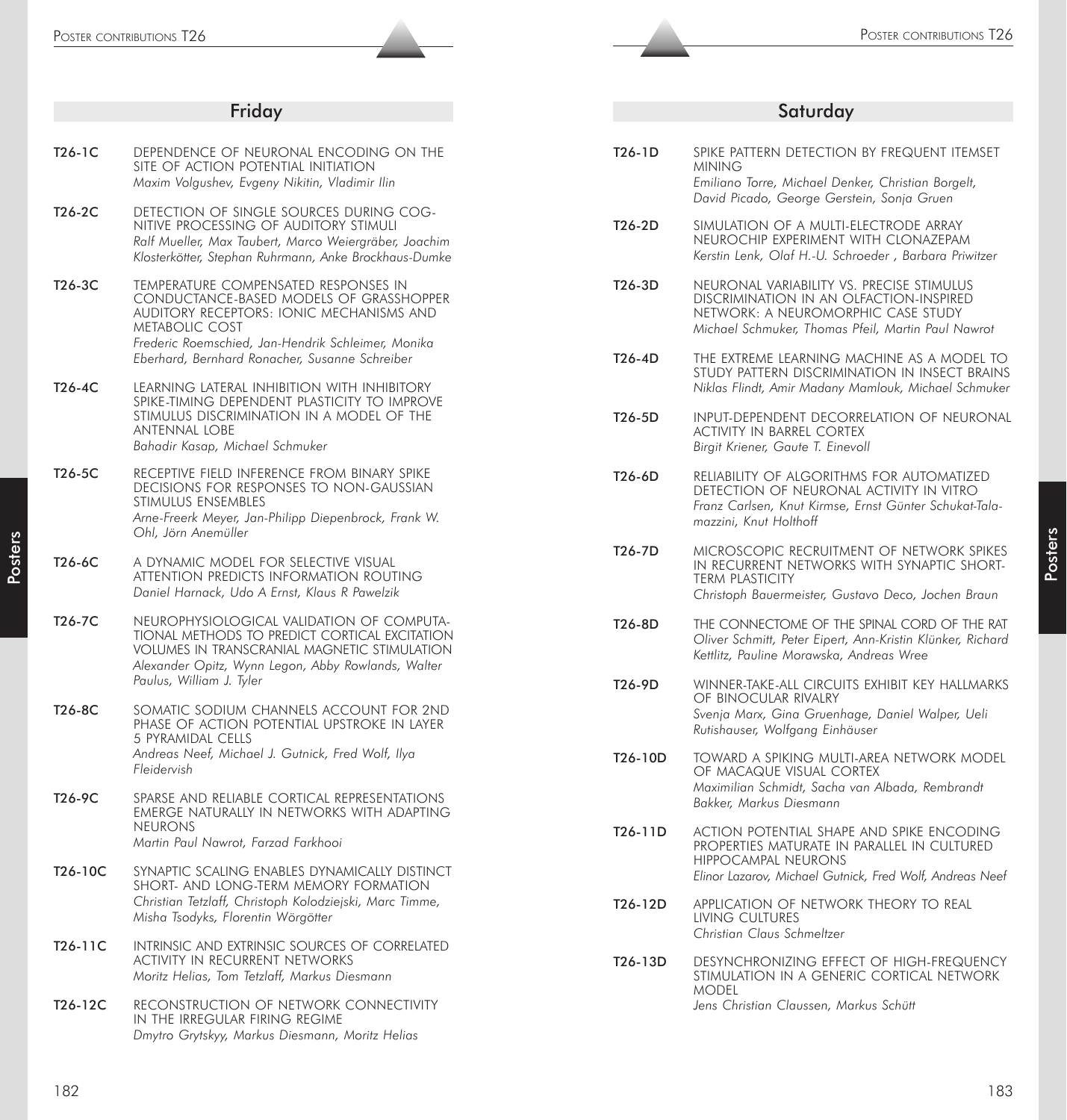|                                                                   | POSTER CONTRIBUTIONS T27                                                                                                                                                                                                                   |                     | POSTER CONTRIBUTIONS T27                                                                                                                                                                                                                                   |
|-------------------------------------------------------------------|--------------------------------------------------------------------------------------------------------------------------------------------------------------------------------------------------------------------------------------------|---------------------|------------------------------------------------------------------------------------------------------------------------------------------------------------------------------------------------------------------------------------------------------------|
|                                                                   |                                                                                                                                                                                                                                            |                     |                                                                                                                                                                                                                                                            |
|                                                                   | T27: Techniques and demonstrations<br>Wednesday                                                                                                                                                                                            | T27-5B              | DATA MANAGEMENT FOR EFFICIENT AND REPRO-<br><b>DUCIBLE RESEARCH</b><br>Andrey Sobolev, Aljoscha Leonhardt, Christian Kellner,<br>Philipp L. Rautenberg, Andreas V. Herz, Thomas Wachtler                                                                   |
| T27-1A                                                            | STRUCTURAL AND QUANTITATIVE MRI OF THE<br>COMMON MARMOSET MONKEY USING A CLINICAL<br><b>3T SCANNER</b><br>Gunther Helms, Enrique Garea-Rodriguez, Christina<br>Schlumbohm, Jessica König, Peter Dechent, Eberhard                          | T27-6B              | CELL VIABILITY TESTING WITH A SPONGE ALKALOID:<br>AGELADINE A INDICATES ACIDIFICATION DURING<br>PHYSIOLOGICAL STRESS AND APOPTOSIS<br>Ulf Bickmeyer, Kristin Tietje, Benedikt Hofbauer, Christine<br>Fink, Thomas Roeder, Christian Wegener, Guido Schramm |
| T27-2A                                                            | Fuchs, Melanie Wilke<br>A WIRELESS AND FULLY IMPLANTABLE RECORDING<br>SYSTEM FOR ECOG SIGNALS<br>David Rotermund, Dmitriy Boll, Victor Gordillo-Gonzalez,                                                                                  | T27-7B              | SINGLE-PARTICLE TRACKING OF NEURONAL SURFACE<br>PROTEINS IN BRAIN SLICES<br>Barbara Biermann, S. Sokoll, J. Klueva, M. Missler,<br>M. Heine                                                                                                                |
|                                                                   | Darren Gould, Thomas Hertzberg, Janpeter Höffmann,                                                                                                                                                                                         |                     | Friday                                                                                                                                                                                                                                                     |
|                                                                   | Sunita Mandon, Dagmar Peters-Drolshagen, Jonas Pistor,<br>Marius Richter, Tim Schellenberg, Elena Tolstosheeva,<br>Guido Widman, Christian E. Elger, Walter Lang, Steffen<br>Paul, Martin Schneider, Klaus R. Pawelzik, Andreas K. Kreiter | $T27-1C$            | CALCIUM IMAGING AND OPTICAL MANIPULATION<br>OF VESTIBULAR NEURONS IN THE AXOLOTL<br>Stephan Direnberger, Roberto Banchi, Christian Seebacher,<br>Felix Felmy, Hans Straka, Lars Kunz                                                                       |
| T27-3A                                                            | A HIGH-RESOLUTION, PHOTOACTIVATED TRANSGENE<br>EXPRESSION METHOD IN VIVO TO STUDY HOMEO-<br>STATIC EFFECTS OF GENETICALLY ALTERED NEURO-<br>NAL ACTIVITY<br>Aline Dubos, Alexandre Specht, Sidney Cambridge                                | T27-2C              | CONDITIONAL PHOTOLABELING OF INDIVIDUAL<br>NEURONS IN TRANSGENIC MOUSE LINES IN VIVO<br>Manuel Peter, Brice Bathellier, Bruno Fontinha, Simon<br>Rumpel                                                                                                    |
| T27-4A                                                            | AN OPTOGENETIC APPROACH TO THE AUDITORY<br>SYSTEM OF THE MONGOLIAN GERBIL<br>Stefan Keplinger, Fred Koch, Stylianos Michalakis,<br>Martin Biel, Benedikt Grothe, Lars Kunz                                                                 | $T27-3C$            | BONCAT AND GINCAT - OR HOW TO TAG NEWLY<br>SYNTHESIZED PROTEINS WITH A CLICK<br>Anke Müller, Christine Freitag, Thilo Kähne, Daniela C.<br>Dieterich                                                                                                       |
| T27-5A                                                            | OPTICAL IMAGING: A COMPARISON OF TWO<br>METHODS IN MICE AND BIRDS<br>Neethu Michael, Nina Keary, Uwe Mayer, Hans-Joachim<br>Bischof, Siegrid Löwel                                                                                         | $T27-4C$            | SUFFICIENT ACROSS-TIP DIFFUSION OCCURS WITH<br>SHARP MICROELECTRODES FILLED WITH HIGH<br>IONIC-STRENGTH SOLUTIONS TO ALTER MEMBRANE<br>CONDUCTANCES WITHIN TYPICAL EXPERIMENTAL<br><b>DURATIONS</b>                                                        |
| T27-6A                                                            | TARGETED-ESTERASE INDUCED DYE LOADING (TED)<br>ASSISTED ER CALCIUM IMAGING IS IMPROVED WITH<br>A NEW RED-FLUORESCENT ESTERASE CONSTRUCT                                                                                                    |                     | Jeffrey Bryan Thuma, Christoph Guschlbauer, Ansgar<br>Büschges, Scott Llewellyn Hooper                                                                                                                                                                     |
| Samira Samtleben, Caroline Fecher, Robert Blum<br><b>Thursday</b> |                                                                                                                                                                                                                                            | T27-5C              | ANALYSIS OF INFECTION EFFICACY, TROPISM,<br>IMMUNOGENICITY, AND AXONAL TRANSPORT OF<br>RAAV SEROTYPES IN THE MOUSE BRAIN<br>Dominik Florian Aschauer, Sebastian Kreuz, Simon Rumpel                                                                        |
| $T27-1B$                                                          | ACQUISITION OF MULTINEURONAL SPIKE EVENTS<br><b>FROM BRAIN SLICES</b>                                                                                                                                                                      |                     | Saturday                                                                                                                                                                                                                                                   |
| T27-2B                                                            | Kai Gansel, Wolf Singer<br>AUTOMATED ANALYSIS OF SPONTANEOUS SYNAPTIC<br>ACTIVITY IN WHOLE CELL CURRENT CLAMP RECOR-<br><b>DINGS</b><br>Alexander Drakew, Urban Maier, Anja Tippmann,<br>Michael Frotscher                                 | T <sub>27</sub> -1D | IN VIVO IMAGING OF PKA ACTIVATION IN THE<br>STRIATUM USING AN OPTICAL FIBER BUNDLE AND<br><b>BIOSENSOR</b><br>Pierre Vincent, Marina Brito, Elvire Guiot, Liliana Castro,<br>Jin Zhang, Danièle Paupardin-Tritsch                                          |
| T27-3B                                                            | RESPONSE PROPERTIES OF THE GENETICALLY-<br>ENCODED OPTICAL H2O2 SENSOR HYPER<br>Jonathan Weller, Michael Müller                                                                                                                            | T27-2D              | IMPROVING MULTI-PHOTON IMAGING TO STUDY<br>OLFACTORY CODING IN INSECTS<br>Georg Raiser, Marcel Wunram, Sabine Scheibe,<br>C. Giovanni Galizia                                                                                                              |
| $T27-4B$                                                          | TESTING AND IMPROVEMENT OF A SPIKE SORTING<br><b>ALGORITHM</b><br>Christopher Doerr, Dirk Hoehl, Uwe Thomas, Thomas<br>Schanze                                                                                                             | T27-3D              | SYSTEMATIC INDIVIDUAL DIFFERENCES IN SPATIAL<br>NAVIGATION - AN ONLINE STUDY<br>Caspar Mathias Goeke, Peter König, Klaus Gramann                                                                                                                           |
| 184                                                               |                                                                                                                                                                                                                                            |                     | 185                                                                                                                                                                                                                                                        |

Posters